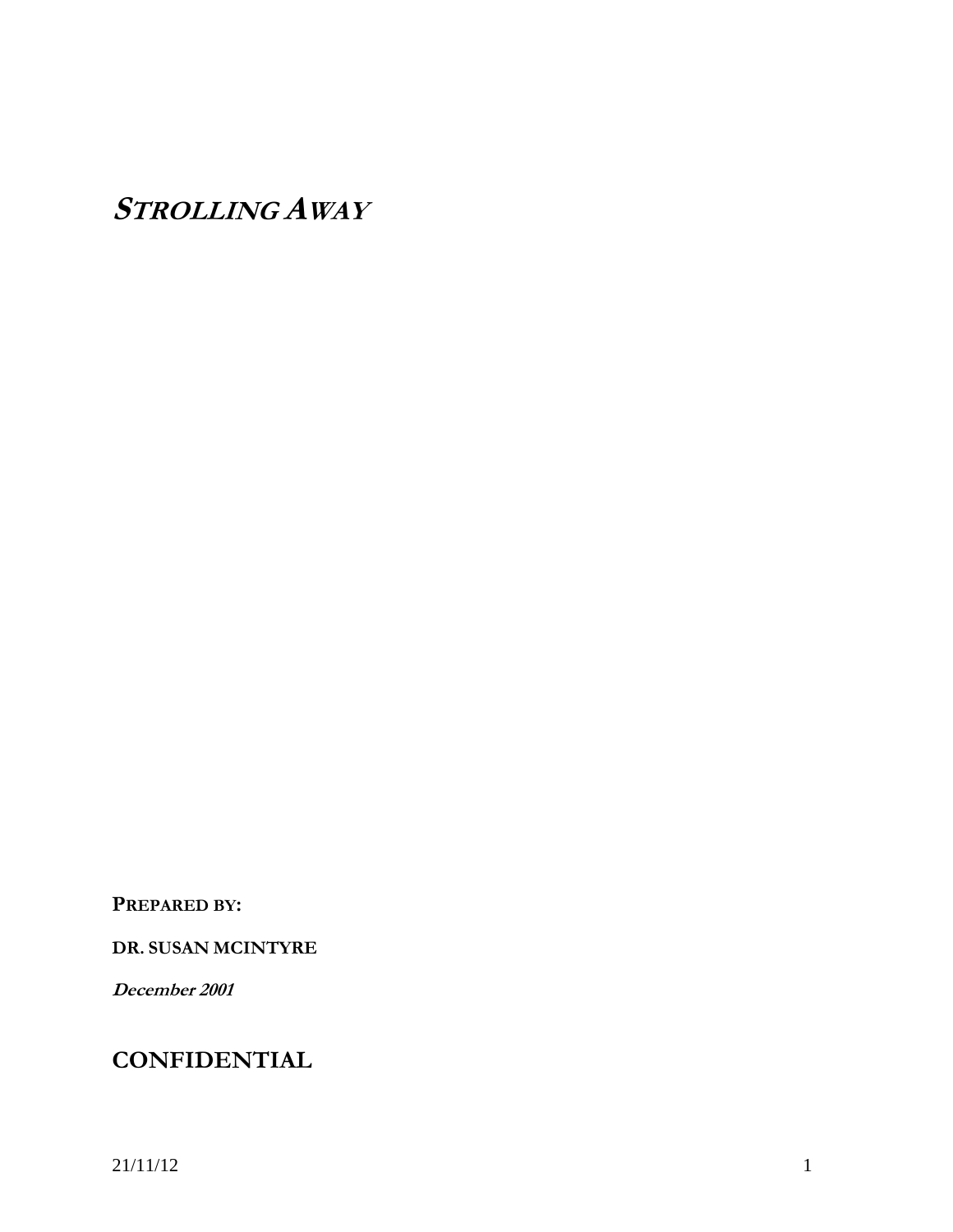The views expressed in this report are those of the author and do not necessarily reflect the views of the Department of Justice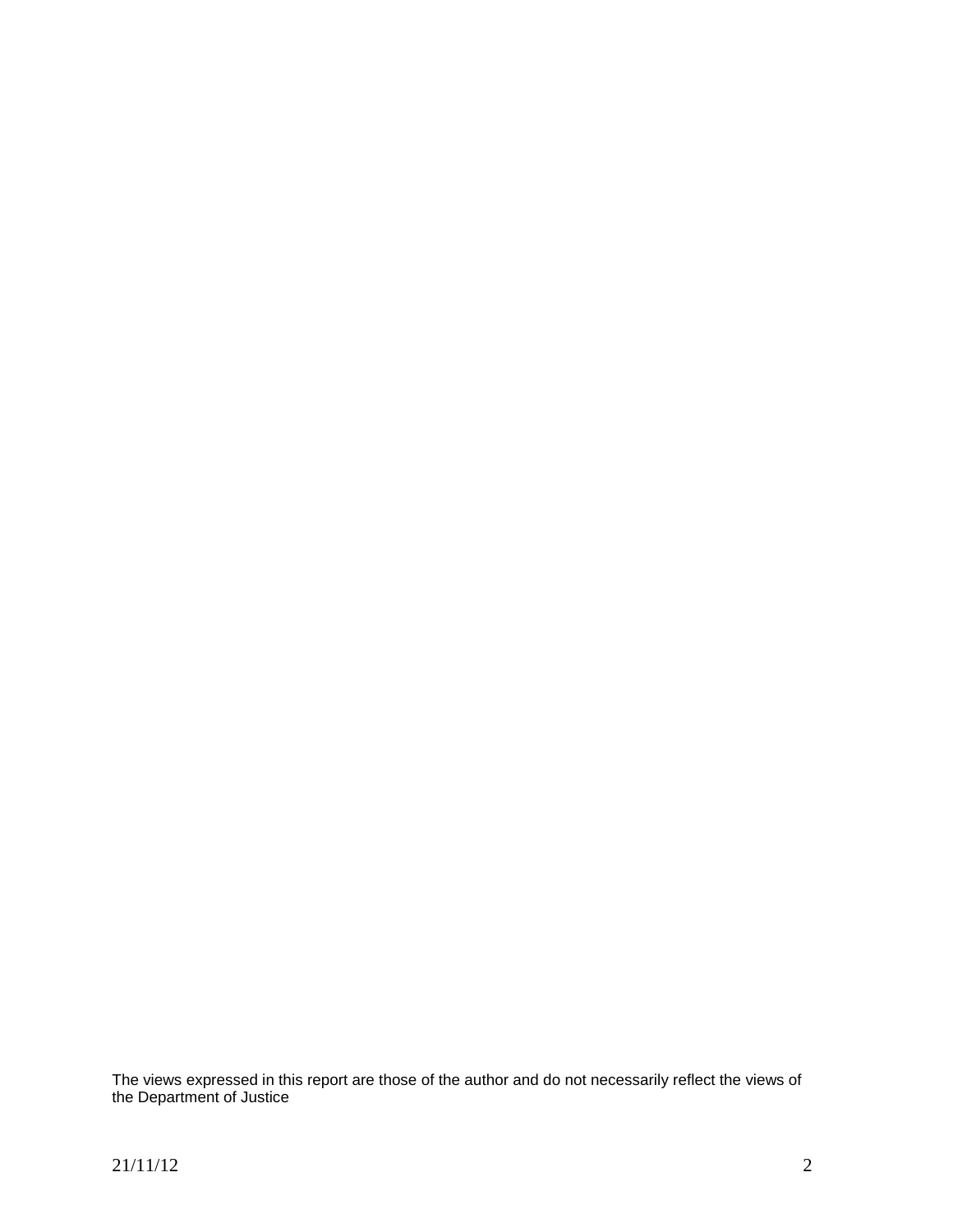# **TABLE OF CONTENTS**

| <b>SECTION 1</b>                                        |  |
|---------------------------------------------------------|--|
| $\bullet$                                               |  |
| $\bullet$                                               |  |
| $\bullet$<br>$\bullet$                                  |  |
| $\bullet$                                               |  |
| <b>SECTION 2</b><br>$\bullet$<br>$\bullet$<br>$\bullet$ |  |
| $\bullet$<br>$\bullet$                                  |  |
| <b>SECTION 3</b>                                        |  |
| $\bullet$                                               |  |
| $\bullet$                                               |  |
| $\bullet$                                               |  |
| $\bullet$                                               |  |
| $\bullet$                                               |  |
| $\bullet$                                               |  |
| $\bullet$                                               |  |
| $\bullet$                                               |  |
| $\bullet$                                               |  |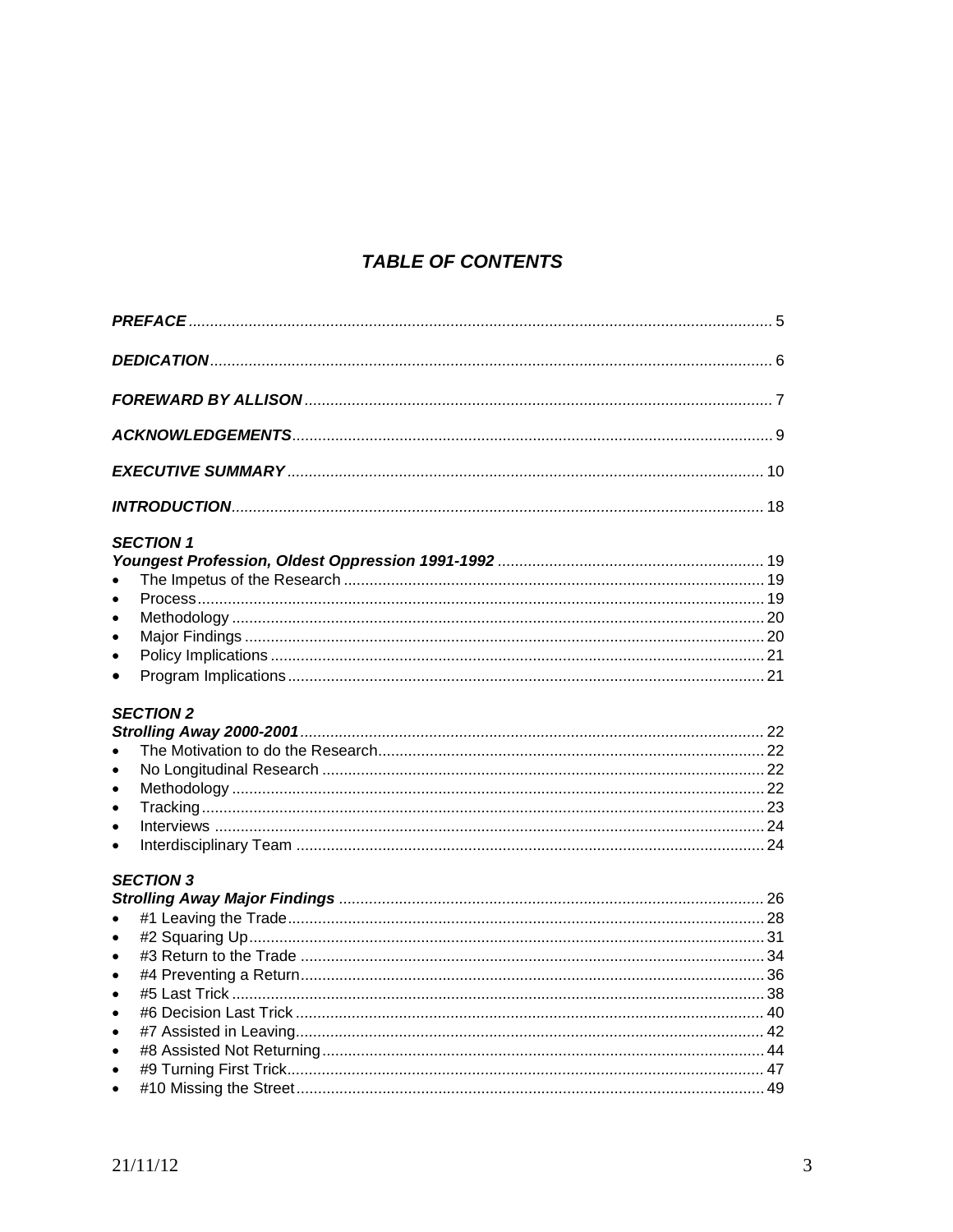# **TABLE OF CONTENTS**

| <b>SECTION 3 (continued)</b> |  |
|------------------------------|--|
|                              |  |
|                              |  |
|                              |  |
| $\bullet$                    |  |
| $\bullet$                    |  |
| $\bullet$                    |  |
|                              |  |
|                              |  |
| <b>SECTION 4</b>             |  |
|                              |  |
|                              |  |
|                              |  |
|                              |  |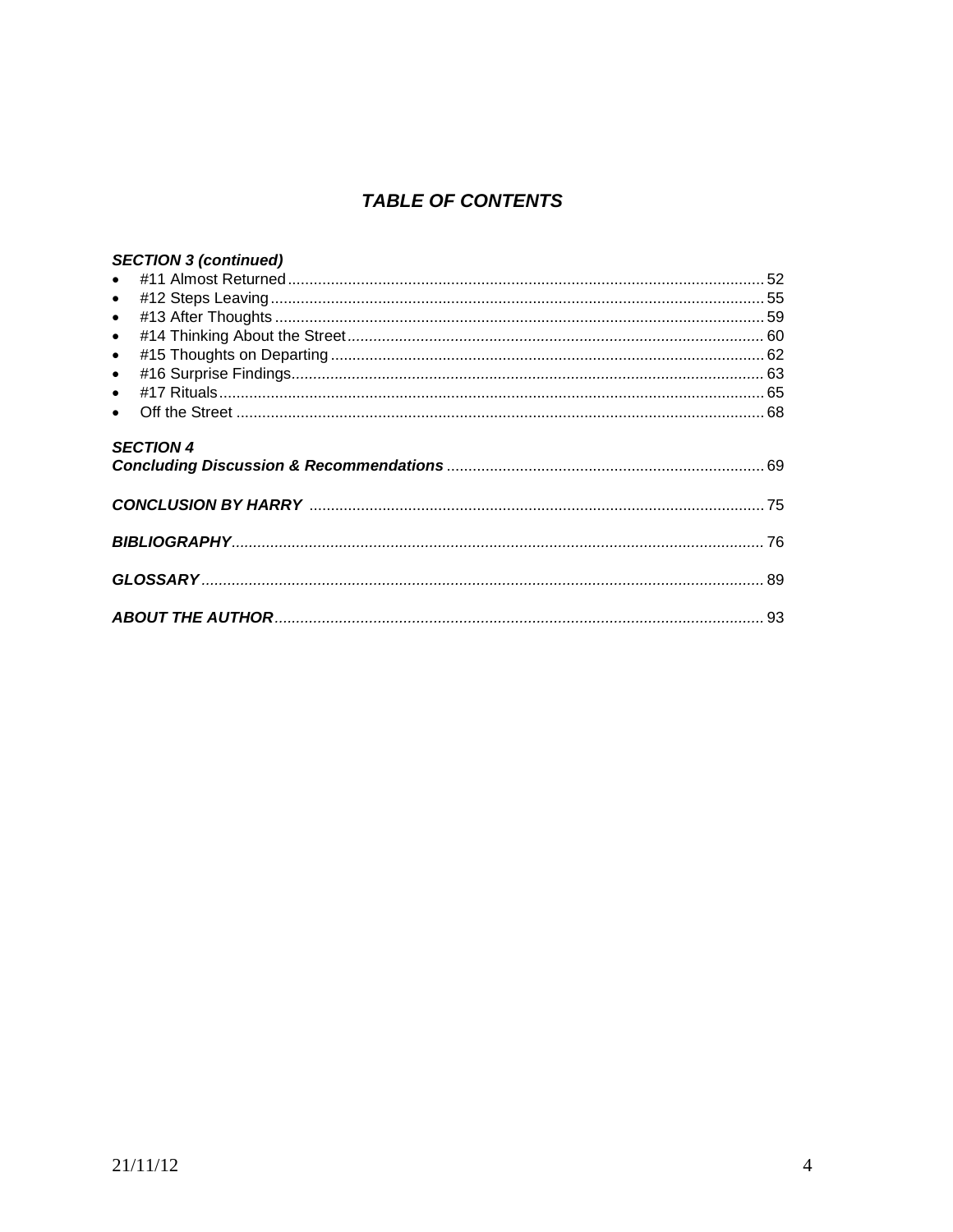#### *PREFACE*

In 1991-1992, I interviewed 50 young people involved in the sexual exploitation trade in downtown Calgary. A year was dedicated to understanding the lives of these young people. Many that I knew as small children with histories of abuse were now entering the street trade. However, it was clear that not all young people in the sexual exploitation trade had been sexually abused nor, would those unfortunate enough to be sexually abused, end up in the trade.

It was for this reason I completed in-depth research, entitled, "The Youngest Profession, the Oldest Oppression." It revealed that of the 41 females and nine males interviewed, 82% had experienced sexual abuse prior to their entrance into the trade. This research impacted social policy in the City of Calgary with the result that youth involved in prostitution was seen to be a form of sexual abuse. For 82% of those in the research, their involvement in prostitution was seen as an extension of the sexual abuse they had already faced.

I observed the acceptance of youth involved in prostitution as a form of sexual abuse. I watched the City and Province embrace this paradigm shift, which resulted in policy, legislative and program, changes. This shift was spreading across the country and the term youth prostitution was replaced with the term sexual exploitation. The terms youth prostitution and sexual exploitation trade are used with the same intent.

It was during this time that I was encouraged by many to look at those originally interviewed in my first to determine what had occurred in their lives. It was this continued desire to close the chapter on the lives of these 50 young people that created the energy for "Strolling Away."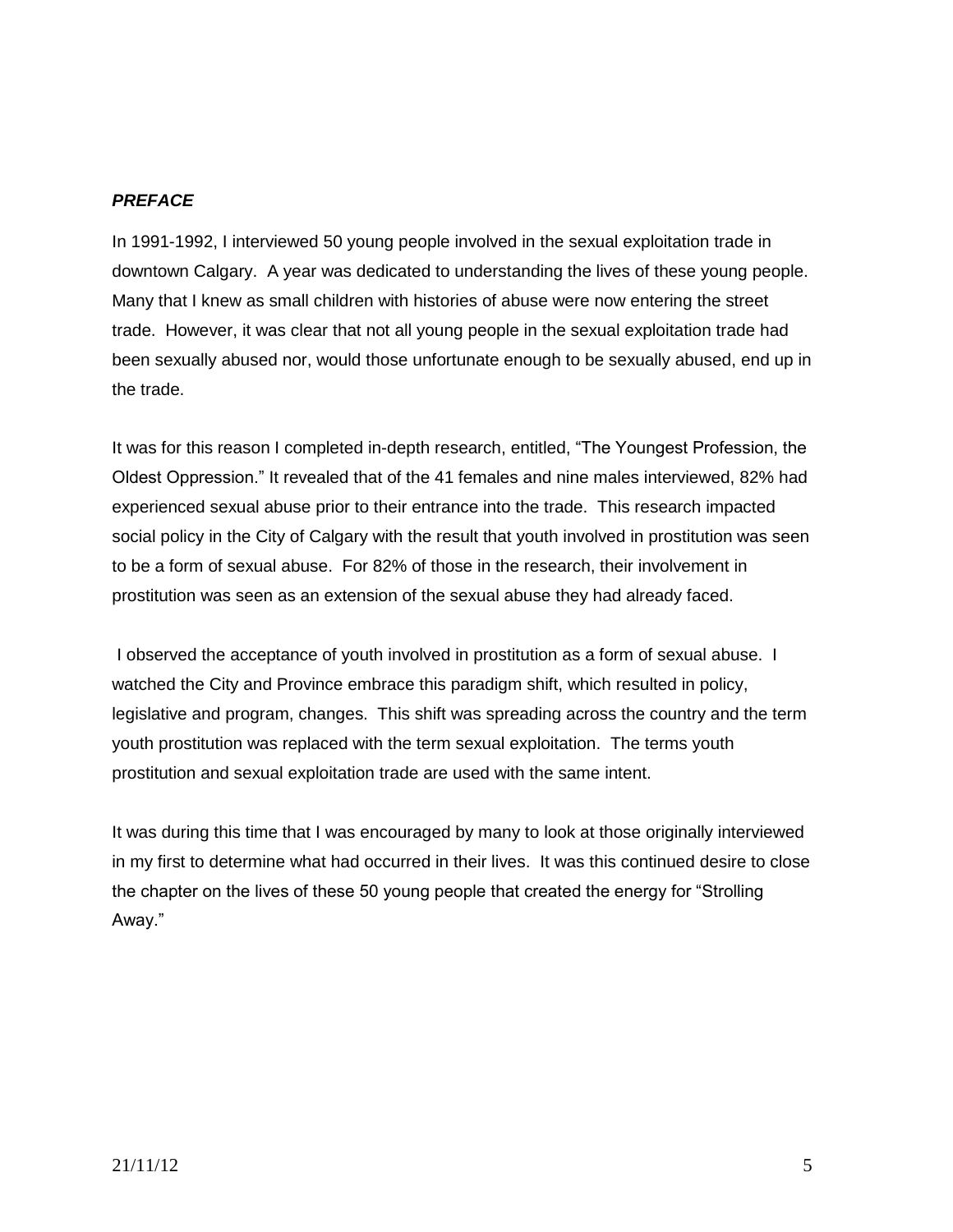# *DEDICATION*

This project is dedicated to the "now not so young people" that are featured in both studies, as it is through their strength, commitment and energy that this project has become a reality. I am honored that I was able to spend time with each of you. You have no idea how powerful an experience it was to sit with you nearly ten years after I saw you at the most vulnerable time of your life. Thank you for providing me with the ending to such a painful yet significant story.

It is important to understand that people can survive the abuse experienced as youth. As abuse of this magnitude and longitude does not disappear, society must understand, accept and support the scarring that is hidden. As individuals who have or are being sexually exploited through your involvement in prostitution, you have provided vital information about prevention, integration and reintegration. I appreciate your thoughts and ideas and will work hard to have those in positions of power and authority listen. The 38 individuals involved in this research represent a collective total of 260 years of knowledge of the trade. We must listen to you.

In honor and dedication to the spirit of Ms. Adventure.

Dr. Susan McIntyre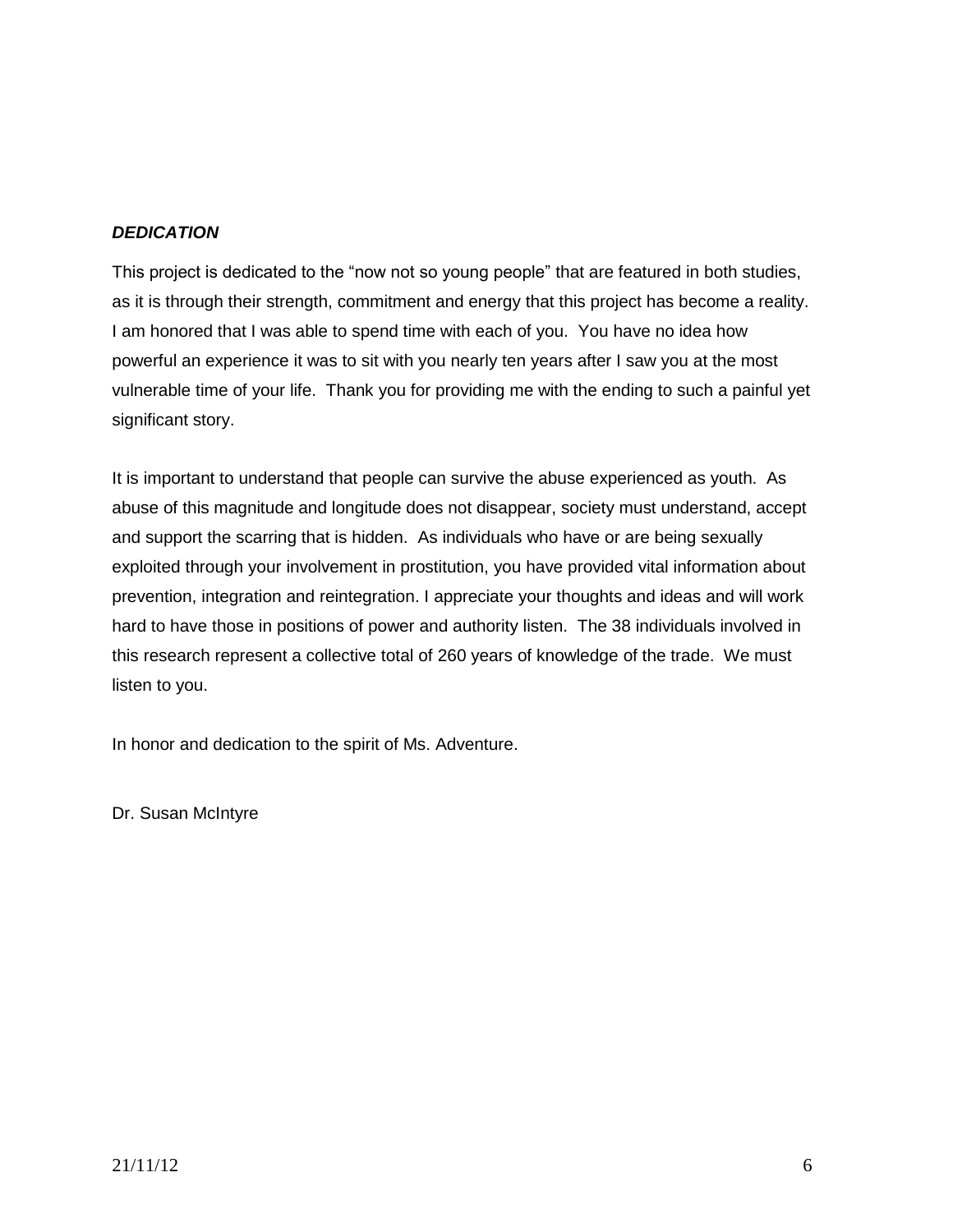# *FOREWARD BY ALLISON*

There is a saying "whatever doesn't kill you makes you stronger," and I believe that to be true.

I was very fortunate to be able to walk away, build a new life and not end up a statistic. The time I spent in the "game" ultimately changed my life, the way I view the world, and more importantly my soul.

Many believed I should never have ended up there. I wasn't considered a typical case. My family did not see it coming. Though I believe there are typical cases, no child is an exception in the minds of the predators that lie in wait to recruit them.

There is no way to describe how it feels to sell yourself to anybody that wants you. Nobody could have told me that, no matter how many hours a night I stood in the shower crying, I would never be able wash away the feeling of hands touching me or the sweat of the last drunken date. I even thought that if I could wear my Walkman as I turned a trick, it would help to drown out the sounds of each new man or allow me to forget where I was just for the length of the next song.

Ultimately, it was a wire cord wrapped around my neck as my blood and what was left of my life slipped away that made me determined to hang on and fight. It was at that moment I became committed to escaping the abuse and building a new life.

The first interview I did for this research captured my pain and devastation of being on the street. The second interview was more important because it concentrated on the struggle and internal battle to stay off the street and out of this lifestyle. The process of coming and staying off the street is crucial in saving the lives and souls of the many, many children and adults who are prisoner to the "game".

The time between the first and second interview has been an incredible journey. I have reached heights of success that I never would have believed possible such as: raising two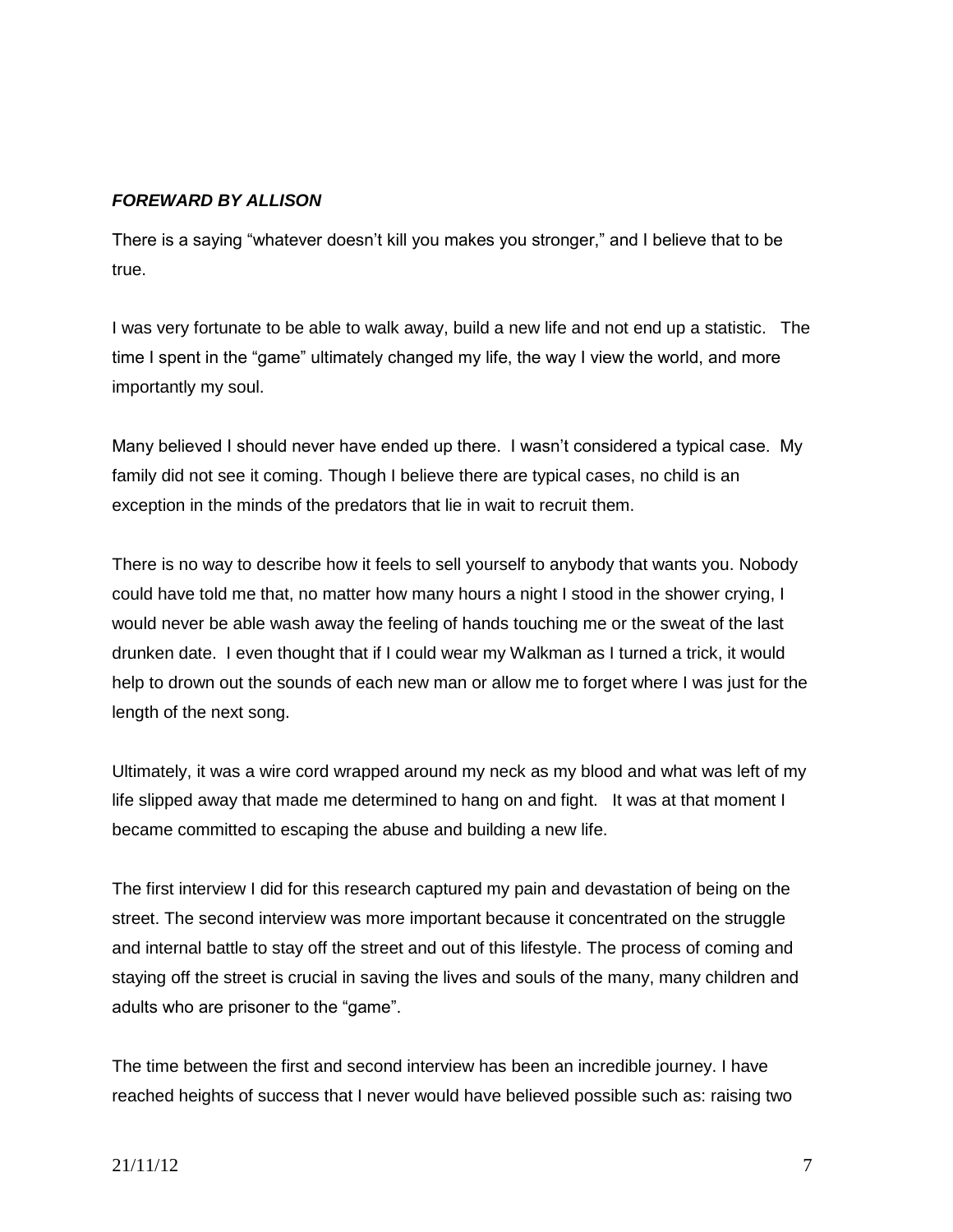wonderful children, graduating from high school and college, having a wonderful career and finally a chance to heal from the pain and abuse. My greatest lesson is that I now believe that dreams are possible and goals achievable.

I am very grateful to be a part of this research. I believe in the ability of every victim of prostitution to be able to rise above the abuse, and with the right tools to help them, achieve and soar into a new future!

#### Allison (1)

Footnote (1): Allison was a participant in the "Youngest Profession, Oldest Oppression" research study as well as "Strolling Away."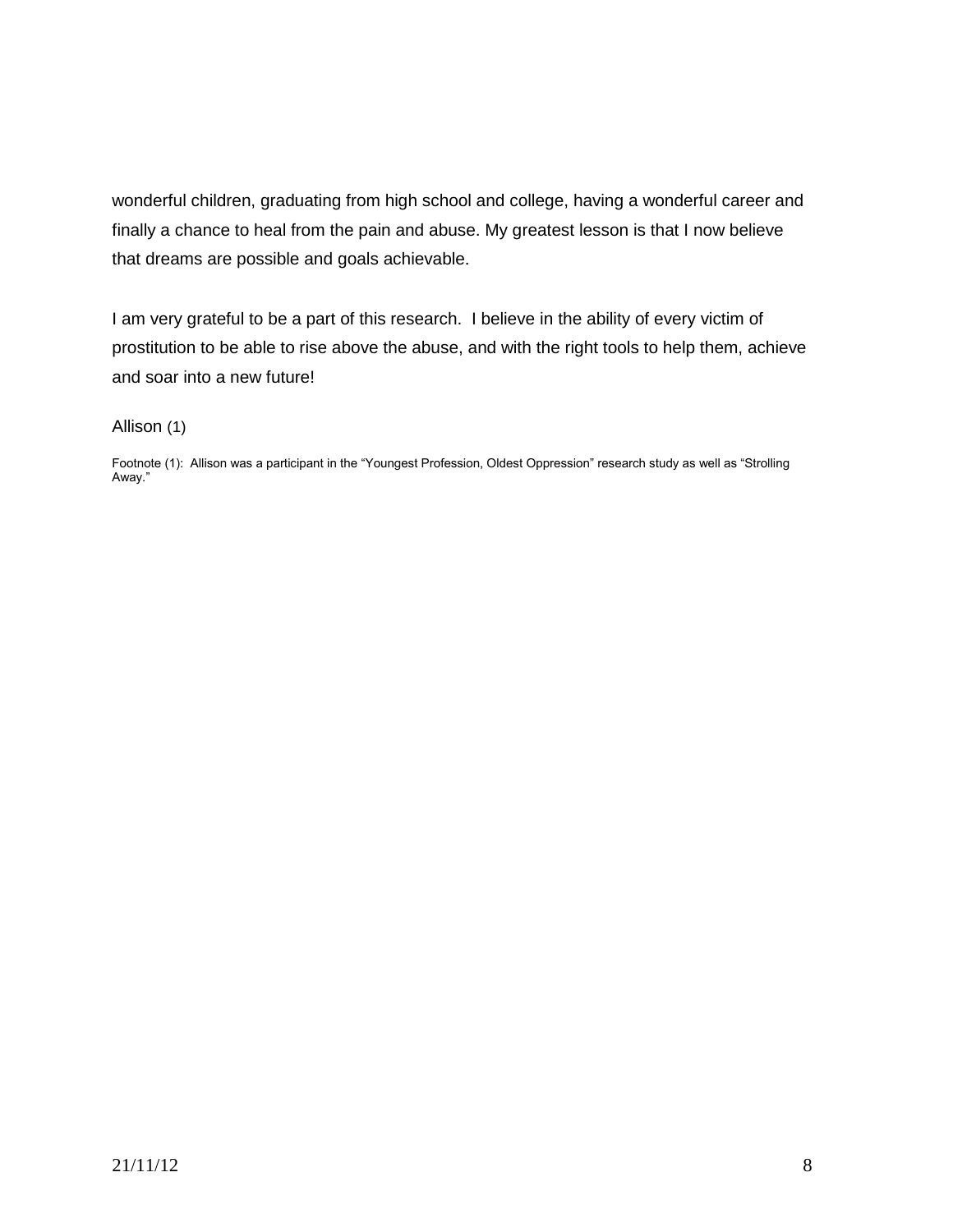# **ACKNOWLEDGEMENTS**

This research was made possible through the energy and support of the Elizabeth Fry Society of Calgary, who provided guidance throughout many stages of this project. As well, a series of individual and corporate anonymous donors saw the wisdom and value in the need for research on sexually exploited youth.

The following organizations provided invaluable direction, information and support.

- **Aids Calgary**
- **City of Calgary Police**
- City of Toronto Police
- **City of Halifax Police**
- **City of Vancouver Police**
- Closer to Home
- **Edmonton Catholic Social Services**
- **Enviros Wilderness School Association**
- **Hull Child and Family Services**
- **•** Department of Justice Canada
- Rocky View Child and Family Services
- **Servants Anonymous**
- Wood's Homes
- Youth in Care and Custody Network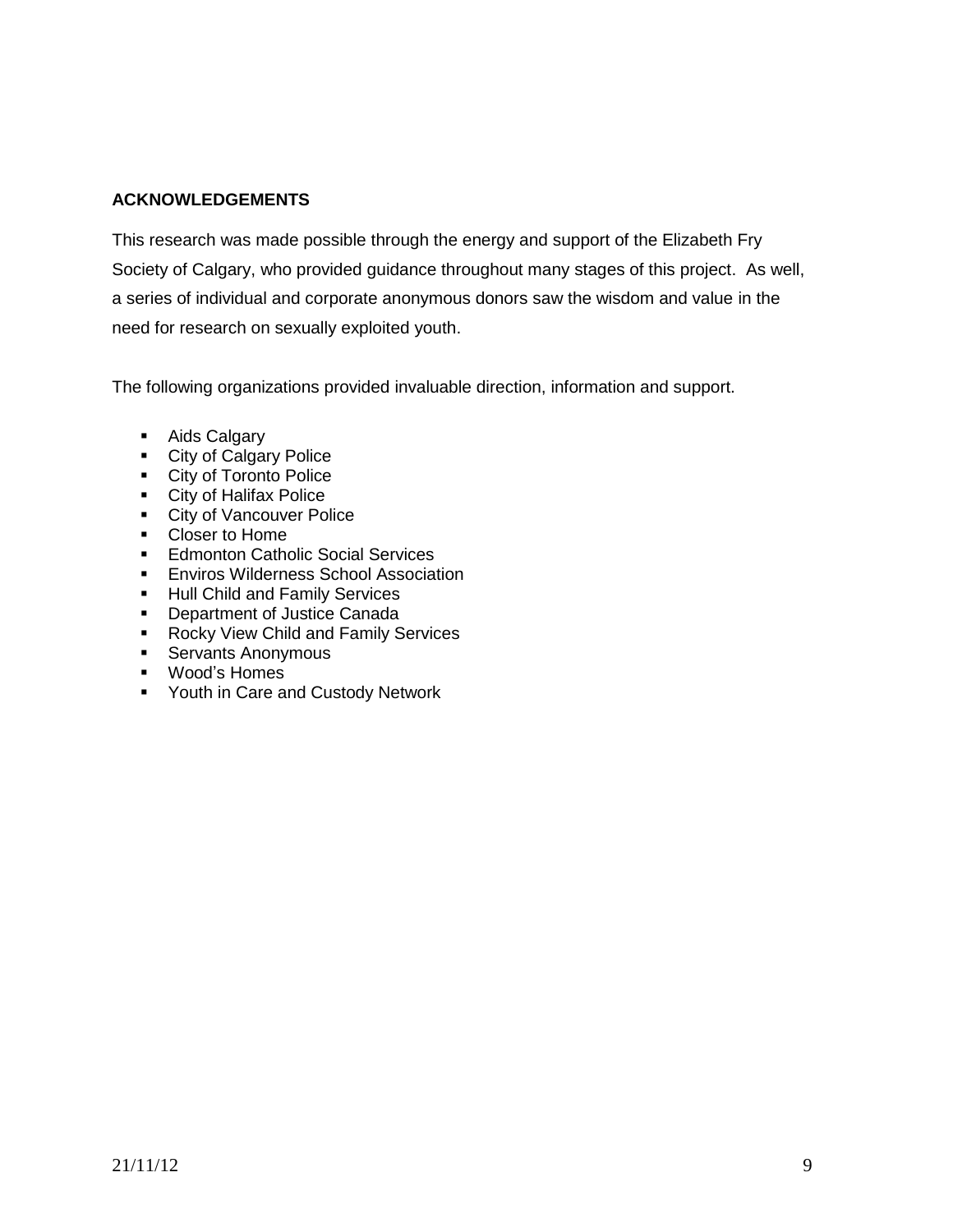# *EXECUTIVE SUMMARY*

The 1991-1992 initial research, entitled, "The Youngest Profession, The Oldest Oppression" was conducted with 50 young people who primarily entered the trade during adolescence. The goal was to establish that most of the youth interviewed entered the trade under the age of 18 and that there was a predominance of a history of sexual abuse before the street.

In 2000-2001, the retrospective research, entitled "Strolling Away" was conducted. Interviews with 38 individuals (28 who had been participants in the 1991-1992 research and an additional 10 persons) were held to collect their thoughts on the entrance, time in, attempts and successful departures out of the trade. The opportunity to gain insights on our service delivery model in reference to prevention, intervention and reintegration was provided through these interviews.

# **Characteristics of Respondents**

The following are the key characteristics from the respondents of "Strolling Away."

- Males enter the trade earlier on average age 12 years
- **Females enter the trade on average 15 years**
- Males average 12 years in the trade
- Females averaged 6 years in the trade
- A total of 260 years of street work is represented in the 38 interviews
- 82% of the females had a background of sexual abuse prior to the street
- 100% of the males had a background of sexual abuse
- 26% of those interviewed were aboriginal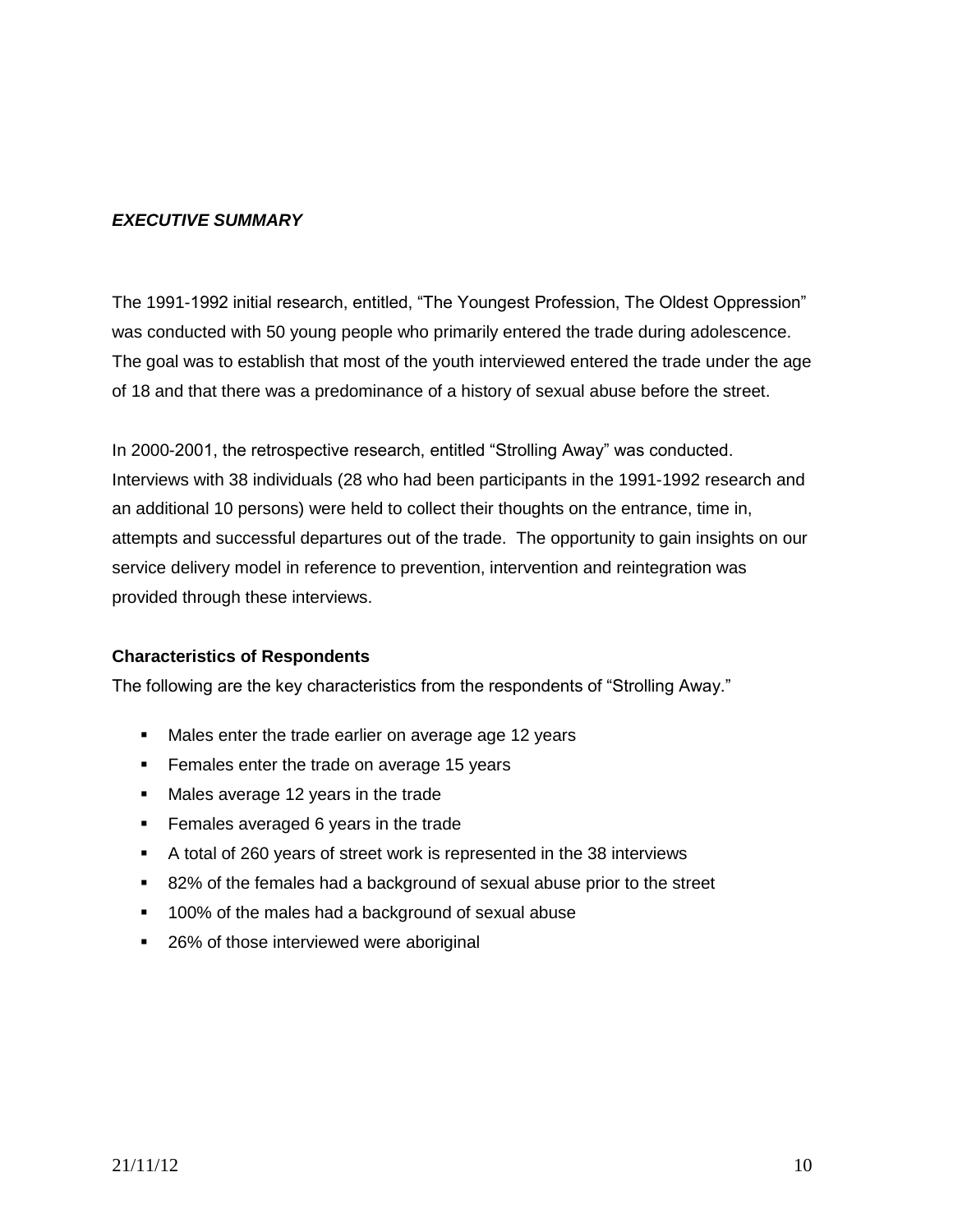# **Summary of Highlights**

The following are highlights from the 17 lines of inquiry that were presented to the respondents in "Strolling Away". The highlights reflect the order in which the questions were posed and recorded.

# **Leaving the Trade**

- **Everyone left the business more than once. When a person returned to the trade** there was disappointment on the part of the individual, family, friends and support professionals involved.
- Leaving the trade was a cumulative learning experience. Each exit attempt brought new awareness, knowledge and experience that could be applied to the next attempt to leave the street.
- To leave the trade was often riskier than staying. Issues such as survival, potential repercussions from pimps and other street personnel overcame the desire to exit.
- **Forty percent of the males interviewed left the street 10 to 15 times. These males** entered the trade at a younger age, left more often and stayed longer.
- While the risks and dynamics of the trade were very different for young men and young women, the motivation of survival from both historical abuse and present abuse was similar regardless of gender

# **Squaring Up**

- An overwhelming number of youth interviewed were prompted to leave trade because of the violence experienced on the street.
- Women often left the trade due to pregnancy or the desire to be a mother. Eightytwo percent of the women interviewed had become mothers.

# **Return to the Trade**

- Money was a prime motivator to return to the street because without an education or skills, it often was the sole means of generating an income.
- Males returned to the trade because of the street acceptance of their plight and the abuse in their lives. Males have fewer options when leaving the street. They do not have the vision of birthing a child and they also face the stigma of men having sex with men, even if this is not their sexual preference.

# **Preventing a Return**

 Leaving the street was challenging as the individuals faced issues of: lack of support, lack of self worth, a perception that it was too risky to exit, and boredom.

# **Last Trick**

- Many individuals said they were not sure that their last trick was or would be the last one.
- The departure from the street was a process as opposed to a specific event.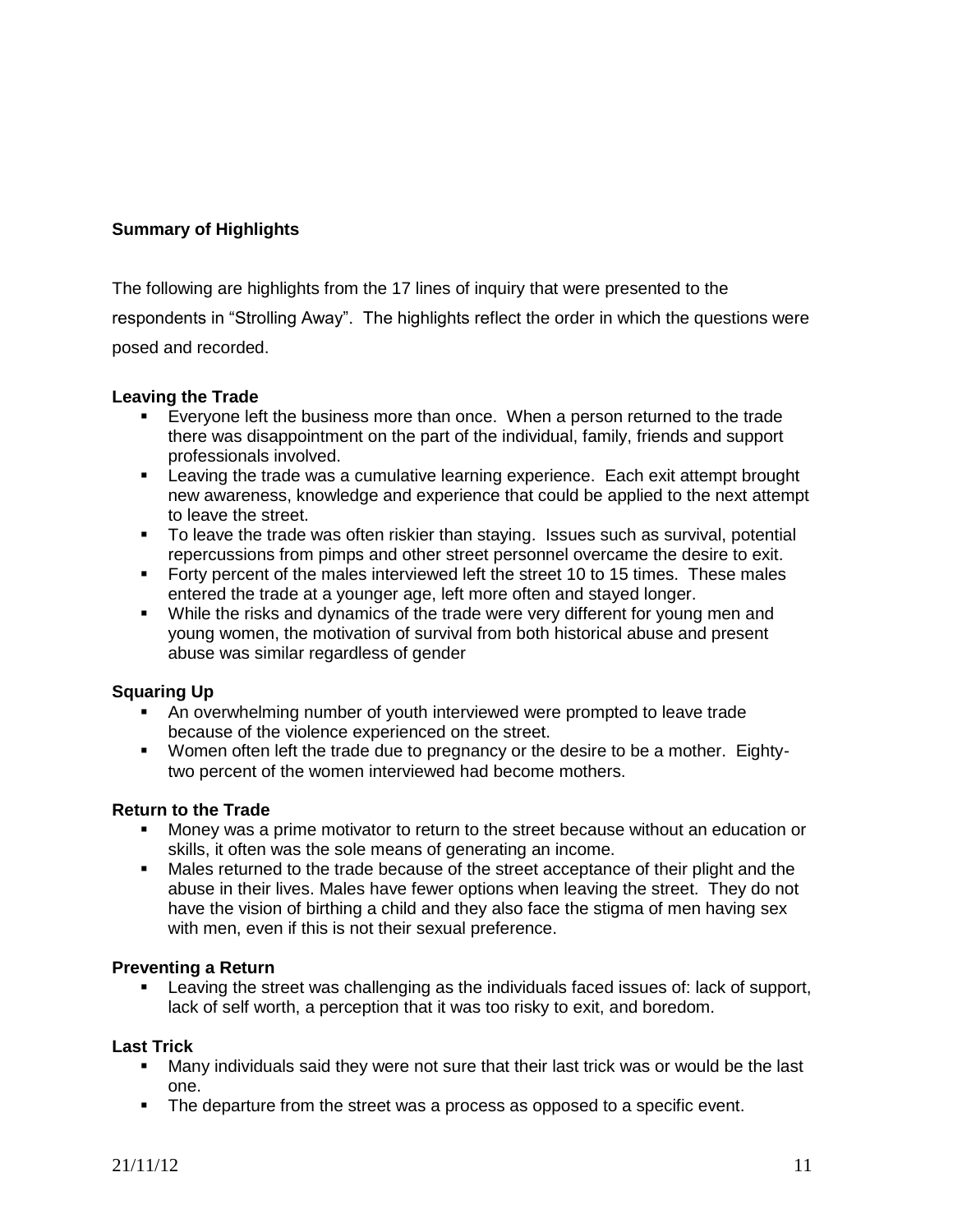# **Decision Last Trick**

- Enough was enough was a key reason for exiting. The catalyst to depart was the never-ending day after day experience.
- The street was viewed as short-term gain but long-term pain. No one entered the trade with a long-term plan to say. This short-term solution became an obstacle that prevented a return to a normal life.

# **Assisted in Leaving**

- Family or a support system was identified as important for individuals leaving the street. It provided those exiting with another identity and connection.
- The ability to meet people not involved in prostitution is important. These relationships served to counteract the desire to drift back to street friends.
- There had to be a purpose in the process of leaving the street, such as: the pursuit of a goal, having a baby, someone to trust, gaining employment or seeking a stable lifestyle.

# **Assisted Not Returning**

- Leaving the street was a different process than not returning to the street. What assisted an individual in deciding to leave the street could be different than what assisted them in not returning to the street.
- A successful departure meant no contact or association with individuals involved in the street.
- **Having someone who relied on you prevented a return to the street**
- As males grow older, they recognized the need to escape the street, to move on to other things and to find a life outside of the trade
- Males have a need to find a safe flexible living environment to prevent a return to the street.

# **Turning First Trick**

- The entire research population saw prostitution was not seen as something anyone should do.
- Those interviewed saw their street experience of prostitution as a form of repeated abuse.

# **Missing the Street**

- Sixty percent of those interviewed identified money as the predominant feature missed as it provided instant independence.
- An attraction into sexual exploitation was the belief of having control to select who, where, when and the activity.
- Over 60% of this population were involved as children in Social Services Child Protection.
- Youth involved in the sex trade had very little training or job options.
- The camaraderie on the street provided a support network for all involved in the trade.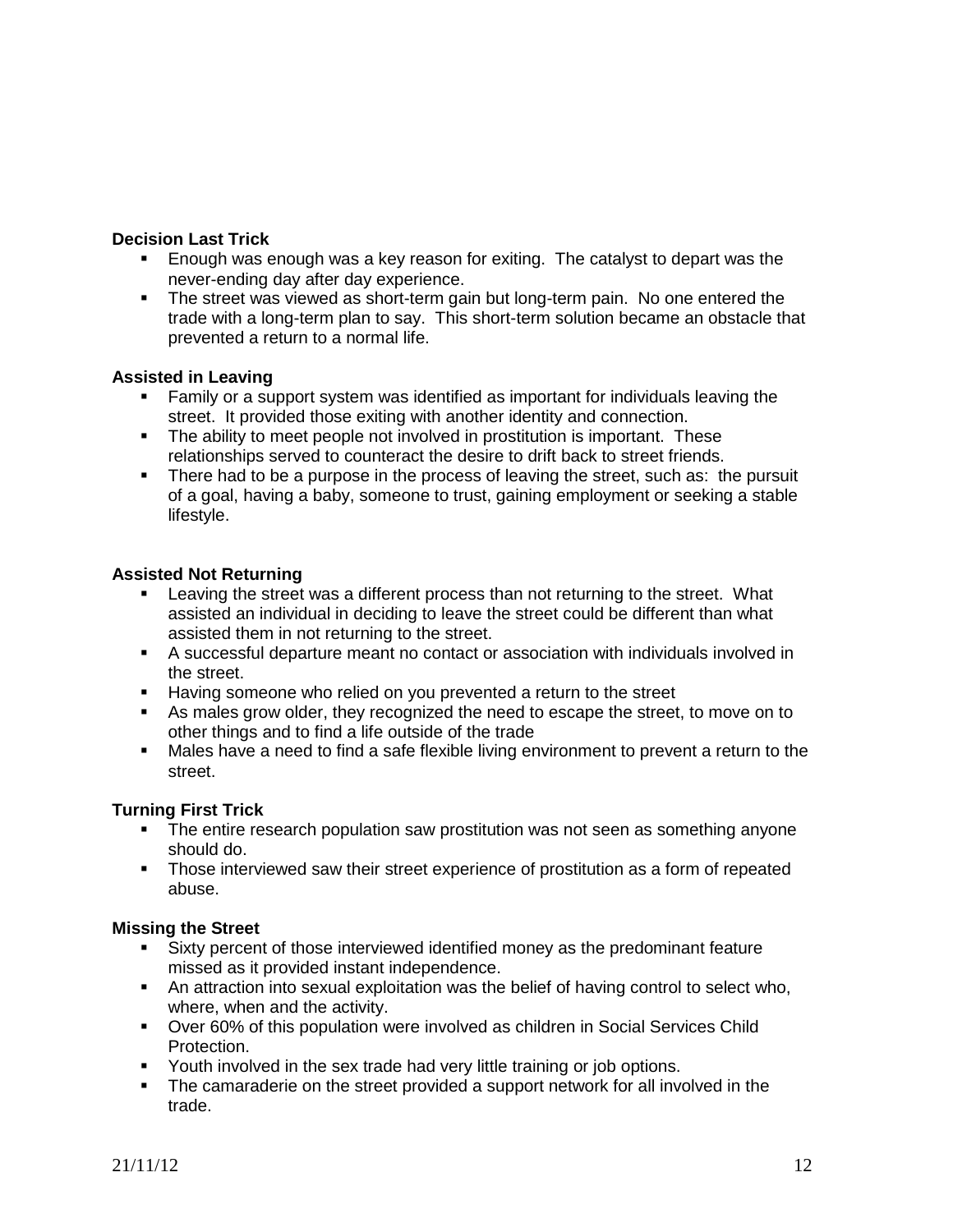#### **Almost Returned**

- The likelihood of returning to the street was always a possibility even if it was a shortterm solution to earn quick money.
- Money was more important to females than males as a motivator to return to the street. With 82% of women in this sample having had children, financial need to support children was critical.
- Quick, non-taxable, non-traceable cash through prostitution became a solution.
- Males experienced loneliness after leaving the street. It was possible that the role and significance of childbirth for young women took care of the female need of selffulfillment and recognition. Males did not have the opportunity to have their own personal role redefined by the birth of a child.

#### **Steps Leaving**

- Individuals were self sufficient while in the trade. While in many cases, they had to hand their earnings over to their pimp; their immediate food, shelter and clothing needs were covered.
- Moving away and establishing distance from the 'street supports' was important.
- Discovery and learning to live confronted each person when exiting.
- The street persona created to survive in the trade often became an impediment when accessing education, employment and rebuilding personal and family relationships.
- Personal relationships were uncharted waters for individuals who left the trade.
- **Balanced, healthy relationships were foreign to this population.**
- One day at a time was commonplace.

#### **Afterthoughts**

**Individuals departed with scars. Many interviewed had become disillusioned with** their personal choices. They questioned their self-worth given their decision to enter the trade.

#### **Thinking About the Street**

- Over 90% of those interviewed believed that the street was not a positive environment.
- Eighty-four percent of those interviewed had experienced sexual abuse before the street and often this prior sexual abuse contributed to an entry onto the street.
- Frequently individuals were overcome with the memories of the abuse as small children and on the street after exiting. These individuals believed the street to be abusive and self-deprecating.
- In a strange way, the street protected the victims of prior sexual abuse with dealing with or resolving what they had experienced earlier in their lives. By coming to terms with the abuse on the streets, the unresolved prior sexual abuse often resurfaced.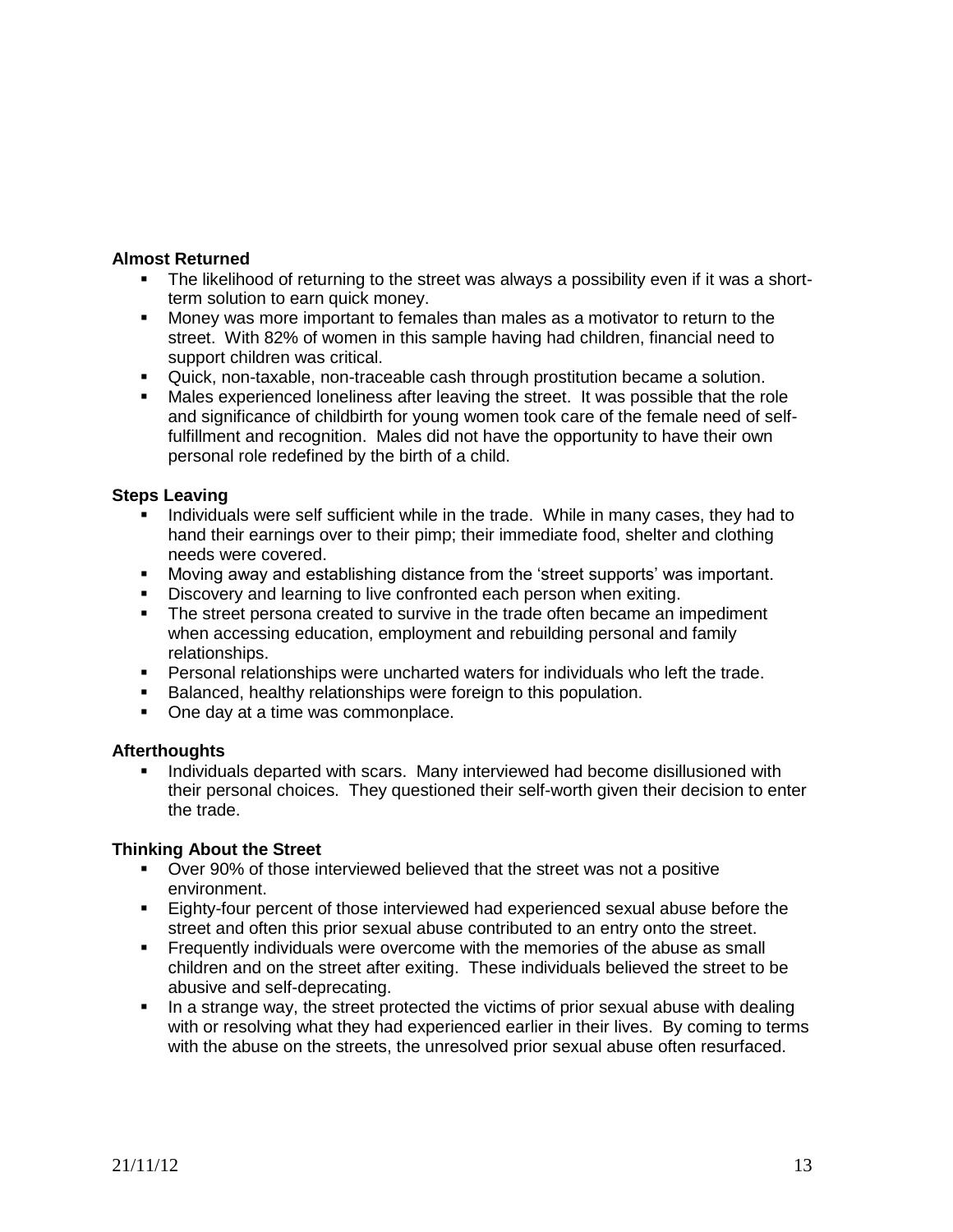#### **Thoughts On Departing**

 While services are provided to individuals who are on the street, there is little longterm assistance for the exiting process.

#### **Surprise Findings Upon Leaving the Street**

- One quarter of the females in the sample identified the departure as a long journey.
- Close to one-quarter of the males and females interviewed were shocked that they were able to leave and live a life beyond the street.
- Close to one-quarter of the males and females interviewed had experienced negative encounters once they left the street. They were not expecting untrusting behaviour to occur off the street.

#### **Rituals**

 Saving or hiding money, intensive cleansing and disassociation during sexual activity were identified as rituals.

#### **Off the Street**

 No one in the research population was still working in the sexual exploitation trade full time.

#### **Supply & Demand**

A major observation from "Strolling Away" was that if the goal is to eliminate the sexual exploitation of youth involved in prostitution, then society must work towards decreasing demand for sexually exploited youth.

During the interviews, young people spoke about the continual flow of customers wanting to purchase their services. This flow often prevented and interfered with a successful exit from the trade. A need exists to alter the demand for such services.

Success has been achieved in creating awareness and education prevention for family violence, sexual abuse and assault, smoking and drinking and driving.

The only long-term solution is to design prevention materials that educate and create an understanding with young men that **the sex trade is a form of sexual abuse.** With education, there is the possibility that males would begin to change their attitude and beliefs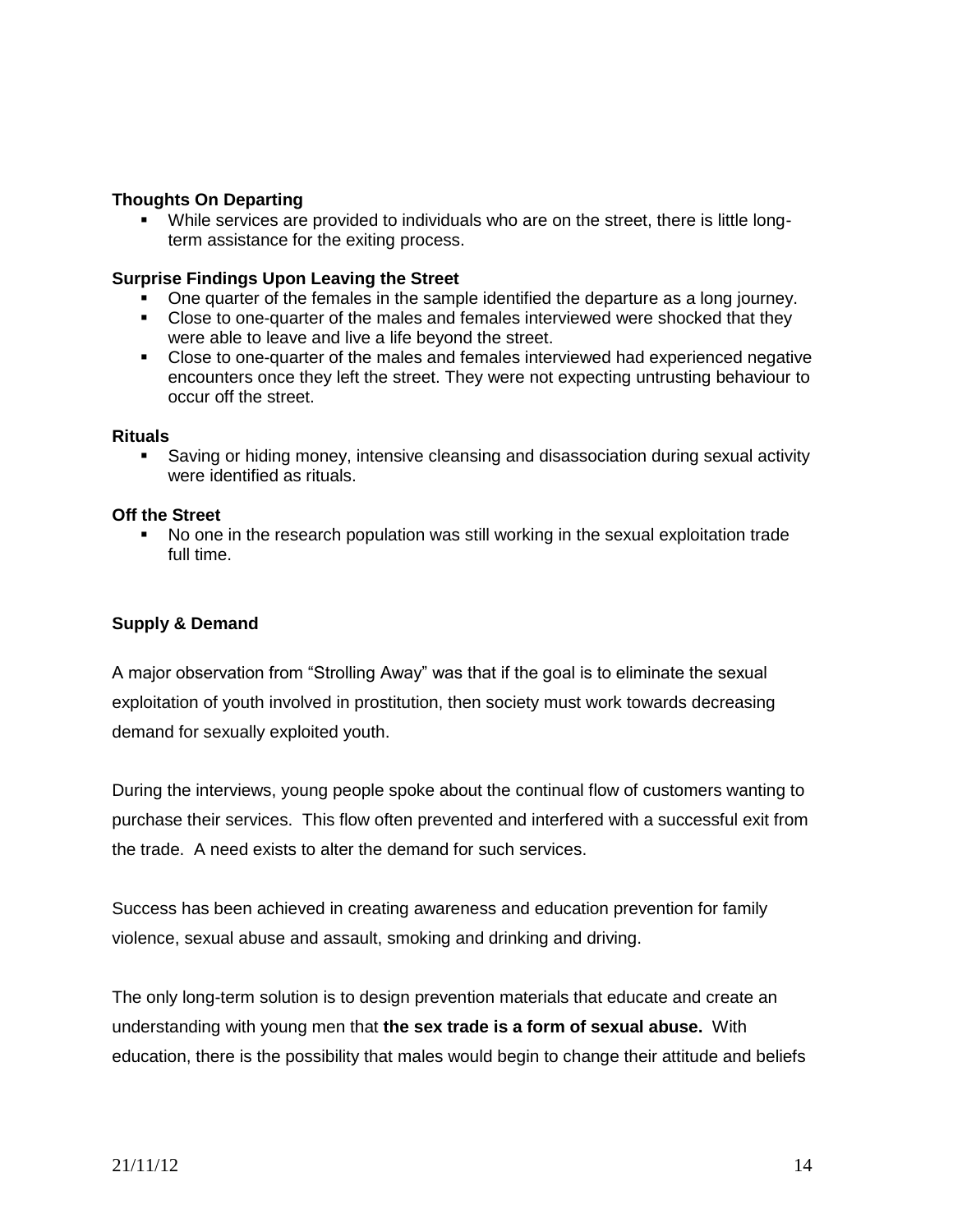about this kind of activity. The framework has to be altered from "The Oldest Profession" to "The Youngest Profession, The Oldest Oppression."

Our objective should be to decrease the demand, which in turn will lead to a decrease in the price of these services and a subsequent decrease in the availability of these services.

This premise provides a solution to eliminating the demand for the services of sexually exploited youth.

# **Summary of Recommendations**

The last section of this research study features concluding discussions complete with related recommendations. These recommendations are influenced and guided by the above noted highlights from the interviews.

# **National Research Study on Males**

1. That a national research study on males involved in the sexual exploitation trade be undertaken.

# **Supply and Demand Equation**

2. That attention is directed toward decreasing the demand for the sexual exploitation trade.

# **Education**

# *Peer Education*

3. That prevention information is directed towards young women and young men.

# *Public Education*

4. That a national ad campaign be designed with a clear message that prostitution is a form of sexual abuse and that potential customers are in fact sexual abusers.

# *Parental Education*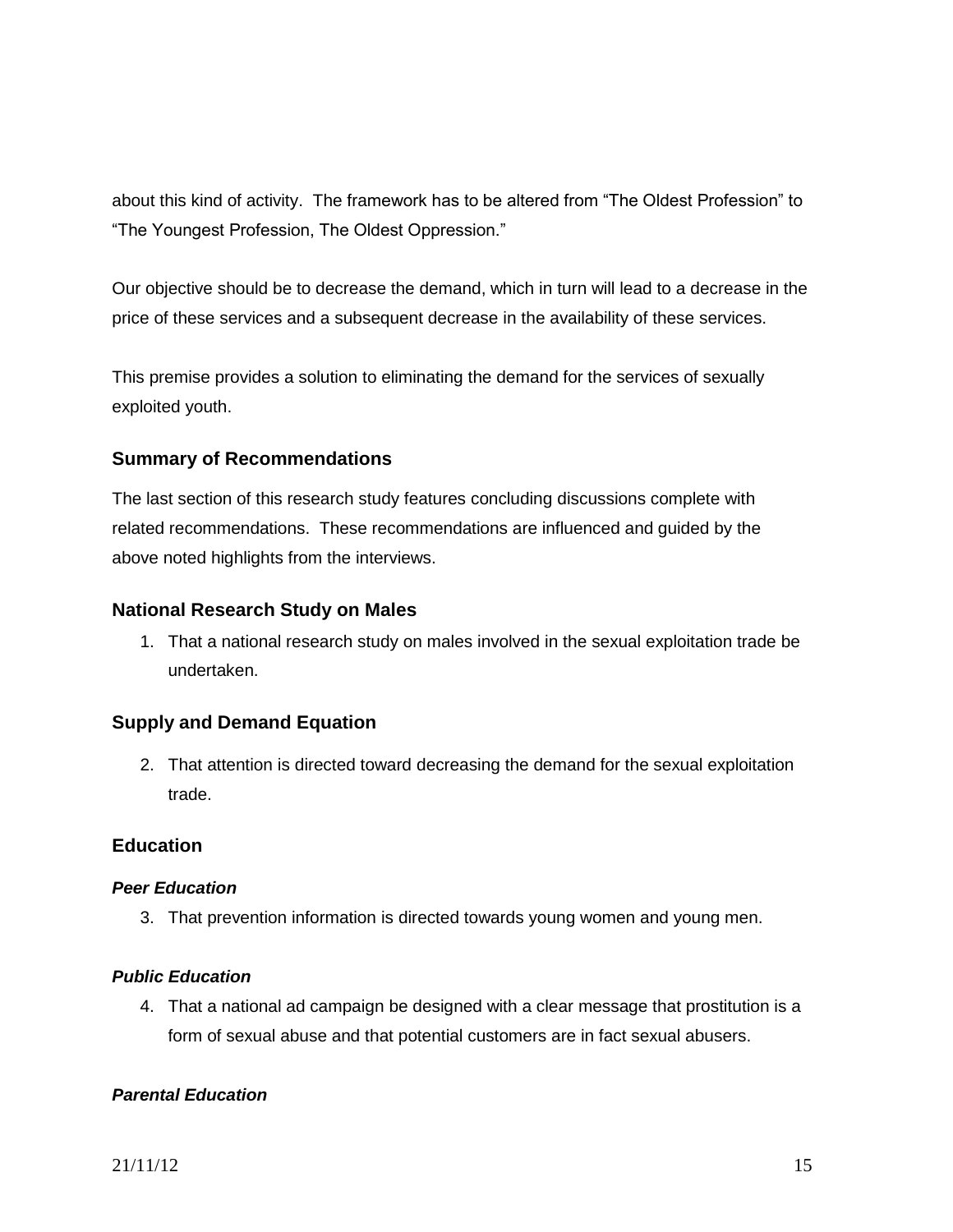5. That education material is directed towards parents so they may begin to teach their children at a young age that sexual exploitation is a form of sexual abuse.

# *Youth & Caregiver Education*

- 6. That reality-based prevention materials be developed for youth and parents/caregivers.
- 7. That education material is designed on the process and challenges of leaving the street for youth and parents/caregivers.

# **Support Services**

# *Family*

8. That parent/caregiver support groups be established to support parents/caregivers whose children have just entered the trade.

# *Transitioning Youth*

- 9. That a Support Team be established to assist youth when exiting the trade.
- 10. That all-inclusive one-stop service packages be designed for those leaving the trade.
- 11. That reality based re-integration materials be developed for those individuals who are attempting to re-integrate into society.
- 12. That a volunteer run service support line be established for those leaving the street.

# **New Understanding**

13. That there is an understanding that the challenge begins once a person leaves the street.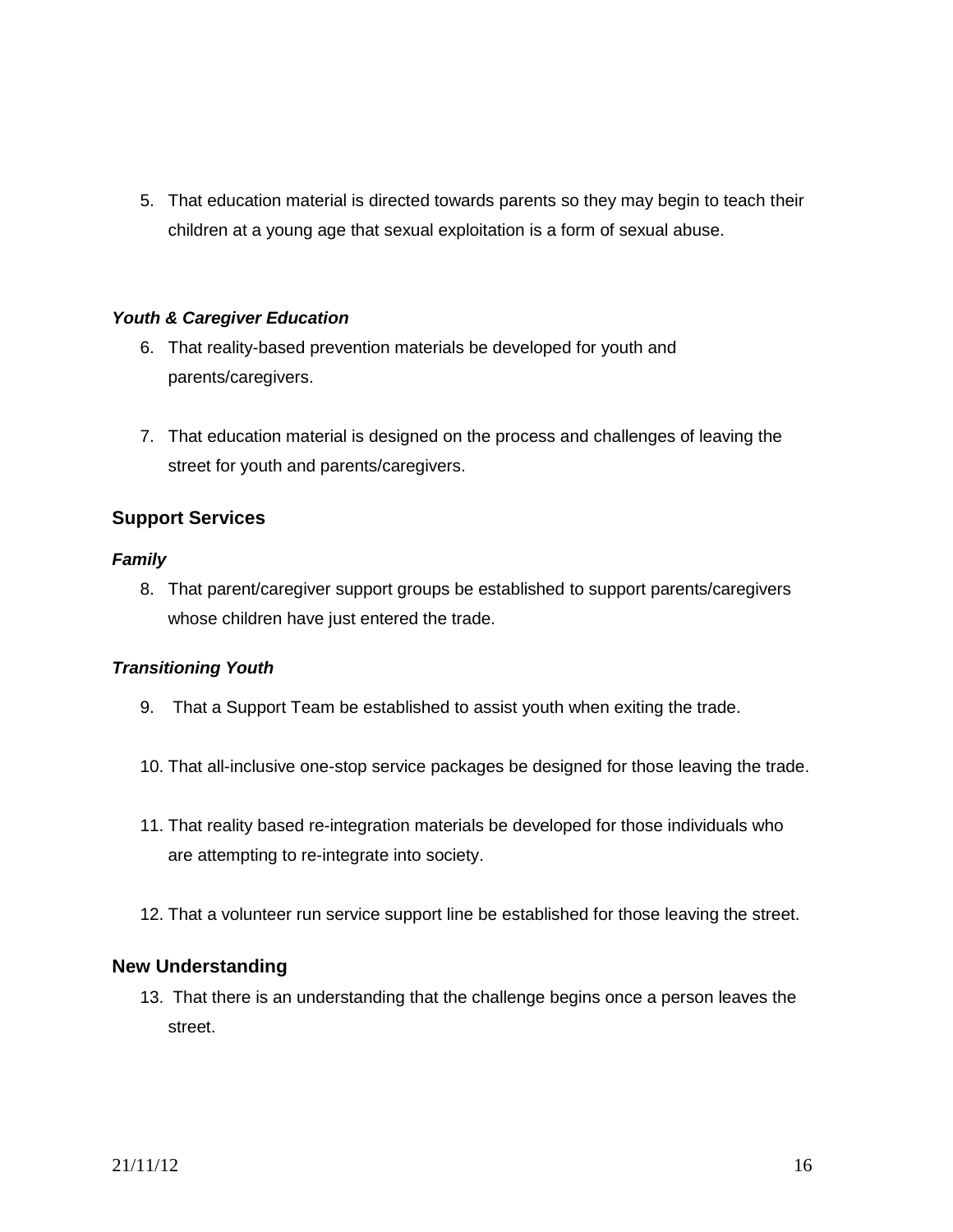# **Counselling Support**

14. That ongoing counselling support is available to this population to assist them in dealing with the street abuse and prior abuse in their lives.

# **Social Services**

15. That various street outreach programs across the country be seen as safe exempt neutral programs to support youth.

# **Harm Reduction**

16. That an evaluation occurs of harm reduction approaches to sexually exploited youth.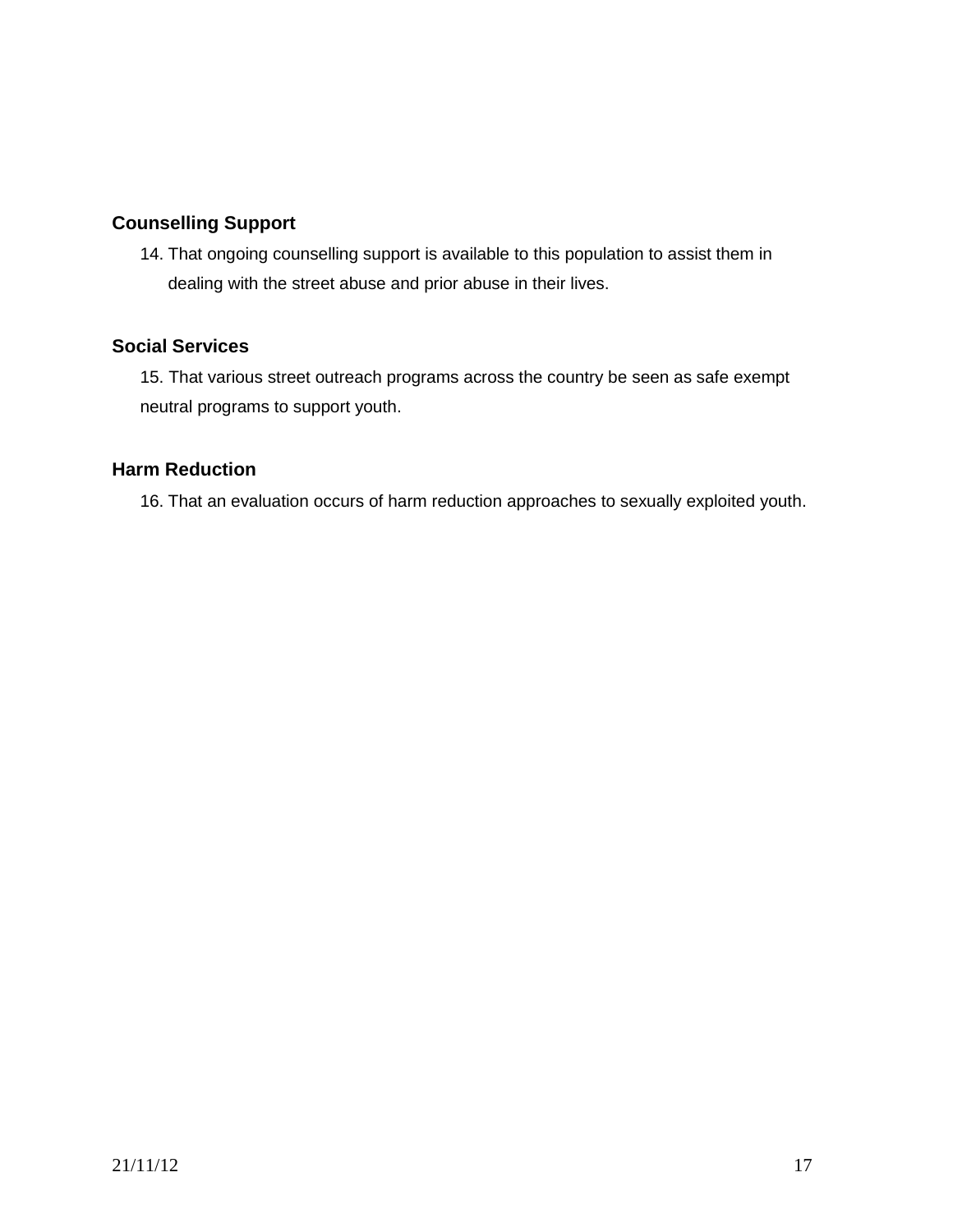# *INTRODUCTION*

From 1991 to 1992, I researched the sexual exploitation trade in downtown Calgary. My goal was to observe and interact with this population in order to investigate the relationship of sexual abuse to a person's involvement in the trade.

With the realization that retrospective, longitudinal information on prostitution did not exist anywhere in Canada or the world, I made the decision in the year 2000 to track as many of the original interviewees from the1991-1992 research to determine if they were still involved in the trade or if they had exited from the street.

- Section 1 summarizes the 1991-1992 research, "The Youngest Profession, the Oldest Oppression."
- Section 2 outlines the development of the retrospective research, "Strolling Away."
- Section 3 reviews the data analysis methodology, demographics and major findings from "Strolling Away."
- Section 4 provides an analysis of the data in the form of concluding discussions complete with related recommendations.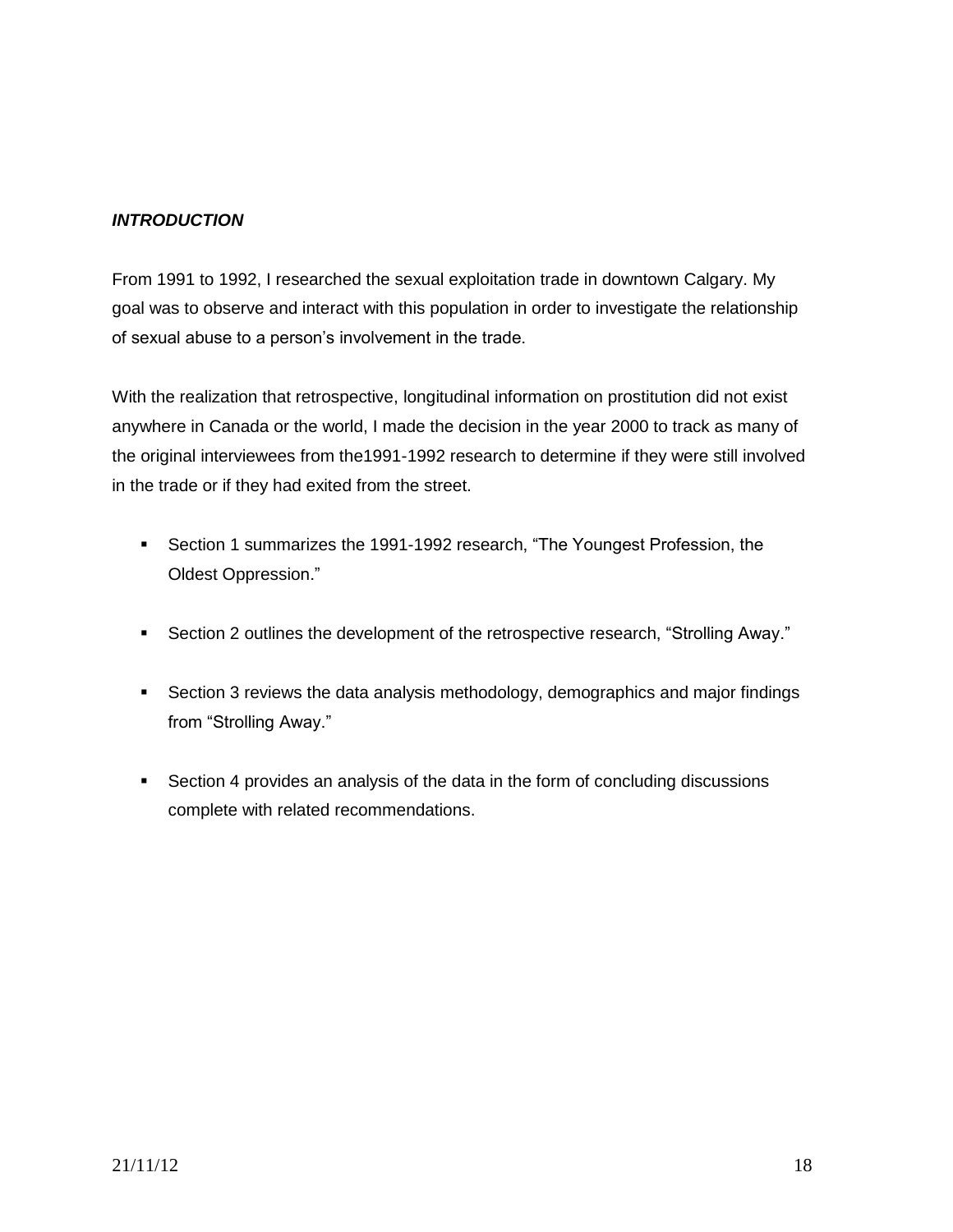# **Section 1 - The Youngest Profession, the Oldest Oppression (1991-1992)**

# **The Impetus of the Research**

*Is there a relationship between a previous history of sexual abuse and the eventual entrance into the sexual exploitation trade?* 

After working with young people involved in the sexual exploitation trade in Toronto, Vancouver and Calgary and spending one-year in an observational and interview research in downtown Calgary in 1991, it became apparent that many of the young people working the streets had a prior sexual and physical abuse background. My goal was to undertake research that could assist professional service providers and academics working with this population.

Spending an average of four evenings a week downtown core, I was often located in the non-profit street program Exit Van that provided support to young people involved in sexual exploitation (2). My research represented 50 interviews with young men and women and was entitled, "The Youngest Profession, the Oldest Oppression."

#### **Process**

To assist in the interview process, I developed, in collaboration with the Youth In Care and Custody Network, an open-ended interview questionnaire. The lines of inquiry covered the following areas: demographics; family history and background; sexual abuse; violence; school experiences; running history; alcohol and drug abuse; statutory agency involvement; working life; physical and mental health concerns; and, antecedents and contributing factors leading to prostitution.

# **Methodology**

I used a combined Grounded Theory and Feminist research principals in the research.

#### **Footnote**

(2) Exit Community Outreach is a program managed by Woods Homes of Calgary.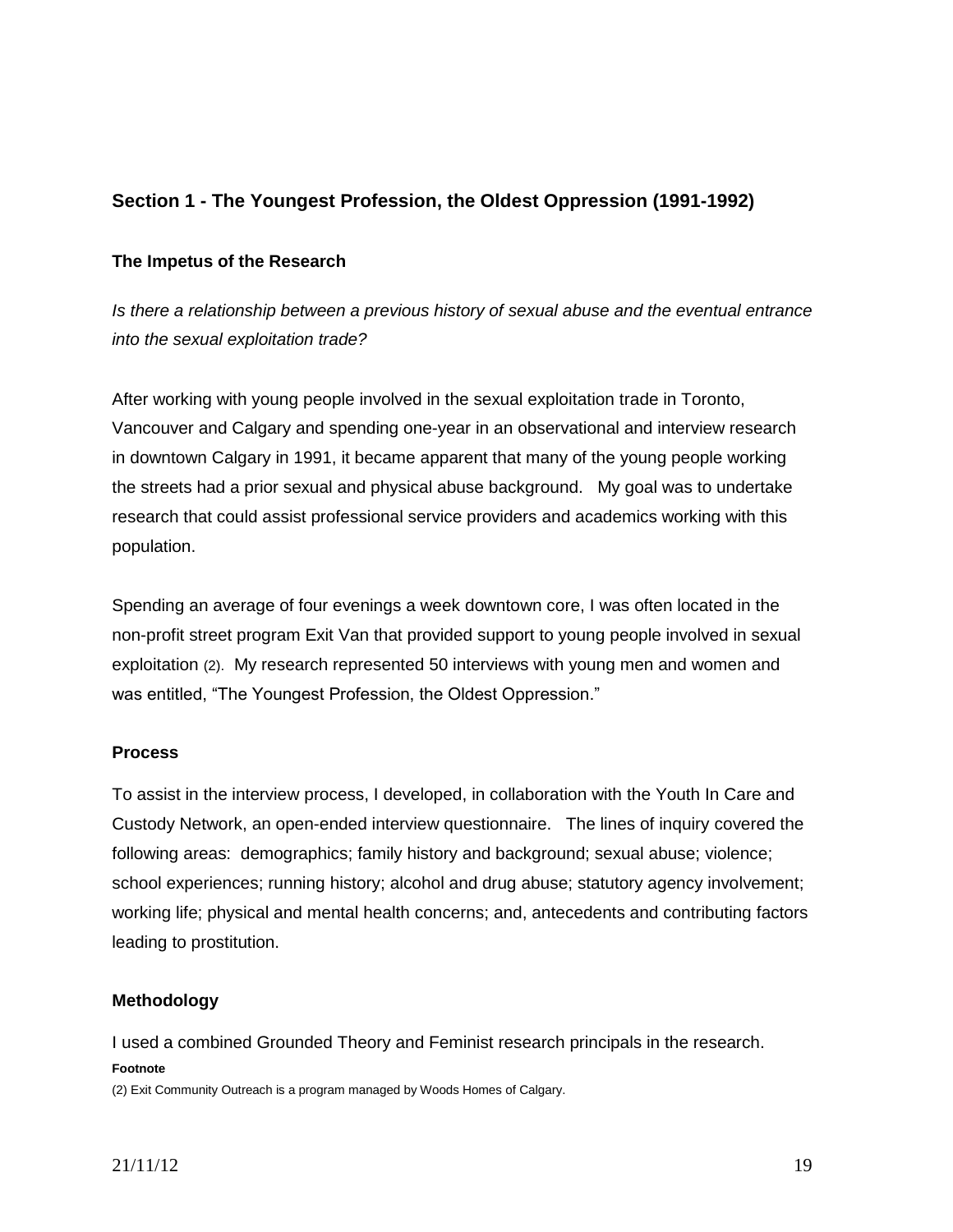"I used the combined inductive approach of Grounded Theory and a Feminist methodology to be complementary. Grounded Theory allowed the opportunity for immersion into the sex worker's life, and the feminist methodology insisted upon face to face interviews and recognized that this would have a direct impact upon the researcher."(McIntyre, 1994:6)

Snowball sampling was also used. Of the 50 young people interviewed, 41 were females and nine males.

To ensure comfort, safety and confidentiality, interviews occurred in the subject's homes, my office or after hours at the Exit Community Outreach Program office. The interviews lasted anywhere from 2 to 7 hours and were taped and transcribed. To ensure confidentiality in the research report, in most cases pseudonyms were assigned to the interview subjects.

# **Major Findings**

- 82% female 12% male
- 26% aboriginal
- 60% were involved with Social Services Child Protection
- 84% had runaway overnight before street involvement
- 76% entered the sexual exploitation trade prior to age 16
- **86%** entered the sexual exploitation trade prior to age 18
- 78% of the females reported sexual abuse prior to entrance into the sexual exploitation trade
- 100% of the males reported sexual abuse prior to entrance into the sexual exploitation trade
- 55% of males reported physical abuse prior to entrance into the sexual exploitation trade
- 75% of woman reported physical abuse prior to entrance into the sexual exploitation trade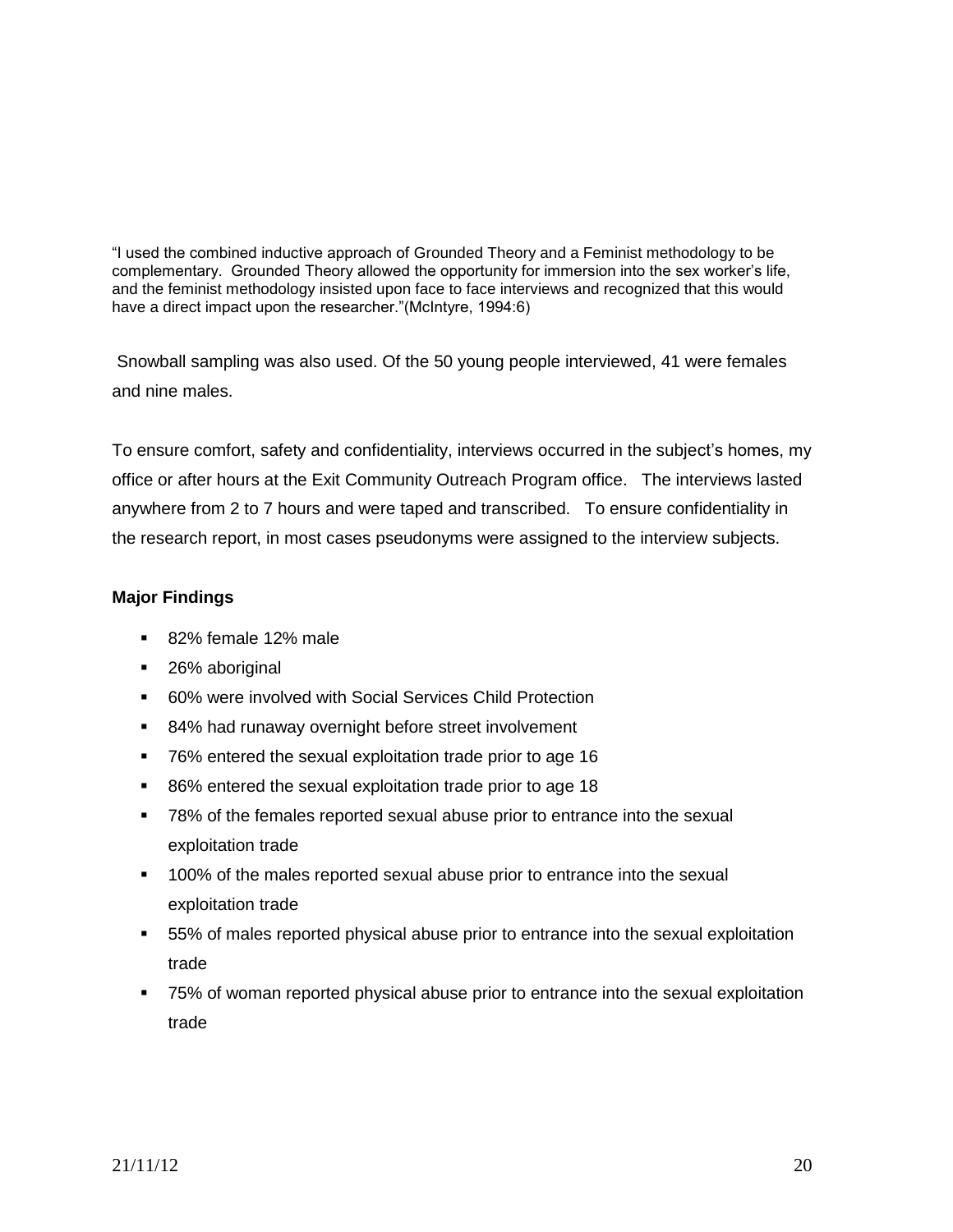# **Policy Implications**

Part of the research's objective was to determine the level of responsibility within Calgary's professional community for dealing with youth involved in sexual exploitation trade. A total of 255 questionnaires were distributed to police, judges, municipal politicians, teachers, social workers, youth workers and therapists. With a response rate of 43%, the survey revealed that no service or department took responsibility for this population.

"It would seem that the Calgary professional community is clear as to what the needs of this population are; the crucial question is who should be delivering them and how to develop and educate those clients and professionals about the services. It would be safe to conclude that no clear mandate exists within Calgary's professional community in reference to sex work." (McIntyre, 1994:128)

As a result of this research, a City of Calgary Municipal Task Force was established in 1995. Co chaired by Alderman Bev Longstaff and I, this Task Force took the needed first step in recognizing that child prostitution was a form of child sexual abuse, and ultimately changing a culture that historically saw youth involved in prostitution as criminals. They were now seen as **victims of sexual abuse***,* many with histories of sexual abuse prior to their street involvement.

A 1998 Alberta Task Force chaired by a Member of the Alberta Legislative Assembly, Heather Forsyth, implemented legislative changes to the Child Welfare Act to include prostitution as a form of sexual abuse. This was the beginning of ensuring that youth involved in prostitution stayed on the agenda of government and the general public. In 1999, the Alberta Government's often controversial "Protection Children Involved in Prostitution Act" (PCHIP) was enacted and amended following a constitutional challenge.

# **Program Implications**

Corresponding with the legislative changes, were program changes. Programs for this population such as, Outreach Street Services, were set up across all provinces and territories in Canada Within the last five years.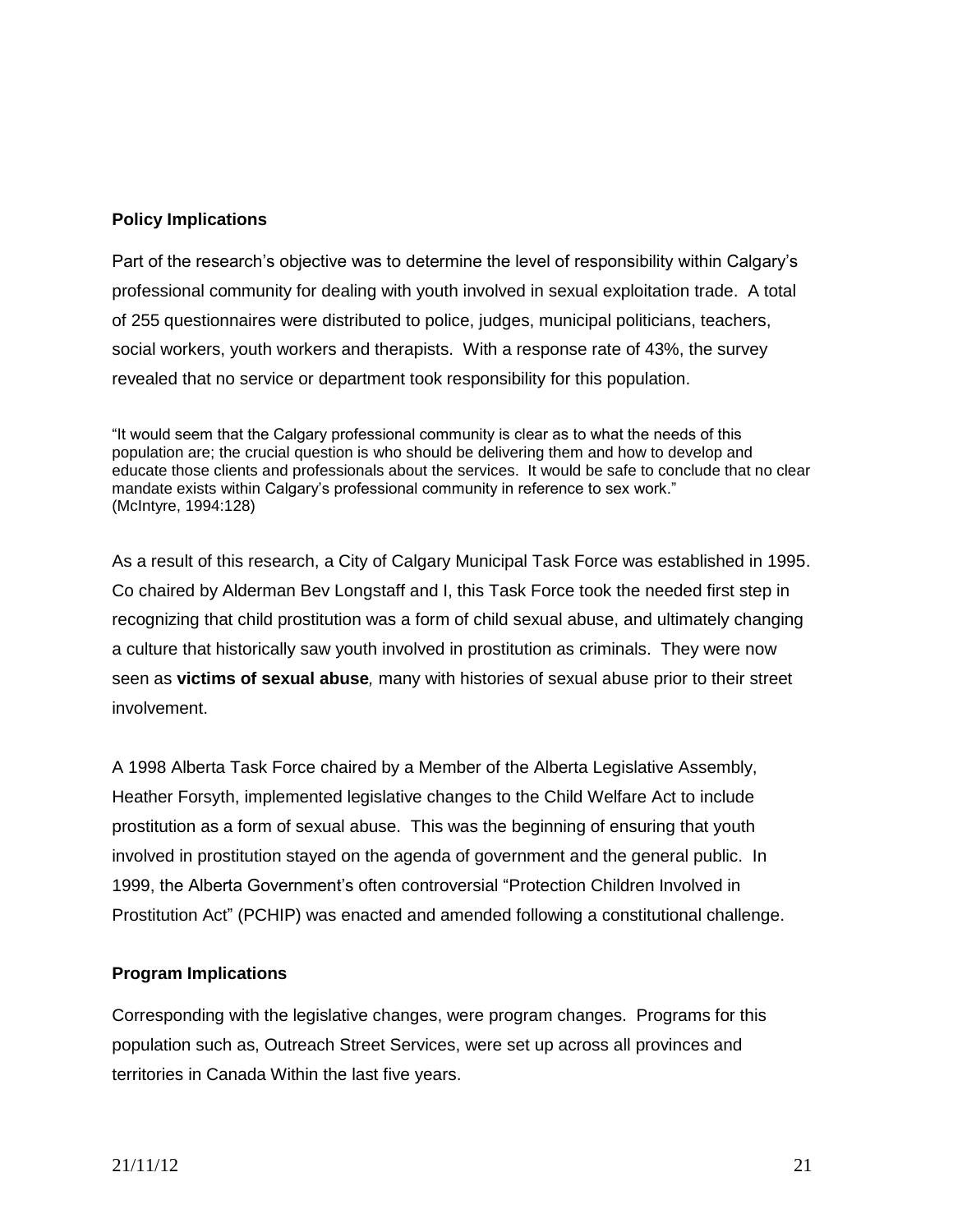# **Section 2 - Strolling Away (2000-2001)**

#### **The Motivation to do the Research**

*"Why did you want to know so much about our lives when they were going lousy, and now that they are going good you ask us nothing?"*

I had established a long-term connection with four of the original 50 interview subjects, as I'd known these individuals well before their entrance into the sexual exploitation trade. In 1999, I was asked by one of these individuals why so much interest was expressed during her years of involvement in the sexual exploitation trade but no interest beyond that point in her life?

This challenge raised many questions. What happened to the original 50 interview subjects? Were they still on the street? Were they still alive? Were they helped? Could they have been helped sooner or even prevented from entering the street? As these individuals faced transition and personal challenges in their lives, I wondered if the programs and services were providing assistance.

# **No Longitudinal Research**

"Why do we spend so much energy understanding how people enter deviancy and no time understanding how they leave?" (Paul Wiles, Director of Research for the British Government Home Office - January 2000)

With no longitudinal research on the population involved in the sexual exploitation trade, the time was right to do conduct a 10-year retrospective research. The 1991-1992 consent forms provided permission to contact these individuals for future research, and I still had the original transcribed interviews.

# **Methodology**

As with "The Youngest Profession, the Oldest Oppression," the interview subjects provided input into the design and sequence of order of the lines of inquiry. The questions were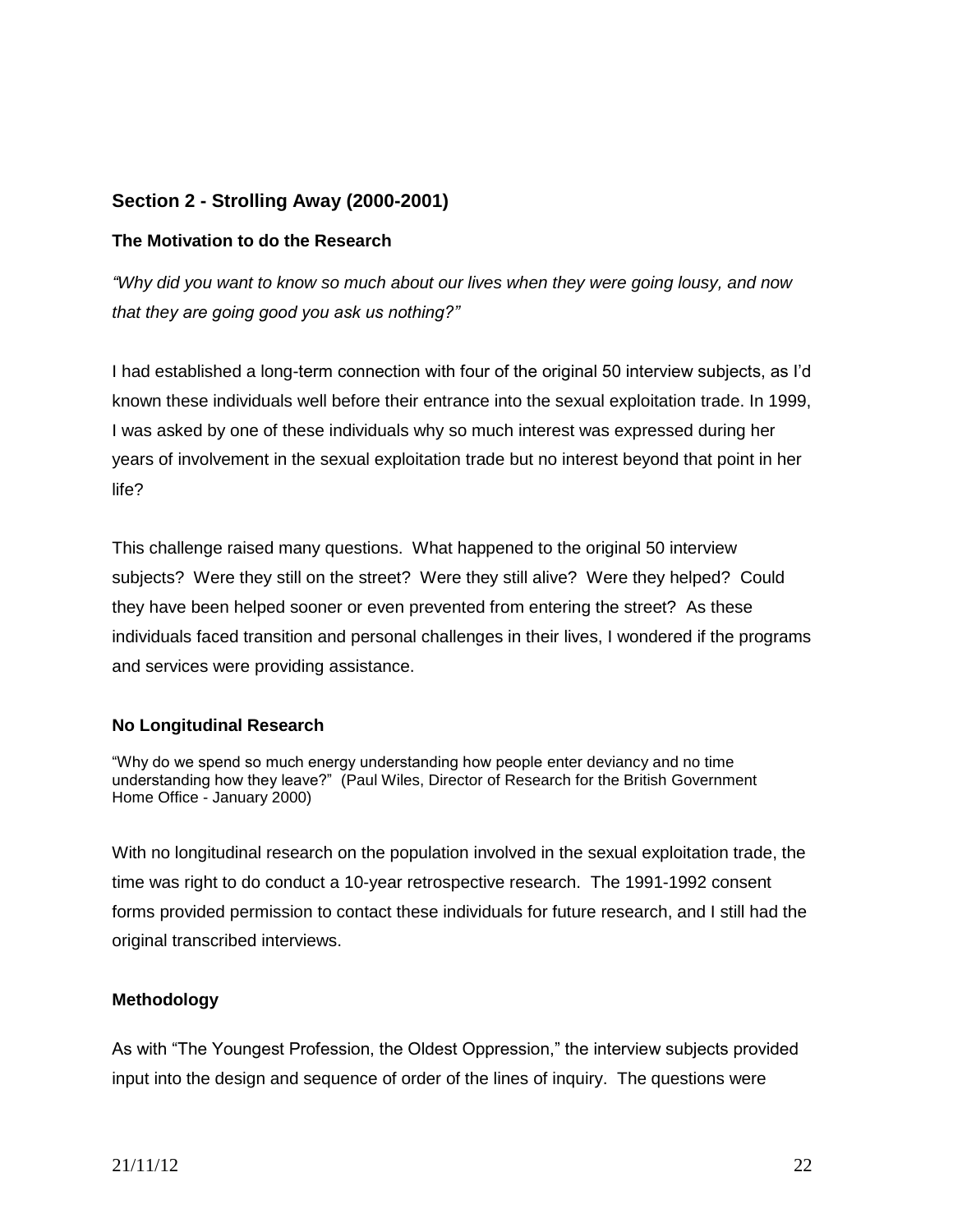designed to find out if, when, and how someone exits the street, and, to determine if exiting could have occurred earlier and the required services and support.

A combination of Grounded Theory and Feminist Theory was once again utilized. The qualitative interviews were taped and transcribed. In order to facilitate the analysis, the interviews were dissected into common patterns of response and then placed in quantitative responses.

# **Tracking**

A strategic tracking approach was developed for each of the original 50 interviewees. The goal was to account for as many individuals as possible but within the guideline to not disrupt anyone's life. The Elizabeth Fry Society of Calgary's Social Issues Committee served as an advisory body for guidance and contact assistance.

An extensive review occurred of each of the 50 interviews on file. Notes were made of the history of each person as well as the last contact information. Contact occurred in a number of ways that included:

- **Direct contact**
- **Direct contact by others acting on my behalf**
- **Internet research**
- Mail or phone contact with never a direct reference to the topic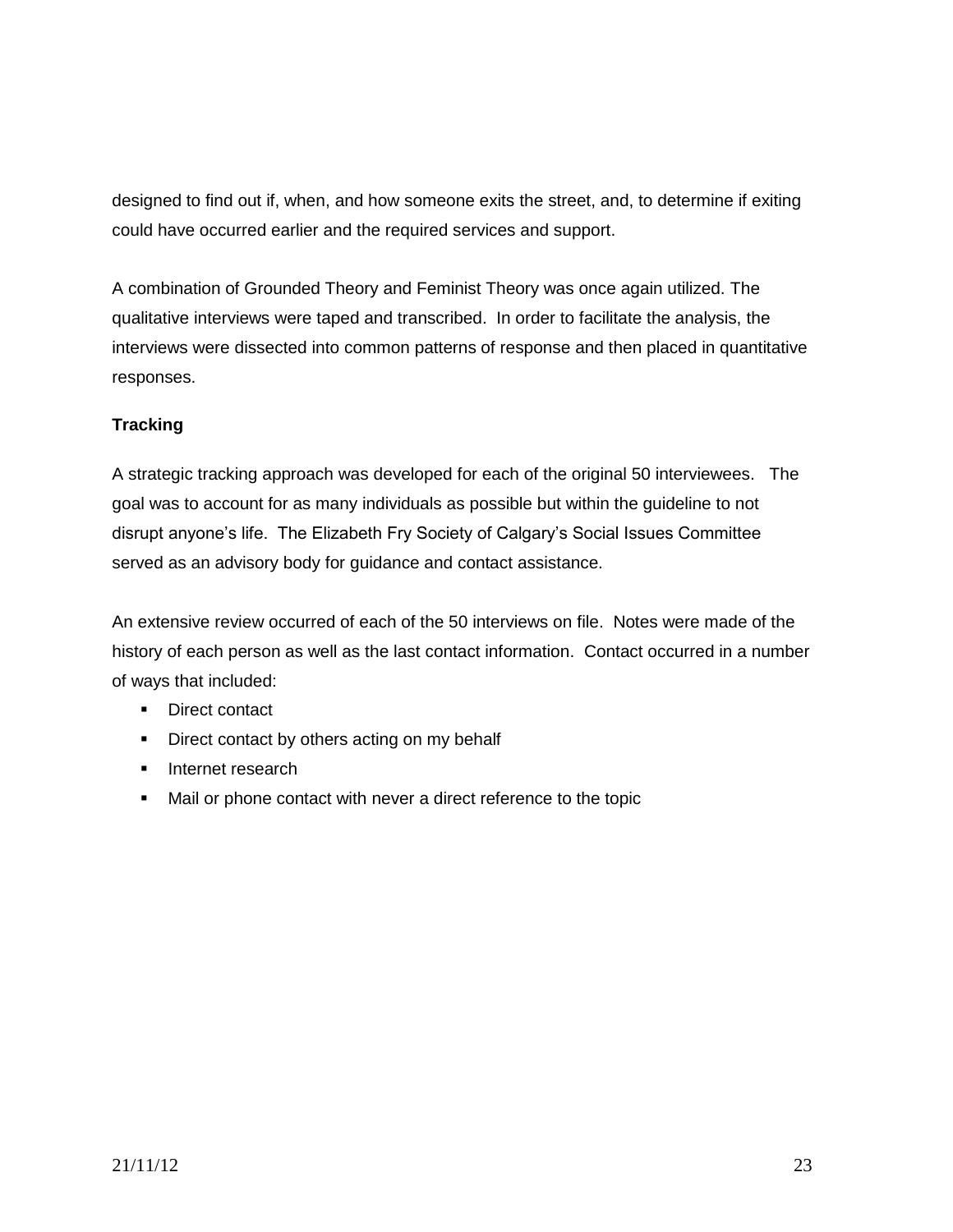Individuals were provided the opportunity to contact me by phone, fax, email or mail.

Seeking the original participants from the original research was thought to be an onerous task. Establishing long-term relationships was not the purpose of the original research, and nearly 10 years had passed since I had interviewed the original participants. It was suggested the potential existed for 20-30% of the original population to be located. I was able to account for 78% of the original population (39 of 50). Twenty-eight of the 39 agreed to be interviewed and an additional 10 persons, who were involved in the sexual exploitation trade as adolescents, were interviewed on the process of exiting the trade. A total of thirtythree females and five males were interviewed.

#### **Interviews**

Once contact was established, individuals were asked if they would like to participate in this retrospective research project. If in agreement, interviews occurred in neutral locations, as many of the interview subjects had no desire to openly share this experience with their children or significant other. In addition, long distance interviews took place with participants in Halifax, Montreal and St Catherine's.

Interviews typically lasted from 1 to 4 hours. It was my belief that the interview became a cathartic experience for the individual, as it often provided an opportunity for a sense of closure on these difficult times. To ensure confidentiality in the research report, in most cases pseudonyms were assigned to the interview subjects.

# **Interdisciplinary Team**

I decided to approach the data analysis in a unique manner by bringing together an interdisciplinary team. Ten individuals from across Canada assembled for one week in Calgary to discuss and debate the trends, themes and life processes of those involved in the research. All signed confidentiality agreements and names and other vital information was changed to protect those interviewed.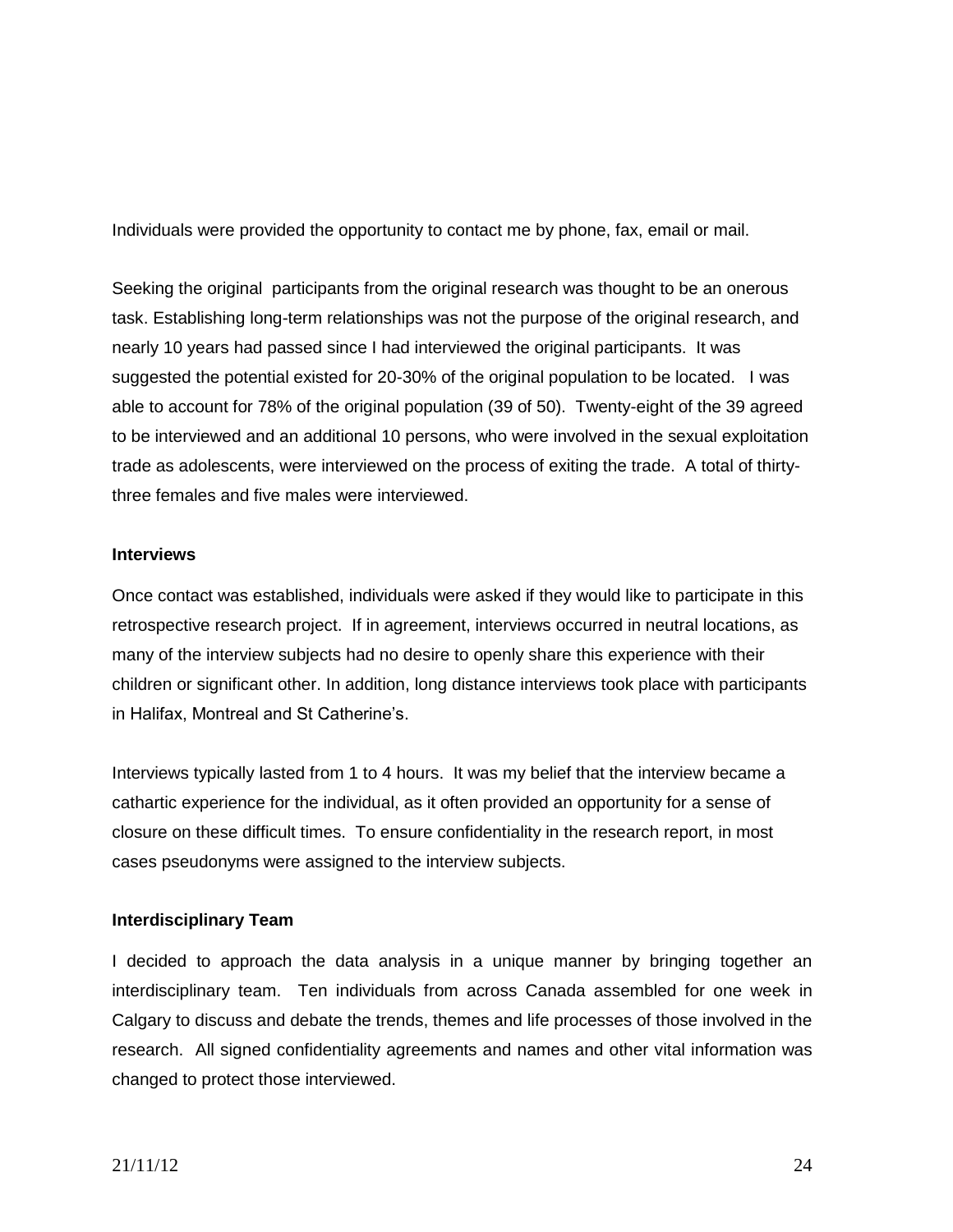The team was comprised of individuals from the corporate, entrepreneurial, government, and non-profit sectors plus two individuals who were part of the research and had Youth In Care & Custody Network backgrounds. The degree of knowledge ranged from general to those who worked with sexual exploited street youth. Team members received condensed versions of the transcribed interviews as a tool to encourage discussion in reference to certain theme that occurred in the materials.

"It was truly an educational experience to be part of such an eclectic group of people. Despite the differences in our professional and personal lives, we were bound by the common goal to stop the sexual exploitation of our youth." (Fran Peeples, Interdisciplinary Team member - June 2001)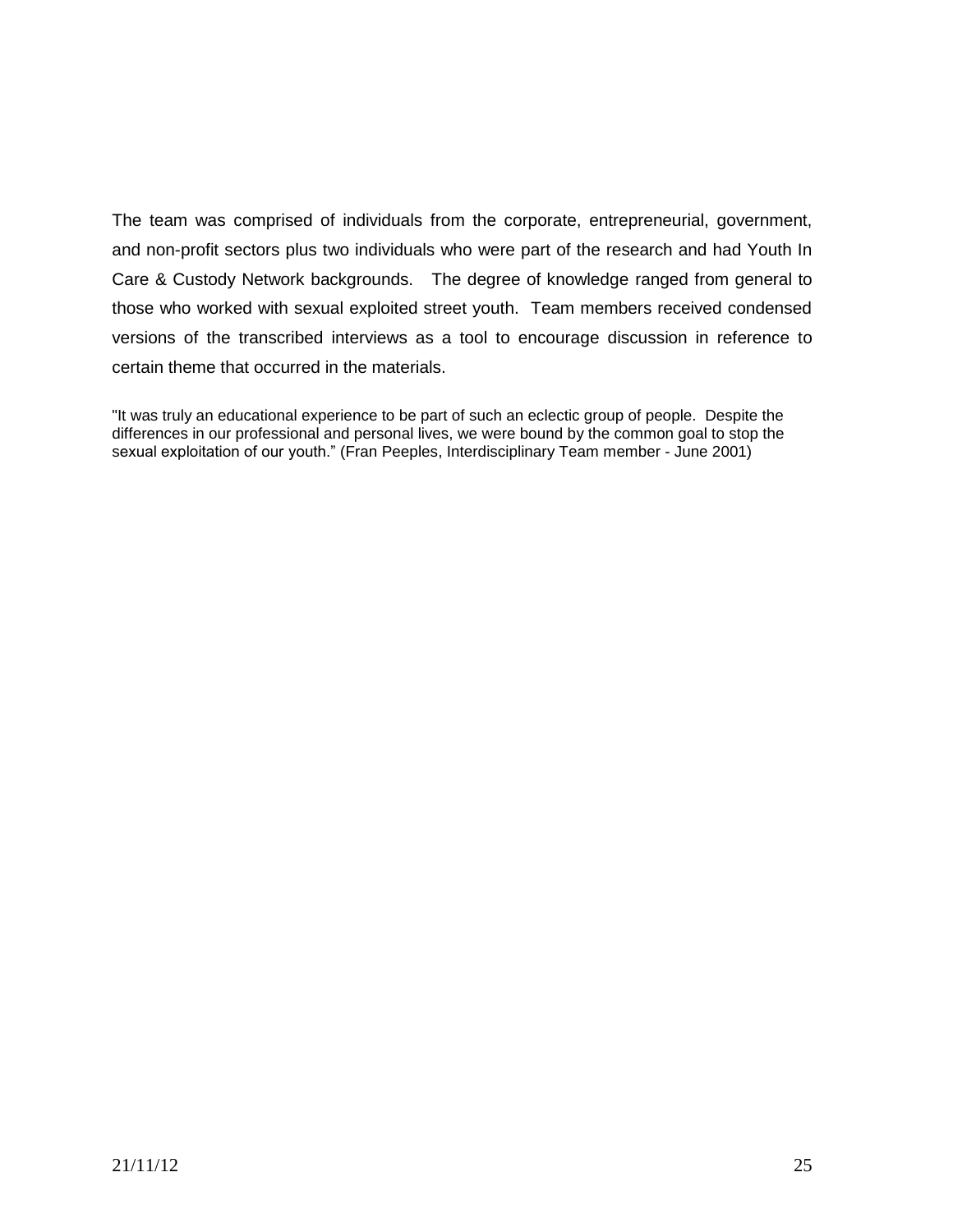# **Section 3 - Major Findings**

# **Strolling Away 2000-2001**

The following represent the major findings from "Strolling Away."

- **The average age of entrance into the sexual exploitation trade was 14 years.**
- **Males entered the trade on average at the age of 12 and females entered at age 15.**
- **A total of 260 years of street sexual exploitation was recorded.** Females averaged 6 years on the street, while males averaged 12 years.
- **84% percent of the population** had a **background of sexual abuse** and **79% a background of physical abuse** prior to the street.
- 82% percent of females had a background of sexual abuse and 78% experienced physical abuse. **All the males in this research experienced sexual and physical abuse** prior to the street.
- 60% of the population, regardless of gender, ended up in the care of the Child Protection Services in various provincial governments. This meant that Social Services were contacted at some point in the early years.
- **A total of 26% of those interviewed were of aboriginal heritage.** Twenty-four percent of females have aboriginal backgrounds. A total of 40% of males were aboriginal.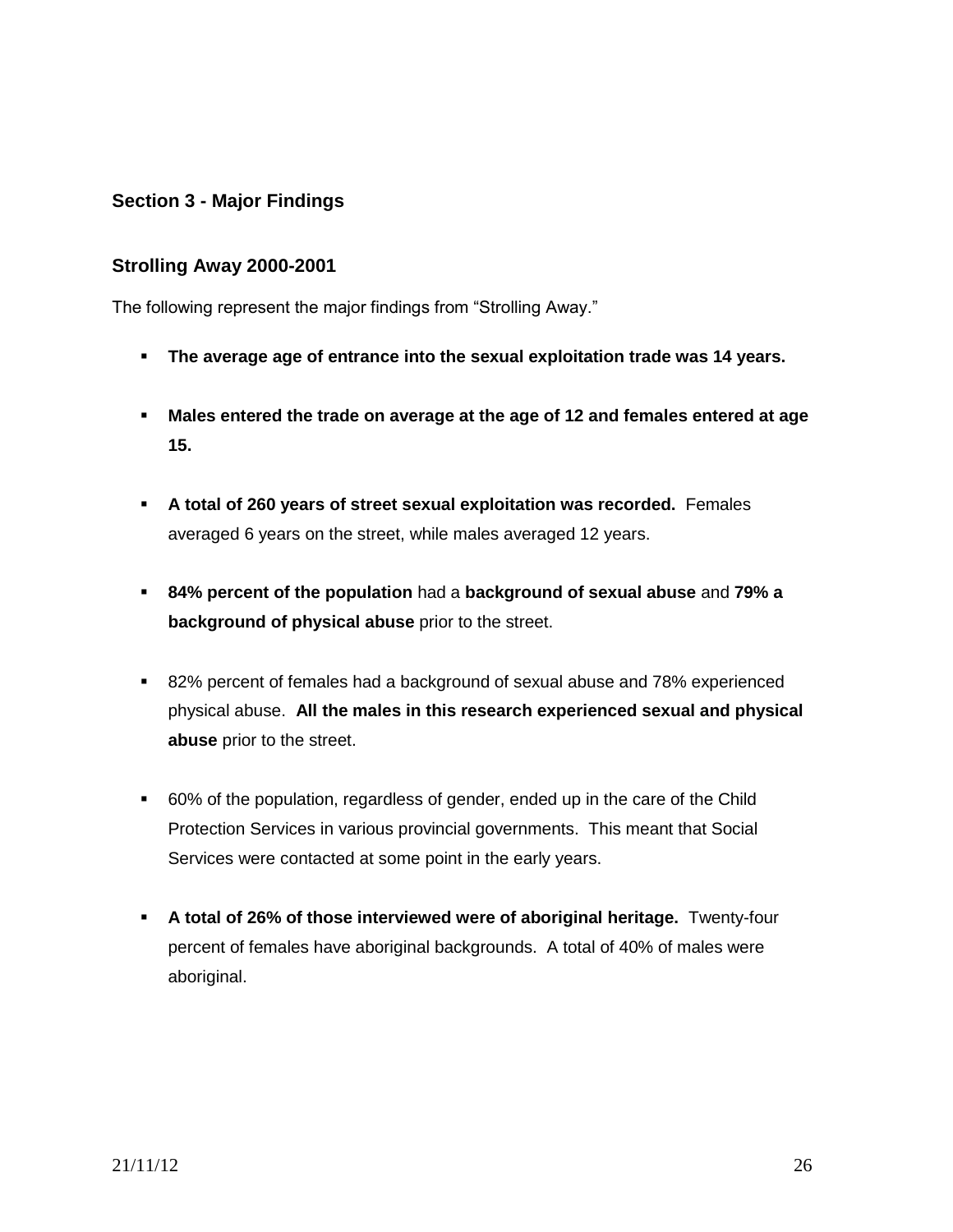| <b>Background</b> |                    |                    |               |                 |            |                   |
|-------------------|--------------------|--------------------|---------------|-----------------|------------|-------------------|
|                   | Average            | <b>Total Years</b> | <b>Sexual</b> | <b>Physical</b> | In Care    | <b>Aboriginal</b> |
|                   | Age                | <b>Street</b>      | <b>Abuse</b>  | <b>Abuse</b>    | Government |                   |
|                   | <b>First Trick</b> |                    |               |                 |            |                   |
| 38 Total          | 14 yr.             | 260 yr.            | 84%           | 79%             | 61%        | 26%               |
| <b>Interviews</b> |                    | (Avg. 7yrs)        |               |                 |            |                   |
| <b>Females</b>    | 15 yr.             | 200 yr.            | 82%           | 78%             | 61%        | 24%               |
| 87%               |                    | (Avg. 6 yr.)       |               |                 |            |                   |
| <b>Males</b>      | 12 yr.             | 60 yr.             | 100%          | 100%            | 60%        | 40%               |
| 13%               |                    | (Avg. 12 yr.)      |               |                 |            |                   |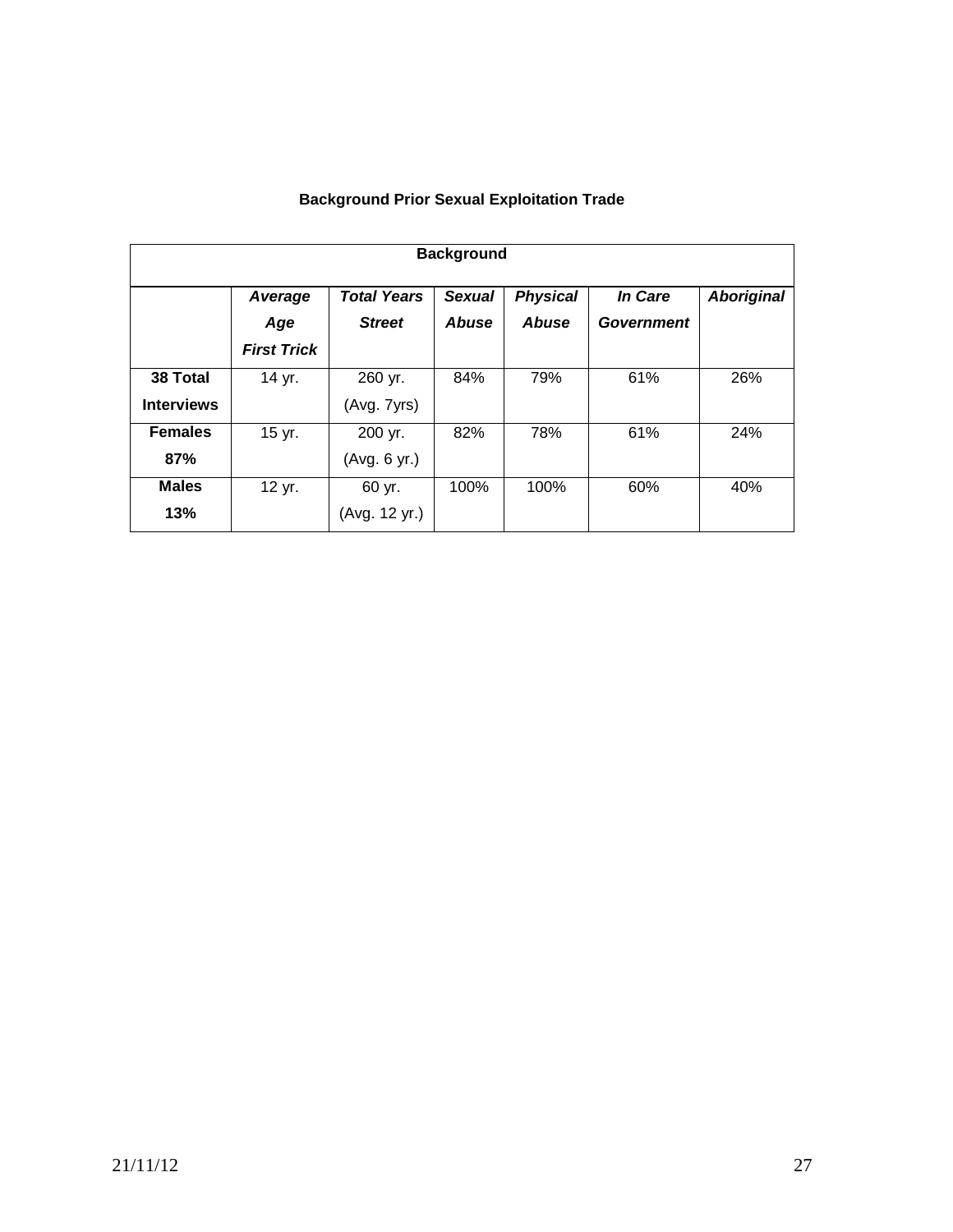# # 1 **Leaving the Trade**

There is a belief that once a person has decided to leave the trade; he or she exited.

However, while it is assumed that leaving is a simple process, this research indicated that

# **everyone left this business more than once**.

"More than 10 times. Ya just to crazy. Ah, home life. That's why I kept leaving. I tried to go back home, but I couldn't stay....It was a lot easier to live on the streets than it was to live at home." (Andrea)

"…The reality of the situation was I faced the street of Vancouver was better that I was facing home. You know and but you need money you know what's a boy to do, you know I mean really when you're 13 years old you can't like get a job anywhere and you can't go back home." (Matthew)

When a person returned to the trade, there was disappointment for the individual, family, friends and support professionals involved.

"I just couldn't face myself each day looking in the mirror, continuing to say, well you did this last night, or you did that the night before or are you going to do it again tomorrow night." (Mark)

Individuals who exited the trade learned quickly that **leaving was actually a cumulative learning experience**. Each exit attempt brought new awareness, knowledge and experience that could be applied to their next attempt to exit the street.

"There is going to be a lot of pain and hard work, and it's a long journey and looking at themselves. It's not an easy one. People think that you just leave the street and that's it. And that's not the way it is." (Tamara)

To explain the exit and return to the trade is to understand that the entire lives of these individuals had revolved around the street. Their survival, social activity and support sources existed in the trade.

During the interviews, it became clear that **leaving was often riskier than staying***.* Questions such as survival, potential repercussions from pimps and other street personal overcame the desire to exit. Typical concerns for those attempting to exit were: Where will they go? Where will they live? How will they earn money? Who will support them? What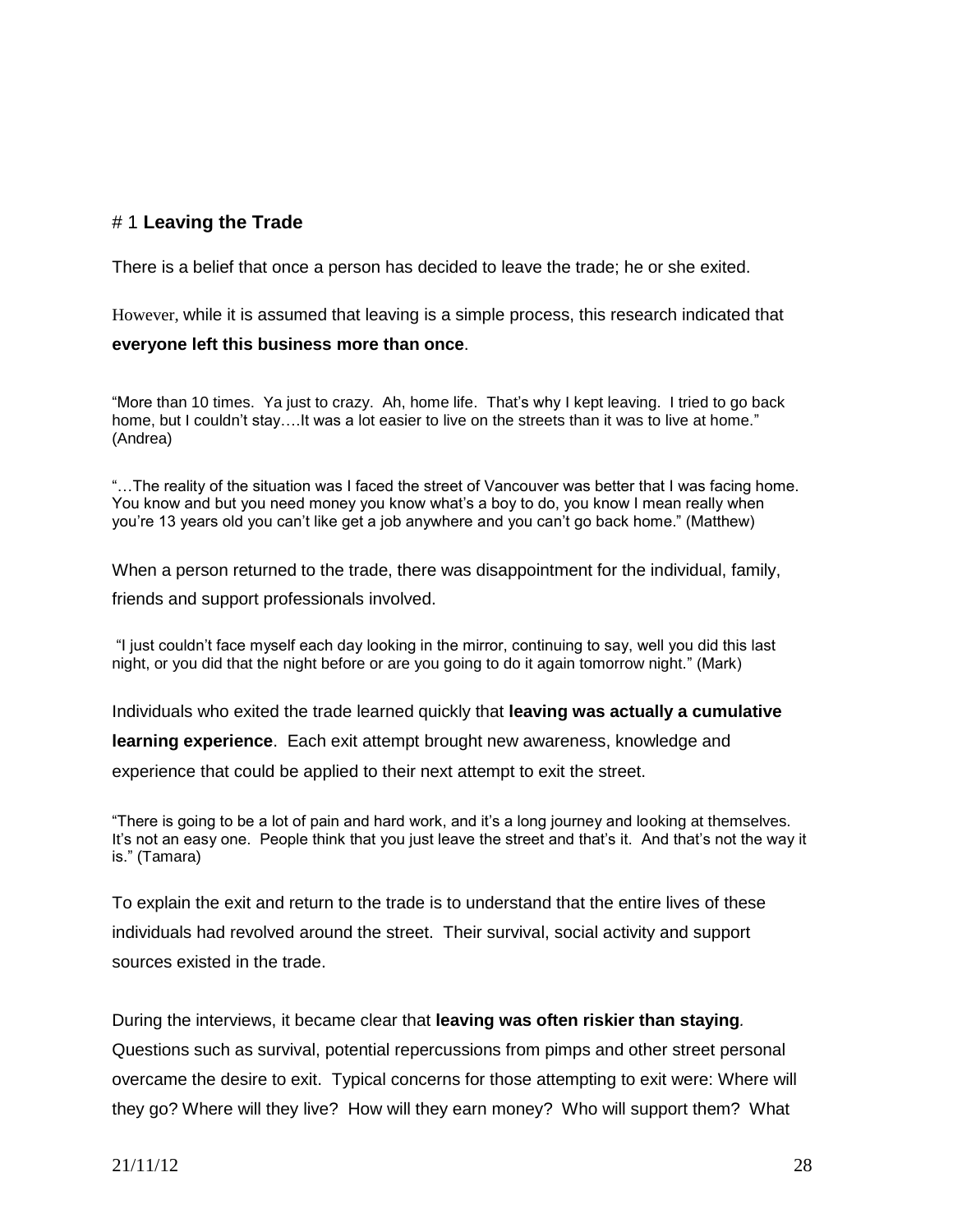will they do? Who can they trust? Who can they tell that they are leaving? What if someone recognizes them or knows where they have been?

There was a significant difference between the numbers of times males left the streets when compared to females. Males generally **entered the trade at a younger age, left more often and stayed longer.** Forty percent of the males interviewed left the street 10 to 15 times.

"Over 1000 easy, and then I found myself 3 days later doing it again. So it's a survival thing you get forced to being there." Well, you're not forced to there, however, your circumstances that lead you to being there, you always end up winding up back there." (Luke)

I would argue that the search for sexual identity as described in *"This Idle Trade"* by Visano (1987) and "*M is for Mutual A is for Acts"* by Allman (1999), was not the major driver of males into the sexual exploitation trade. I believe that entrance into the sexual exploitation trade was not a mechanism or procedure to define an individual's sexual preference.

All males in my two studies identified a previous physical and sexual abuse background. Social Services agencies appear to be more comfortable and accepting of young women with a background of abuse entering the sexual exploitation trade. There is not only a sense of reluctance to work with the male population; there is also an underlying impression that males are searching out their sexual preference. Regardless of sexual preference, the street is sexual exploitation, which is a form of sexual abuse. The dynamics of survival from abuse influences both young women and men. While the risks and the dynamics of the trade were very different for young men and young women, **the motivation of survival from historical abuse and the response to the present abuse was similar regardless of gender.**

"Do you really have to do this, surely there's got to be some other bloody way"..."You know you really have the concept of having to earn a normal living and paying the bills. They're given a large sum of money and, for doing what at first seems the undoable and then the more money you keep getting, the more and more it just becomes an act. You, you lose a sense of intimacy and you want to try and find yourself again and, I mean, you lose something in yourself again and I mean yourself. There's no other way to put it and the only way you can hope to find it back is by leaving." (Mark)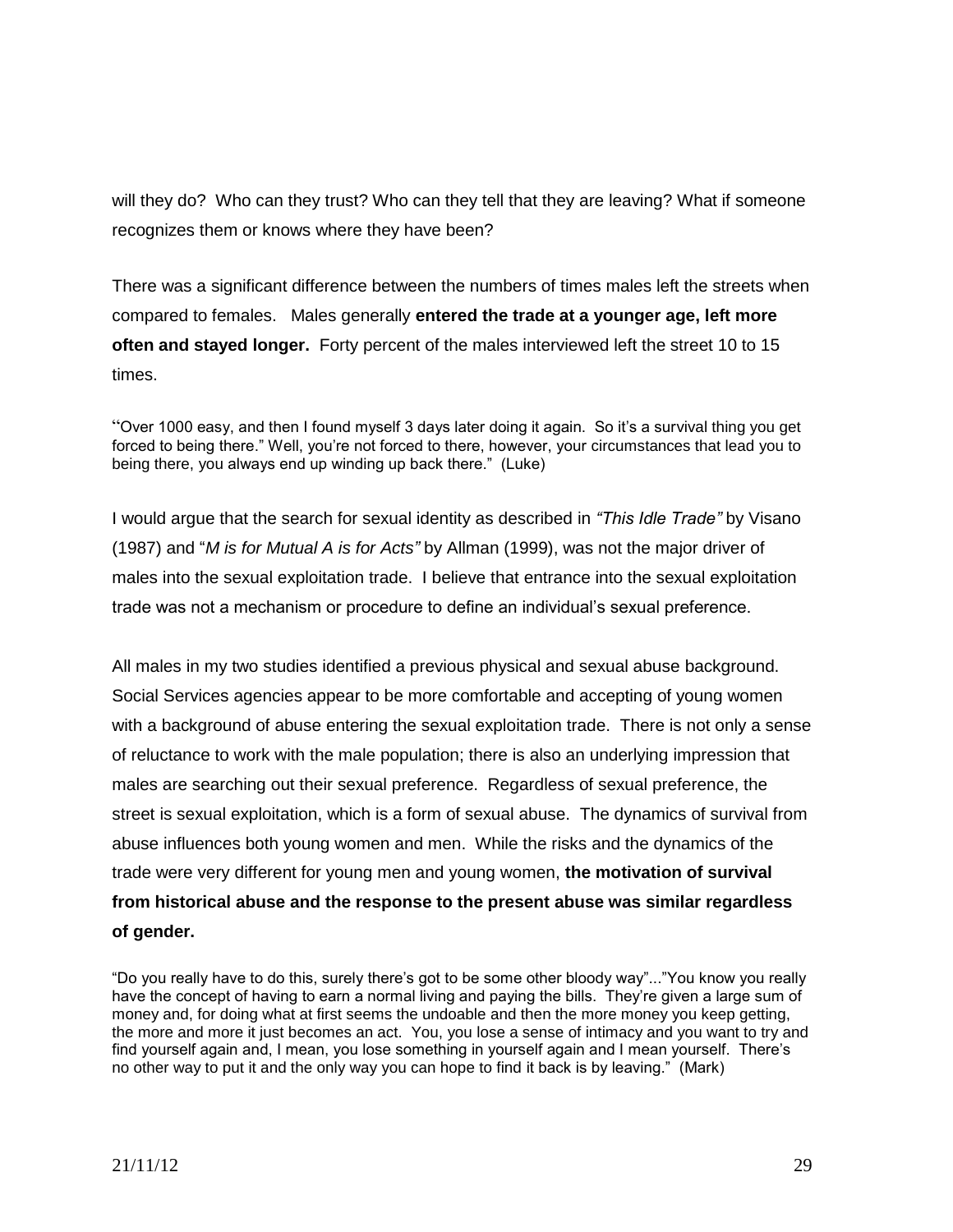| #1 How many times did you leave the street? |                 |               |               |
|---------------------------------------------|-----------------|---------------|---------------|
| Variable                                    | <b>Total</b>    | <b>Male</b>   | <b>Female</b> |
|                                             | <b>Combined</b> | <b>Sample</b> | <b>Sample</b> |
| 1-4 times                                   | 37%             | 20%           | 40%           |
| 5-9 times                                   | 32%             | 0%            | 36%           |
| $10-15 \times$                              | 16%             | 40%           | 15%           |
| Over 15 times                               | 13%             | <b>20%</b>    | 9%            |
| Never                                       | 2%              | 20%           | $0\%$         |
| Total                                       | 100%            | 100%          | 100%          |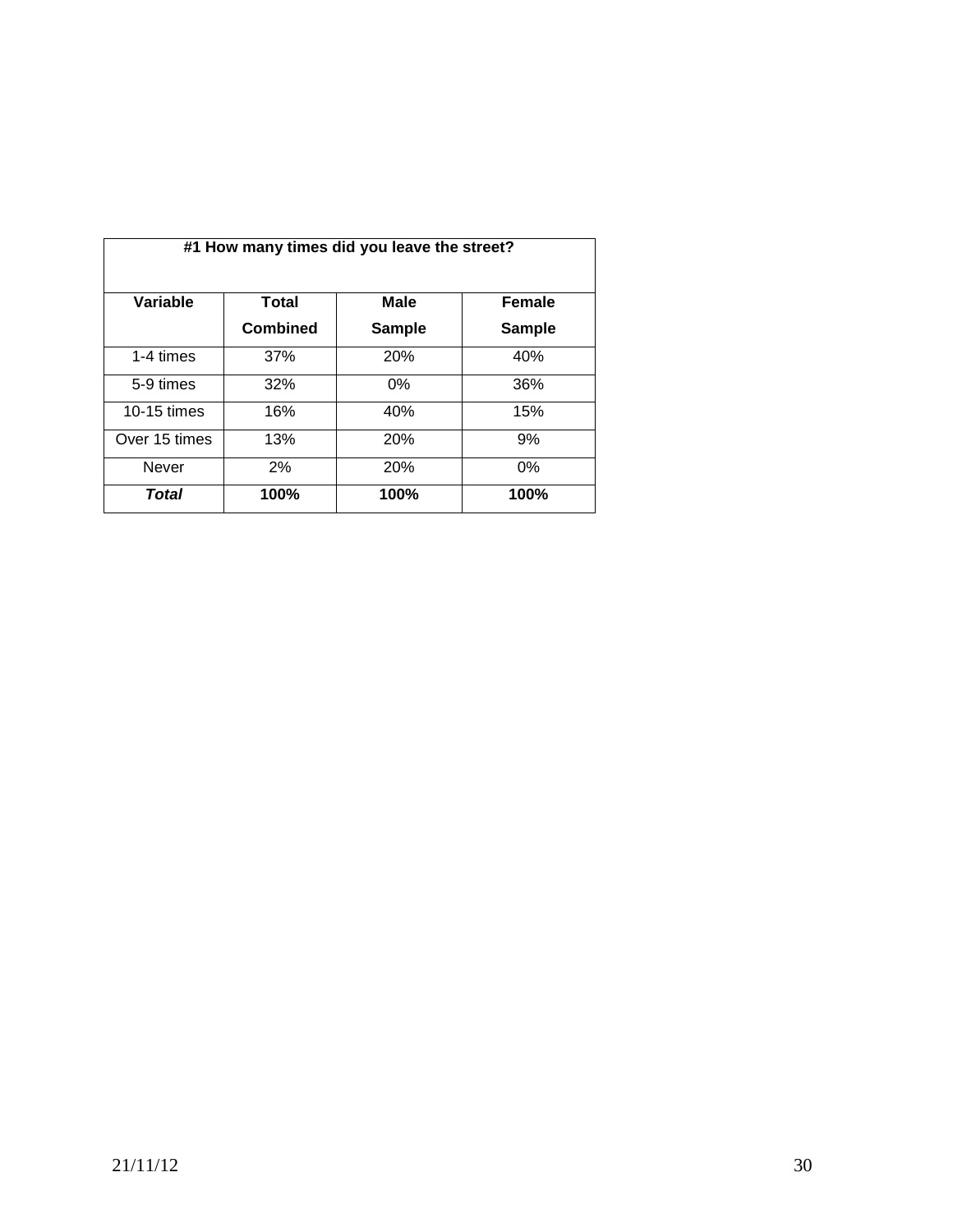# **# 2 Squaring Up**

Rarely has the time been taken to understand what motivates people to leave the trade. "Strolling Away", revealed that an **overwhelming number were prompted to leave because of the violence experienced on the street**.

…" I think every bad date is like "I'm not going back," but you go back the next day." (Liz)

A total of 82% interviewed in 1991-1992 reported violence by customers. This included bad dates and the continual fear of being murdered.

"He took me to Stanley Park. Had a gun, ya know to my head and I thought I was dead." (Cherry)

The high degree of fear of violence and the resulting pressure women felt to leave the street was based on the fact that women are the predominant gender of sexual exploitation murders in Canada.

Data produced by Statistics Canada revealed that violent customers violated prostitutes. A total of 63 prostitutes were murdered in Canada from 1991 to 1995, of which 60 were female and 7 were less than 18 years of age. (3)

In comparison, male victims of violence occurred typically by an unknown third party, i.e., gay bashing. (McIntyre 1994)

"When you're dealing with women, they are the ones that have to fear their dates. When you're dealing with the guys, it's not the dates the guys fear, it never is. The ones that they really fear are the guys who come down there onto the stroll, like you'll have four or five of them suddenly jump out of the car. Those are the guys, that you hope somebody's nearby." (Mark)

#### **Footnote**

(3) cf. Duchesne, Doreen, 1997 "Street Prostitution in Canada" Juristat: Canadian Centre for Justice Statistics.Vol.17, No. 2.)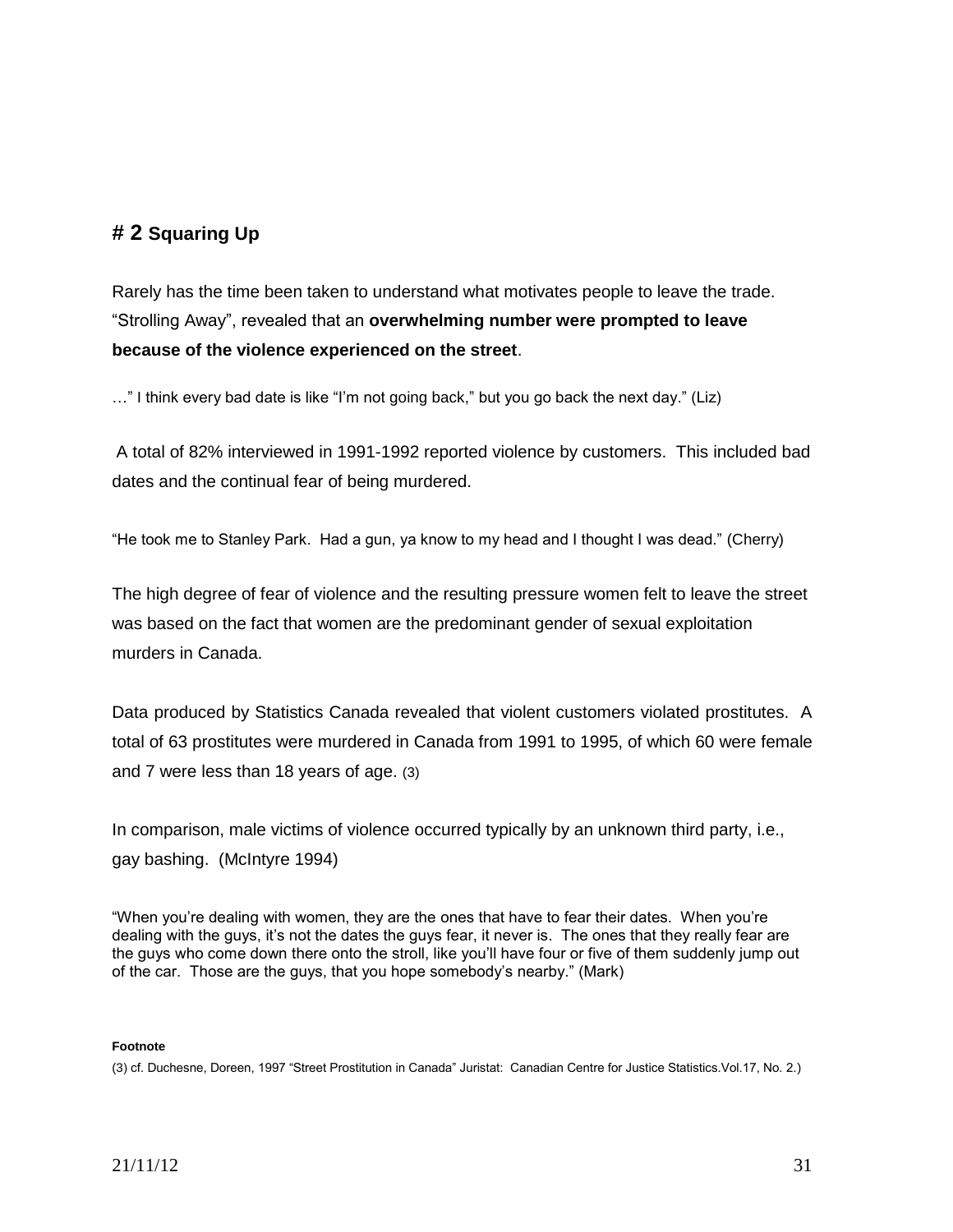Of those interviewed 24% identified stress and pressure as another motivator to square up. The street life brought with it a sense of being fed up, having had enough stress and pressure. No one saw this as an enjoyable lifestyle.

A total of 11% of those who left the trade saw family pride and self esteem as motivators to square up."

"Well family was a big one because I was working downtown Vancouver and my family lived in Vancouver, so there was always the threat of being seen by family. Always, that was always there. But the other one was, the stripping away of your personal identity over the period of a year and I've always said this about prostitution, and that people that have been there need to get out and the people who don't, I really believe strongly that you have to have a sense of who you are as a person prior to, to know that that's disappearing." (Patricia)

This research also determined that **women often left the trade due to pregnancy or due to a desire to be a mother**. As men from the street rarely had a parental responsibility there was less motivation to leave, which may explain why males stayed in the trade longer.

…."I guess it was finding out I was pregnant, that I would be a mom. I didn't think I had it in me. I thought I was too into me to do anything for anybody else. And then, I had her, I changed, I was a completely different person in a matter of hours. I swear, it was and then she became my focus. (Melissa)

The research established that 82% of the women interviewed had become mothers. Having a child or the desire to have a child became a critical influence in their decision to leave the business and not return. It created the option to consider alternatives and provided a vision of a life outside of the street. While not all women that birthed children immediately left the trade, **women did not want to remain in the sexual exploitation trade in the role of a** 

**mother.**

"When I knew I was going to have a baby… I didn't want him to grow up in an atmosphere that included abuse like my world did when I was a little kid. I wanted to make something different for my children. You know, I couldn't be a hooker, I couldn't be a dope addict, I couldn't be a dope pusher, I had to be a mom." (Katlyn)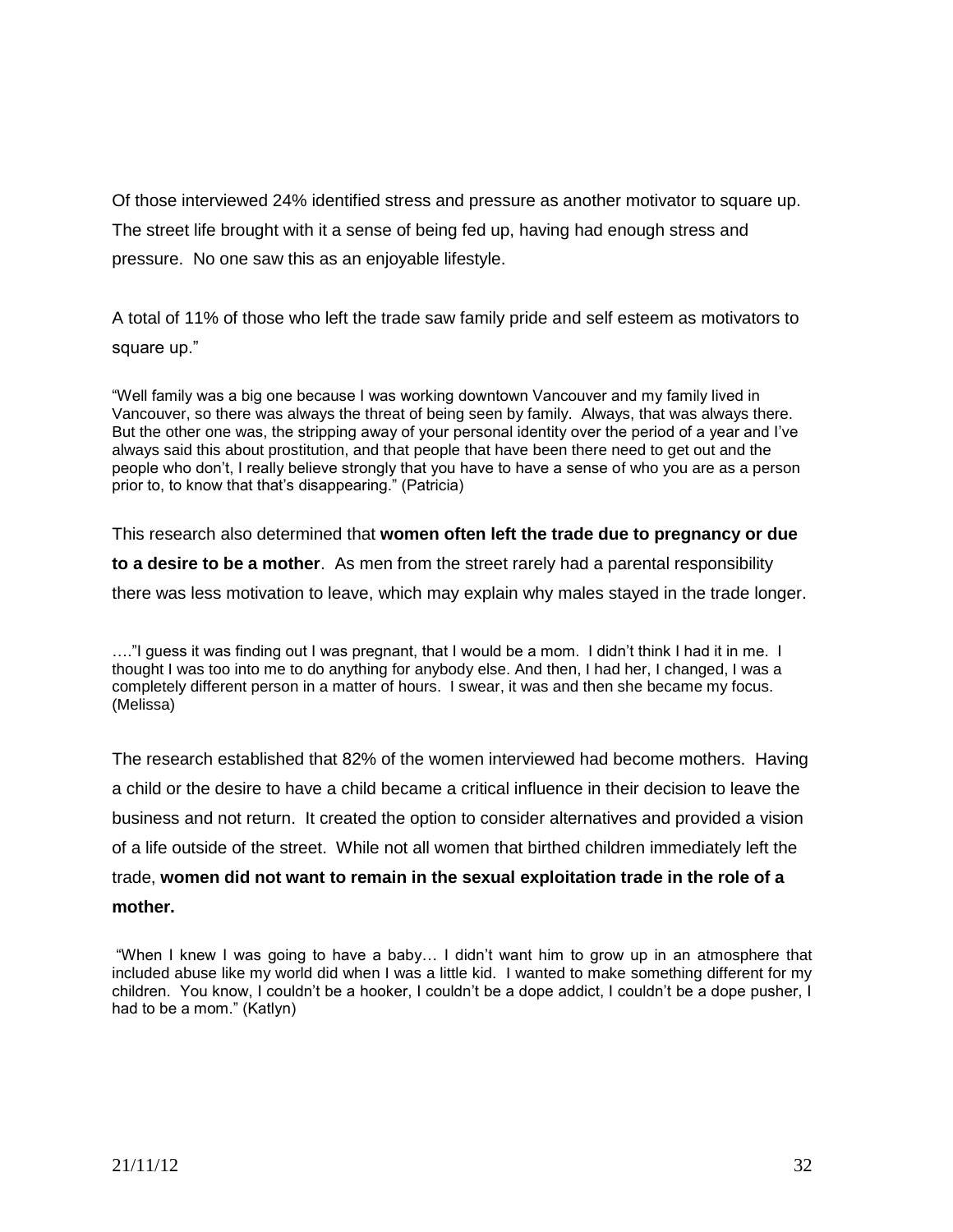| #2 What made you want to square up and leave? |                          |                              |                         |
|-----------------------------------------------|--------------------------|------------------------------|-------------------------|
| Variable                                      | Total<br><b>Combined</b> | <b>Male</b><br><b>Sample</b> | Female<br><b>Sample</b> |
|                                               |                          |                              |                         |
| Pregnant                                      | 5%                       | 0%                           | 6%                      |
| Enough stress pressure                        | 24%                      | $0\%$                        | 27%                     |
| Drug abuse                                    | 5%                       | <b>20%</b>                   | 3%                      |
| Opportunity stability                         | 5%                       | <b>20%</b>                   | 3%                      |
| Family pride self esteem                      | 11%                      | <b>20%</b>                   | 9%                      |
| Violence deaths bad date                      | 47%                      | <b>20%</b>                   | 52%                     |
| Never left                                    | 3%                       | <b>20%</b>                   | $0\%$                   |
| Total                                         | 100%                     | 100%                         | 100%                    |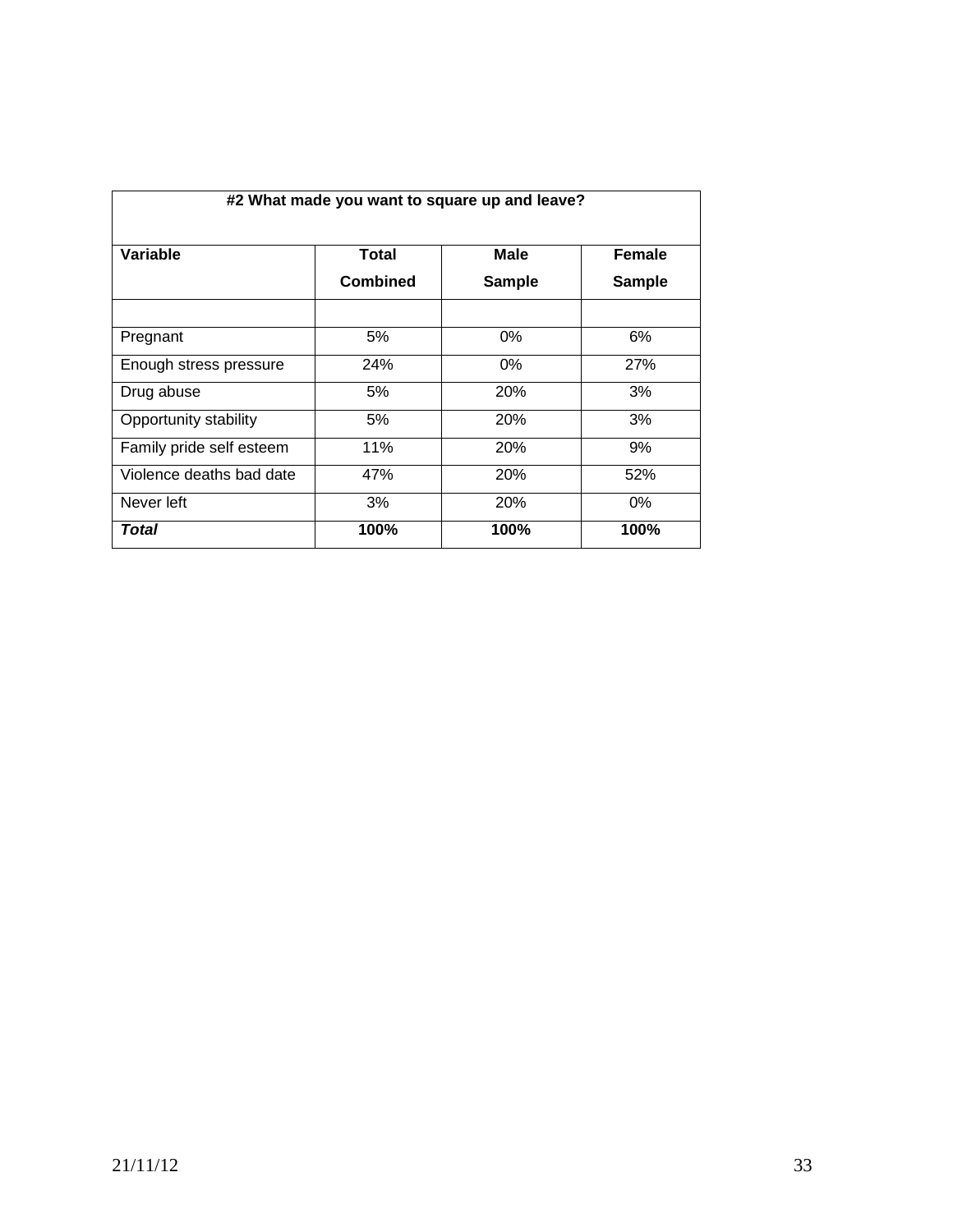# # 3 **Return to Trade**

Thirty-seven percent of this research identified **money as a prime motivator to return to the street**.

"Money, thinking really that I wasn't worth anything different than being down there. Um, not having the skills to stay way. Like not having the education to get a job to support myself." (Katlyn)

Over 20% of females felt pressured by a peer or someone else in the trade to return. While males were not pressured by pimps to return to the street, over two-thirds of the males felt compelled to return to the trade given the non-judgmental environment of the street.

"The knowing, going anywhere and people knowing you, I miss that. Ya know, you walk downtown, only one get a block, and 10 people are talking to you and I guess being the centre of attention. Not quite the centre of attention, but everybody knows who you are, so whenever you pass through, for a brief moment, you do shine. I miss that, and I don't miss anything else really." (Luke)

Regardless if they were homosexual, bi-sexual or heterosexual, **males returned to the** 

# **trade because of the street acceptance of their plight and to the abuse in their lives.**

"Like okay, I say I'm gay for the play and for the pay. Okay, well I do, I'm gay for the pay you know what I mean." (Luke)

" I too often found instances of, eh I had burned, I felt I had burned every bridge that I possibly had so I didn't think I had any options. I figured well I've used this program, I've tried that and I've tried this and I've gone to see this person and I've gone to see this person. And it always seemed like every single thing that I tried for years, it seemed like no matter how you try, everything would somehow fail. Everything, just as soon as your about to succeed, as soon as you want to get out of there, get onto something new, it comes back to you again where you suddenly forced into the position again. So either some piece of history comes up and you have to deal with it one way or another. Or else you now have some new problem that has to be dealt with or that doesn't get dealt with, maybe I won't be here tomorrow. (Mark)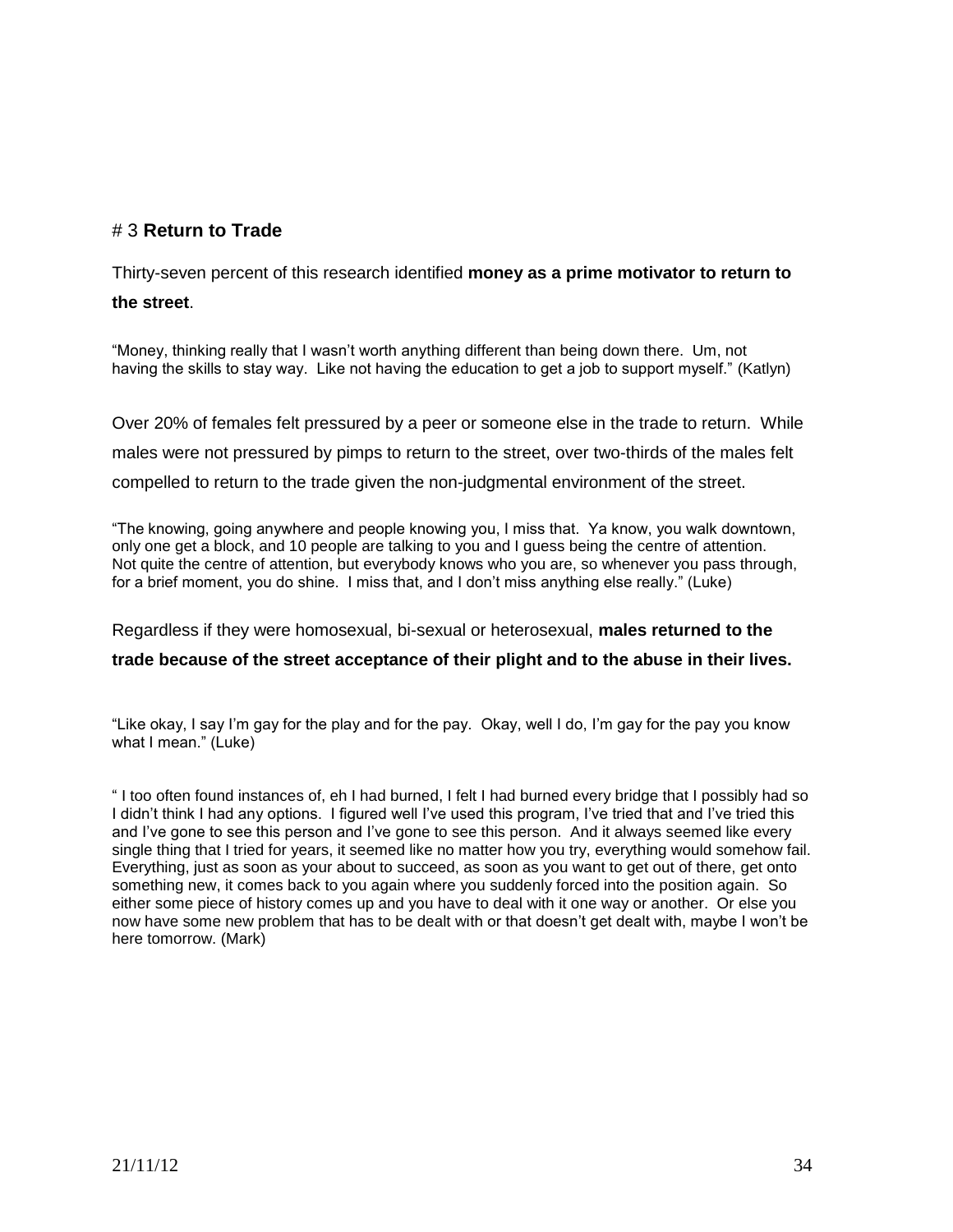| #3 What made you want to go back? |                          |                       |                                |
|-----------------------------------|--------------------------|-----------------------|--------------------------------|
| Variable                          | Total<br><b>Combined</b> | Male<br><b>Sample</b> | <b>Female</b><br><b>Sample</b> |
| Money / survival                  | 37%                      | 40%                   | 37%                            |
| Pump street energy                | 5%                       | $0\%$                 | 6%                             |
| Self esteem street value          | 11%                      | 0%                    | 12%                            |
| Some services turf wars           | 3%                       | 0%                    | 3%                             |
| Non-judgmental support            | 13%                      | 40%                   | 9%                             |
| Man / pimp / forced to            | 17%                      | $0\%$                 | 21%                            |
| Drugs                             | 11%                      | $0\%$                 | 12%                            |
| Never left                        | 3%                       | 20%                   | 0%                             |
| Total                             | 100%                     | 100%                  | 100%                           |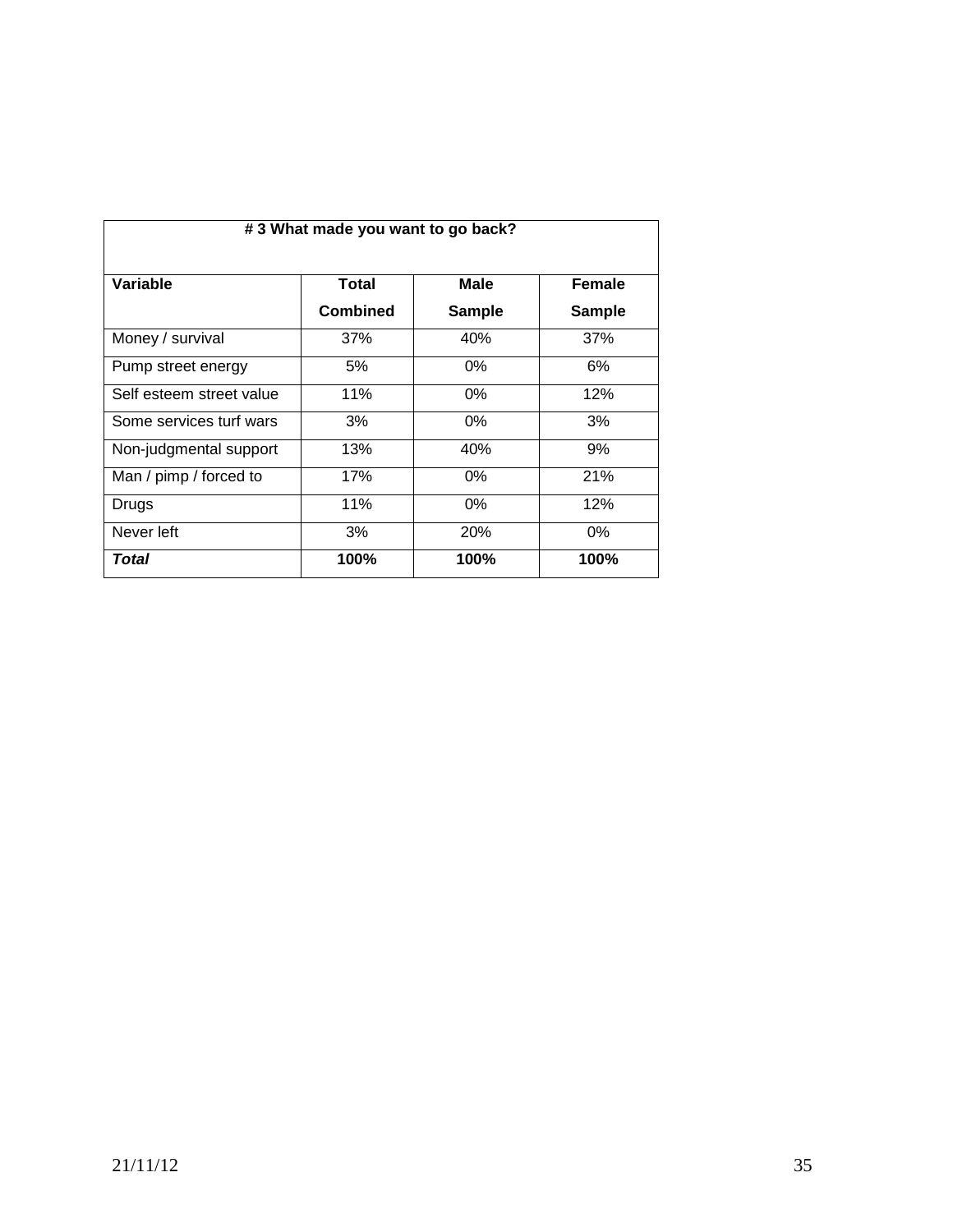# **# 4 Preventing a Return**

All individuals found the process of leaving the street challenging. **Common issues were lack of support, lack of self-worth, high risks and boredom.**

Twenty-six percent of the respondents identified the need for stronger support services as a key factor in preventing a return to the street.

"Getting a job. Like um, more things available to us, so that when we get off the street that we can get education or you need help in certain things, so we wouldn't have to go back, because we would have a better job. Schooling basically, where we could get funding" (Annie)

Eighteen percent identified the need for improved self worth as important.

"Self worth, self worth was a big one you're just feeling like so you're not you can't say cheap you ain't. It's not cheap, but it's just so used. Used and discarded and um, like I can really see how the fashion models, you know and then they're nothing. It's pretty, pretty devastating. You're working here and like well, what can you do besides give a good blow job ya know, so." (Felicia)

Sixteen percent felt that they had limited options available to them to earn money. An additional 16% identified leaving the trade as very risky. Their basic needs of food, shelter clothing and entertainment were taken care of in the street trade. Upon departure, none of these needs were covered. The street provided a predictable environment and this was not available after leaving the street.

"It was familiarity and a bond as strange as it sounds, but familiarity and a bond that we just felt safe, we knew what was gonna happen. We knew what was gonna happen, what was expected, what the role was. How we were supposed to act and I could get right into that…you don't have much else or other options, that where you go." (Felicia)

Ten percent identified the issue of boredom as a challenge when departing the trade. The street trade had become all encompassing in their lives. In contract, the square world did not offer them recognition or familiarity.

"Um, I was bored…I missed the money, I missed, um, my friends cause I didn't have any friends, I was lonely." (Shelly)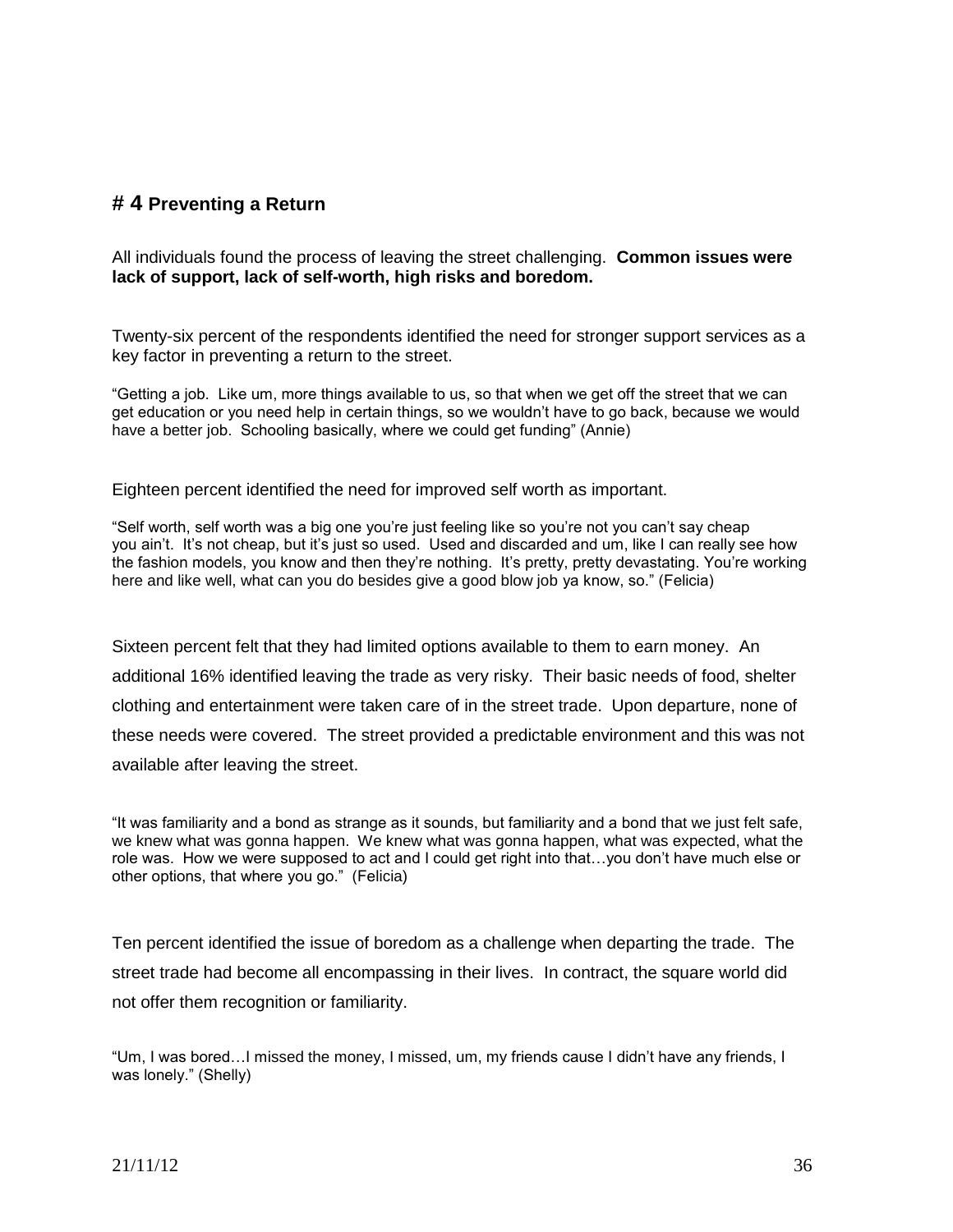While many participants identified having some support in the transition of leaving the street, often it was not enough. As it was a full-time job to support someone in such a major life transition, it required more than one person to provide assistance.

"… had the system been more able to accommodate, different types of kids instead of throwing all the kids into one sort of idea of what should happen. Different types of programs…" (Wyonna )

"For going back, if there was somewhere else to go besides, um having to live with another family. Um, having to ya know it would've been a lot easier if I had a place to go like a big house with a lot of other people my age and without so many people telling me what to do all the time and everything that I did do something was always wrong" (Andrea)

| #4 What could have prevented you from going back each time? |                 |               |               |
|-------------------------------------------------------------|-----------------|---------------|---------------|
| Variable                                                    | Total           | Male          | Female        |
|                                                             | <b>Combined</b> | <b>Sample</b> | <b>Sample</b> |
| Not having the demand everywhere                            | 8%              | 0%            | 9%            |
| Lack of support had it might of worked sooner               | 26%             | $0\%$         | 30%           |
| Lack of options; more options, money                        | 16%             | <b>20%</b>    | 15%           |
| <b>Boredom</b>                                              | 10%             | <b>20%</b>    | 9%            |
| Safety, if I had felt safer                                 | 3%              | $0\%$         | 3%            |
| Lack of self worth/vision after the street                  | 18%             | 40%           | 15%           |
| Too risky to walk away totally/risk to leave                | 16%             | $0\%$         | 19%           |
| Never left                                                  | 3%              | 20%           | 0%            |
| Total                                                       | 100%            | 100%          | 100%          |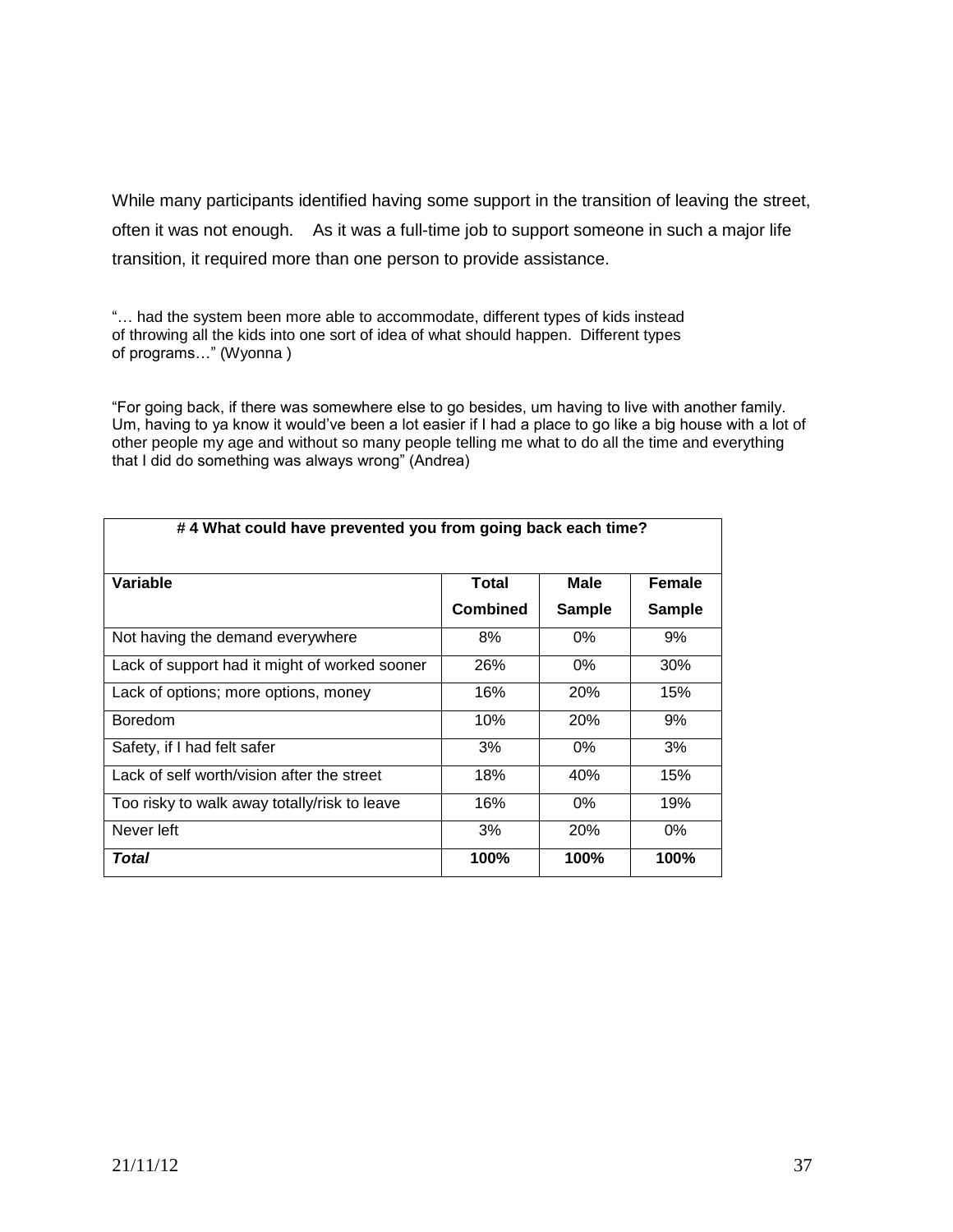## # 5 **Last Trick**

Many individuals said they were not sure that **their last trick would be the final one**. All individuals described in extensive detail their first trick, including where, who, how much money they made and on what they spent the money. In some cases the first trick had occurred eight years ago, yet the recollection of it stayed ingrained.

"And I talked to the first guy that I ever took out, I went to his house. He came into my shop a few months ago, and I was being evaluated by the manager about his prescription." (Nicky)

However, there was a lack of clarity and detail of their last trick. Some people even confused the year and city of their last date.

"I never find it's your last trick. Even if you quit prostituting for seven years, it's never your last trick. Cause if you need the money, diapers for your child, medication for yourself, you'll go out and turn a trick. (Lucy)

Many saw their **departure from the street as a process** as opposed to a specific event. Sixty percent of the males believed there had to be a commitment to the process of leaving.

"…you have to prepare yourself mentally to know what you're leaving behind…you have to mentally prepare yourself so that you…have less chance of relapsing." (Luke)

This was very different from a traditional lifestyle addiction. Alcoholics and/or drug addicts remember the date, time, location, substance and details of events, which led to their final departure from this activity.

For individuals exiting the trade they often left the trade mentally long before the actual date and time of physical departure.

"Well I couldn't stand to be nice to them any more. I couldn't stand to look at them or talk to them or I just couldn't stand them at all no matter how nice they were, you know how clean and didn't smell, anything. Like it didn't matter who they were, I just could not stand the act of having to deal with somebody." (Allison)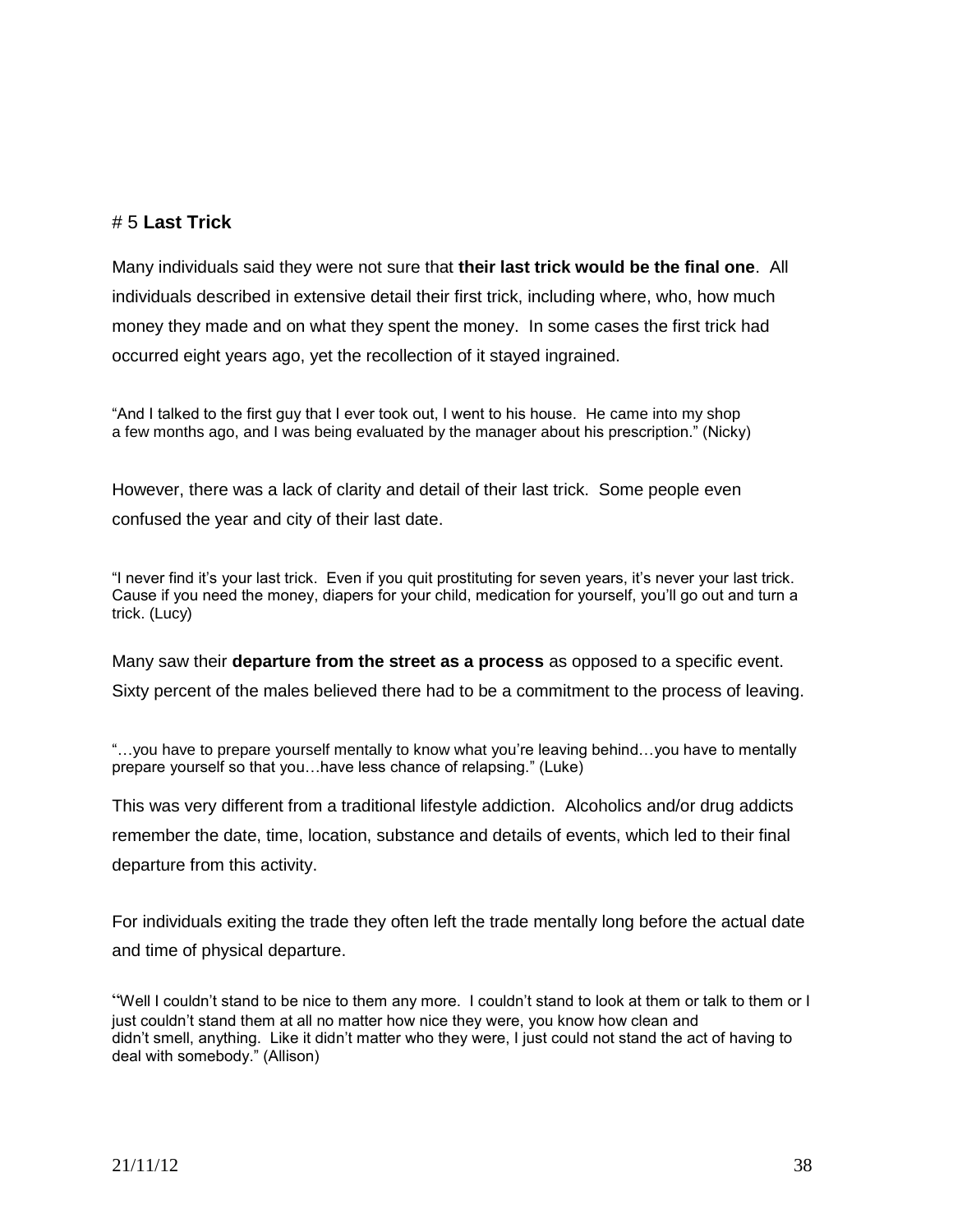| # 5 When was your last trick?            |                 |               |               |
|------------------------------------------|-----------------|---------------|---------------|
|                                          |                 |               |               |
| Variable                                 | Total           | Male          | Female        |
|                                          | <b>Combined</b> | <b>Sample</b> | <b>Sample</b> |
| Don't remember my last date              | 21%             | $0\%$         | 24%           |
| I wasn't sure it was my last date        | <b>24%</b>      | <b>20%</b>    | 24%           |
| Remember date, but not who               | 10%             | $0\%$         | 13%           |
| You commit to the process of leaving,    |                 | 60%           | 36%           |
| so the details are irrelevant            | 39%             |               |               |
| You control the time and date, you leave | 3%              | $0\%$         | 3%            |
| so no real clear details                 |                 |               |               |
| Never left                               | 3%              | <b>20%</b>    | $0\%$         |
| Total                                    | 100%            | 100%          | 100%          |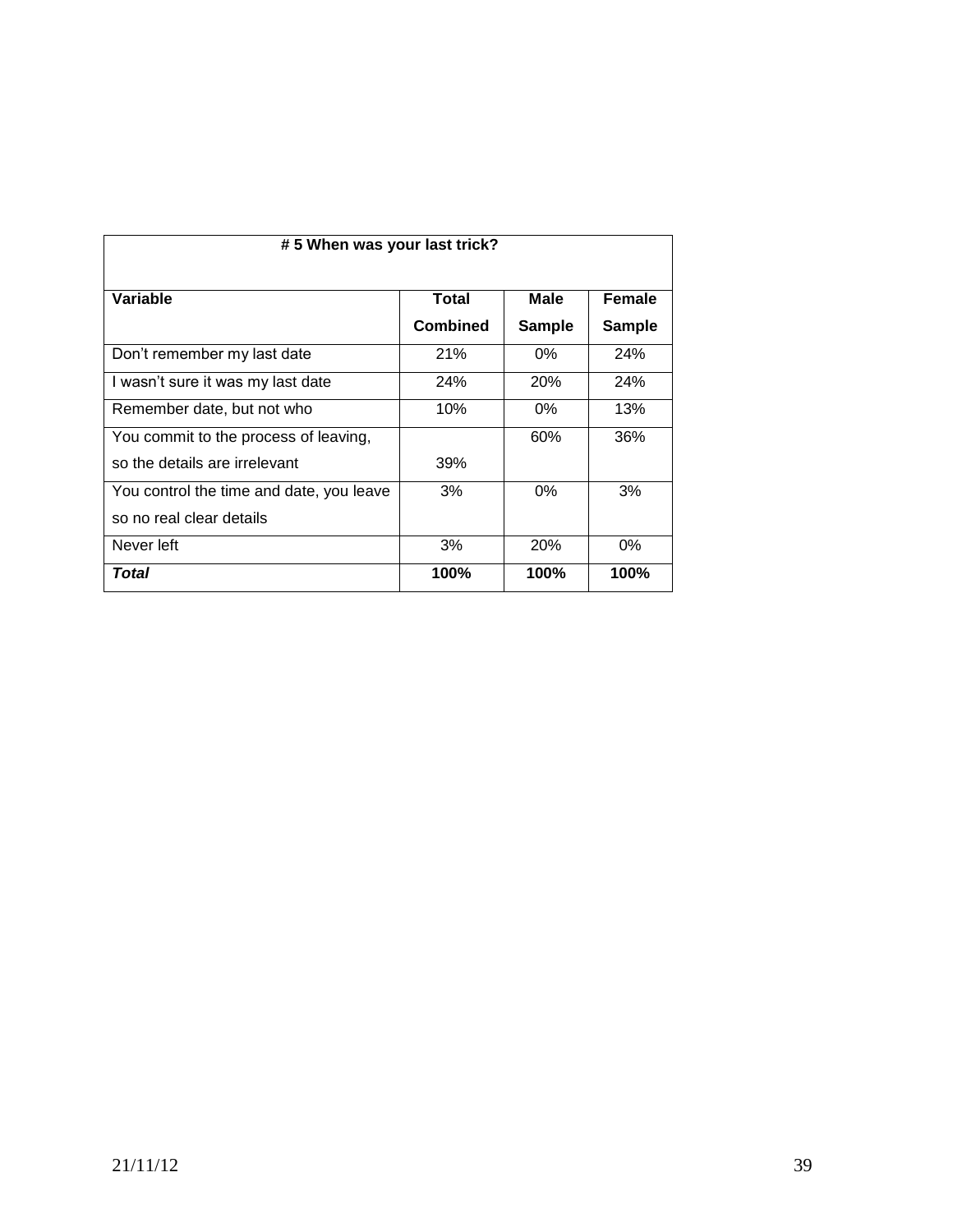## # 6 **Decision Last Trick**

Being on the street is a hard lifestyle. There is no personal dignity and it eliminates the normal pleasures of life. However, there is a certain edge of *excitement* or "pump" that surrounds street life. In a different way individuals enjoyed the pump of the street, as it served as a stimulant to the activity on the street.

"Money thinking really that I wasn't worth anything different than being down there. Um, not having the skills to stay away. Like not having the education to get a job to support myself. Probably my addictions led me back there as well. And being attracted to the scenes, the party atmosphere. But mainly money I think. Only because I didn't have any other resources to support myself with." (Katlyn)

For 29%, the decision to make one the last trick seemed to be based on a series of events or incidents. The catalyst was the never-ending day after day experience – **enough was enough.**

"Had enough…well, I got sick and tired of the street having control over me and having to rely on the tricks so I could go home and get high. And then when I got high, I didn't enjoy it anymore. I got really sick and tired of, like the shit that I went through then I went home and got high. And eh, it's a merry-go-round." (Jane)

"And I was getting sick of abusing my body and I felt that maybe I was worth a little more than \$50.00." (Beth)

A total of 21% of those interviewed identified a new person(s) or relationship in their lives that provided them with alternatives. They had an opportunity to attach into a different life.

"Then I met him, ya and we took it real slow at first but I sort of knew that this was different and ya know maybe it was just that I was open to the possibility at that moment. Ya know, I don't know. But anyway ya that was it I haven't done it since. (Matthew)

"I think it was. I just didn't want to do it no more. I had a good boyfriend, I wanted to settle down and I didn't mess things up anymore, it was to hard on us." (Jessica)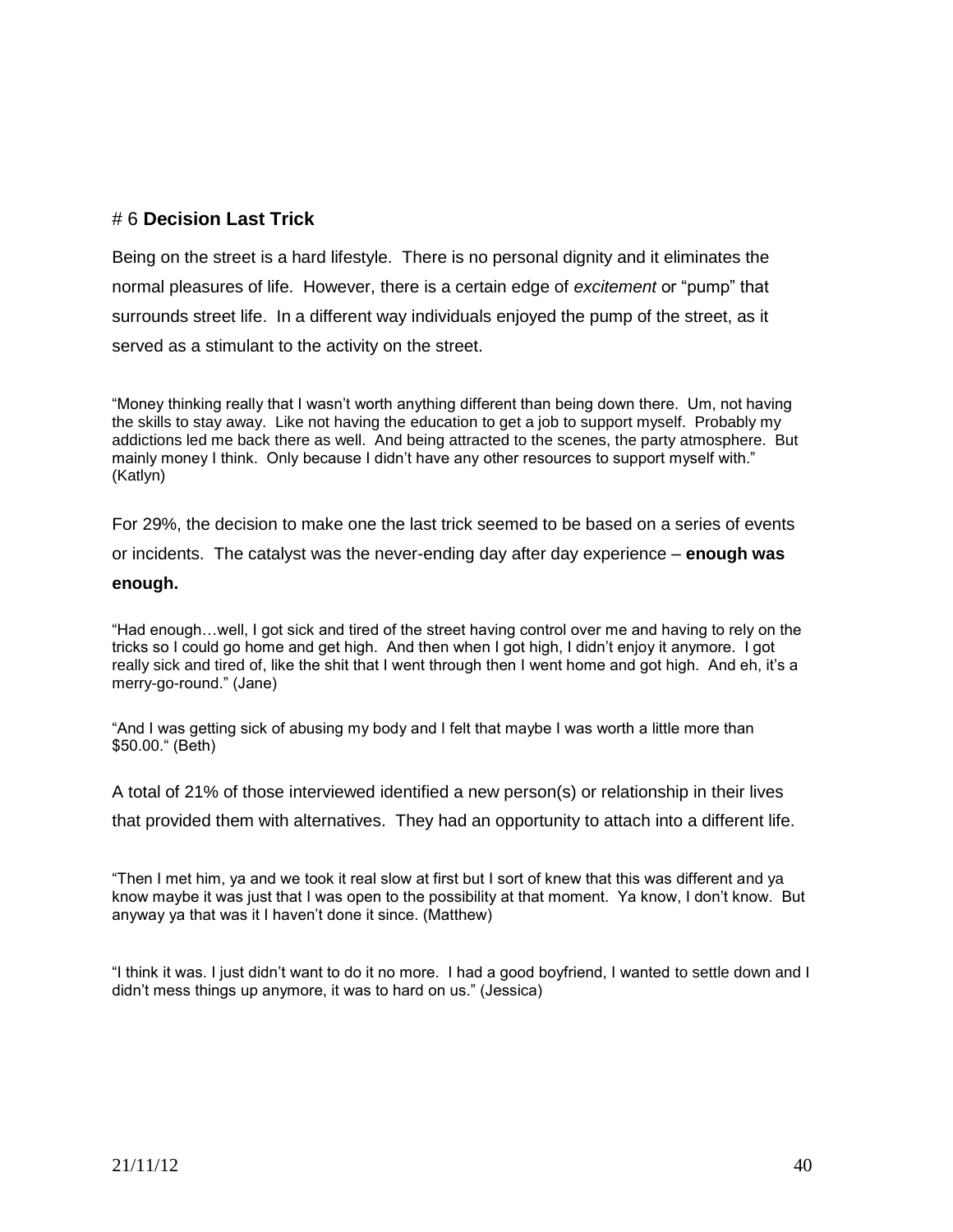Paranoia and fear edged 16% of those interviewed to their last trick.

"A lot of times it was fear of the guys I was with because I seem to have this attraction to psychotic men." (Kelly)

"I think just, well I was going to die. I was at the point of dying." (Lorna)

The collective effect of abuse, drugs, and danger built up until an individual reached his or her limit. Similar to my first research, no one entered the sexual exploitation trade with a long-term plan of staying. "Strolling Away" also revealed that the street was viewed as **short-term gain but long-term pain***.* However, this short-term solution became an obstacle that prevented a return to normal lives. In fact, some believed that they would never experience normalcy.

"I don't know how to be a normal person. And I had to learn all over, it's like someone losing the feelings in their legs and getting them back and learning how to walk again." (Jessica)

"So it's scary to know that when I was 12, that I actually made a decision in my life that changed my life forever. And to be able to consciously now look back and know that. I would go back and make a different decision, I would by far." (Luke)

| #6 What made you decide it was your last trick? |                 |               |               |
|-------------------------------------------------|-----------------|---------------|---------------|
| Variable                                        | Total           | <b>Male</b>   | <b>Female</b> |
|                                                 | <b>Combined</b> | <b>Sample</b> | <b>Sample</b> |
| Paranoid/lack of trust/safety fear              | 16%             | $0\%$         | 18%           |
| I didn't fit in I was pushed into it            | 5%              | $0\%$         | 6%            |
| The drugs; I couldn't take it                   | 5%              | 20%           | 3%            |
| New life relationship someone close alternative | 21%             | <b>20%</b>    | 21%           |
| Pregnant                                        | 16%             | $0\%$         | 18%           |
| Enough was enough; enough exploitation          | 29%             | 40%           | 28%           |
| Couldn't make the money                         | 5%              | 20%           | 6%            |
| Never left                                      | 3%              | 0%            | 0%            |
| Total                                           | 100%            | 100%          | 100%          |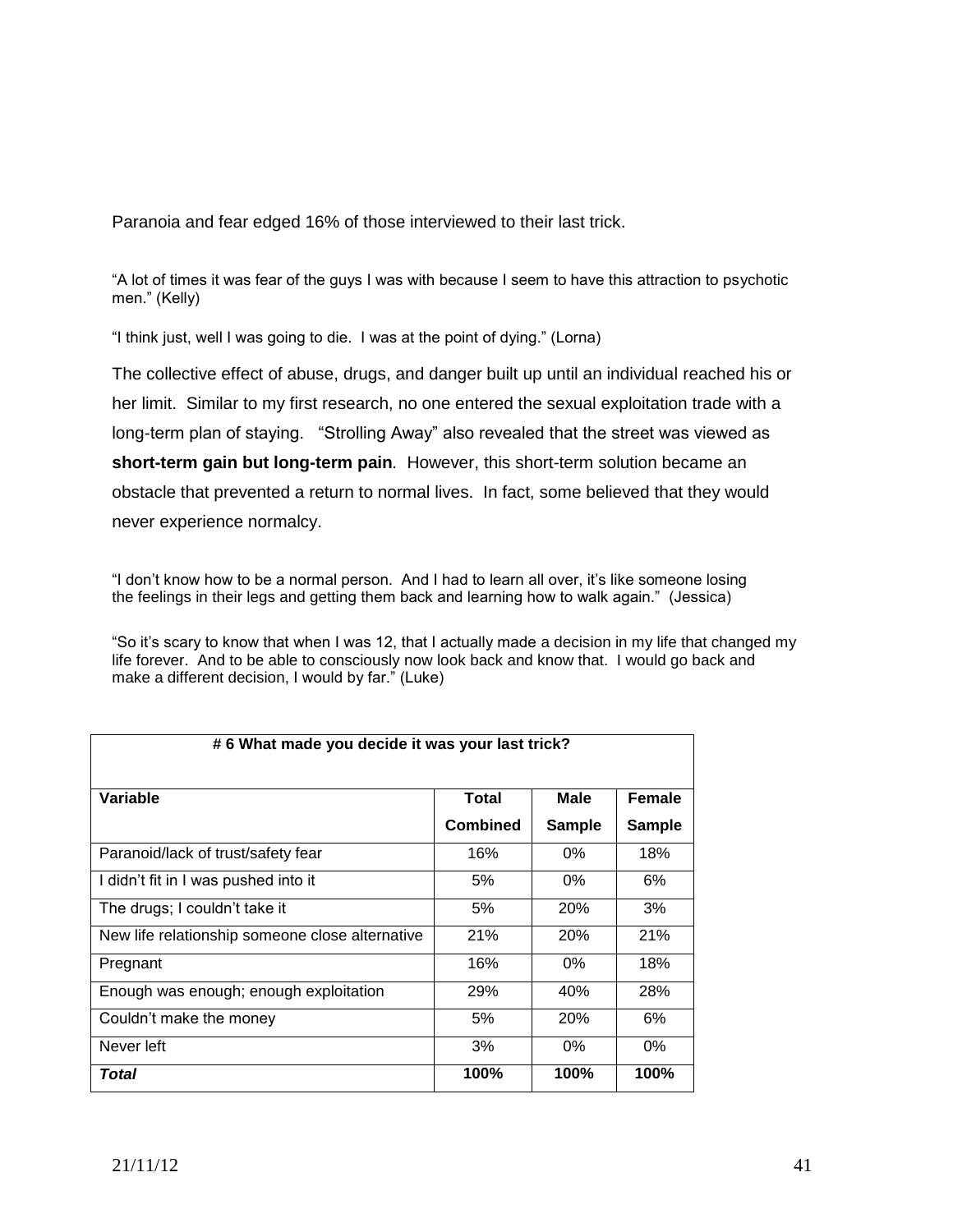## **# 7 Assisted in Leaving Street**

Twenty two percent of the interviews identified family or a support system as important when attempting to leave the street. It provided those exiting with another identity and connection.

"My parents always helped me out. I think the biggest thing is that you need, if you want to leave, you need a support system." (Melissa)

"Cuz ya don't ya know I don't really have anybody to lean on, like my mom, no thank you like I won't even go there." (Beth)

However, parental and other support systems and overall family and support relationships were often stressed and damaged during the street activity time.

Another key influence was the importance of the **ability to meet straight people**. These relationships served to counteract the desire to drift back to street friends.

"You know, so I think, had I developed any kind of outside friendships and anybody had even spoken to me to influence me to leave, um, I would have taken that. " (Kathleen)

"I met like family people and everything. I think a lot of it was just me. I didn't want to stop, I met new people and I did different things, and I didn't see people getting stabbed or beat up all the time, and hurt or drugs, or it was a change and I liked it…" (Melissa)

"Strolling Away" determined there had to be **a purpose in the process of leaving the street,** such as: the pursuit of goals, having a baby, trusting someone, gaining employment or seeking a stable lifestyle.

"You know, going back and getting an education, dealing with my issues, you know healing the things that got me on the street in the first place. Dealing with my sexual abuse issues, um, abstaining from drugs and alcohol, you know admitting that there was a problem and that it was within me. You know it wasn't just, you know a cool or fun thing to be, but I was pretty messed up and that's why I thought that prostitution was okay for me." (Katlyn)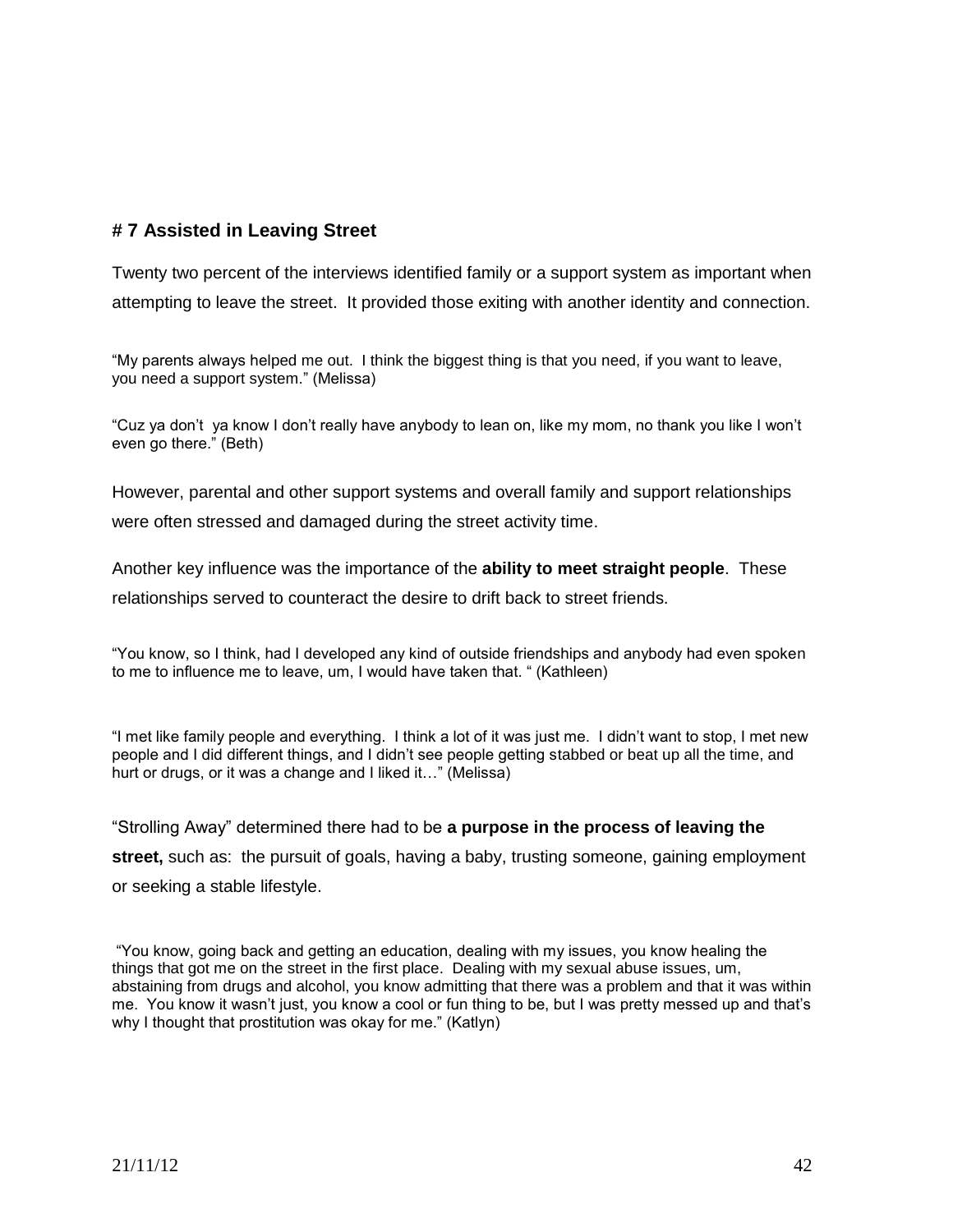# **# 7 What were the most important things that assisted you in leaving the street? (4)**

| Variable                              | <b>Total</b>    | Male          | <b>Female</b> |
|---------------------------------------|-----------------|---------------|---------------|
|                                       | <b>Combined</b> | <b>Sample</b> | <b>Sample</b> |
| Family/spouse/partner/sibling/parent/ |                 |               |               |
| Extended                              | <b>22%</b>      | 14%           | <b>23%</b>    |
| Meeting straight people               | 10%             | $0\%$         | 12%           |
| Having some goals                     | 8%              | 8%            | 8%            |
| Safe place/out of the cold            | 11%             | <b>23%</b>    | 10%           |
| Self love belief/unconditional love   | 8%              | 0%            | 8%            |
| Trusting someone, drug counselling    | 13%             | 23%           | 12%           |
| Having a baby/a child                 | 9%              | 8%            | 8%            |
| Employment straight life              | 10%             | 8%            | 11%           |
| Clean money savings                   | 7%              | 8%            | 7%            |
| Faith spirituality                    | 1%              | 0%            | 1%            |
| Never left                            | 1%              | 8%            | $\Omega$      |
| Total                                 | 100%            | 100%          | 100%          |

(4) A prompter format was used. "What three things?" prefaced this question. The goal was to create dialogue and thought process for those being interviewed.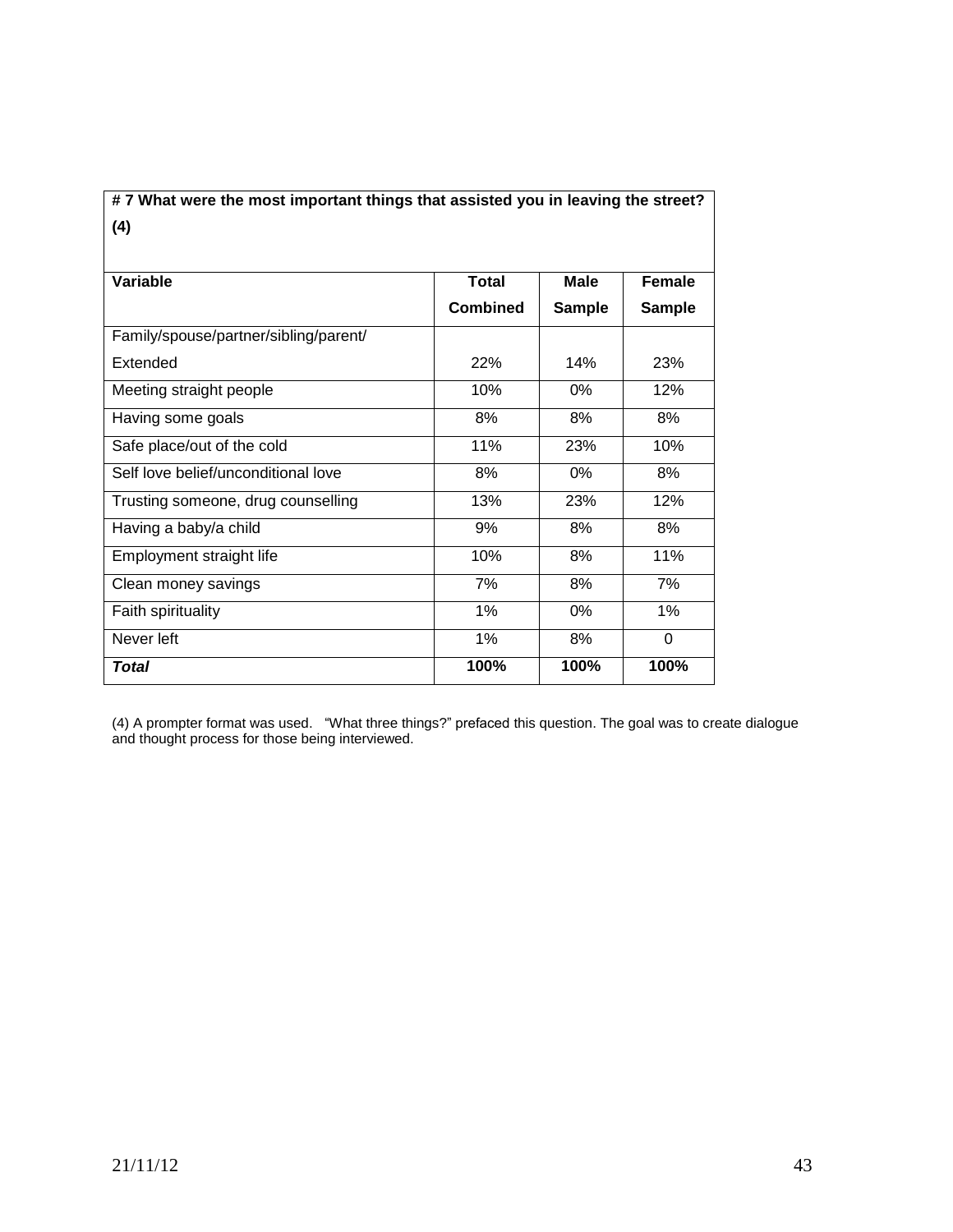## **# 8 Assisted Not Returning**

**Leaving the street is a different process than not returning to the street**. "Strolling Away" identified that what assisted an individual in deciding to leave the street could be different than what assisted them in not returning to the street. As the needs of the individual changed, the initial supports required when leaving were not important after the departure.

Once an individual left the street, they searched for reasons to stay away. Exiting the trade often occurred in a secretive, clandestine format. Given the enigmatic nature of the departure, there was often no opportunity to have a planned exit in place.

"Um, it wasn't really a decision, it just happened." (Rita)

Women who were pregnant would be the only exception to this statement. Pregnancy served as a catalyst to exiting the trade in a planned fashion. The potential of being pregnant on the street provided the impetus to plan a departure from the street trade.

People who left the street for the first time would frequently make a "never return" statement. Nevertheless, as the research revealed, most people left the street more than once if not numerous times.

# **A successful departure meant no contact or association with individuals involved in the street.**

"Like I needed a safe place to go where nobody could find me and drag me back, cause I had tried to leave within another network. Like I tried to leave my pimp by staying with another prostitute. She turned me back over to it anyway. So I knew it had to be in a different area, someplace where I had never been before. Like it had to be the square straight world that I was totally afraid of, but I was also fed up and it didn't matter that I was afraid." (Katlyn)

The drift back factor was often easier if there was access to people still involved in the street. Exiting a specific city or part of the city was also common.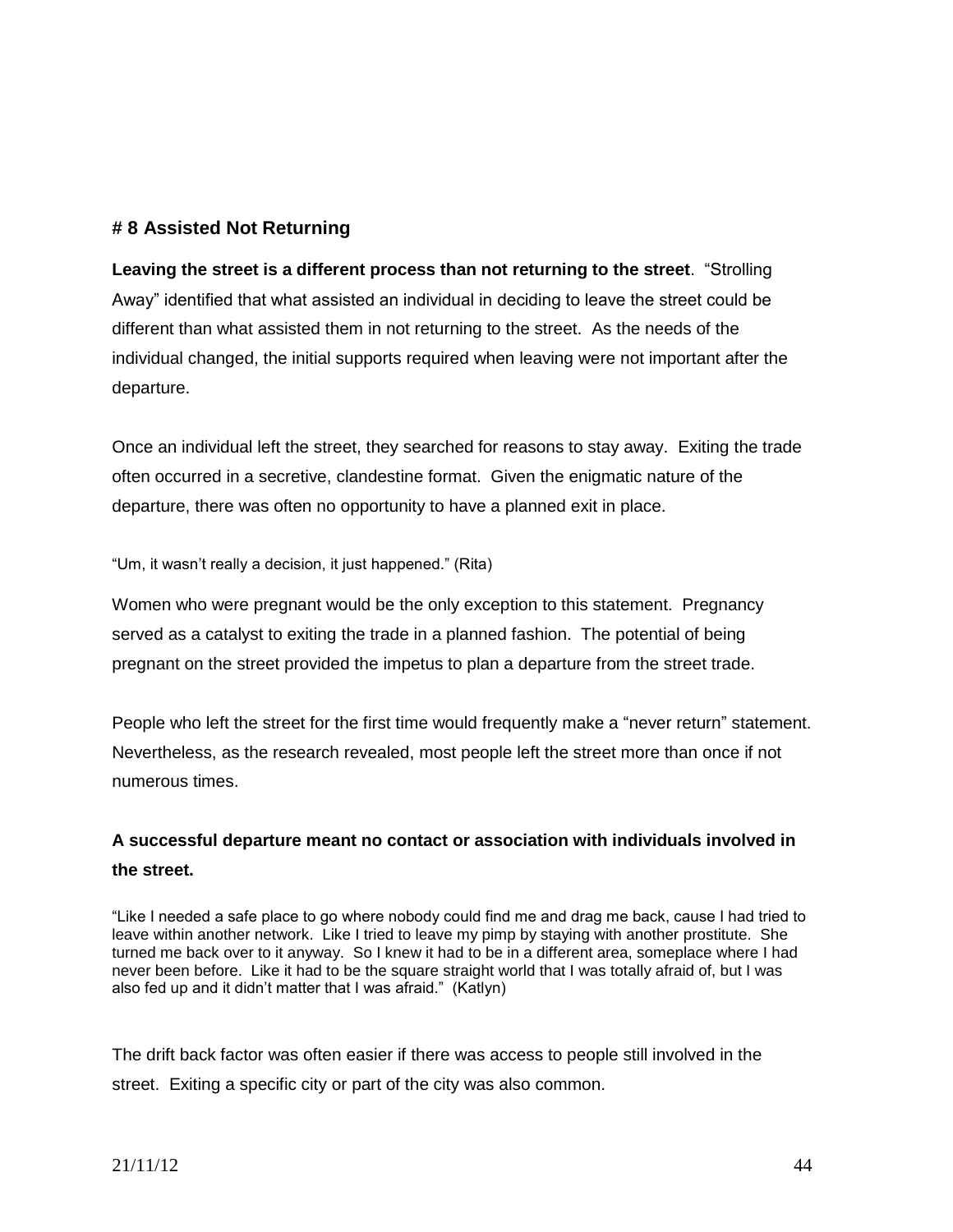"But it perpetrates energy, negative energy and ah, collectively, sucks you in whether it's the tricks or the other women or the men or the stupid ones who drive around and throw pennies and annoy you. All of it, it's just like a big fucking hole that you lose yourself in. It's almost like reprogramming." (Felicia)

"....I missed my friend's cause I didn't have any friends, I was lonely.... I think it was just because I wasn't use to square people."(Shelly #)

Seventeen percent identified **having someone relying on you** as a critical feature in

preventing both males and females return to the street.

"Um when I got home and I looked at my baby girl, and she was looking at me. And it was just like, this little helpless thing is looking at me, and I'm going "Oh you know I belong to her". You know she could grow up without a mommy. And you know I didn't really have a mom when I was younger, so I want her to have a mom." (Shelly)

Seventeen percent of the males saw **maturity** as a strong influence to depart and not return to the street. Fourteen percent of females identified having a **vision** as key factor in not returning. Having something to work towards eliminated the pump or excitement associated with being on the street.

Seventeen percent of the males identified the need **to find a safe flexible living environment to prevent a return to the street.** Males are less likely to receive social service support. Males leaving the street are not leaving to birth children so this decreases the likelihood of state and parental support. The trade often provides a viable solution to homelessness for males. Males need to find housing and employment independent of the state and some have succeeded at this.

<sup>&</sup>quot;… like I never had to worry anymore about really, truly, honestly, being destitute you know what I mean there is a difference between not having enough money to go out with your friends on Friday night or, or not having enough money to buy the groceries at the grocery store. You know there's a difference between that and seriously being destitute." (Matthew)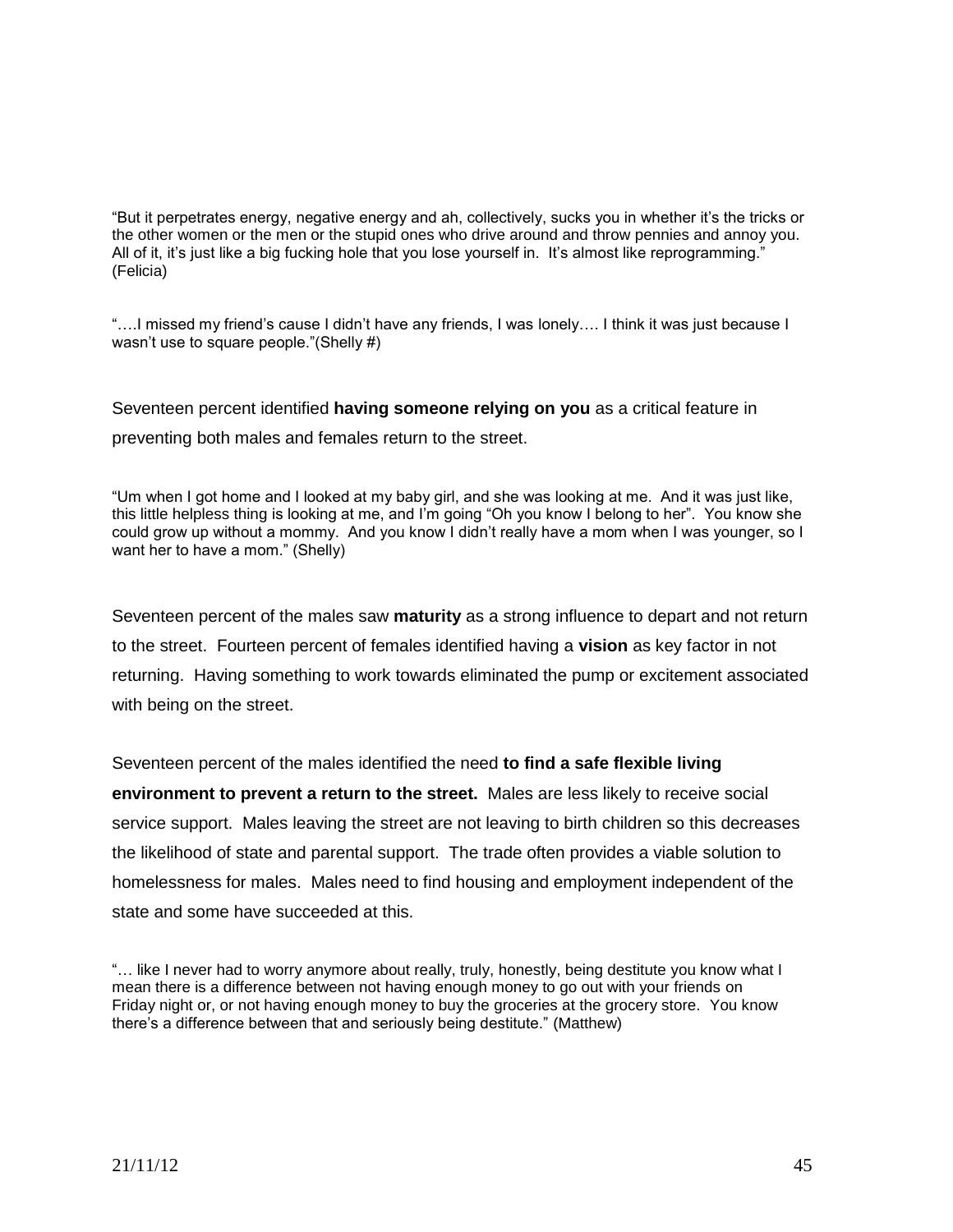"To keep off, cuz here I am again. I lost the family support that I thought I had. I still get social assistance so I have like a guaranteed roof, which is good, it's not like I'm living on the streets. And I'm using my money to get a hotel room or stuff like that. I am, I'm ah using the street as a survival technique is that I was taught at a young age and ya know, I ah just don't get taken advantage of." (Luke)

Eighty-five percent of Calgary's Drop In Centre homeless clients are males. Executive Director, Dermott Baldwin states, " if a woman enters the shelter, we are often able to provide alternate services within four hours. This time is significantly reduced if children are involved."

Given that 82% of the females from this sample had birthed children this provided them with increased opportunities. Families were more likely to support them. Government *support* is more readily available to young mothers and is often not an option for males.

| # 8 What were the important things that assisted you in not returning to the<br>street? |                                 |                              |                                |
|-----------------------------------------------------------------------------------------|---------------------------------|------------------------------|--------------------------------|
| Variable                                                                                | <b>Total</b><br><b>Combined</b> | <b>Male</b><br><b>Sample</b> | <b>Female</b><br><b>Sample</b> |
| Fear nervous to return                                                                  | 11%                             | 8%                           | 11%                            |
| Less stress/no pimp                                                                     | 8%                              | 0%                           | 9%                             |
| Vision off the street pump gone                                                         | 14%                             | 8%                           | 15%                            |
| Fear of drugs/sober now                                                                 | 2%                              | 0%                           | 2%                             |
| Religion belief system                                                                  | 1%                              | 0%                           | $1\%$                          |
| People relying on me                                                                    | 17%                             | 17%                          | 17%                            |
| Employment/education                                                                    | 12%                             | 8%                           | 12%                            |
| Family support                                                                          | 14%                             | 8%                           | 15%                            |
| Flexibility to be off/accommodation                                                     | 8%                              | 17%                          | 6%                             |
| Maturity                                                                                | 5%                              | 17%                          | 5%                             |
| Moved away                                                                              | 7%                              | 8%                           | 7%                             |
| Never left                                                                              | 1%                              | 8%                           | 0%                             |
| <b>Total</b>                                                                            | 100%                            | 100%                         | 100%                           |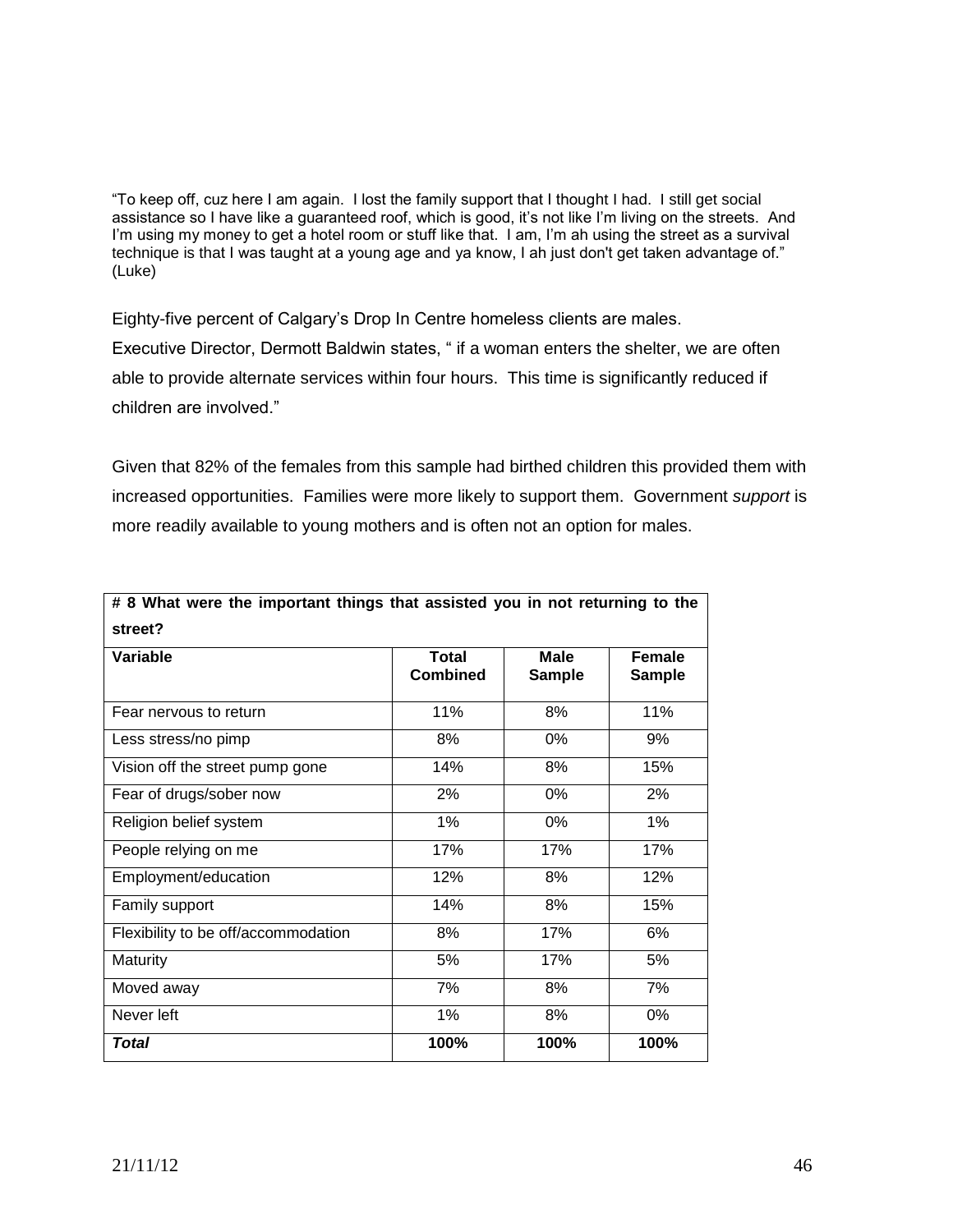## **# 9 Turning First Trick**

In the "Youngest Profession, the Oldest Oppression," 92% of the interviewees shared concern about anyone becoming involved in the sexual exploitation trade. Ten years later, the entire research population of "Strolling Away" did **not see prostitution as something anyone should choose.**

"Don't bother. Cause its not worth it. You want to do it one time, you think it's all-great and stuff, and you just keep going and going, and you get caught up in it and you think you won't go back. You'll just keep going back. You get sidetracked and it's hard to get out." (Annie)

"Don't do it, well it's not as simple as that I mean you know I try to think back to where I was when, you know, I mean what my state was when I pulled my very first trick, you know what I mean. It would not have mattered what anybody said to me you know like your circumstances you know. Cause, I ran away from home because my stepfather was abusing me, not sexually but he was a physically abusive man and my mother was far too much of a coward to stand up to him, you know and things had come to an impasse and I had made threats that I would leave if he ever did this or that, and then he did this or that, and I felt like I had to live up to my threats so I ran from home." (Matthew)

The negative view of the sexual exploitation trade still existed for this population even though many had been off the street for a number of years. It appeared that the dislike and concern for this activity was permanent. Often those individuals who had been away from the street for a longer period of time had the strongest reaction to those turning their first trick.

"I try to convince them all the reasons not to. I would want to find out, I would want to investigate and find out why they are there. Cause there is so many different factors involved. I would tell them in the long run that they weren't really going to get ahead. That it would make them regret it." (Sandra)

Those interviewed saw their street experience of prostitution as a form of **repeated abuse**. A total of 84% of those interviewed had been sexually abused prior to their involvement on the street. Many of those entering the sexual exploitation trade had unresolved issues of their earlier sexual abuse. Often the unresolved historical abuse became distant than the abuse they experienced in the trade. Once an individual left the street, a need exists to resolve the street and the initial sexual abuse.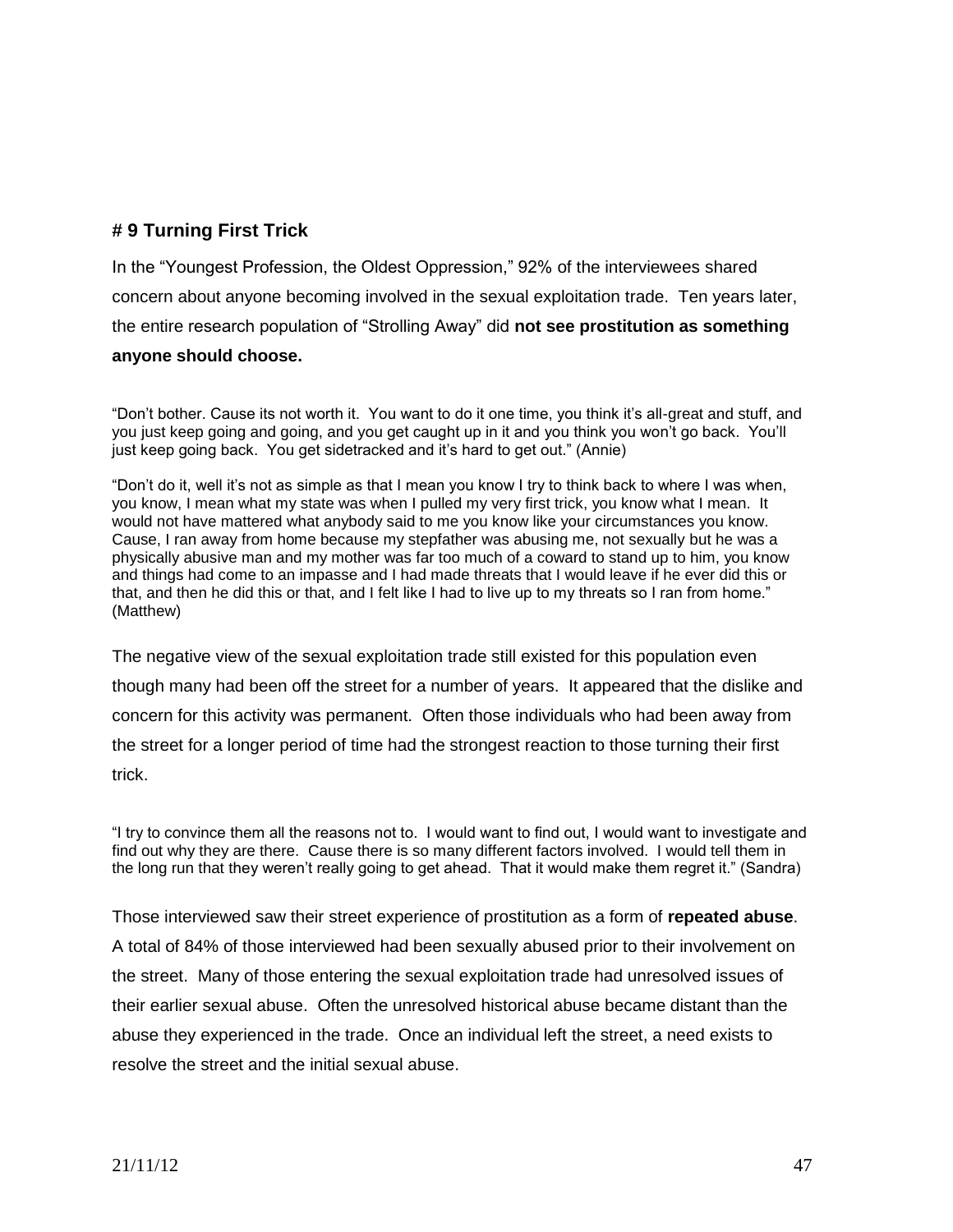"…you don't have to abuse yourself like that just because somebody abused you first. And, I don't know but it's so hard when I know what I was like and I know how many years it took me to convince myself that I was worth more than allowing me to use me as a doormat." (Katlyn)

| #9 If someone was getting ready to turn his or her first trick<br>what would you say? |                          |                       |                         |
|---------------------------------------------------------------------------------------|--------------------------|-----------------------|-------------------------|
| Variable                                                                              | Total<br><b>Combined</b> | Male<br><b>Sample</b> | Female<br><b>Sample</b> |
| Don't/its not smart                                                                   | 34%                      | 60%                   | 30%                     |
| Break the illusion of what it is                                                      | 26%                      | $0\%$                 | 30%                     |
| This message that it isn't great life is the<br>same for male/females                 | 24%                      | 20%                   | 24%                     |
| Helplessness /abuse over and over<br>again                                            | 16%                      | 20%                   | 16%                     |
| Total                                                                                 | 100%                     | 100%                  | 100%                    |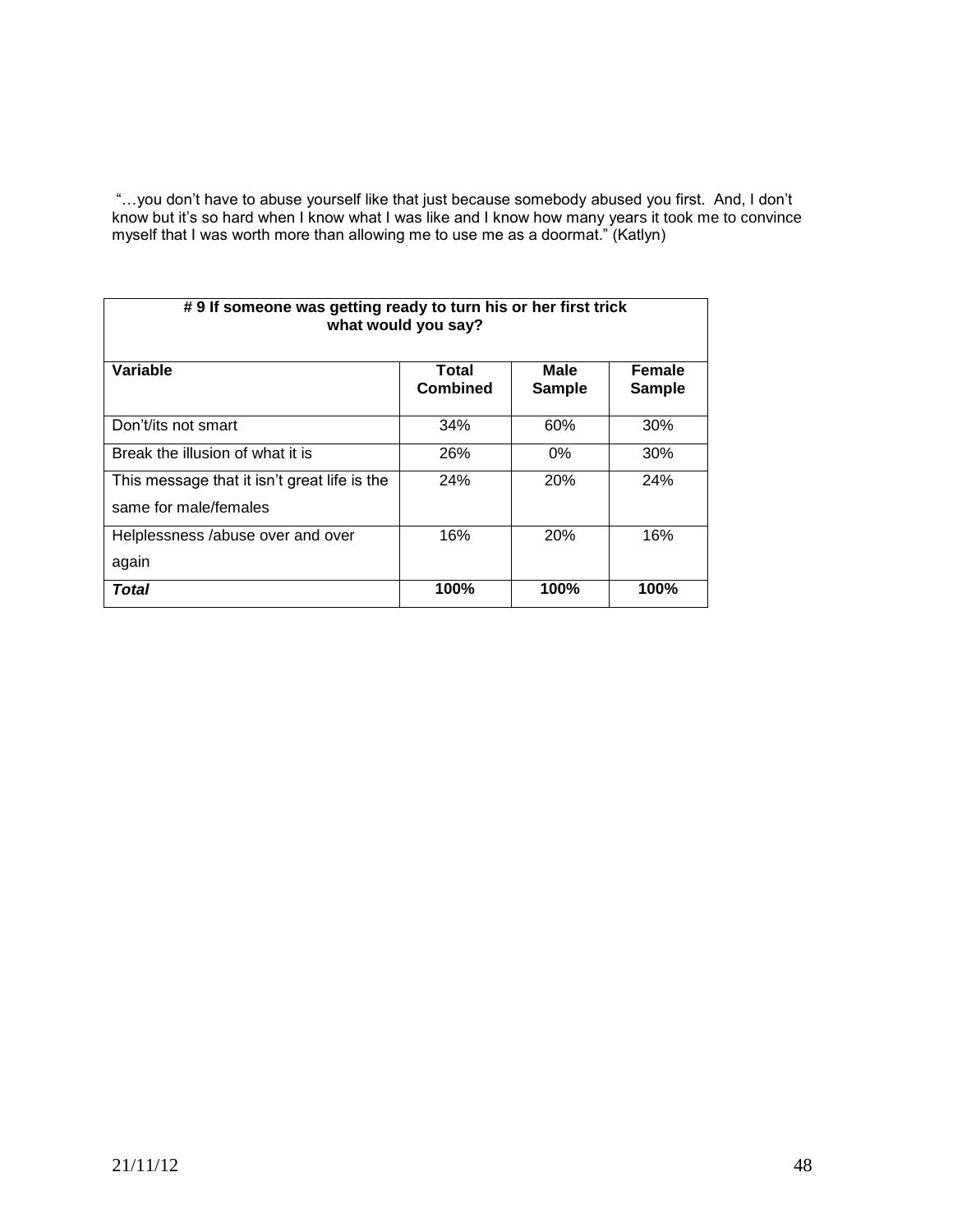## **# 10 Missing the Street**

Thirty percent of the respondents identified **money as the predominate feature missed.** 

"…I guess I'd have to say money, even though I never really seen a lot of that money, but just the money I guess I did have was a security thing to help myself feel better." (Sandra)

"The money, the party life, I don't know, the non-responsibility like the fact that you just do what you want when you want to do it, or you know. Um, the freedom I suppose . That kinda false sense of freedom that you get down there that you live in the sub-culture that divides all rules for whatever, I kinda miss that sometimes." (Katlyn)

An attraction into street sexual exploitation was the **belief of having the control** to select who, where, when and the activity. Fifteen percent cited the adrenaline, pump or control as elements that they missed from the street.

"I miss staying out all night and partying. I miss the power I'd have over the tricks and my, you know, being in control." (Shelly)

Previously, many of these individuals were non-consenting victims of abuse but on the street it meant instant financial gratification for the same activity.

"The power over and the men giving me the money and the fake attention and stuff was a power for me." (Tamara)

**Over 60% of this population were involved in Social Services Child Protection** and on

the street they experienced a sense of control that was previously unknown to them.

"We can see how for youth in care of the government which is time limited, this can work as a bridging into adulthood. In many ways it gives them the opportunity to have their first chance at employment and independence." (McIntyre 1994:169)

Young people who moved to adulthood through their street experiences had **very little training or options in which to fall back**. The effort to move away often became both challenging and somewhat boring as their personal and professional options were limited.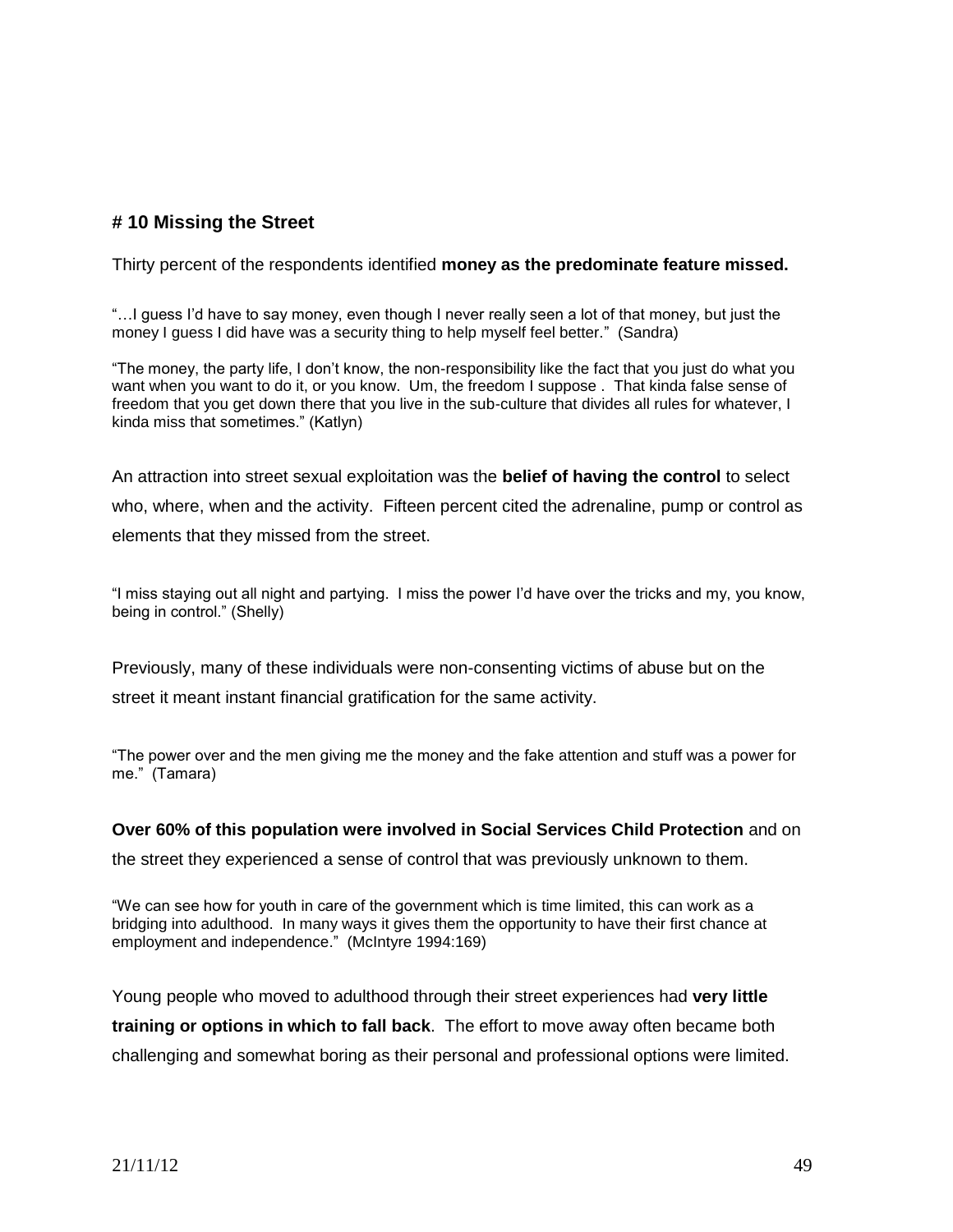The traditional predictable nature of everyday life was not an easy change. However, "Strolling Away" identified some bonuses associated with street life. Money was at the top of the list as it provided **instant independence**. Even if they were not fully in charge of or in control of the money, they still had the ability to generate funds.

"Like that is the, like so the bored piece, the excitement that was all there. But the bottom line was I did it for the money right. Like I did need to pay my rent, um, I needed to be able to be dressed. Um, so like having a stable income, like having to fight my social worker for everything." (Harry)

Males missed the freedom of the street once they left. While many entered minimum wage labour work because it did not require training, the work offered very little independence in their life.

"I miss being spontaneous, I miss the adventure." (Matthew)

Both males and females missed the camaraderie. **Camaraderie on the street provided a support network**. Street activity created an informal support group for all involved in the trade.

"… cause there was a family kind of…It was a familiarity and a bond as strange as that sounds, but a familiarity and a bond that we just felt safe we knew what was goanna happen...How we were supposed to act and I could get right into that so long." (Felicia)

"Um, I don't know, I guess in a lot of ways it was like a family, like a big family. And you know, it seems really bad, but in a lot of ways we were always really supportive of everyone, you know, they kept you safe and that. A lot of times you don't get that at home." (Melissa)

When a woman left the street, her time in the trade became history fairly quickly, albeit often hidden and forgotten. Given that young woman often married and had children, people were not inclined to identify them as former street workers.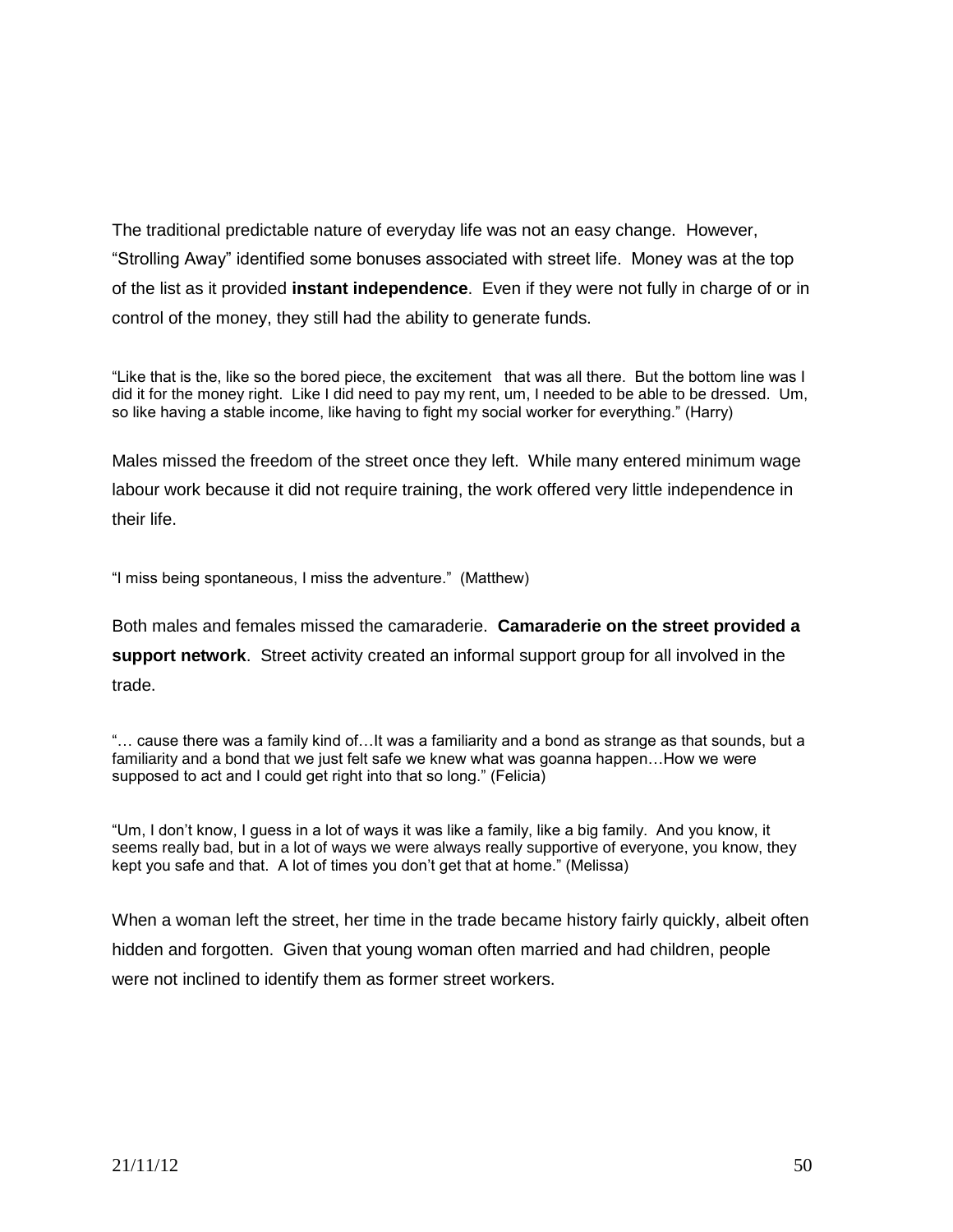Conversely, males were not as likely to forget this behaviour. "Even if the young man who ended up on the street saw himself as gay, his involvement in the trade was not forgotten," said Kevin Midbo, Executive Director, Aids Calgary. " No one forgot this activity and often identified a young man as a former street worker."

| #10 What do you miss from the street? (5) |                 |               |               |
|-------------------------------------------|-----------------|---------------|---------------|
| <b>Variable</b>                           | <b>Total</b>    | <b>Male</b>   | <b>Female</b> |
|                                           | <b>Combined</b> | <b>Sample</b> | <b>Sample</b> |
| Money                                     | 30%             | 10%           | 33%           |
| Freedom                                   | 15%             | 30%           | 12%           |
| Camaraderie/people/activity party         | 23%             | 30%           | 21%           |
| Adrenaline pump/control                   | 15%             | 20%           | 14%           |
| Nothing                                   | 16%             | $0\%$         | 20%           |
| Never left                                | 1%              | 10%           | 0%            |
| Total                                     | 100%            | 100%          | 100%          |

#### **Footnote**

(5) A prompter format was used. "What three things?" prefaced this question. The goal was to create dialogue and thought process for those being interviewed.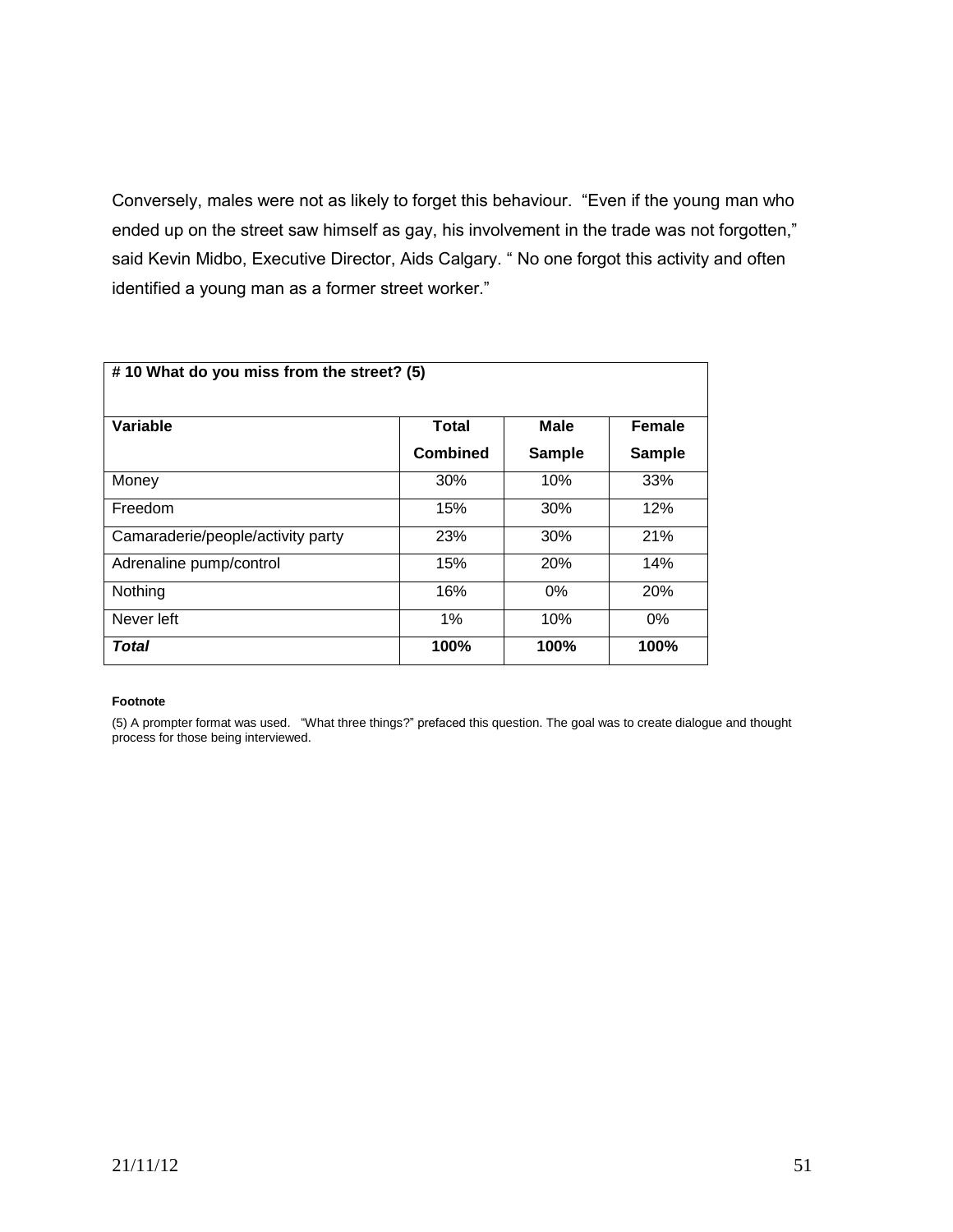### **# 11 Almost Returned**

Once a person left the street, the **likelihood of returning** was always a possibility – even if it was only a **short-term solution**. Many individuals believed that if they returned to the street for just a few days they could make some quick money. However, street culture was all consuming and within a short period of time, an individual out for a quick solution, became ingrained in the culture. The belief in this short-term solution addressed the number of times people left the street.

"I had no money I guess. Um, more, if I'd had more self respect ya know like I didn't really have a lot of, well I don't know cuz I want to say I didn't really have a lot of awareness of how it would damage me in the long term, which it has ya know. But it don't sound true when I say that now based on what I said when I was 18, you know cuz I obviously knew back then it was going to damage me." (Matthew)

Most of us have the resources available for quick income; whether it is to drive taxi, work overtime, contract work, or financial assistance from family and friends. This research population was accustomed to instant cash and waiting for pay cheques or loan approval was not only unfamiliar, but also tedious. These individuals were often unable or unwilling to once again access cash from family or friends. There street experience had taught them a form of impendence and they felt embarrassed to ask their family or friends to assist them.

"When you, when you have no money and you're on the streets, it was a lot easier to go back. You know what you were doing, it was an easy way to get money." (Jessica)

#### **Money was more important to females than males as a motivator to return to the**

**street.** Thirty percent of the females identified money as the prime motivator as compared to 17% of the males. With 82% of women in this sample having had children, financial need to support children was critical. Minimum wage employment combined with day care costs meant being below the average of the working poor. While social assistance provided some financial support, it limited the opportunity to earn additional money. If more money was earned, it had to be claimed and the assistance allowance was decreased. Returning to the street offered an instant solution without government financial sanction. **Quick, nontaxable, non-traceable cash became a solution.**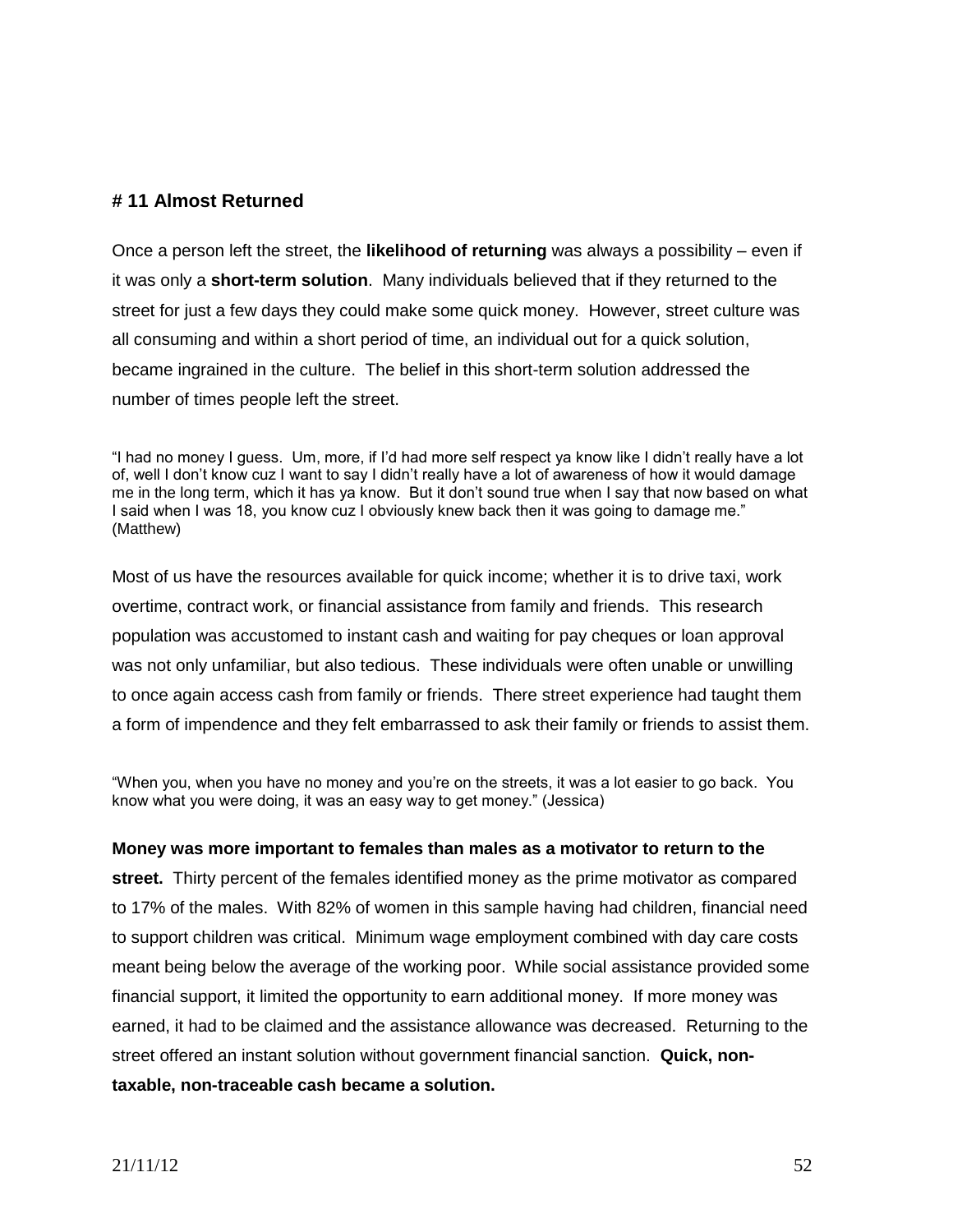"With three kids I just want my kids to have not everything but to have, you know, I don't want them to be known as being on welfare with kids, so. Like being in drama right now, he is in cubs, you know, as well as … Welfare sure doesn't pay for that." (Karen)

Given the early age of entrance into sexual exploitation trade it was clear that young women did not have employment skills. Applying, maintaining, and earning a reasonable wage was not within their grasp at this point. Women had the added stress of providing for their children.

Young males were more likely to have the opportunity to earn and had the flexibility to attain work in a number of settings. Casual unskilled physical labour was easy to acquire for the male population whereas female casual labour, such as being a waitress, often required experience and training.

It was more common for the male population to experience **loneliness**. It was possible that role and significance of childbirth for young women took care of the female need of selffulfillment and recognition. Males did not have the opportunity to have their own personal role redefined by the birth of a child. While in a position to father a child, the male's role was somewhat limited and removed if on the street**.** 

"Like so what brought me back? I think it was, so if I tried to mix with mainstream folks, but it just wasn't happening you know what I mean? Playing around in somebody's basement playing hockey, like air hockey, or playing cops and robbers for real seemed to be a lot more exciting to me". (Harry)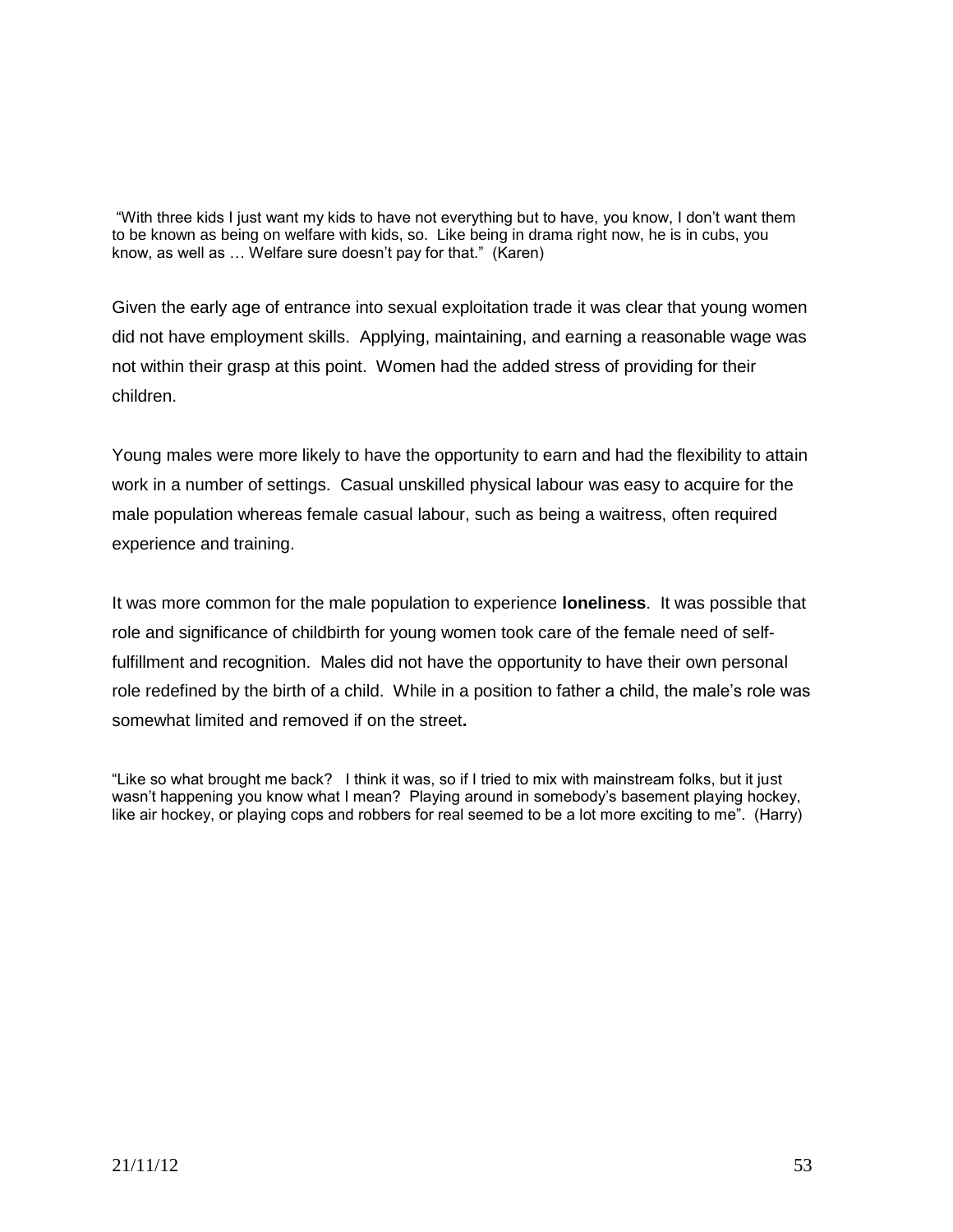| #11 What happened that almost made you go back to the street? (6) |                 |               |               |
|-------------------------------------------------------------------|-----------------|---------------|---------------|
| Variable                                                          | <b>Total</b>    | <b>Male</b>   | Female        |
|                                                                   | <b>Combined</b> | <b>Sample</b> | <b>Sample</b> |
| Needed money                                                      | 30%             | 17%           | 31%           |
| Loss/crisis/stress                                                | 17%             | 32%           | 15%           |
| Alienation/lonely/bored/isolation                                 | 12%             | 17%           | 12%           |
| Too Close activity easy return people                             | 17%             | $0\%$         | 18%           |
| Drugs/addiction                                                   | 6%              | $0\%$         | 7%            |
| Lack of recognition                                               | 3%              | 17%           | 2%            |
| Closed doors/lack opportunity marginalized                        | 6%              | 0%            | 7%            |
| Nothing                                                           | 7%              | $0\%$         | 8%            |
| Never left                                                        | 2%              | 17%           | $0\%$         |
| Total                                                             | 100%            | 100%          | 100%          |

#### **Footnote**

(6) A prompter format was used. "What three things?" prefaced this question. The goal was to create dialogue and thought process for those being interviewed.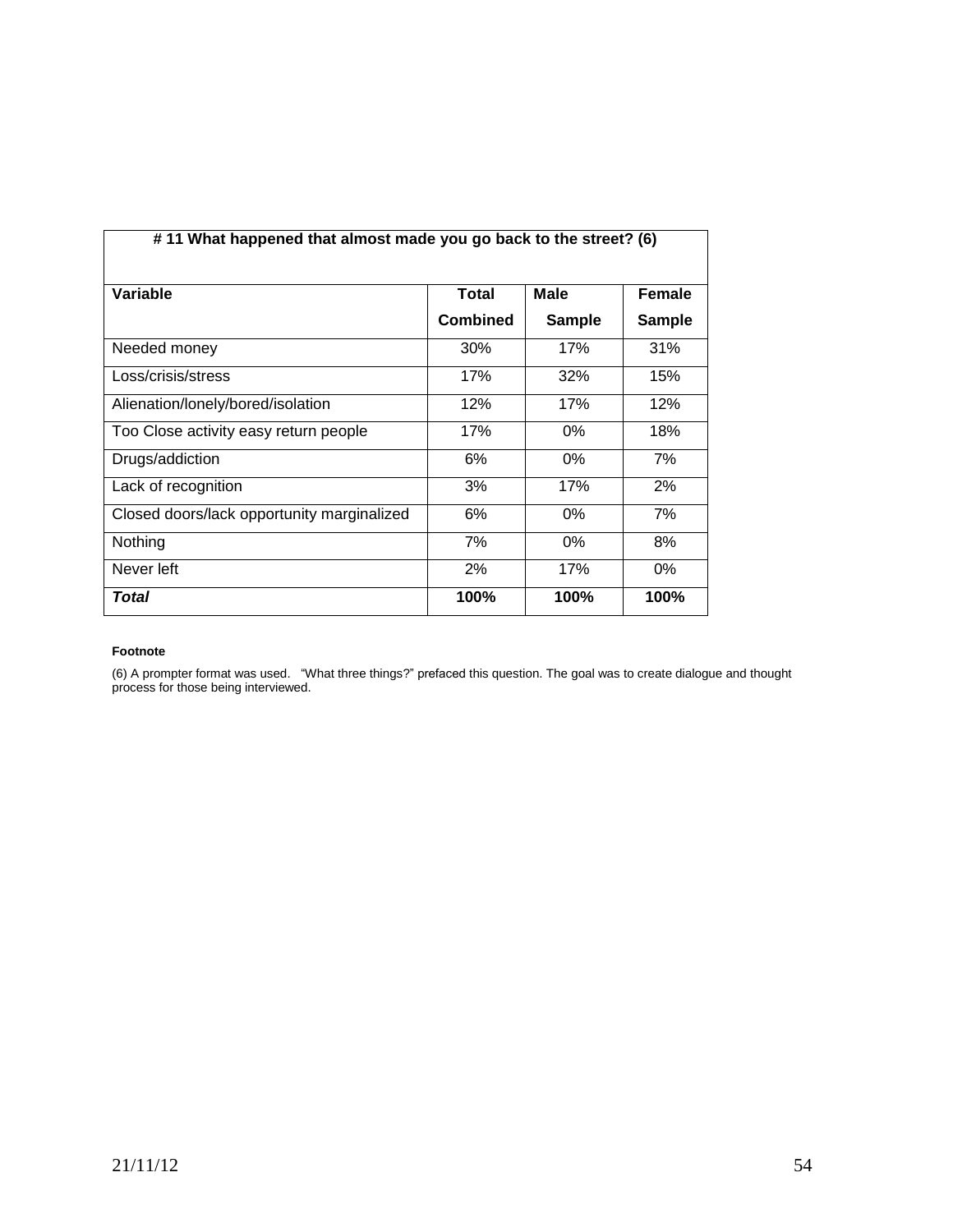## **# 12 Steps Leaving**

Many individuals who left the street were surprised at the difficulty and length of the exiting process. While in the trade, these individuals were **self-sufficient***.* While in many cases, they had to hand their earnings to "their man (pimp)," their immediate food; shelter and clothing needs were covered.

As males don't have pimps, they often shared their earnings/money with their friends or supply the cash for parties. Males do not work as long hours or as often as women. They tend to work for the cash to party or to pay for other needs. Once that money has been earned, they stop working for that day.

"I'd rather smoke pot or do mushrooms, and so any money I got went to booze or to pay rent, or food or whatever. Just hanging out. So at that point it was just really lifestyle." (Harry)

However, once an individual exited the trade, they were fully dependent on family, friends or society to achieve their basic needs. This dependency was a humbling experience.

It surprised me that I could humble myself to take a bus. That was the ultimate shocker. That was my biggest shocker. Seriously. And the job really surprised me, that I got a regular office job. That blew me away. I was able to do it and do it well." (Samantha)

As mentioned earlier, moving away and establishing a distance from their "street supports" was important. Both males and females viewed **distance as important in the separation.**

"The company I was keeping. My boyfriend at the time, his best friend was dating a dancer, so I sort of, sort of getting back into, with those people. Of course, I was starting to go out to the bars again and I started associating with his friends." (Sandra)

Reconnection to family was very important. Females were more likely to remain connected with their families. The "homo-phobic' reaction towards males in the sexual exploitation trade often created distance from family of origin and supports. Males tended to be transient in their working locations. All the males in this sample had been involved in the sexual exploitation trade in at least three city centres. The fear of recognition haunted both genders so movement provided a recognition protection mechanism.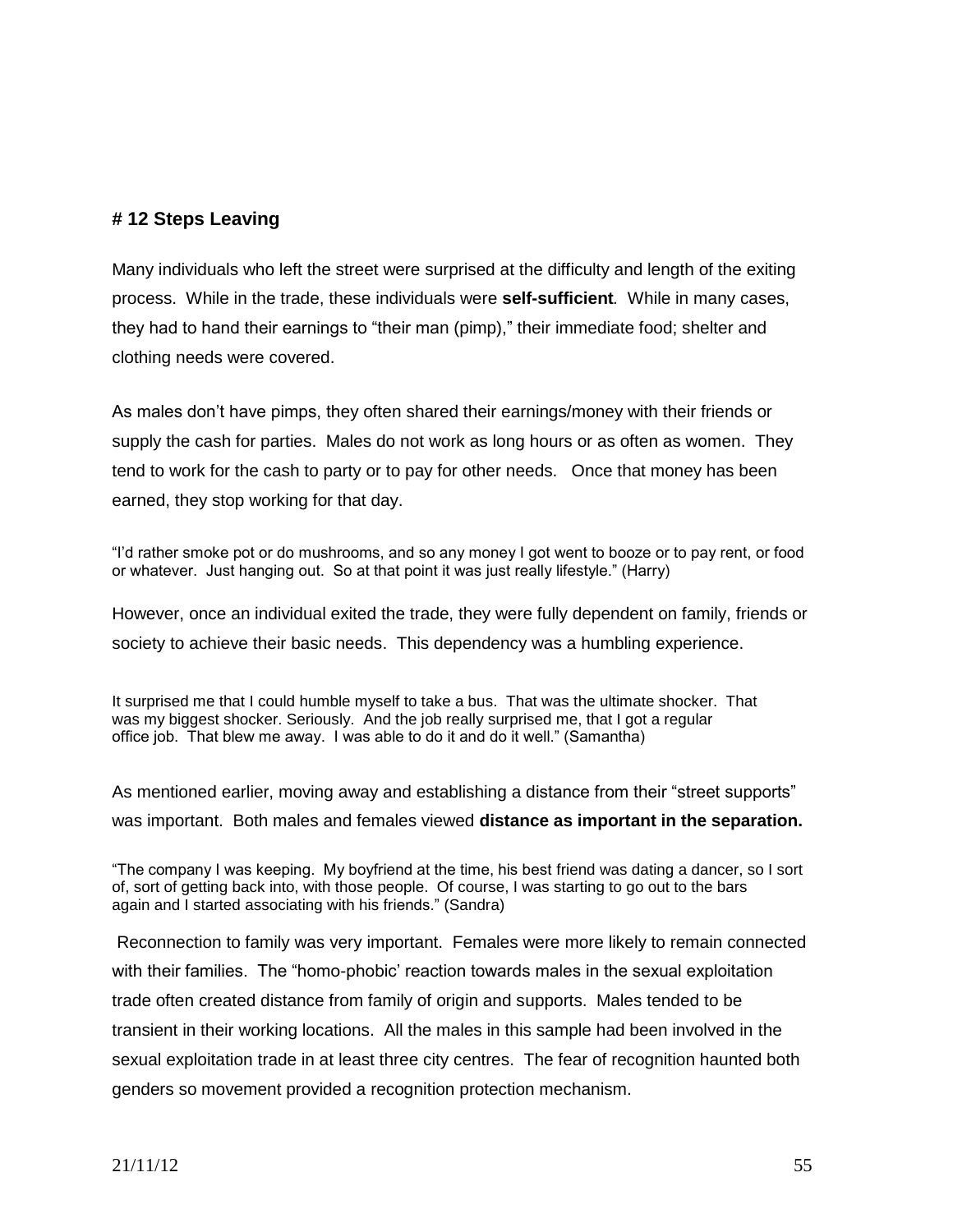Rediscovering self and determination were important exiting factors, *for 26% of the female population in the research*. This rediscovery was often the impetus for self-discovery. Entering the sexual exploitation trade at an average age of 15 years resulted in limited selfdiscovery and awareness. **Discovery and learning** to live confronted each person when they exited.

"I had to get up in the morning and look at myself as a person, not an object. I had to get drug counseling, and sexual assault counseling. I had to get in touch with myself. I had to do things that I never thought I could do, like, um, admit that I am a drug addict, admit that I'm addicted to money, and drugs and everything else. I had to surrender. (Shelly)

"How to stay away from the people probably…how to budget… And then how to keep myself entertained."(Rita)

To survive in the sexual exploitation trade, an individual had to develop a *"street persona" –* a personality that could endure in the street. Leaving the street did not always mean leaving the street persona behind. The street persona was tough and spirited as these were necessary traits for survival. When exiting, this **street persona often became an impediment** when these individuals accessed education, employment and rebuilt personal and family relationships.

"And coming off the streets and trying to go into a regular high school where, I wasn't still doing that stuff but I hadn't gotten rid of my hitting and punching people or you know jumping, not jumping on people in a sexual way, but jumping on people and saying really inappropriate stuff." (Helen)

After exiting, the feisty street survival nature often appeared in relationships. Previous relationship experience was based on negotiations with pimps, customers, police, social service agencies, and other street workers. Once these individuals left the trade and established **personal relationships, they entered uncharted waters.** Their experience with the straight world that is outside prostitution was limited.

<sup>&</sup>quot;That I'm not, um, well one that I wasn't better than everybody else. Because, and I know that sounds weird and you wouldn't think that being a hoe, but you make yourself believe that your different, because your almost super-human. So, I had to look at things differently, um, and that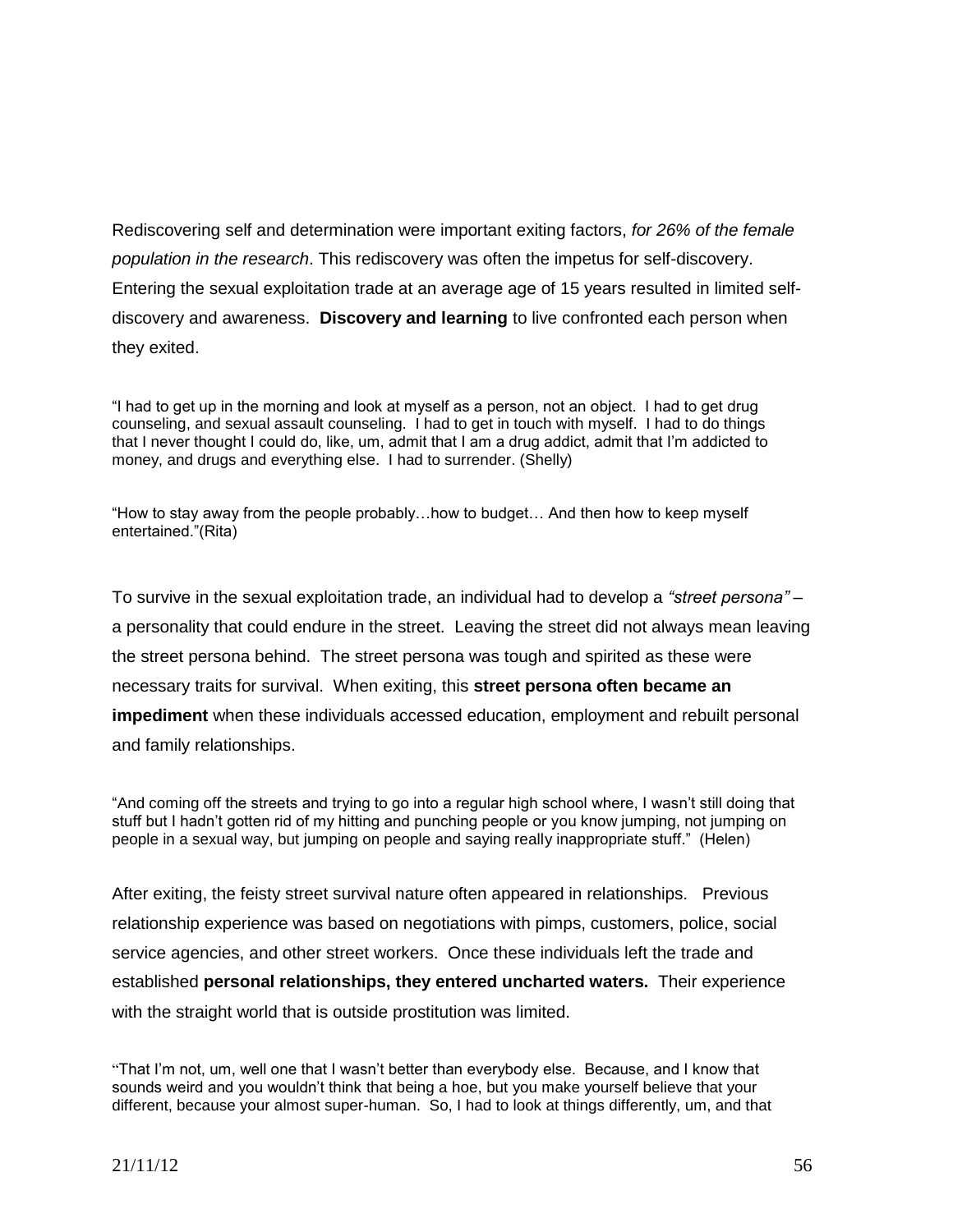was a big challenge for me, and not like, I said, not separate myself from square and live." (Allison)

Again, given the young age of entrance into the trade, relationship experience was minimal. With a history of sexual abuse, this research population entered the trade through a relationship with an individual who was looking to benefit from their exploitation. **Balanced, healthy relationships were foreign to this population.** 

#### "Ya, I can laugh and joke, I can sit sown and watch a movie now. And like it was a whole different world for me to be able to sit down, and actually cook a home cooked meal with me and my husband and sit at the kitchen table and eat. Instead of going out and eating fast food restaurants or grabbing something on the run or whatever. Like that was a whole different world. I didn't know how to be a normal person. And I had to learn all over, its like someone losing the feelings in their legs and get them back and learning how to walk again." (Jessica)

Challenges such as budgeting, sexual intimacy and controlling drug use were continual hurdles to face in exiting. **A one-day at a time** approach was commonplace.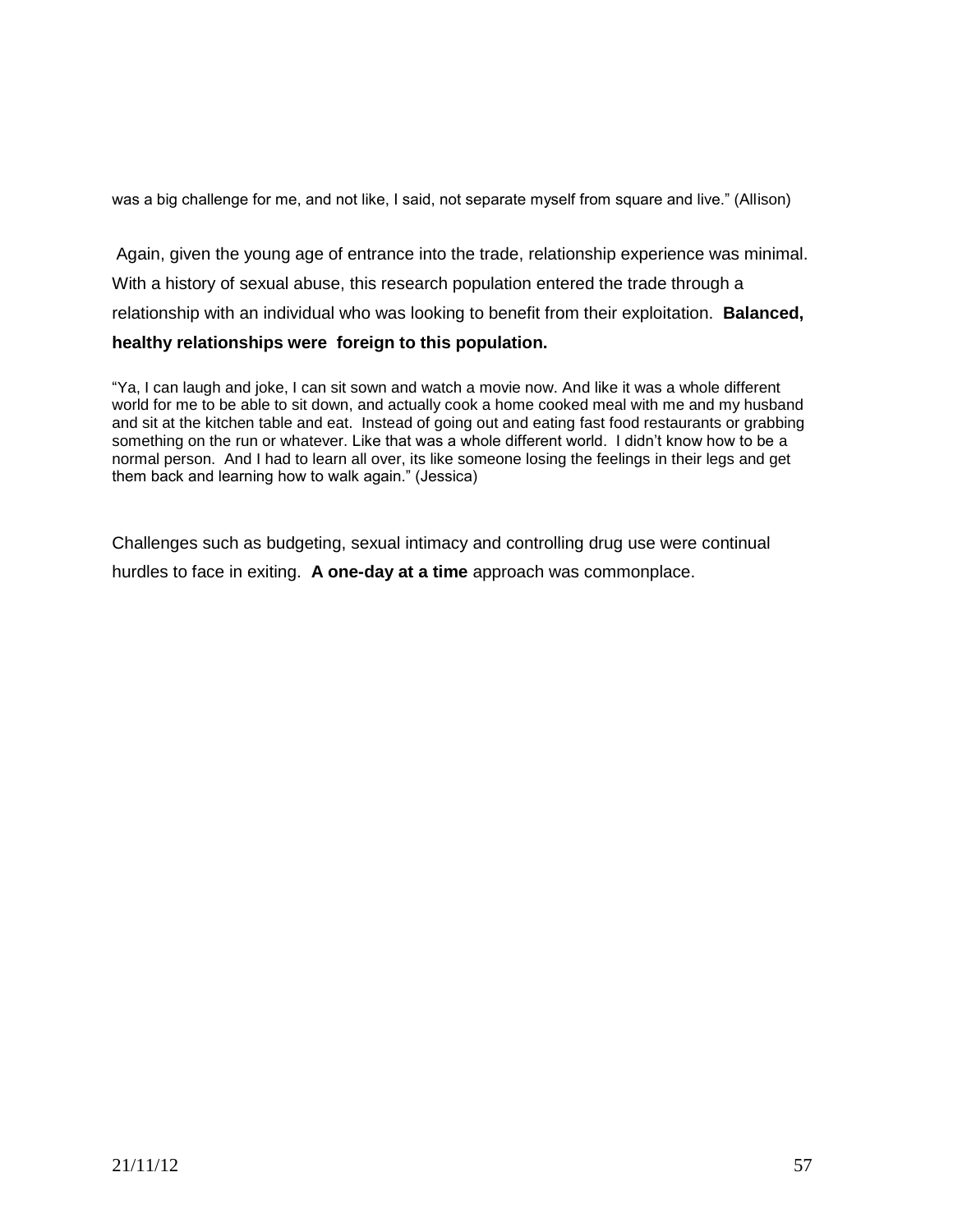| #12 Could you identify the steps that it took to leave the street behind? |                 |               |               |
|---------------------------------------------------------------------------|-----------------|---------------|---------------|
| Variable                                                                  | <b>Total</b>    | <b>Male</b>   | Female        |
|                                                                           | <b>Combined</b> | <b>Sample</b> | <b>Sample</b> |
| Found a safe place to be                                                  | 13%             | $0\%$         | 15%           |
| Spiritual/god prayer                                                      | 3%              | 0%            | 3%            |
| Learning life & living skills                                             | 3%              | 20%           | $0\%$         |
| Reconnect to family                                                       | 5%              | 20%           | 3%            |
| Pregnant                                                                  | 3%              | 0%            | 3%            |
| Moved away/distance                                                       | 16%             | 20%           | 15%           |
| Rediscovering self / determination                                        | 26%             | 0%            | 31%           |
| Support/resources exiting programs                                        | 10%             | $0\%$         | 12%           |
| Employment/education                                                      | 5%              | 20%           | 3%            |
| Keeping kids/losing kids                                                  | 3%              | 0%            | 3%            |
| One day at a time                                                         | 10%             | 0%            | 12%           |
| Never left                                                                | 3%              | 20%           | $0\%$         |
| Total                                                                     | 100%            | 100%          | 100%          |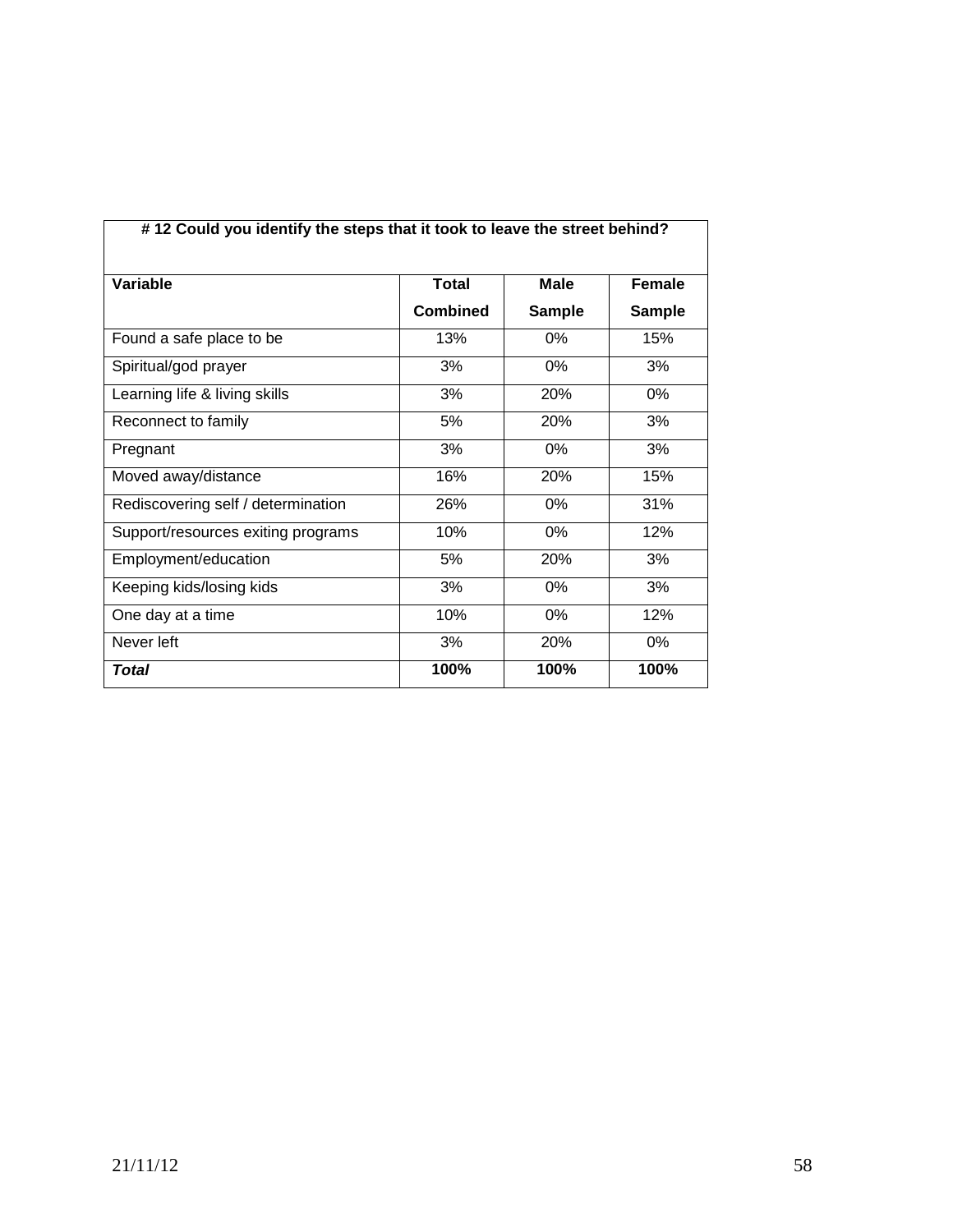### **# 13 After Thoughts**

The street trade provided the following short-term solutions: autonomy; financial independence; control; sense of self worth; survival; control of abuse; entry into adulthood; experiences with drug and alcohol, and high energy activity and excitement.

Many interviewed had become disillusioned with their personal choices. They questioned their self worth given their decision to enter the street. **Even if their tenure on the street was short-lived, they departed with scars.** 

"…well they'd remember it everyday for the rest of their lives. They'd remember the smell, the taste the looks, you don't forget." (Nicky)

"And, it made me a different person. It showed me a different way of life that, I shouldn't haven't learned that early in life. I think it was dangerous. "(Shelly)

| # 13 What was the most challenging lesson you learned after leaving the street? |                                 |                |                                |
|---------------------------------------------------------------------------------|---------------------------------|----------------|--------------------------------|
| (7)                                                                             |                                 |                |                                |
| Variable                                                                        | <b>Total</b><br><b>Combined</b> | Male<br>Sample | <b>Female</b><br><b>Sample</b> |
| Birth/parenting/reproduction                                                    | 6%                              | $0\%$          | 7%                             |
| Negotiating relationships                                                       | 19%                             | 23%            | 18%                            |
| Trust/overcoming paranoia                                                       | 19%                             | 23%            | 19%                            |
| Sexual intimacy                                                                 | 2%                              | 8%             | 1%                             |
| Personal recovery/discovering self loss                                         | 21%                             | 14%            | 23%                            |
| Control of drug use                                                             | 3%                              | $0\%$          | 3%                             |
| <b>Budgeting</b>                                                                | 9%                              | 8%             | 9%                             |
| <b>Education important</b>                                                      | 1%                              | 8%             | 0%                             |
| Spirituality/faith                                                              | 6%                              | $0\%$          | 7%                             |
| One day at a time/replacing the<br>pump/transition                              | 12%                             | 8%             | 12%                            |
| Never left                                                                      | $1\%$                           | 8%             | $0\%$                          |
| Don't know/unsure                                                               | 1%                              | $0\%$          | 1%                             |
| Total                                                                           | 100%                            | 100%           | 100%                           |

#### **Footnote**

(7) A prompter format was used. "What three things?" prefaced this question. The goal was to create dialogue and thought process for those being interviewed.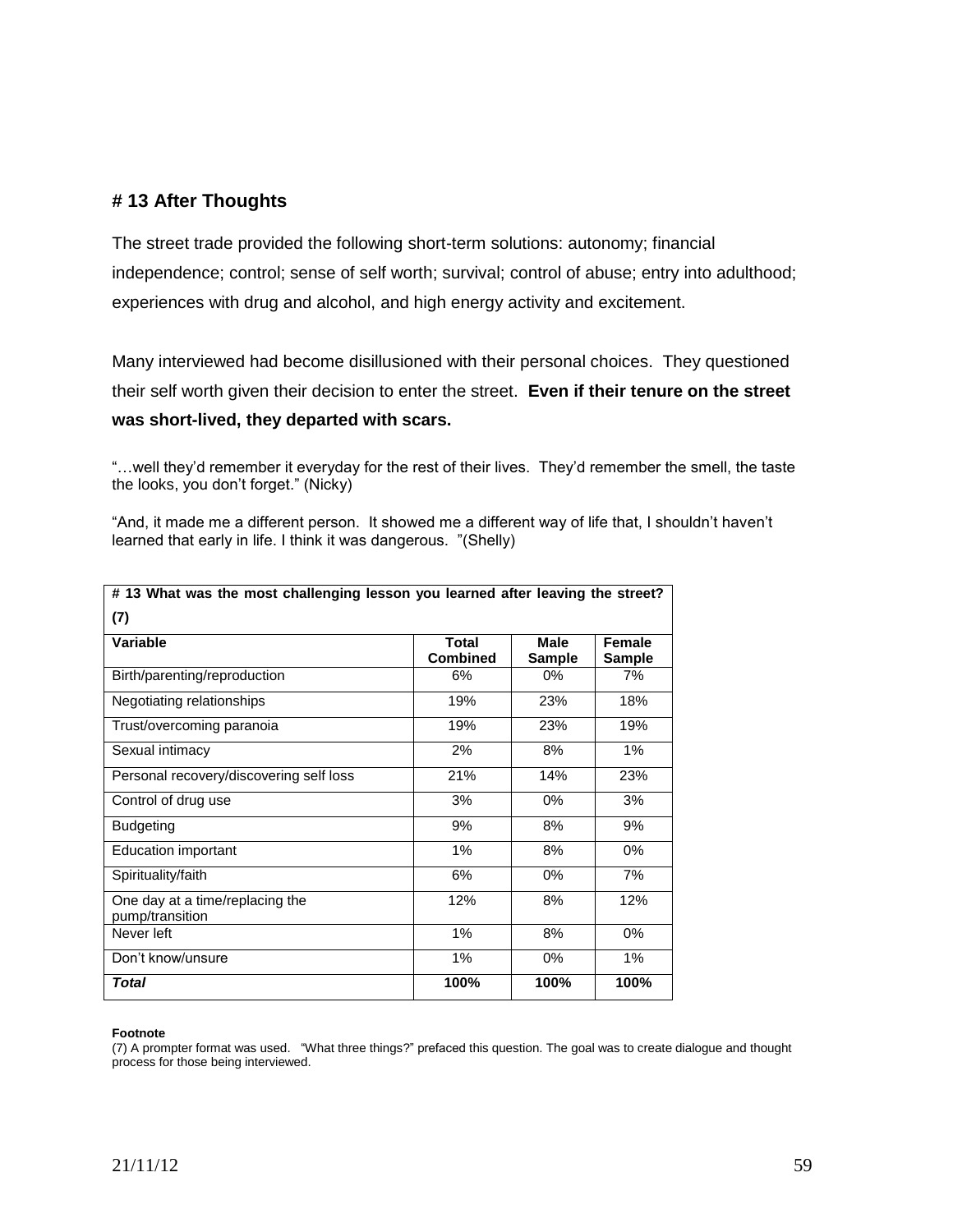## **#14 Thinking About the Street**

#### **Over 90% believed that the street was not a positive environment**. In fact, this

population believed this experience would affect the rest of their lives.

"And there comes a point where it becomes very clear that that's disappearing; that a piece of you is being stripped away every time you turn a trick. And it's your dignity basically, so it became very clear to me after a year that that was, that there wasn't very much of that left and it was fine. If I was going to do anything with my life to get that back or I would never be able to move on from there. And that became very clear. That I had a very clear sense of who I was before I went onto the street, so you recognize it right away when it starts to disappear." (Patricia)

While two females viewed the street as providing some good times however, not one male

saw it in that manner.

"The abuse I faced, as a child and young person do not have to be repeated by other boys and young men. There must be work done in this area to help examine the issues that this population face and what support they require to exit from the commercial trade." (Harry)

Eighty-four percent of those interviewed had experienced sexual abuse before the street**,** 

and **often this abuse contributed to their entry onto the street.** After exiting, individuals

were often overcome with the memories of the abuse as small children and on the street.

These individuals recognized the **street to be abusive and self-deprecating.** 

"The most challenging, …I think breaking the pattern of allowing myself to abuse myself or be abused and further create, like being abused or allowing myself to be abused, I haven't allowed myself to heal enough to be comfortable…that's been one of the hardest."(Katlyn)

However, by coming to terms with the abuse on the streets, the **unresolved** initial sexual abuse often **resurfaced***.* In a strange way, the street protected them from dealing with or achieving resolution of the sexual abuse they experienced earlier in their lives.

"I use to enjoy sex, but now I just can't even stand it. I don't even really like when people touch me, you know when he touches me I don't even like it and should be and, it's not that I don't love him, its just that I feel uncomfortable. You know, I'm having like, I used to dream in black and white, and now I dream in color. And now its like it's more real I guess. A lot of things I forgot, I'm starting to remember, so it's scarier for me." (Shelly).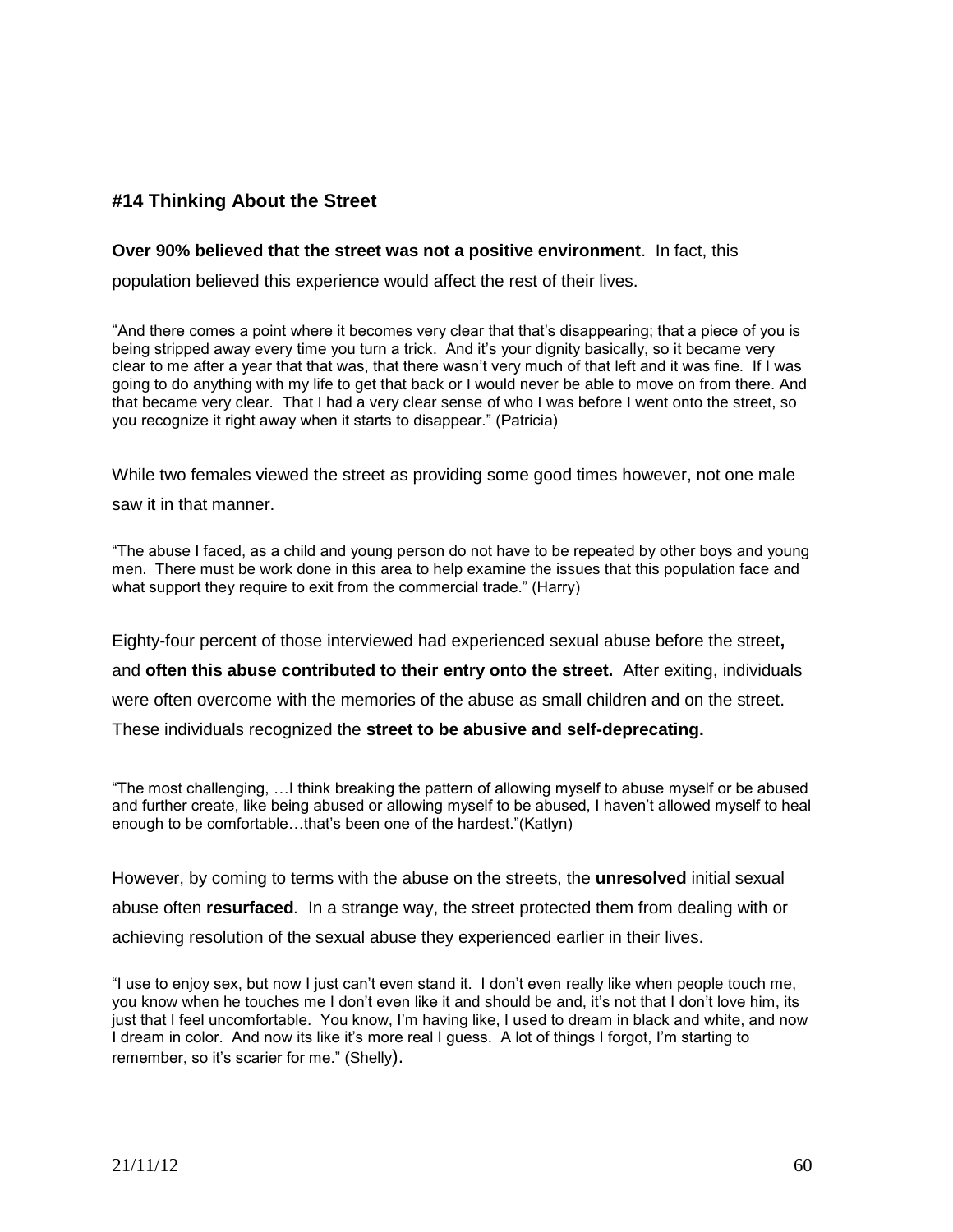| #14 After leaving the street what do you now think about it. |                 |               |               |
|--------------------------------------------------------------|-----------------|---------------|---------------|
| Variable                                                     | Total           | Male          | <b>Female</b> |
|                                                              | <b>Combined</b> | <b>Sample</b> | <b>Sample</b> |
| Revolting/battle scars/long term damage                      | <b>24%</b>      | 40%           | 21%           |
| Black hole quick sand abuse danger                           | 45%             | <b>20%</b>    | 49%           |
| Different; changes you                                       | 12%             | <b>20%</b>    | 12%           |
| Being straight okay; positive outlook                        | 5%              | $0\%$         | 6%            |
| Big secret/don't ask, don't tell                             | 3%              | $0\%$         | 3%            |
| Some good times                                              | 8%              | $0\%$         | 9%            |
| Never left                                                   | 3%              | <b>20%</b>    | $0\%$         |
| Total                                                        | 100%            | 100%          | 100%          |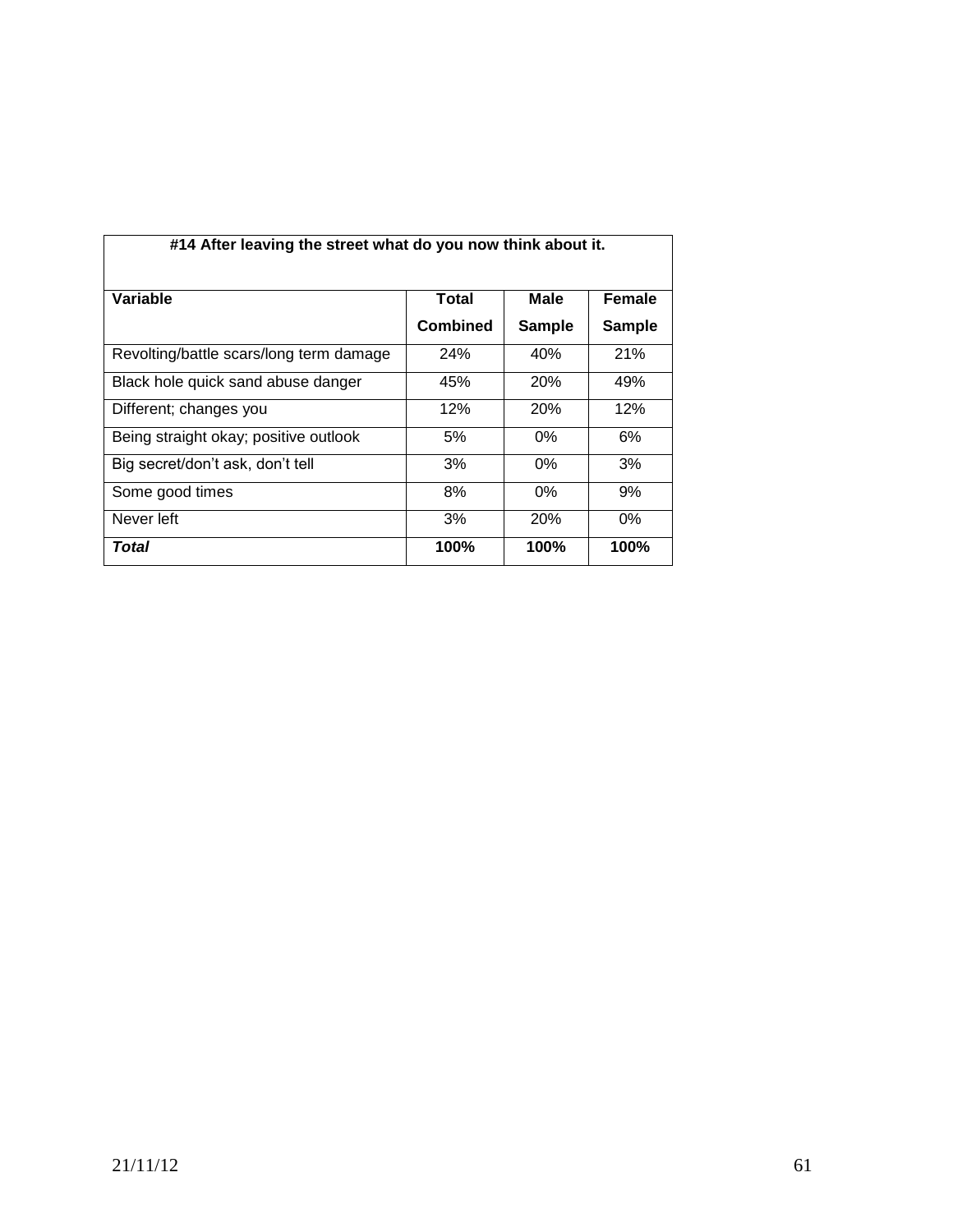## **# 15 Thoughts on Departing**

Often it is believed that once a person has made the decision to leave the street, they never return.

"Strolling Away," revealed that almost two-thirds of those interviewed described their journey after the street as a battle.

"I would tell them that they would probably expect a bumpy road ahead of them. That it's not going to be, it's probably going to be harder or tougher than it is living on the street …Lot's of disappointments." (Sandra)

Some individuals were optimistic as they could see the light at the end of the tunnel.

However, at times this light was very dim. **While services were provided to individuals** 

**who were on the street, there was little long-term assistance for the exiting process.**

"One of the things I tell them is if you're waiting for somebody to come and save you, you might die. If you are waiting for someone to come and fix you, you will stay broken." (Cherry)

| Variable                           | Total           | Male          | <b>Female</b> |
|------------------------------------|-----------------|---------------|---------------|
|                                    | <b>Combined</b> | <b>Sample</b> | <b>Sample</b> |
| Lonely/boredom/replace pump        | 16%             | $0\%$         | 18%           |
| Battle/hard work/light end tunnel  | 55%             | 40%           | 58%           |
| Get support/counselling/heal scars | 16%             | 0%            | 18%           |
| Its easy to return                 | 5%              | <b>20%</b>    | 3%            |
| Intimacy/relationship problems     | 5%              | 20%           | 3%            |
| Never left                         | 3%              | <b>20%</b>    | 0             |
| Total                              | 100%            | 100%          | 100%          |

**# 15 If someone was getting ready to leave the street what would you tell**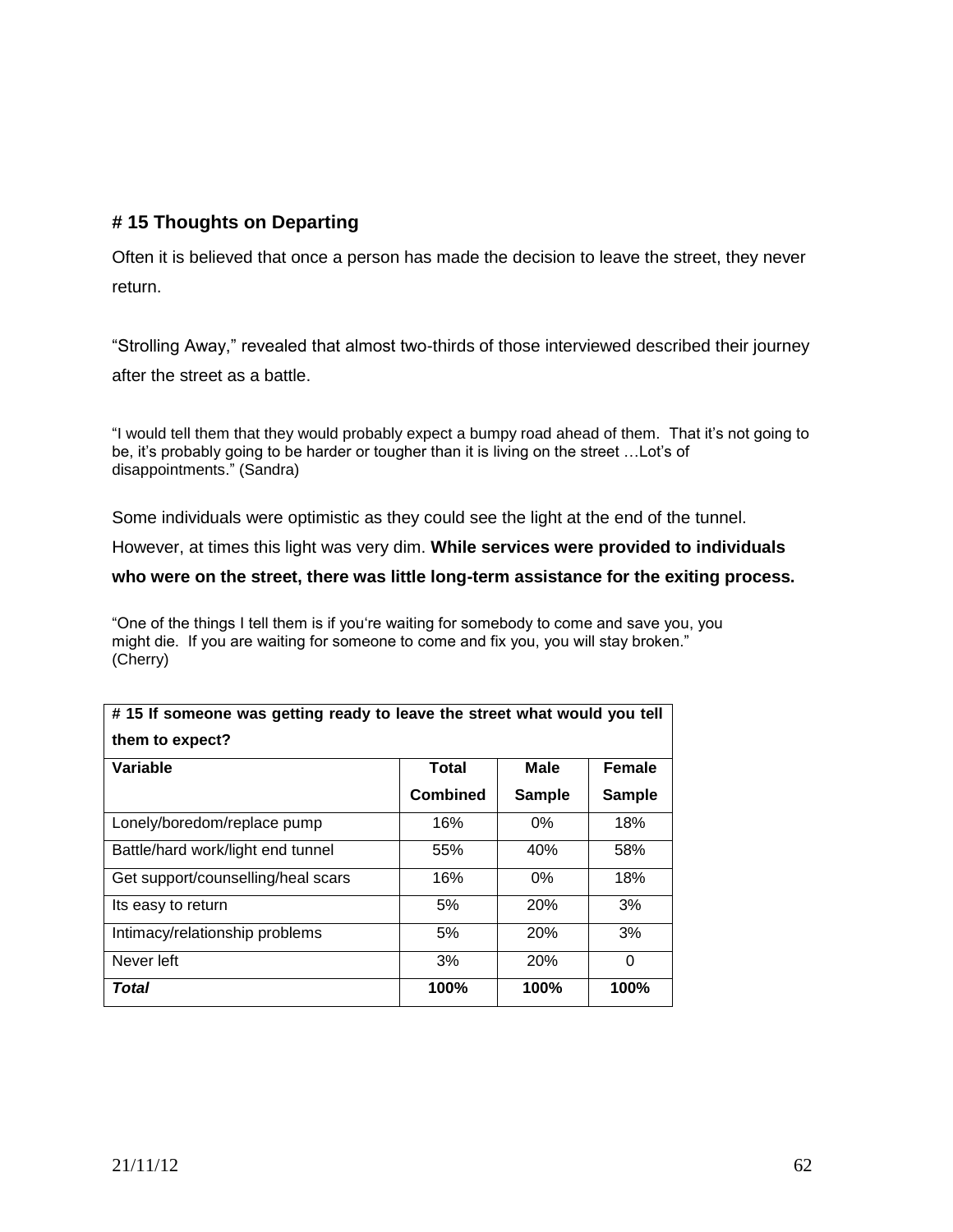## **# 16 Surprise Findings**

The respondents were surprised by the following findings:

1. One quarter of the females in the sample identified the **departure as a long journey***.* 

"To expect to constantly want to go back, to always have the urge…and it's that life is a lot harder living it normally than it is on the street." (Andrea)

2. Close to one-quarter of males and females were surprised they **were able to leave and live a life beyond the street. Many were shocked that they had experienced a successful transition.**

" I guess the biggest surprise is how strong a person that I really am. How good of a person that I am, and all the potential that I have that I've never, never really saw or had the encouragement to realize that um, I can conquer this, I can do this, I have done things. That that's sometimes just, surprises the hell out of me." (Sandra)

3. Close to one-quarter of both males and females experienced negative encounters once they left the street. While they believed and expected negative and dishonest interactions on the street, they did not expect such encounters in the "straight world." Although their day-to-day life from the street had changed, they had **not expected this untrusting** 

#### **behavior to occur off the street.**

"You realize that you pick up a lot more things from people, you become more observant, more aware. You just pay attention a lot better and you put things out and ya know, and you find lies. There's a lot of lies in the real world." (Luke)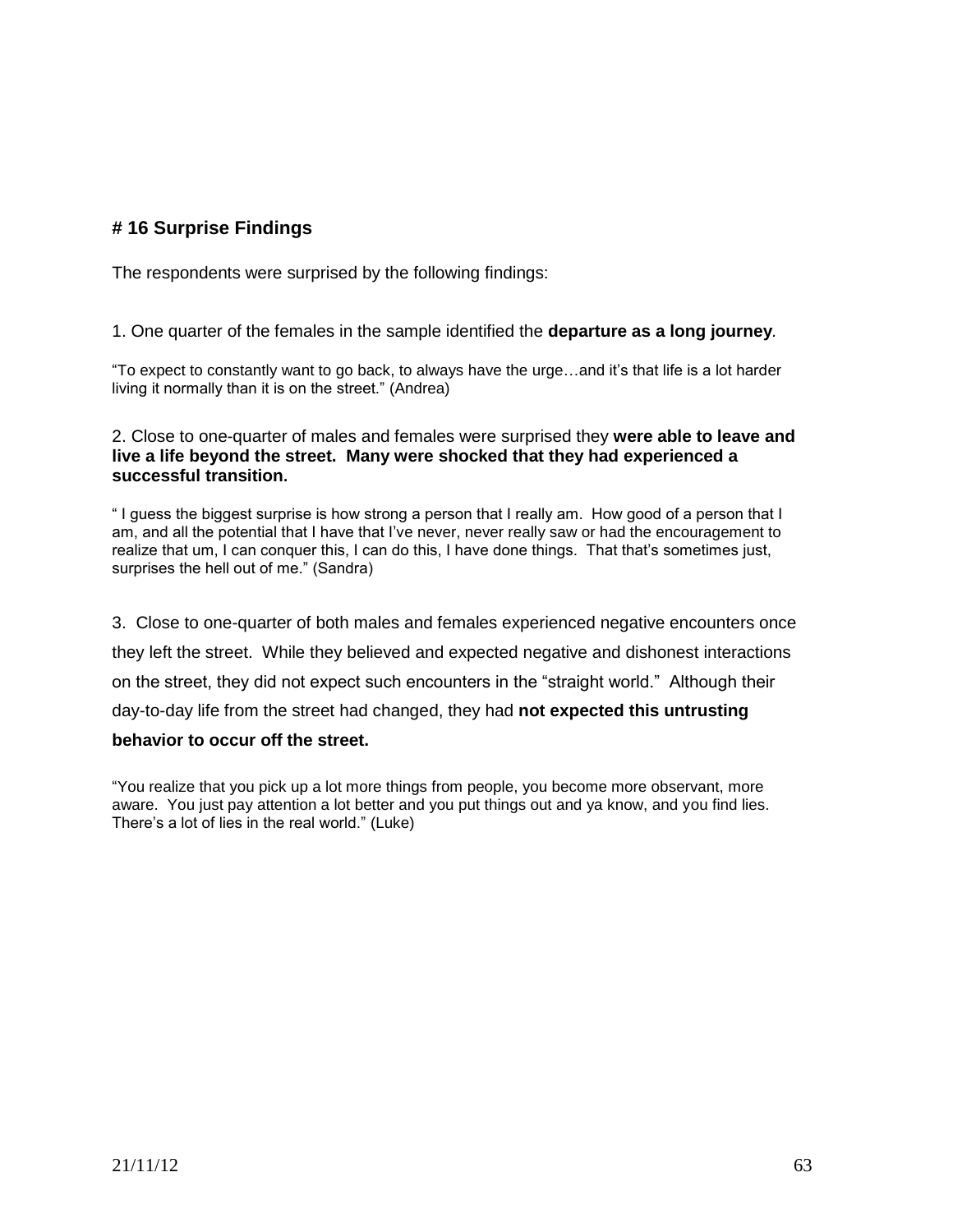| #16 What has been the biggest surprise you have encountered since you left<br>the street? |                 |               |               |
|-------------------------------------------------------------------------------------------|-----------------|---------------|---------------|
| Variable                                                                                  | Total           | <b>Male</b>   | <b>Female</b> |
|                                                                                           | <b>Combined</b> | <b>Sample</b> | <b>Sample</b> |
| Long journey                                                                              | <b>24%</b>      | $0\%$         | 27%           |
| "I can do it"/live life                                                                   | 26%             | 40%           | 24%           |
| Treachery/watch                                                                           | 21%             | 40%           | 18%           |
| Renewal/spirituality                                                                      | 10%             | $0\%$         | 13%           |
| Positive outlook                                                                          | 16%             | $0\%$         | 18%           |
| Never left                                                                                | 3%              | 20%           | $0\%$         |
| Total                                                                                     | 100%            | 100%          | 100%          |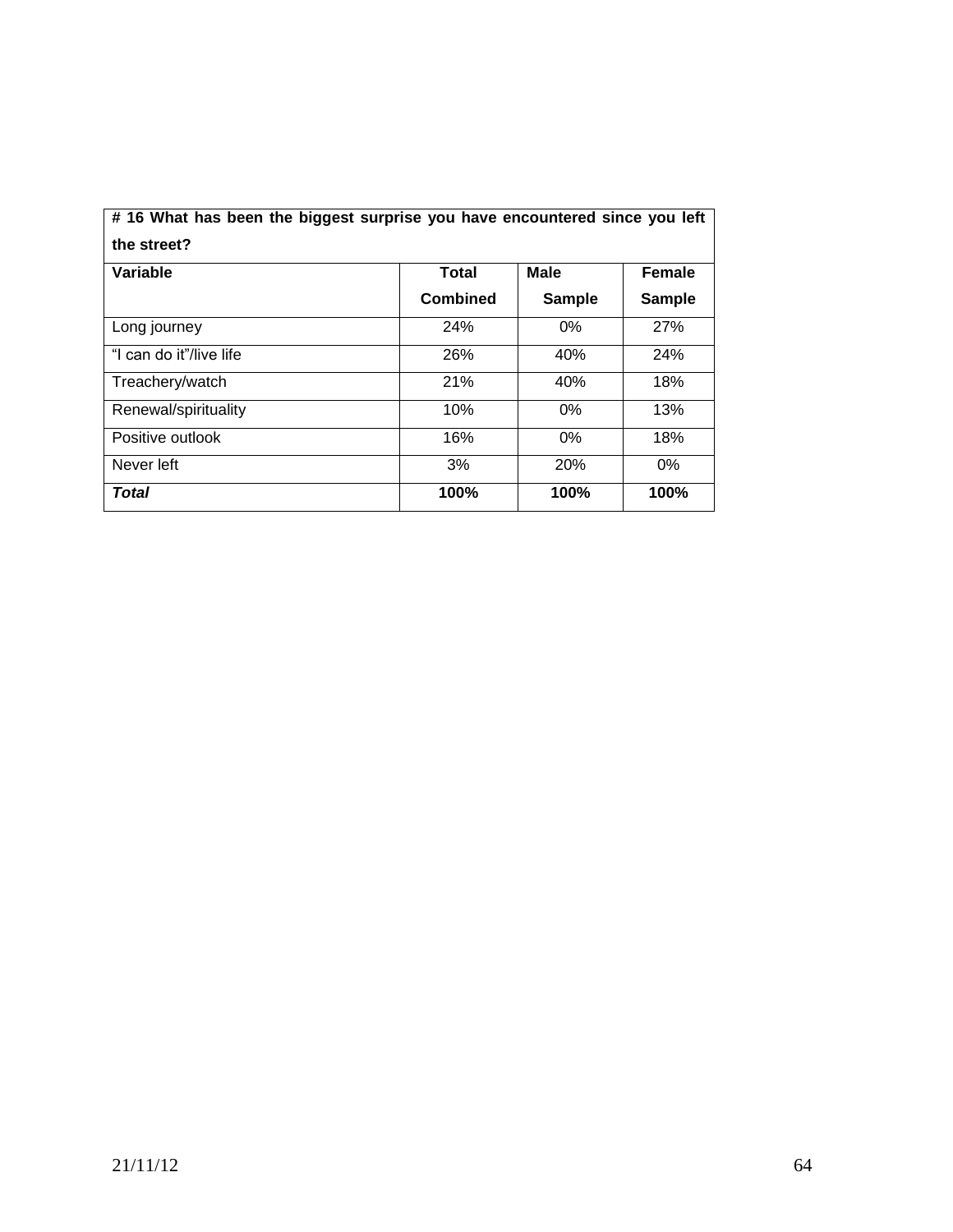## **# 17 Rituals**

One of the residues from a life on the street involved in sexual exploitation was the carry over of rituals. Many individuals from the street adopt behaviour patterns that are associated with the trade and these patterns or rituals carry over after they leave the street.

**Twenty percent of the total population participated in money rituals.** This included carrying money in undergarments, shoes and hiding it in numerous places around their homes.

"Like you never saved, you always just spent it. You live for the moment. And I still do that with money. If I have a chunk of money, you know if I get money for my birthday whatever, I'm out of here, I'm gone and I'm spending. And I'll spend it down to the last dime." (Kathleen)

Many of the individuals lived in **fear of someone accessing their funds**. Numerous bank accounts were commonplace. Given the controlling nature of this business by pimps, and the excessive spending habits of those who benefited from the cash, numerous strategies were developed to hide and control the money made in the trade.

"Stashing my money. I would always stash it always did whatever, I would stash it somewhere. I wouldn't just have it in my wallet." (Samantha)

"I have secret bank accounts all over. I have like 5 or 6 of them." (Sandra)

A cautious, suspicious nature was ever present. Nervousness in reference to possible recognition from their past life was also apparent.

**Intensive cleansing rituals, such as the daily changing of family member bedding, was also noted.** Extensive self-cleaning through very hot showers and the use of baby wipes was not uncommon.

"I'd have to use baby wipes when I started going to the washroom. And anti-bacterial soap, I'd always clean with that, its like gel not soap. Um, you know when I get pay cheques, I cash it and carry the whole wad in my pocket." (Sheila)

"And it doesn't matter, I could go, I mean if I run to the store, I've got to take a bath. If I go grocery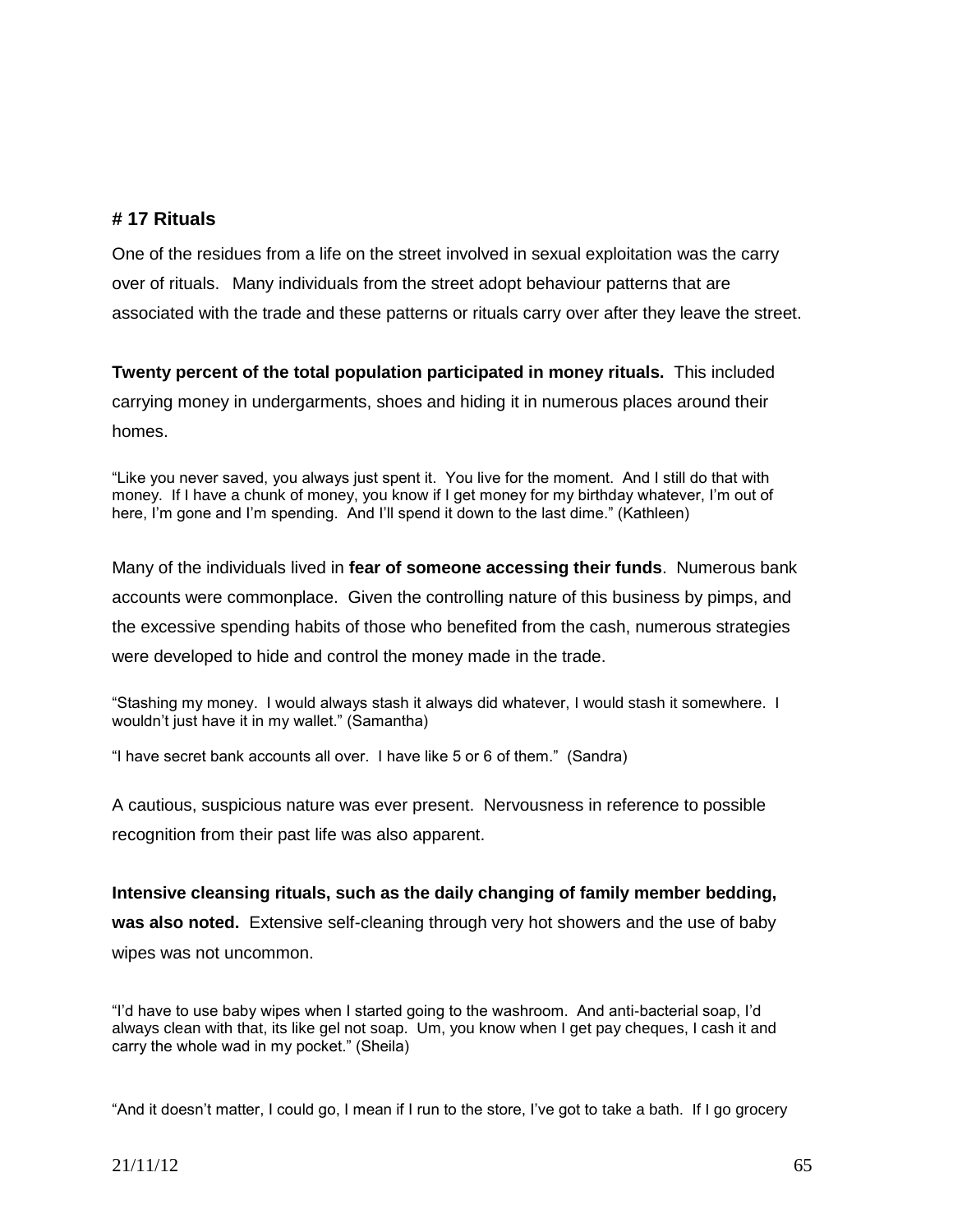shopping, when I get home, I put the groceries away and into the bath…we came home from the Laundromat and I had to bath…He says, "You don't stink that bad. Why are you bathing like three times a day?" And I say, just a habit, I don't know." (Liz)

A disturbing carry-over ritual for both the female and male population was the pattern of

#### **disassociation during sexual activity.**

"I certainly didn't really like sex for a long time. Didn't even really like sex before I started doing this job either…and eh, dancing certainly didn't help that slobs and not really a romantic evening. (Sandra)

"And I have a sex problem, big time. I don't enjoy it very much, its not to enjoyable, it's getting better but it takes a real long time to get over memories and just really bad things. Ya I probably really have a lot of really bad things that are still surfacing, once in awhile I get flashbacks." (Beth)

Often these individuals would "service " their partners. This pattern was used and well developed during early abuse and street sexual exploitation. As long as the abuse and exploitation remained unresolved the response of disassociation would continue.

"The technique or strategy of disassociation from the experience occurring is one that many sex workers have experience in. Individuals with a history of abuse often use this technique to insulate themselves from the abuse they are experiencing." (McIntyre, 1994:178)

Males were clear in seeing their survival work as creating a negative effect.

"…for a female sex trade worker she can just moan moreover, pretend, but for males they have to look aroused, you must have some signs of an erection". This young man noted that even if he is giving a blow job to a customer, the customer will always take note of whether he is aroused or not." (McIntyre 1994:181)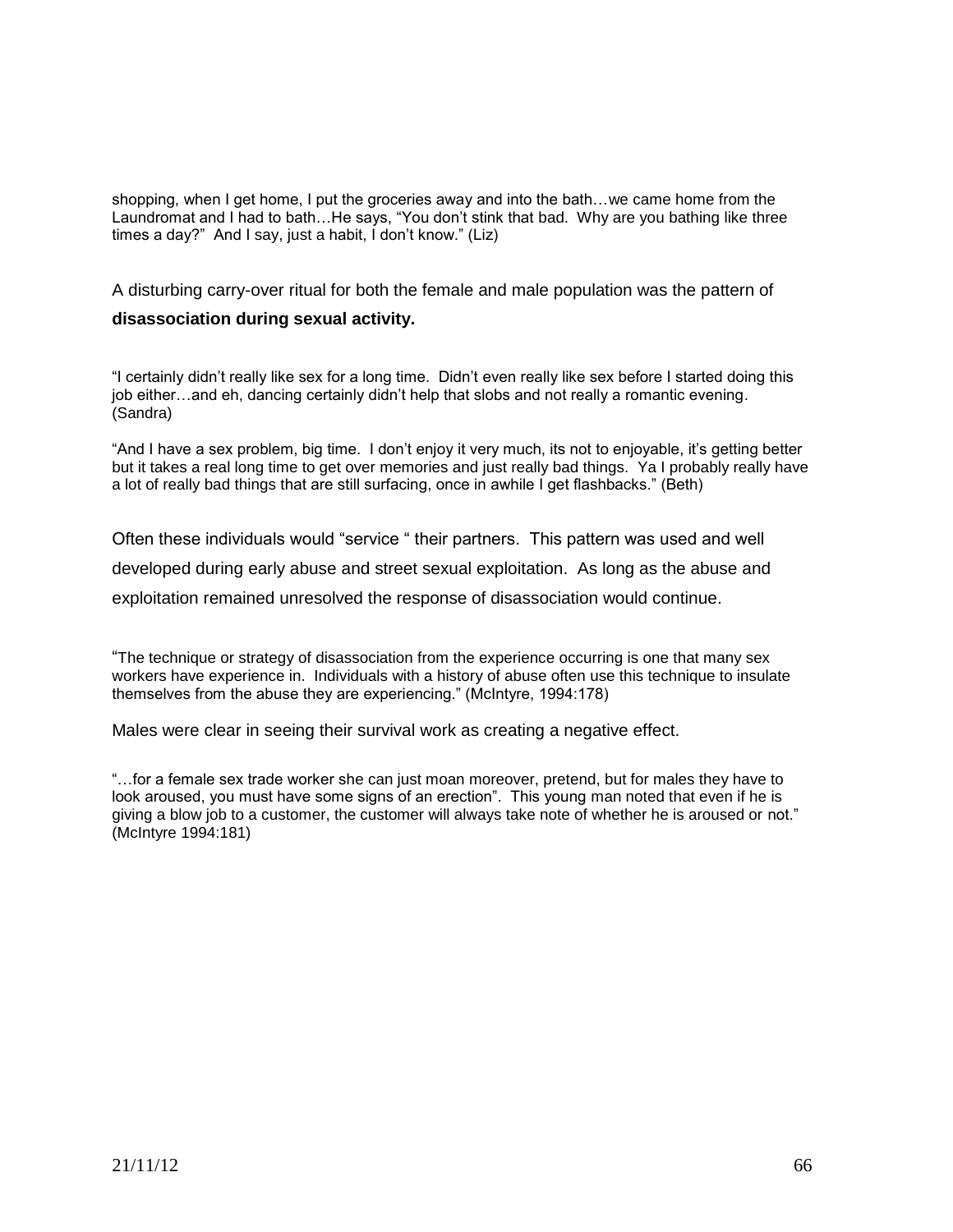| #17 Have you carried over any rituals from the street? |                 |               |               |  |
|--------------------------------------------------------|-----------------|---------------|---------------|--|
| Variable                                               | <b>Total</b>    | <b>Male</b>   | Female        |  |
|                                                        | <b>Combined</b> | <b>Sample</b> | <b>Sample</b> |  |
| On guard/vigilante/cautious attitude                   | 9%              | 18%           | 7%            |  |
| Safety overly cautions                                 | 12%             | 9%            | 12%           |  |
| Dissociate during sex/sex service                      | 12%             | 18%           | 10%           |  |
| Collect condoms                                        | 6%              | 0%            | 7%            |  |
| Money rituals                                          | 20%             | 18%           | 21%           |  |
| Trouble normalizing relationships                      | 12%             | 9%            | 12%           |  |
| Attitude protects                                      | 7%              | 0%            | 9%            |  |
| Food/weight/eating issues                              | 9%              | 9%            | 9%            |  |
| Excessive hygiene habits                               | 7%              | 0%            | 9%            |  |
| Reminders clothing/needles                             | 4%              | 9%            | 3%            |  |
| Never left                                             | 1%              | 9%            | 0%            |  |
| Don't know/unsure                                      | 1%              | 0%            | 1%            |  |
| Total                                                  | 100%            | 100%          | 100%          |  |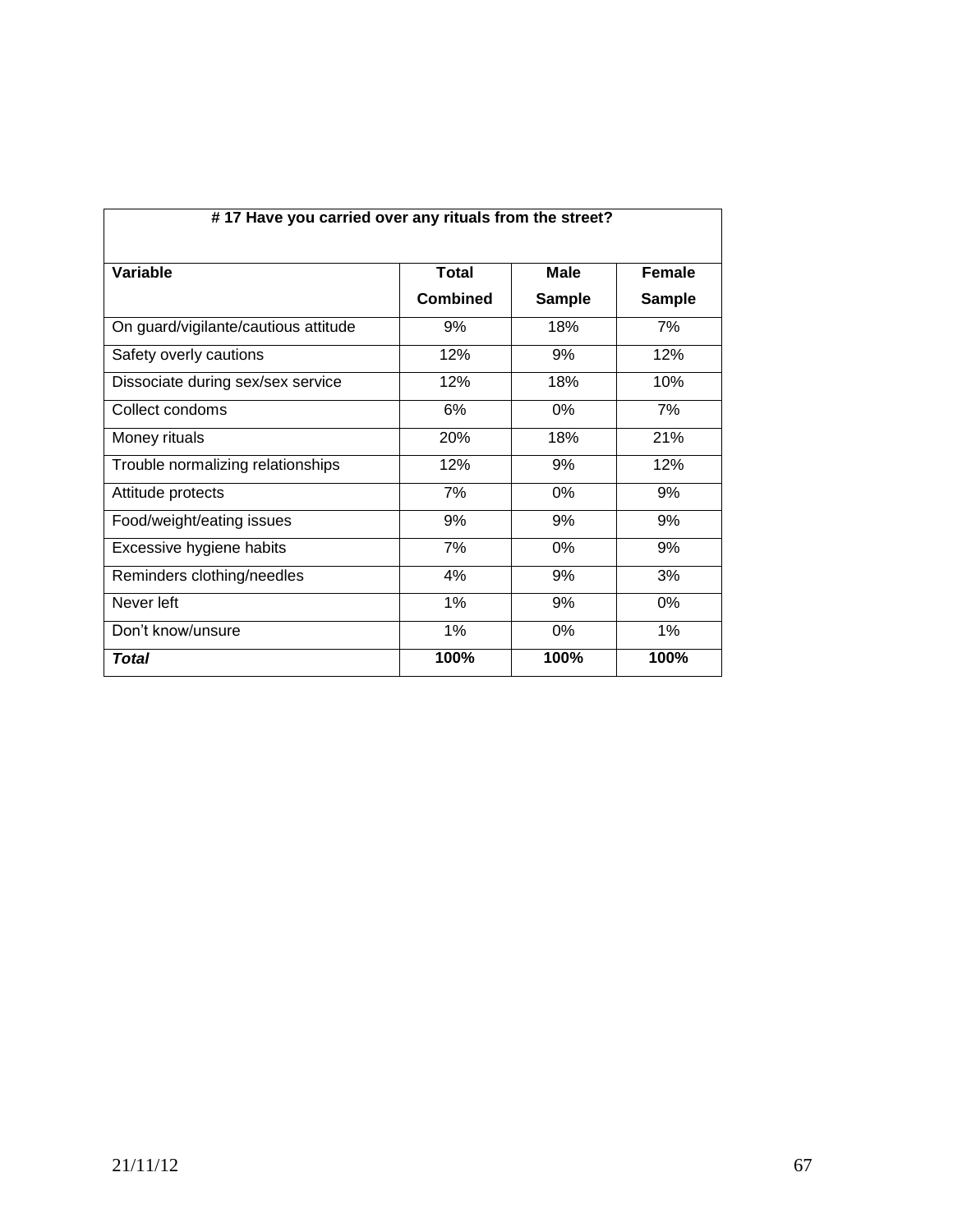## **Off the Street?**

Permanently leaving the sexual exploitation trade was a challenging experience.

**No one** in the research population was still **working in the sexual exploitation trade full time**. However, one individual never left the street trade and still works two days a week.

Close to 70% of those interviewed were totally distanced and far away from the trade.

Twenty percent still worked in some form of the trade in times of financial need – such as going into the trade every few months for an evening. This occurred through phone ads, contact with regular customers, escort service, dancing, or street work. This group saw their short-term return as a cash solution for special needs such as family birthdays, Christmas or household needs.

The other 10% continued working a few days a week. They all stated a desire to leave permanently but this has yet to occur. The sexual exploitation trade for this 10% was their livelihood. (8)

#### **Footnote**

(8) Note that % may have rounding error on each of the tables.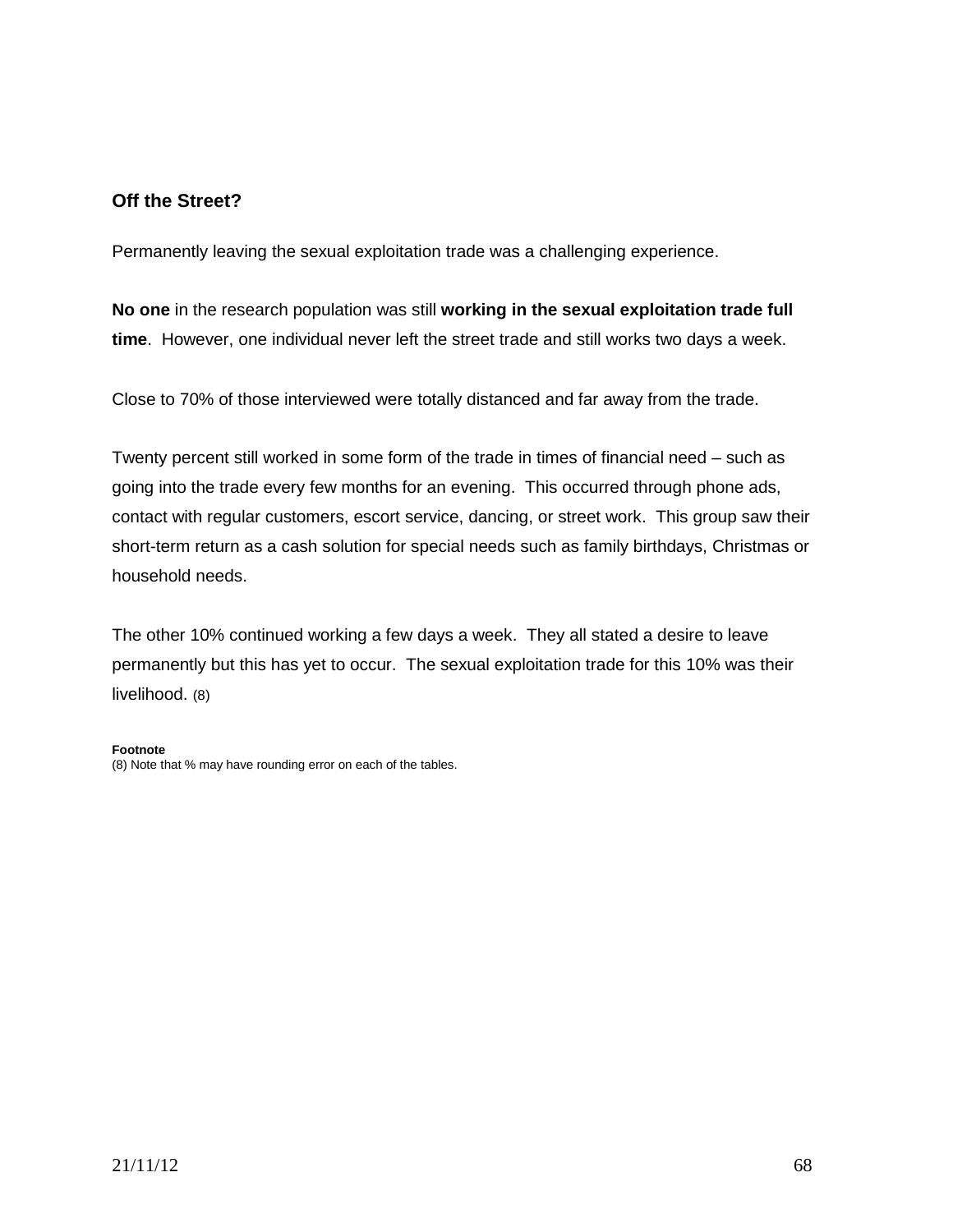## **Section 4**

## **Summary & Related Recommendations**

## **Males in the Sexual Exploitation Trade**

It became clear through "Strolling Away" that males face different challenges than females. Why? It is my belief that this social issue is looked at through a female lens. There has never been a Canadian research study on males involved in the sexual exploitation trade. We need to gain an understanding as to why males enter the trade at a younger age and work twice as long as females. It is imperative that we gain an independent specific **understanding of the entrance, working life and the exiting process for young males embroiled in the trade.** 

**Recommendation #1:** That a **national research study on males** involved in the sexual exploitation trade be undertaken. The goal of the research would be to determine why males enter the trade younger and stay longer and to gain an understanding of the service needs for this population.

## **Supply and Demand Equation**

From this research it became apparent that our attention, minimal prevention materials and interventions are directed towards the supply of youth involved in the sexual exploitation trade. Outreach programs and secure treatment are designed to support or contain young people who have entered the trade. These forms of interventions are directed at keeping the individual youth involved in the street safe. It is clear that if we are ever going to conquer this issue then a demand approach needs to be part of this equation. We need to educate with the goal of **impacting and deterring present and future customers**. A need exists to alter the demand for such services. During these interviews both male and female sex workers spoke about the continual flow of customers wanting to purchase their services. This presented a challenge for those trying to escape the trade.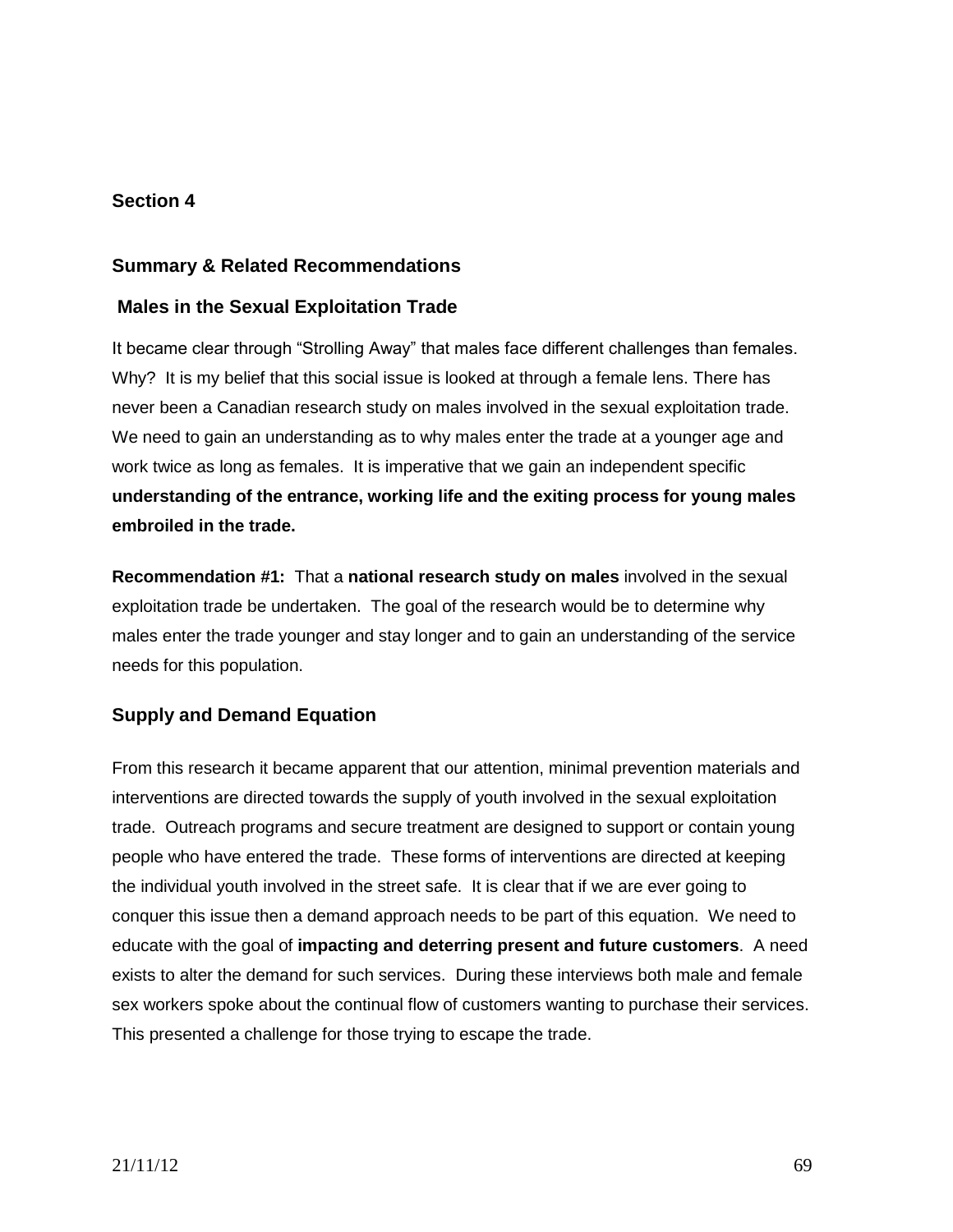**Recommendation #2:** That attention is directed toward **decreasing the demand** for the sexual exploitation trade. Prevention materials, directed at **young males**, need to be developed to create awareness that the sexual exploitation trade is a form of sexual abuse.

### **Education**

### *Peer Education*

It is clear that the road out of the sexual exploitation trade is a challenging one. Youth that have entered the trade are not accepted and are scorned by their peers. They are often referred to in derogatory terms such as, slut, whore, etc. Peers require education to understand that youth involved in the trade are being sexually exploited and that many of them have a history of sexual and physical abuse prior to the street. Many of those interviewed spoke of failed attempts at returning to school; failed attempts at squaring up and re-entering the straight world. **Peer education could impact the successful return for a youth from the trade.**

**Recommendation #3: That prevention information is directed towards young women and young men.** Both groups need to understand that the sexual exploitation trade is a form of sexual abuse**.** Young people could be supportive to those escaping this abuse if they understood the dynamics of the trade.

### *Public Education*

There is a need for the public to be educated on the issue of youth involved in the sexual exploitation trade of prostitution. Some provinces have entered into there own campaigns with some success. A need exists for a well-researched and focused **national campaign, which provides a consistent message** to potential consumers, those living off the avails, peers, family members, parents, families and professionals. It is appears that there has been some success with national campaigns on drinking and driving. The same impact is possible with understanding the sexual exploitation trade of youth prostitution.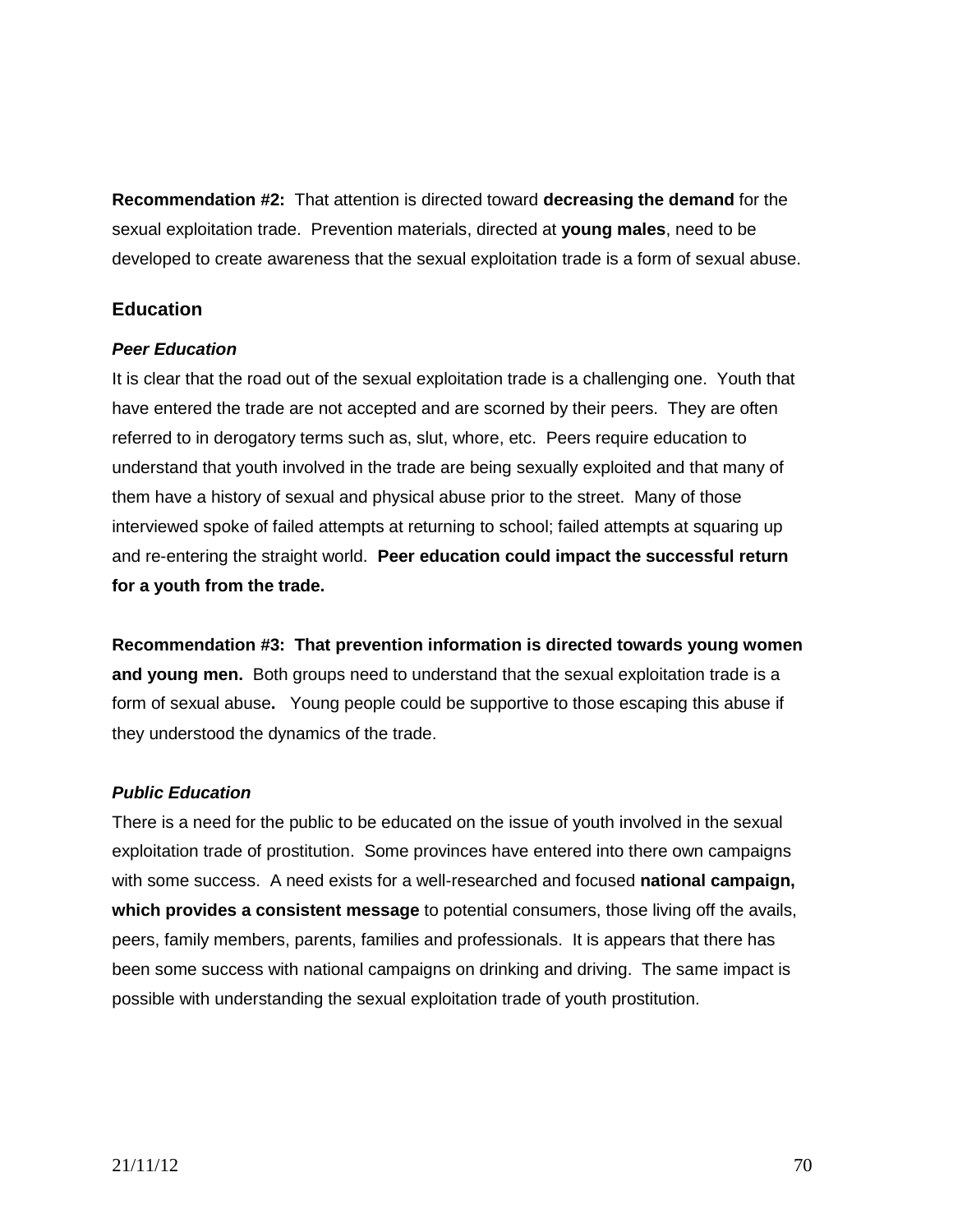**Recommendation #4: That a national ad campaign** be designed with a clear message that **prostitution is a form of sexual abuse** and that potential customers are in fact sexual abusers.

### *Parental Education*

**Recommendation #5: That education material is directed towards parents** so they may begin to teach their children at a young age that sexual exploitation is a form of sexual abuse.

### *Youth & Caregiver Education*

**Recommendation #6: That reality-based prevention materials be developed** for youth and parents/caregivers. This material would be developed in consultation with experiential individuals, in other words those who have exited the trade on numerous occasions and therefore can provide valuable information.

**Recommendation #7: That education material is designed on the process and challenges of leaving** the street for youth and parents/caregivers.

## **Support Services**

#### *Family*

Many of those interviewed spoke of the heartache they caused their family and caregivers. Over the years, families and caregivers have shared with me the demands this lifestyle places on parents, families and their children. Many years ago in Calgary, I assisted a group of parents challenged by their children's entrance into the trade by meeting with them weekly. This group still meets and provides one another with support.

"We were all in the same boat and we were able to share our experiences. Many times we laughed and many times we cried. We were there to help new parents entering this heartache." (Helen Shaver, Parent Support Group, September 2001)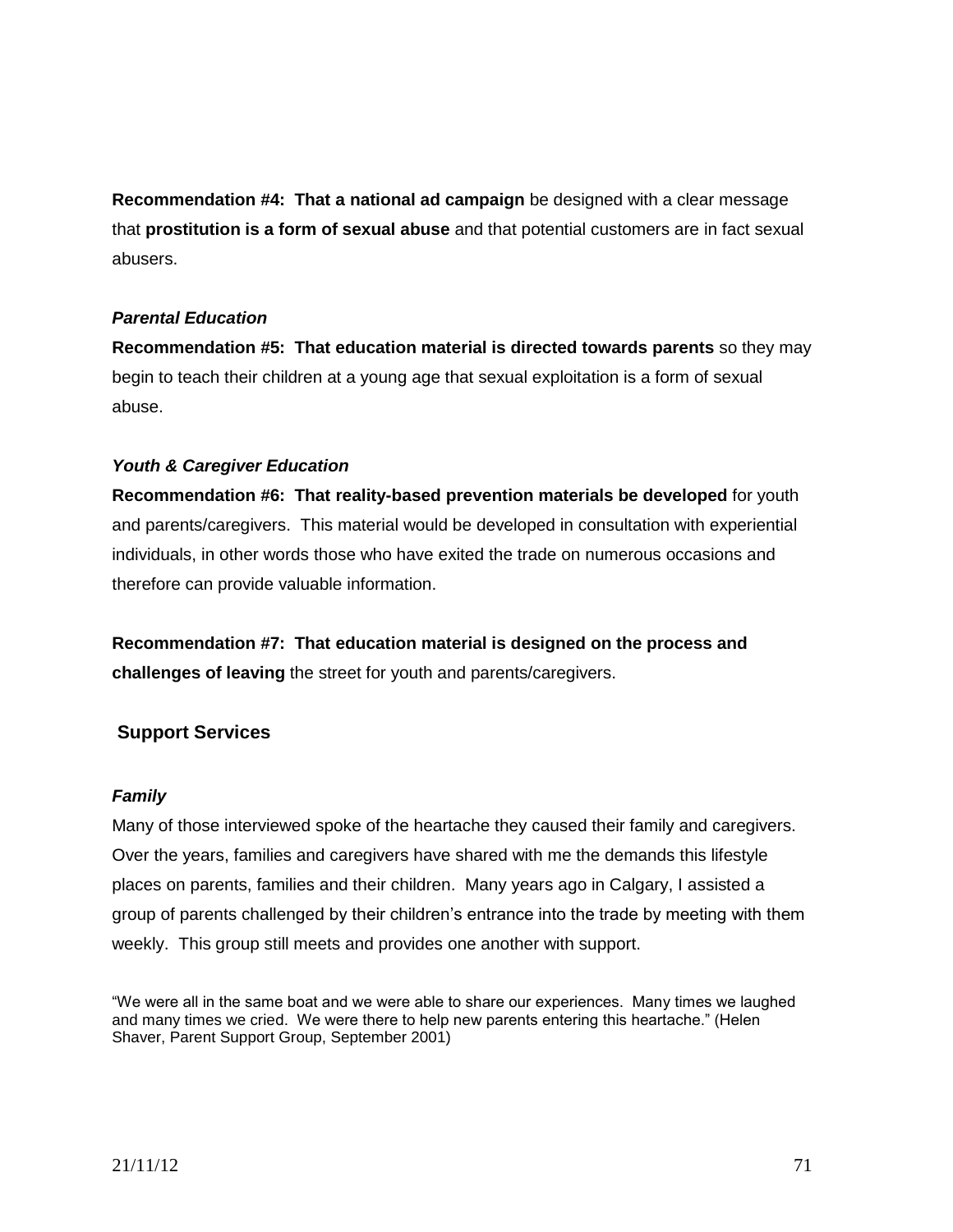In working with parents and caregivers, they spoke of the exhaustion they experienced supporting and staying connected with their youth during these challenging times. It became clear that a greater social support network could be of value. **Services for family and support system restoration are imperative.**

**Recommendation #8:** That **parent/caregiver support groups** be established to support parents/caregivers whose children have just entered the trade. These groups would be facilitated by parents/caregivers whose children have been or are still involved in the trade.

### *Transitioning Youth*

During my research, many interviewed spoke of individuals, such as family and friends who assisted them during the transition. **The development of a support team for a young person transitioning off the street could ease the strain on any one individual**. It would bring together a collection of individuals with different skills and relationships with this population

**Recommendation #9: That a Support Team** be established to assist youth when exiting the trade. The team will support the family and provide the individual reintegrating with a choice of individuals from who to access support. The Support Team will also provide a sense of camaraderie and synergy for its own members.

Young persons interviewed spoke about the frustration they experienced in transitioning off the street. Where would they live, work, eat, earn money, attend school and gain services for their personal health and mental health? Many became frustrated chasing down these services and gave up. The transition could be eased and be more successful with **Social Service agencies providing a complete package to youth leaving behind a dangerous, yet self-sufficient lifestyle.** 

**Recommendation #10: That all-inclusive one-stop service packages** be designed for those leaving the trade. To assist in the exiting process, there must be the provision of attainable and viable options. Providing pre-determined packaged options with flexibility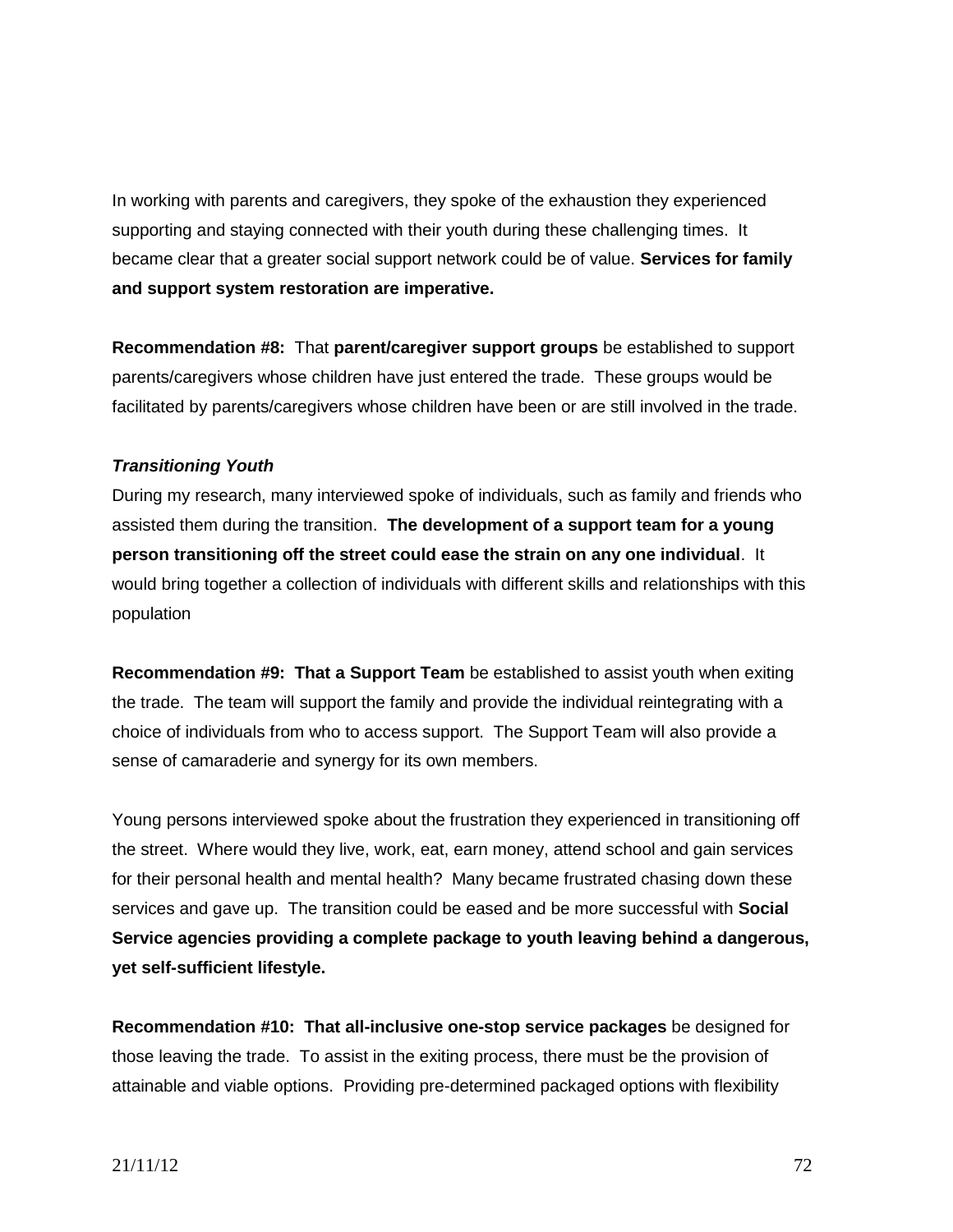and in a timely fashion is imperative. These packages would include information on: housing, clothing, health, employment, education, financial assistance and planning, life skills, recreation, and counseling. It is important that these services be designed in a flexible fashion, to accommodate the number of times it takes for an individual to successfully leave the street.

**Recommendation #11: That reality based re-integration materials** be developed for those individuals who are attempting to re-integrate into society. Again, this material would be developed in consultation with those who have exited the trade and reintegrated back into society.

Youth spoke of the challenges they experienced once they left the street. They were challenged by the transition and felt alone an often bored. They realized by speaking with their friends on the street that they were at risk of returning to the lifestyle. A need exists for this transitioning group to be able to access a phone support system of those who have completed the transition*.* **This population could benefit from someone who has exited successfully and completed this process of the many personal adjustments and challenges.**

**Recommendation #12: That a volunteer run service support line** be established for those leaving the street. Experiential individuals who have completed their re-integration off the street would staff the support line, as they would be able to provide first-hand information on the challenges of re-integration.

# **New Understanding**

The research shows that young person leave this business numerous times. **Non-profit and government organizations need to understand that a youth does not exit the street once**. Often I could sense frustration from professionals when a young person returned to the street. Non-profit and government organizations need to be more flexible and understanding of the transition from the street.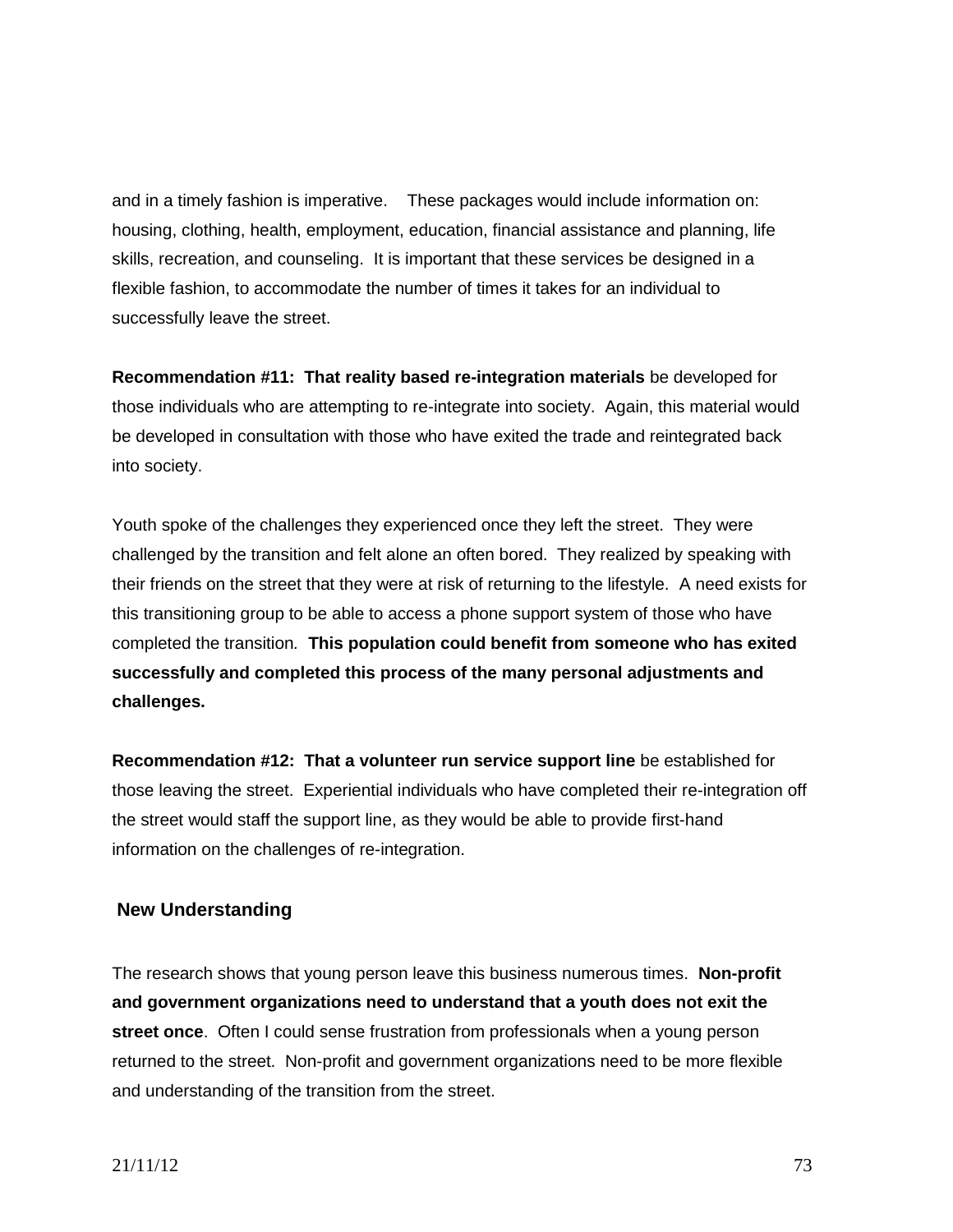**Recommendation #13: That there is an understanding that the challenge begins once a person leaves the street.** Services and support programs need to be designed to support a leaving process involves numerous attempts to exit. Designed to support a successful transition, these services should assist young people and their families/caregivers during this critical phase.

# **Counselling Support**

Those interviewed in the research study spoke of a need for counselling support. The experience of the street does not leave anyone quickly. For many the history of abuse prior and on the street has remained hidden. **For many, the abuse they experienced on the street begins to surface in other parts of their lives well after they have transitioned.** We need to acknowledge the long-term effects and provide such services to the population we failed to protect.

**Recommendation #14: That ongoing counselling support is available** to this population to assist them in dealing with the street abuse and prior abuse in their lives.

# **Social Services**

The research respondents could see the process of how they slid into the trade. They spoke about how they would remake decisions if they knew the consequences of their actions. They spoke about how **no one themselves saw it happening nor prevented it from occurring**.

The respondents spoke of confusion in reference to social service outreach programs. Sometimes these programs **supported them in a neutral fashion and other times approached them from a criminal justice or child protection framework**. Many interviewed spoke of their concern with using these services for fear of what the results would be.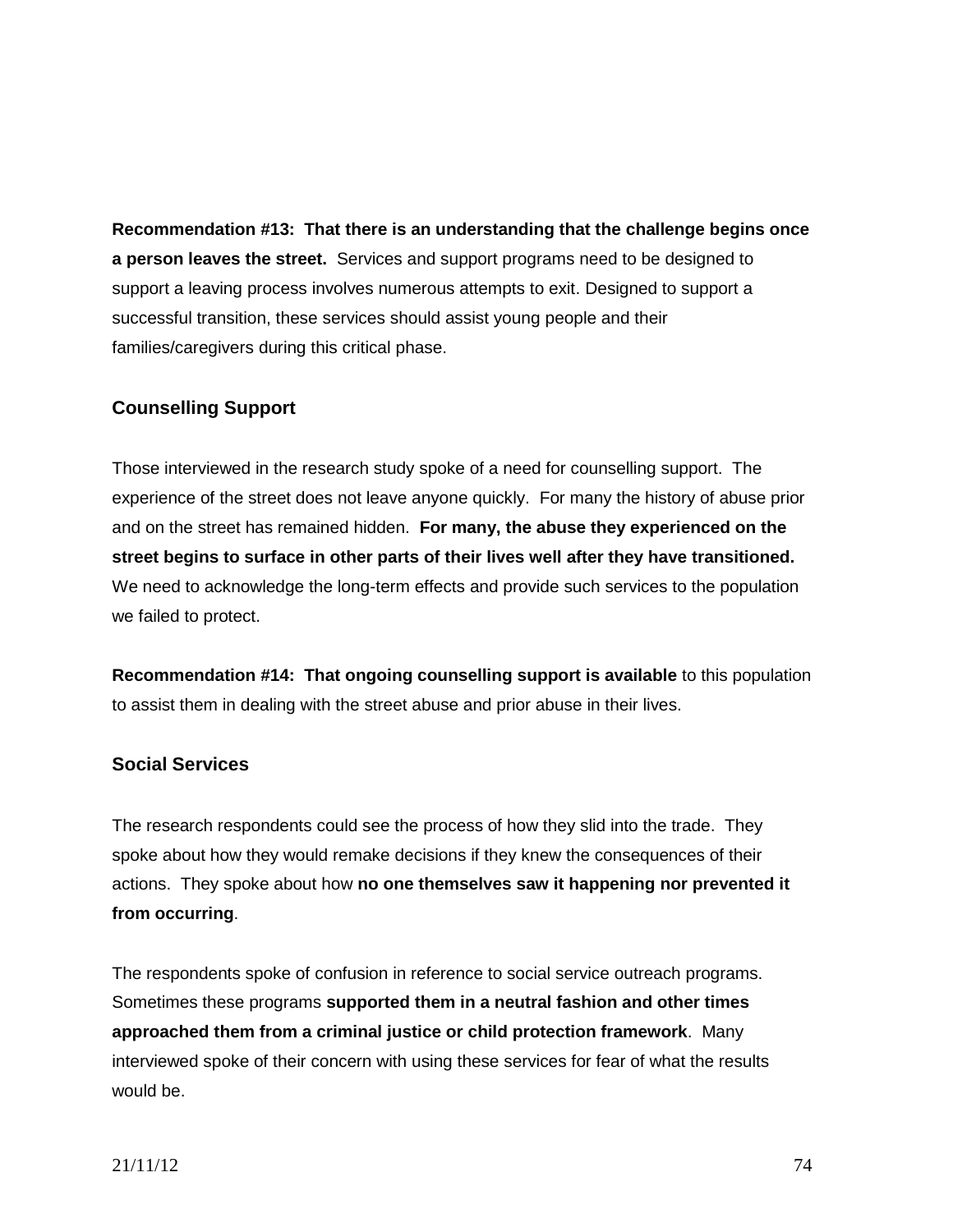**Recommendation #15: That various street outreach programs across the country** be seen as **safe exempt neutral programs to support youth.** That outreach programs not be acting in a law enforcement manner, which prevents youth from accessing their services.

# **Harm Reduction**

The methods used in harm reduction approaches to drug abuse have been adopted for youth involved in the sexual exploitation trade. An individual interviewed challenged this service approach. She said we provided her condoms for protection, information on dangerous customers, temporary respite from the abuse out the door and provided her with crisis medical services after violent dates had severely damaged her. She wondered why **no one offered her the opportunity to immediately move to a safe, and neutral protected housing location**.

**Recommendation #16:** That an **evaluation** occurs **of harm reduction approaches** to sexually exploited youth.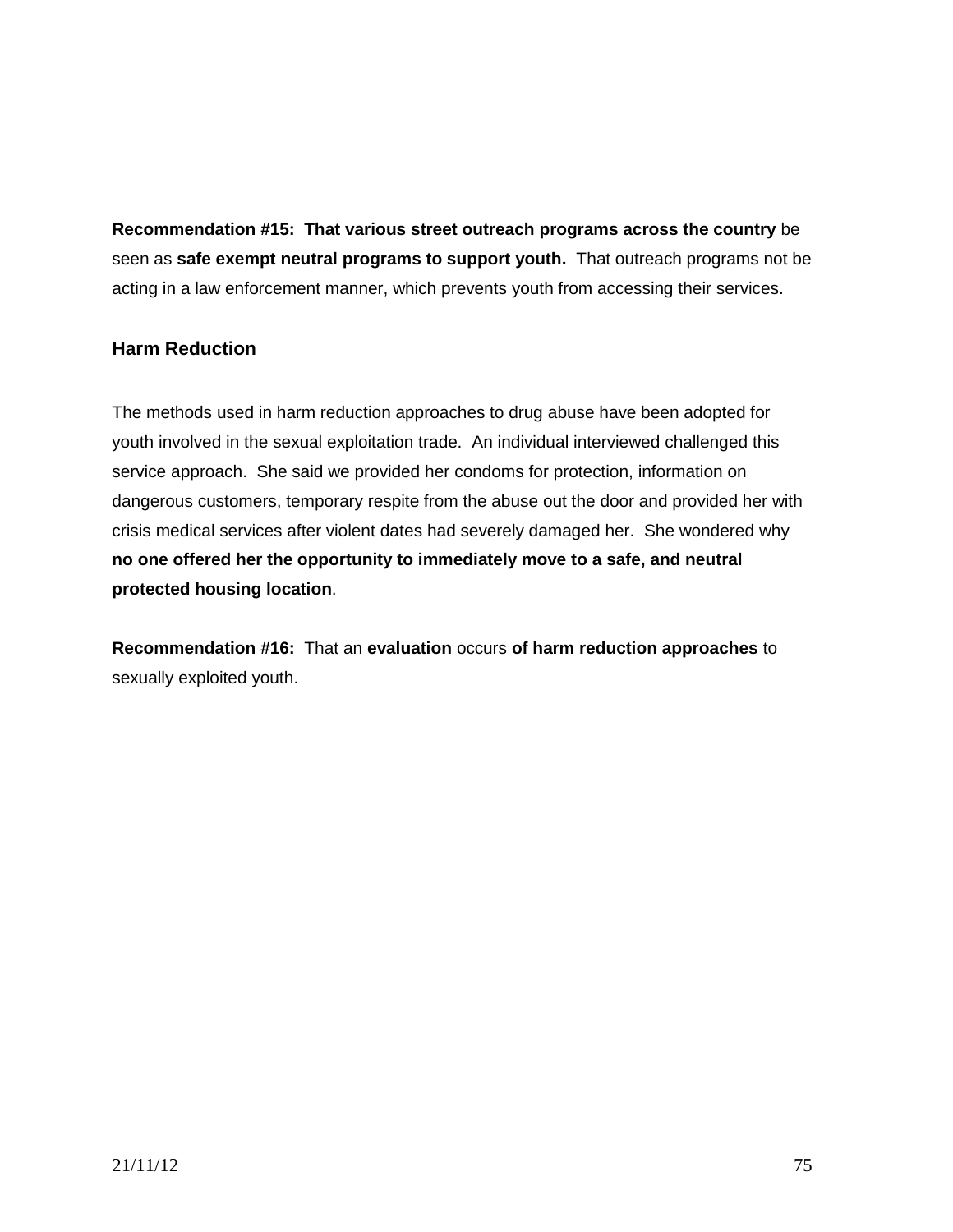## *CONCLUSION BY HARRY*

I can remember the first time I traded my body for money.

I don't think I knew what a '*prostitute'* was and I certainly had no idea what a '*sexually exploited youth'* was. In fact, I don't even think I knew I was a 'youth'. I was a child, 12 years old, had a paper route, loved video games, and like lots of 12 year olds I was, at times, irresponsible. One Saturday afternoon I had finished delivering the paper, collected the money and headed downtown and hit the arcade. It's funny, I can't remember any of my birthdays until I was 20 – but I can tell you what colour of shorts I was wearing that day. It didn't take long as I was sliding quarters down the machine…one after another. Wouldn't you know it though…I reach into the deeps of my pocket and what do I find, but nothing? I spent all my money. In fact I didn't just spend my money – I spent the Windsor Star's money. I knew right away that what I had done was wrong and also knew that my father was going to react poorly.

So when an older man asked me if I liked video games and asked why I looked so worried, I told him. He offered to have me come over and 'hang out'. I didn't even question why someone in their twenties would want to associate with a 12 year old, all I heard was 'video games'. It wasn't even an hour later that I first tried cocaine. That was my '*treat'* for having sex with that man. That adult. When I was a child. This led to my eventual involvement in the street trade and a chronic chemical drug addiction. It wasn't until I was 19 that I last traded my body for money, drugs or housing.

Regularly I share this story, my history, in hopes that those working with boys and young men can better appreciate and understand the dynamics of gender and exploitation. Yet too often the issues that face boys and young men are overlooked or ignored. Professionals, community services and government frequently assume that the issues facing young women who are exploited are identical to those of young men. Having said this, funding, policy and program development, and direct services are often not appropriate for boys and young men.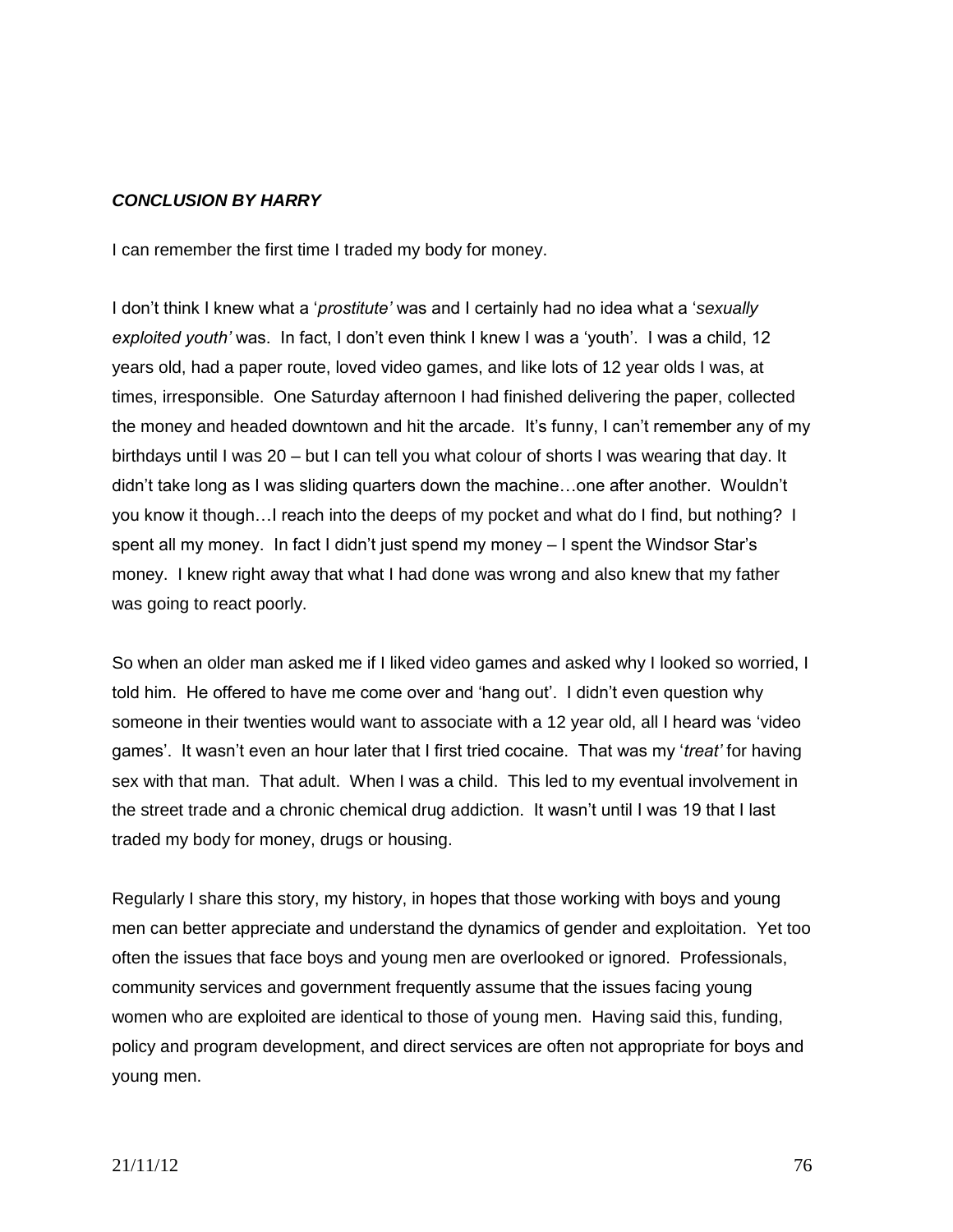Often people think that the exploitation that I faced started with that man. When people ask about what brought me to the street trade several years later often they can hear that story and say, 'hmm'. They believe that it was that simple – a pedophile used a vulnerable boy. They often do not understand that what happens to young men and boys prior to being prostituted often leads them to a path of exploitation. That day, in my instance, not only was I dealing with needing money, but also an abusive home life, homosexual feelings that confused me and the self-loathing that came with these issues. There are many issues that face boys and young men, such as responding to sexual abuse, sexuality and gender identity and low self-esteem that have not been extensively researched to date.

I am happy to see in the last five years people starting to address the issue of sexual exploitation in Canada. More and more those in policy and helping roles are recognizing children involved with the commercial sex trade as victims, as opposed to criminals. Though encouraging, there still is a perception in Canada, not only from the public, but also from government and service providers as well that sexually exploited youth equals young girls.

Footnote (9) Harry was a participant in "Strolling Away."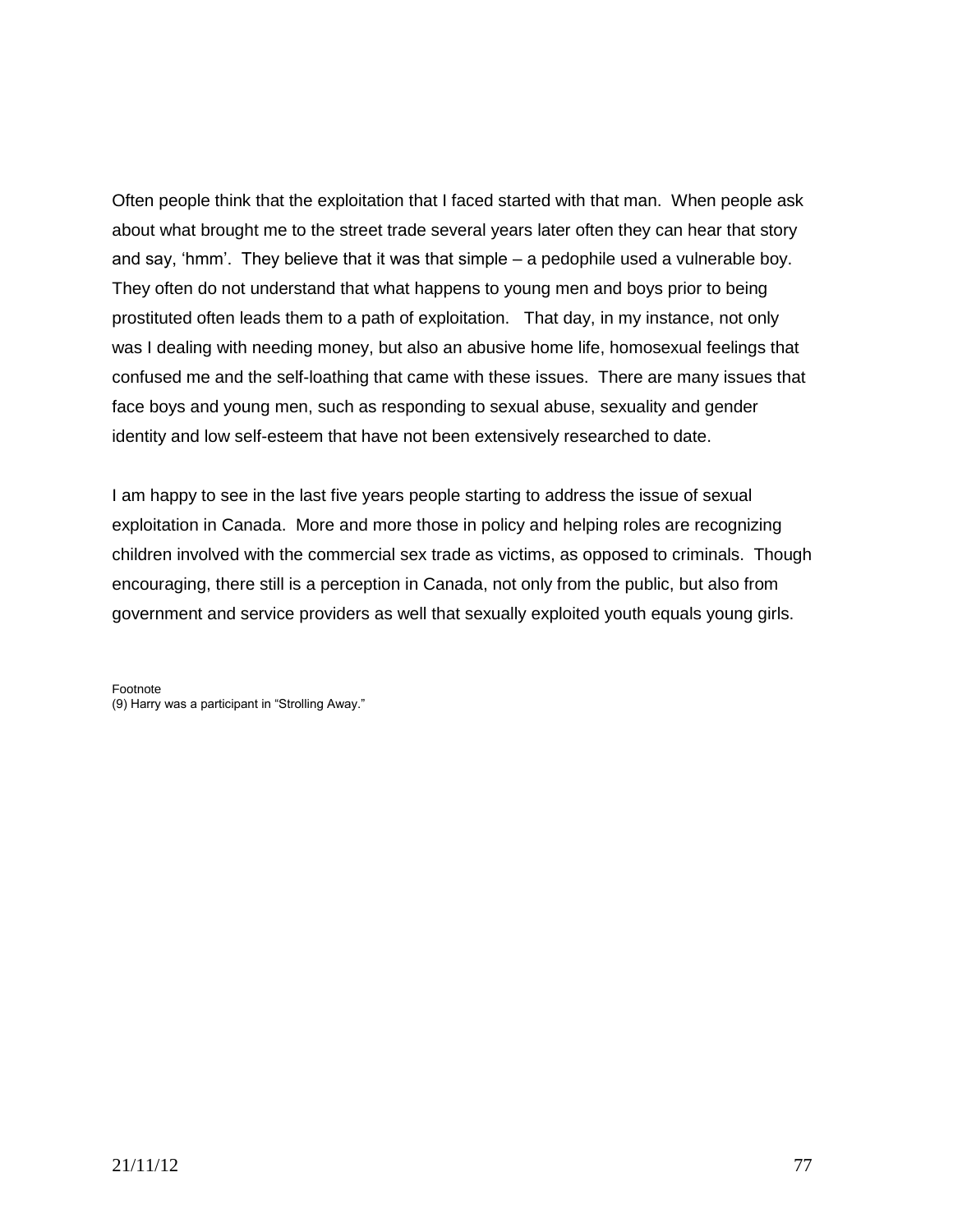### **BIBLIOGRAPHY**

- Ainyette, I. G. (1988) Templer, Donald I., Brown, Ric, & Veaco, Lelia, "Adolescent Female Prostitutes", Archives of Sexual Behaviour, Vol. 17, No. 5, pp. 431-438.
- Alexander, P. (1987) "Prostitution: A Difficult Issue for Feminists", in Fredique Delacoste and Priscilla Alexander (eds.), Sex Work Writings by Women in the Sex Industry, pp. 184-214. Pittsburgh, Cleis Press.
- Allen, D. M. (1980) "Young Male Prostitutes: A Psychological Study*"*, Archives of Sexual Behaviour, Vol. 9, No. 5, pp. 399-426.
- Allman, D. (1999). M is for Mutual A is for Acts: Male Sex work and AIDS in Canada Ottawa, Ont: Health Canada.
- Allman, D., Fenning, J., Gibson, P., Holmes, J., Hutchison, D., Laboucane-Yemn, Y., Manzon, L., Muirhead, K., Norman, J., & Kootney/Boundary Community Health Services Society (2000 April). Sex in Exchange for Money or Goods: Prostitution and HIV testing practices in a rural population of men and women in the Interior of British Columbia. Paper presented to the ninth annual conference on HIV/AIDS research, Montreal, Que.
- Anderson, E. (1974) "Prostitution & Social Justice Chicago 1910-15", Social Service Review, Vol. 48, pp. 203-228.
- Armstrong, E. G. (1981) "The Sociology of Prostitution", Sociological Spectrum #1, pp. 91-102.
- Atkinson, L. (1989). Social Policy Aspects of Human Sexuality. In Kathleen McKinney and Susan Sprecher (Eds.), Human Sexuality: The Societal Context, (pp. 463-486). Norwood, Ablex Publishing Corporation.
- Baizerman, M., Thompson, J. & White-Stafford, K., (1979) "Adolescent Prostitution", Children Today, September/October pp. 20-24.
- Barrett, D. and Beckett, W., (1996) "Child Prostitution: Reaching Out to Children Who Sell Sex to Survive" British Journal of Nursing, Vol. 5, pp. 1120-1125.
- Barry, K. (1979) Female Sexual Slavery, New Jersey, Englewood Cliffs.
- Bell, L. (1987) (ed.), Good Girls/Bad Girls: Sex Trade Workers and Feminists Face to Face. Toronto, The Women's Press.
- Bour, D., Young, J. & Henningsen, R. (1989) "A Comparison of Delinquent Prostitutes and Delinquent Non-prostitutes of Self Concept, Journal of Offender Counselling Services and Rehabilitation, Vol. 9, No. 1, Fall/Winter, pp. 89-101.

Bowlby, J. (1987) Attachment & Loss: Volume 2, Volume 3, Middlesex, Penguin Books.

Box, S. (1983) Power, Crime and Mystification. London, Tavistock Publications Limited.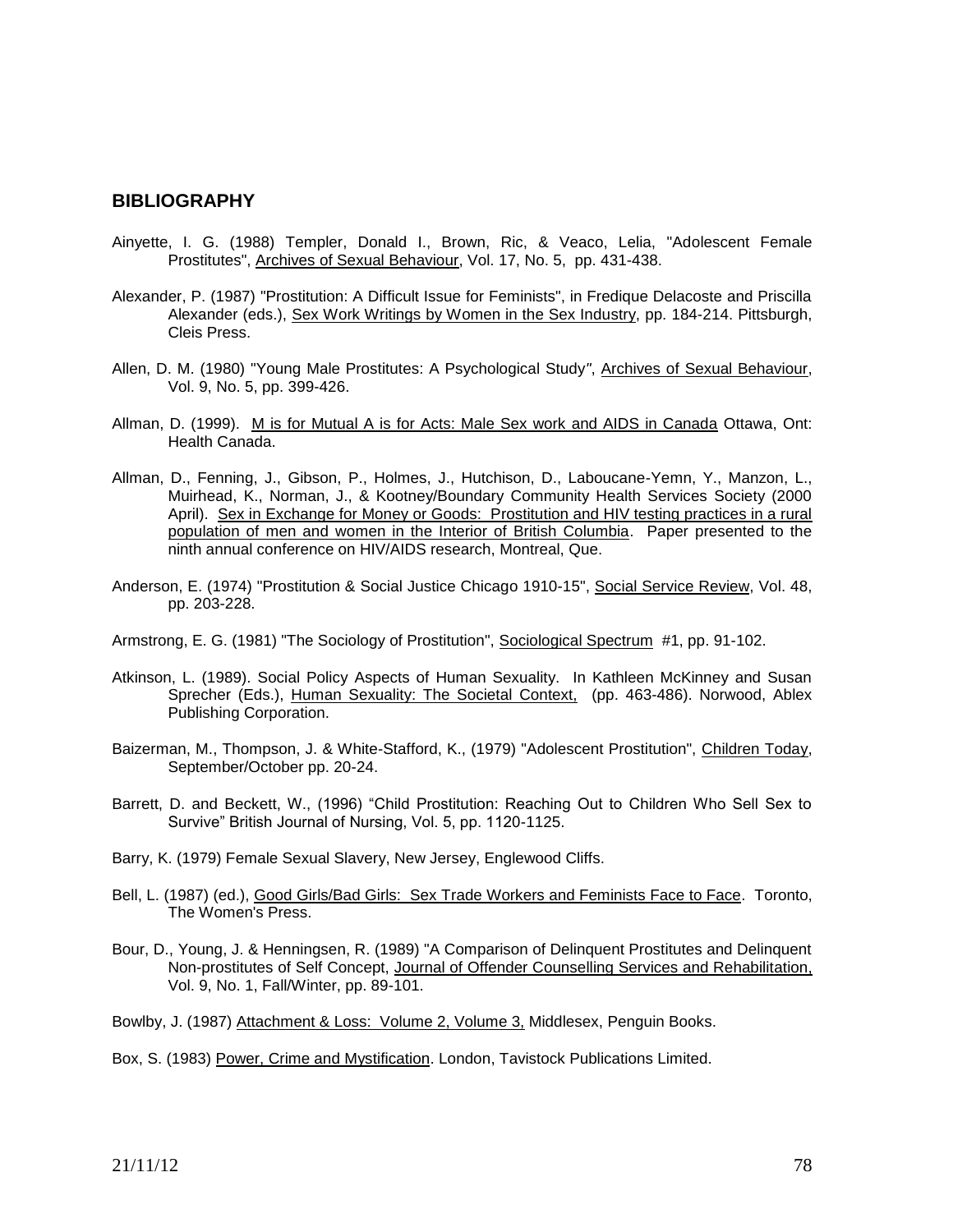- Boyer, D. and James, J. (1982). Easy Money: An Adolescent Involvement in Prostitution. In Sue Davidson (Ed.), Justice for Young Women: Close Up on Critical Issues (pp.73-97). Tuscon, New Directories for Young Women.
- Boyer, D. (1989) "Male Prostitution and Homosexual Identity", Journal of Homosexuality, Vol. 17, Nos. 1-2, pp. 151-184.
- Bracey, D. (1983) "The Juvenile Prostitute: Victim and Offender", Victimology, Vol. 7, No. 3-4, pp. 151-160.
- Brannigan, A. & Caputo, T. (1993) Runaways and Street Youth in Canada in the 90's: A Review of Research.
- Brock, R. D. & Kinsman, G. (1986). Patriarchal Relations Ignored: A Critique of the Badgley Report on Sexual Offences Against Children and Youths. In J. Lowman, M.A. Jackson, T.S. Palys and S. Gavigan (Eds.), Regulating Sex: An Anthology of Commentaries on the Badgley and Fraser Reports, (pp. 107-125) Burnaby, School of Criminology, Simon Fraser University.
- Brock, D. (1985-86) "From Hooker to Harlot: Myths of Prostitution" Broadside, 7:6: pp. 8-9.
- Brown, J. and Victor, M. (1996) "Research Directions in Male Sex Work" Journal of Homosexuality, 1996, 31, 4, pp. 29-56.
- Brown, M. (1979) "Teenage Prostitution", Adolescence, Vol. XIV, No. 56, Winter, pp. 663-679.
- Bryant, C. & Palmer, E. (1975) "Massage Parlours and 'Handwhores': Some Sociological Observations", The Journal of Sex Research, Vol. 11, No. 3, pp. 227-241.
- Burgess-Wolbert, A. & Birnbaum H. J. (1984) "Youth Prostitution", American Journal of Nursing, Vol. 82, May, pp. 833-835.
- C.A.C.S.W. (Canadian Advisory Council on the Status of Women) (1984), "Prostitution in Canada", Mimeo.
- C.S.O.A.C.Y. (Committee on Sexual Offences Against Children and Youth) (1984), Sexual Offences Against Children. Ottawa, Department of Supply and Services.
- Canadian Child Welfare Association (1987) Proceedings of the National Consultation on Adolescent Prostitution, Mont Tremblant, Quebec, Ottawa, CCWA.
- Caplan, G. (1984) "The Facts of Life About Teenage Prostitution", Crime and Delinquency, Vol. 30, No. 1, January pp. 69-74.

Carmichael, K. (1982) "A City and its Prostitutes", New Society, January, pp. 53-55.

- Cates, J. (1989) "Adolescent Male Prostitution by Choice", Child and Adolescent Social Work, Vol. 6, No. 2, Summer pp. 151-156.
- Cates, Jim and Markley Jeffery, (1992) "Demographic, Clinical, and Personality Variables Associated with Male Prostitution by Choice." Adolescents, Vol. 27, No. 107, Fall 1992, pp 695-706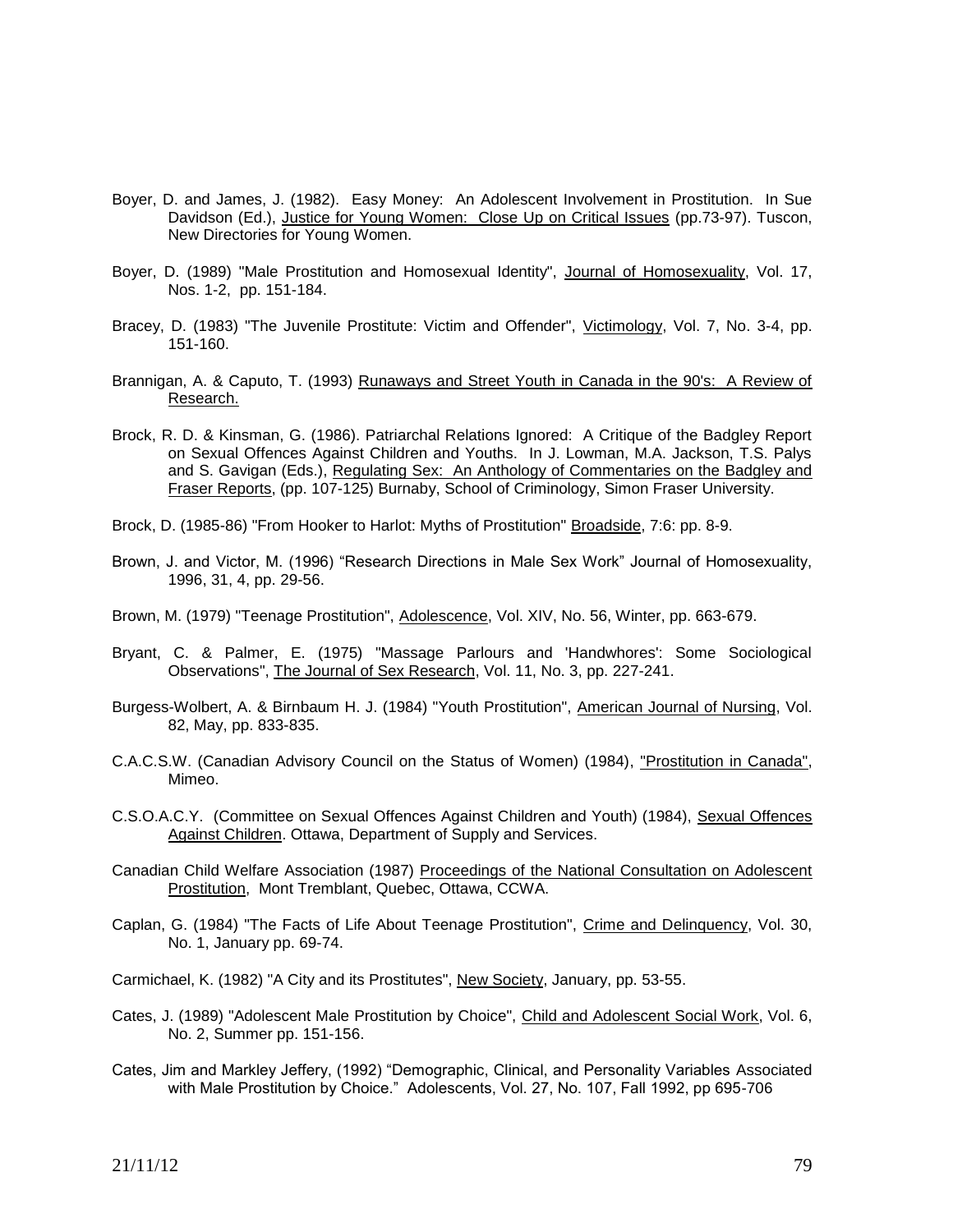Caukins, E. S. & Coombs, R. N. (1976) "The Psychodynamics of Male Prostitution", American Journal of Psychotherapy, Vol. 30, pp. 441-451.

Chappell, H. (1986) "The Rent Boy Scene", New Society, October 1986, pp. 8-9.

- Coleman, E. (1989) "The Development of Male Prostitution Activity Among Gay and Bi-sexual Adolescents", Journal of Homosexuality, Vol. 17, pp. 131-149.
- Coyote/National Task Force on Prostitution (1987). In Fredique Delacoste and Priscilla Alexander (Eds.), Sex Works Writings by Women in the Sex Industry, (pp. 290-295). Pittsburgh, Cleish Press.
- Criminal Law Revision Committee, (1982) 17th Report: Prostitution: Off Street Activities", London, Her Majesty's Stationary Office.
- Darrow, W. & The Centres for Disease Control Collaborative Group for the Study of HIV-1 in Selected Women, (1990). Prostitution, Intravenous Drug Use and HIV-1 in the United States. In Martin Plant (Ed.), Aids, Drugs and Prostitution (pp.18-40). London, Tavistock/Routledge.
- Davis, K. (1937) "The Sociology of Prostitution", American Sociological Review, Vol. 11, pp. 744-755.
- Day, S. & Ward, H. (1990). The Pared Street Project: A Cohort of Prostitute Women in London. In Martin Plant (Ed.), Aids, Drugs and Prostitution, (pp. 61-75). London, Tavistock/Routledge.
- Deisher, R., Robinson, G., and Boyer, D. (1982). The Adolescent Female and Male Prostitute. Paediatric Annals, 11(10), pp. 819-820, 822-825.
- Delacoste, F. & Priscilla, A. (1987) (eds.) Sex Work Writings by Women in the Sex Industry, Pittsburgh Cleis Press.
- Desai, M. & Apte, M. (1987) "Status of Prostitutes and Deprivation of Family Care Among Their Children", Indian Journal of Social Work, Vol. 48, pp. 171-180.
- Dominelli, L. (1986) "The Power of the Powerless: Prostitution and the Reinforcement of Submissive Femininit", Sociological Review, Vol. 31, pp. 65-102.
- Dorias, Michel (1996). "The Coping Strategy of Boys who are Victims of Sexual Abuse" Social Worker *Vol*. 64 pp. 75-88
- Driscoll, J. P. (1971) "Transsexuals", Trans Action, Social Science and Modern Society, March/April, Vol. 8, No. 5, pp. 28-68.

Dworkin, A. (1981) " Pornography: Men Possessing Women," London Women Press.

- Earls, M. C. & David, H. (1989) "A Psychological Study of Male Prostitution", Archives of Sexual Behaviour, Vol. 18, No. 5, pp. 401-419.
- Earls, C.M., and David, H., (1990, December). Early family and Sexual Experiences of Male and Female Prostitutes. Canada's Mental Health, 7-11.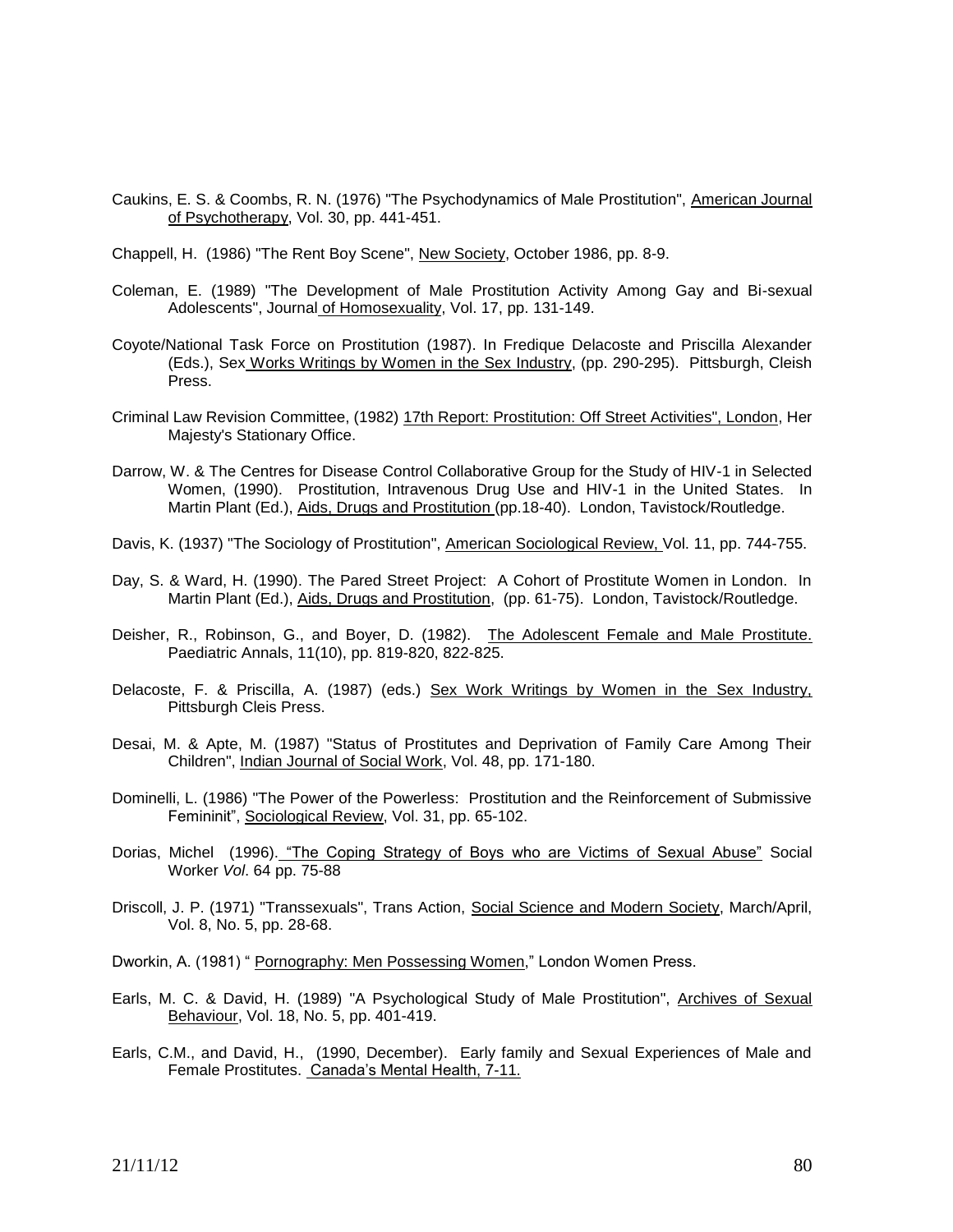- Edwards, S. (1984) "Kerb Crawling and Allied Offences*"*, The Criminal Law Revision Committees Proposals, Justice of the Peace, October 13, pp. 644-648.
- Ennew, J. (1986) "Selling Children's Sexuality", New Society, August pp. 9-11.
- Ericsson, L. (1980) "Charges Against Prostitution: An Attempt at a Philosophical Assessment", Ethics, Vol. 90, April, pp. 335-366.
- Fairchilds, C. (1978) "Female Sexual Attitudes and the Rise of Illegitimacy: A Case Study", Journal of Inter Disciplinary History, VIII: 4, Spring pp. 627-667.
- Farrow, J. A. & Schroeder, E. (1984) "Sexuality Education Groups in Juvenile Detention", Adolescence, Vol. XIX, No. 76, Winter pp. 817-826.
- Finkelhor, D (1979) Sexually Victimized Children, New York, Free Press.
- Finnegan, F. (1979) Poverty and Prostitution: A Study of Victorian Prostitutes in York, Cambridge, University Press.
- Fleishman, J. (1984) A Report on Prostitution in Ontario, Working Papers on Pornography and Prostitution, Report No. 10. Ottawa, Department of Justice.
- Forsyth, C. & Fournet, L. (1987) "A Typology of Office Harlots: Mistresses, Party Girls and Career Climbers*"*, Deviant Behaviour, Vol. 8, pp. 319-328.
- Fortier, L. (1975) "Women, Sex and Patriarchy", Family Planning Perspectives, Vol. 7, No. 6, Nov/Dec pp. 278-281.
- Foster, C. (1991) "Male Youth Prostitution", Social Work Monographs, Norwich.
- Gelsthorpe, L. & Morris, A. (1990) (Eds.) Feminist Perspectives in Criminology, Milton Keynes, Open University Press.
- Glaser, G. B. & Strauss, L. A. (1967) The Discovery of Grounded Theory: Strategies for Qualitative Research, Chicago, Aldine Publishing Company.
- Glover, E. (1969) The Psychopathology of Prostitution, London Institute for Study and Treatment of Delinquency.
- Goldman, S. M. (1987) "Prostitution, Economic Exchange and the Unconscious" in Jerome Rabin, Gerald M. Platt and Marion Goldman (eds.), Advances in Psychoanalytical Sociology, Malibua, Florida, Robert E. Kreeger Publishing, pp. 185-209.
- Goldstein, P. (1983) "Occupational Mobility in the World of Prostitution: Becoming a Madam", Deviant Behaviour, 4, pp. 267-279.
- Gray, D. (1973) "Turning Out: A Study of Teenage Prostitution", Urban Life and Culture, January, pp. 401-425.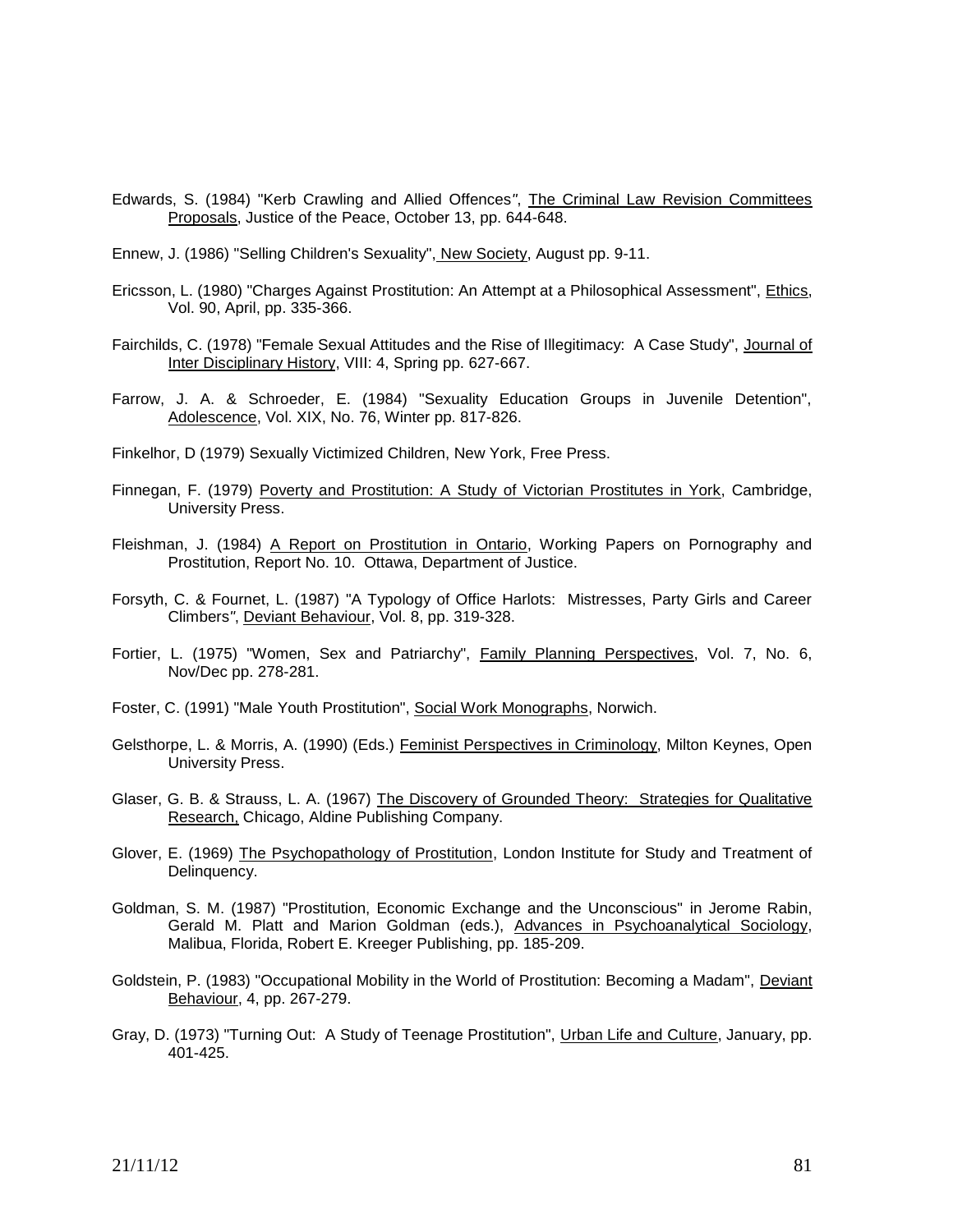- Green, J.K., Mulroy, S., and O'Neill, M., (1997). "Young People and Prostitution from a Youth Perspective." In: D. Barret (ed.) Child Prostitution in Britain. London: The Children's Society, 1997.
- Green, A., Day, S., and Ward, H. (2000) "Crack Cocaine and Prostitution in London in the 1990's. Sociology of Health and Illness, Vol. 22, No.1 pp. 27-39
- Greenman, M. (1990) "Survivors of Prostitution Find Pride, Families in Society", The Journal of Contemporary Human Services, 71, February, pp. 110-113.
- Grossman, A.H., (1997). Growing Up with a Spoiled Identity: Lesbian, Gay, and Bisexual Youth at Risk. Journal of Gay and Lesbian Social Services, 6(3), 45-56.

Hagan, J., and McCarthy, B., (1997) Mean Streets: Youth Crime and Homelessness, Cambridge University Press, Cambridge, U.K.

- Halldorson, Jackson, Lynette (Rapporteur) (1998) Voices from the Shadows: Canadian Children and Youth Speak Out About Their Lives as Street Sex Trade Workers. Out From the Shadows: International Summit of Sexually Exploited Youth Project. National Summary, Canada.
- Hendrich, D. (1990) Prostitution and Aids Risks Among Female Drug Users in Frankfurt. In Martin Plant (Ed.), Aids, Drugs and Prostitution, (pp.139-174) London, Tavistock/Routledge.
- Herman, J. (1981) Father-Daughter Incest, Cambridge MA., Harvard University Press.
- Heyl, B. S. (1977) "The Madam as Teacher", Social Problems, Vol. 24(5), June, pp. 545-555.
- Hoigard, C. & Finstad, L. (1992) Back Streets: Prostitution, Money & Love. Cambridge, Polity Press.
- Holzman, H. R. & Pines, S. (1982) "Buying Sex: The Phenomenology of Being a John", Deviant Behaviour, Vol. 4, 1982, pp. 89-116.
- Hudson, A. (1990) Elusive Subjects: Researching Young Women in Trouble. In Lorraine Gelsthorpe and Allison Morris (Eds.), Feminist Perspectives in Criminology, (pp.115-123). Milton Keynes, Open University Press.
- Inciardi, J. (1989) "Little Girls and Sex: A Glimpse at the World of the 'Baby Pro'", Deviant Behaviour, Vol. 5, pp. 71-78.
- Jaget, C. (1980) Prostitutes: Our Life. Bristol, Falling Wall Press, 1980.
- James, J. & Meyerding, J. (1977) "Early Sexual Experiences as a Factor in Prostitution", Archives of Sexual Behaviour, Vol. 7, No. 1, pp. 31-42.
- James, J. (1978) The Prostitute as Victim. In R. Fane and M. Gates (Eds.), The Victimisation of Women, (pp. 175-201) Beverley Hills, California, Sage Publications.
- James, J & Davis, N. (1982) "Contingencies in Female Sexual Role Deviance: The Case of Prostitution", Human Organisation, Vol. 41, No. 4, Winter pp. 345-350.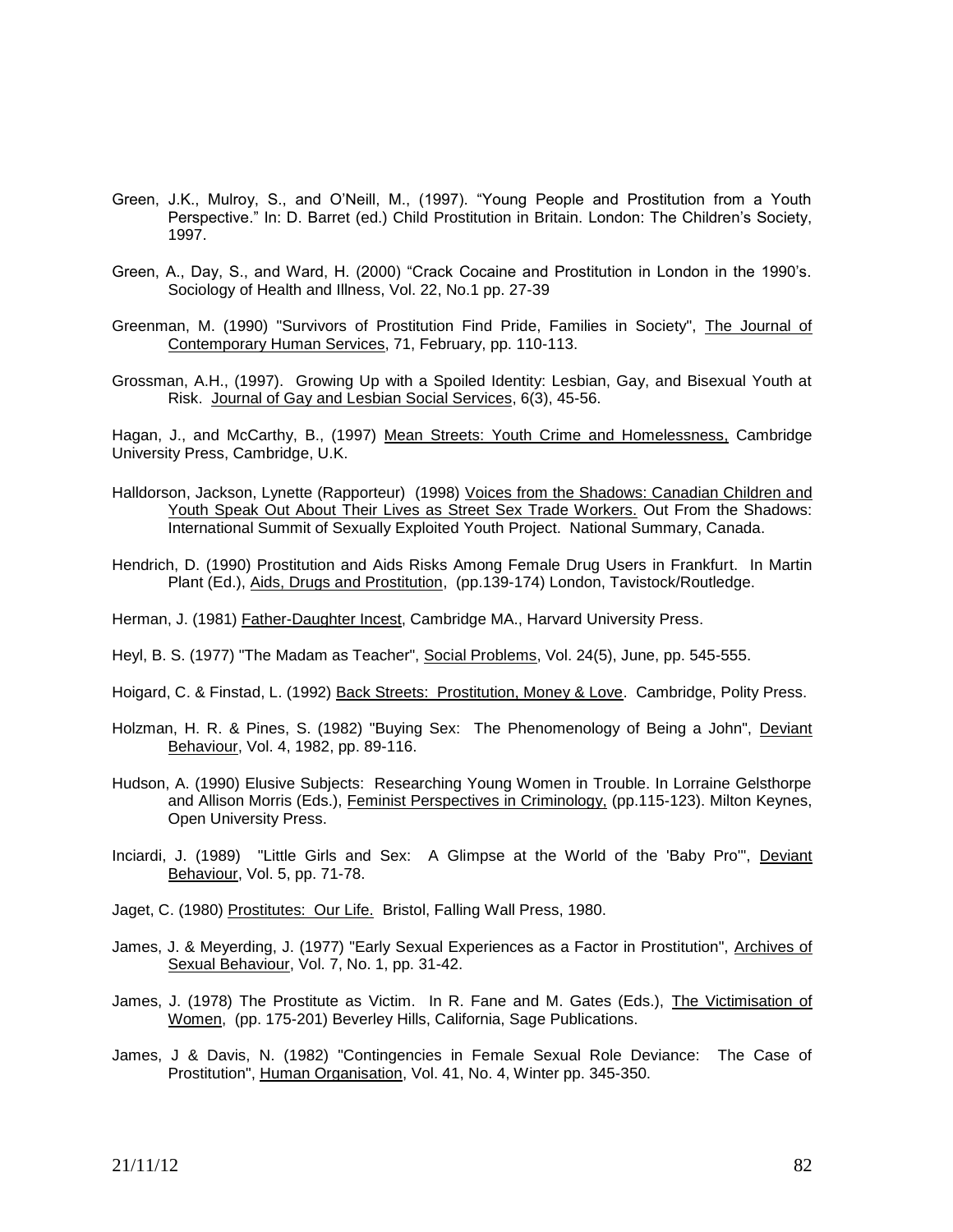- James, J., Davis, N. & Vitaliano, P. (1982) "Female Sexual Deviance: A Theoretical & Empirical Analysis", Deviant Behaviour, Vol. 3, No. 2, Jan-Mar., pp. 175-195.
- Jones-Lopez, N. (1987) "Workers: Introducing the English Collective of Prostitutes" in Delacoste Fredrique and Alexander Priscilla, (eds.), Sex Writing By Women in the Sex Industry, pp. 272-276. Pittsburgh, Cleis Press, 1987.
- Kearns, E., (2000). Rent: The Secret World of Male Prostitution in Dublin. Dublin Ireland: Marino Books.
- Kelly, L. (1990). Journeying in Reverse: Possibilities and Problems in Feminist Research on Sexual Violence. In Lorraine Gelsthorpe and Allison Morris (Eds.) Feminist Perspectives in Criminology, (pp. 107-114) Milton Keynes, Open University Press.
- Kersten, J. (1990). The Institutional Control of Girls and Boys: An Attempt at a Gender-Specific Approach. In Maureen Cain (Ed.) Growing Up Good, (pp. 107-114). Milton Keynes, Open University Press.
- Klein, A. M. (1989), "Managing Deviance: Hustling, Homophobic and the Bodybuilding Structure", Deviant Behaviour, Vol. 10(1), pp. 11-27.
- Kornblum, W. & Williams, T. (1981) "Youths Right to Work", Social Policy, May/June pp. 44-49.
- Kruks, G., (1991) "Gay and Lesbian Homeless/Street Youth: Special Issues and Concerns" *Journal of Adolescent Health,* Vol. 12, pp. 515-518
- Kufeldt, k. and Nimmo, M., (1987). Youth on the Street: Abuse and Neglect in the Eighties. Child Abuse and Neglect, 11, pp. 531-543
- Lederer, L. (1980). Pornography: Who Is Hurt. In Laura Lederer and Adriene Rich (Eds.), Take Back the Night: Women on Pornography, (pp. 45-59). Toronto, Bantam Books.
- Lowman, J. (1984) Vancouver Field Study of Prostitution, Working Papers on Pornography and Prostitution, No. 8. Ottawa, Department of Justice.
- Lowman, J. (1987) "Taking Young Prostitutes Seriously", Canadian Review Sociology and Anthropology, 24(1), pp. 98-116.
- Luckenbill, D. (1985) "Entering Male Prostitution", Urban Life, Vol. 14, No. 2, July pp. 131-153.
- Lundy, C. and Totten, M. (1997). " Youth on the Fault Line" *Social Worker,* 1997, 65, 3, fall, pp. 98- 106.
- MacInnes, R.A., (1998). Children in the Game. Calgary Ab: Street Teams
- MacKinnon, C. (1989) "Sexuality, Pornography & Method: Pleasure Under Patriarchy", *Ethics*, Vol. 99, pp. 315-346.
- Mansson, S. A., and Hedin, U.C., (1999). "Breaking the Matthew Effect on Women Leaving Prostitution"*.* International Journal of Social Welfare*,* Vol. 8, pp 67-77.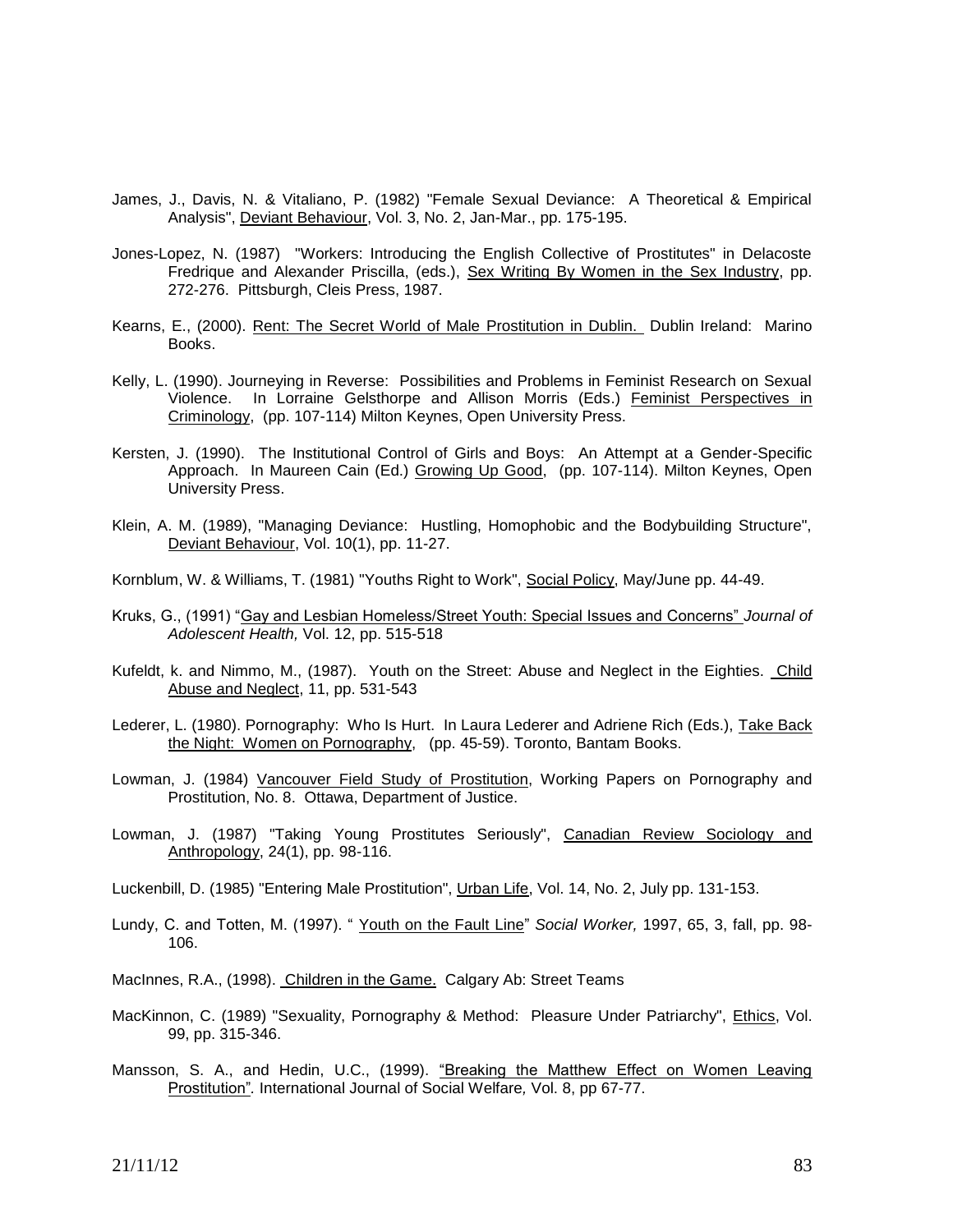- Markos, A.R., Wade, A.A.H., and Walzman, M. (1994). The Adolescent Male Prostitute and Sexually Transmitted Diseases, HIV, and AIDS. Journal of Adolescence, 17, pp. 123-130.
- Marshall, N. & Hendtlass, J. (1986) "Drugs and Prostitution", Journal of Drug Use, Vol. 16, No. 2, pp. 237-248.
- Mathews, F. (1987) Familiar Strangers: A Study of Adolescent Prostitution. Toronto, Central Toronto Youth Services.
- Mathews, F. (1989) A Study of Adolescent Prostitution Central Toronto Youth Services, Revised Edition.
- Matthews, L. (1990). Outreach Work with Female Prostitutes in Liverpool. In Martin Plant (Ed.), Aids, Drugs and Prostitution, (pp. 76-87). London, Tavistock/Routledge.
- Matthews, P. (1988) "On Being A Prostitute", Journal of Homosexuality, Vol. 15, pp. 119-135.
- McIntosh, M (1976). Who Needs Prostitutes: The Ideology of Male Sexual Needs in Women. In C. Smart & B. Smart (Eds.), Sexuality & Social Control, (pp. 71-92). London, Routledge & Keegan Paul.
- McIntyre, S. (1983) Theoretical and Policy Issues of Child Sexual Abuse in England and Canada, M.A. Thesis, University of Sheffield.
- McIntyre, S. (1994) The Youngest Profession The Oldest Oppression PhD Dissertation, University of Sheffield.
- McIntyre, S., (1999). The Youngest Profession-The Oldest Oppression: A Study if Sex Work. In C. Bagley and K. Mallick (eds.), Child Sexual Abuse and Adult Offenders: New Theory and Research. pp. 159-192. Calgary Ab. Publisher.
- McKeganey, N., Barnard, M. & Bloor, M. (! 990) "A Comparison of HIV-related Risk Behaviour & Risk Reduction Between Female Street Working Prostitutes and Male Rent Boys in Glasgow", Sociology of Health & Illness, 12:3, September pp. 274-292.
- McKeganey, N.P. and Barnard M. (1996) *Sex Work in the Streets: Prostitutes and Their Clients.*  Open University Press, Buckingham, England
- McLeod, E. (1979) "Working with Prostitutes: Probation Officer's Aims & Strategies", British Journal of Social Work, Vol. 9, No. 14, Winter pp. 453-469.
- McLeod, E. (1981). Man Made Laws for Men: The Street Prostitutes Campaign Against Control. In Bridget Hutter and Gillian Williams (Eds.) Controlling Women, pp. 61-78. London, Croom Helm.
- McLeod, E. (1982) "Women Working: Prostitution", London, Croom Helm Limited.
- McMullen, J. R. (1987) "Youth Prostitution: A Balance of Power", Journal of Adolescence, 10, pp. 35-43.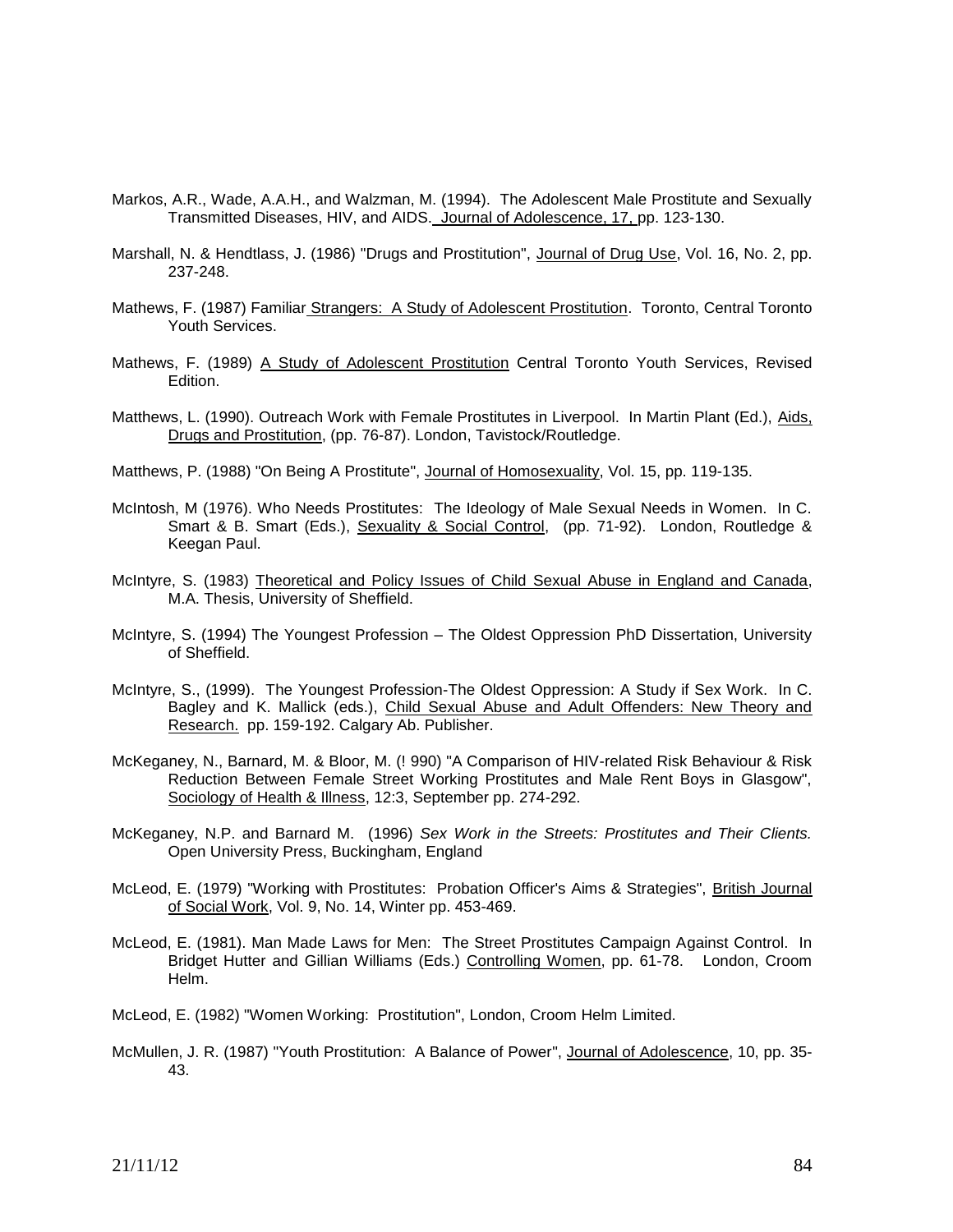- Metts, S. & Cupach, R. W. (1989). The Role of Communication in Human Sexuality. In Kathleen McKinney and Susan Sprecher (Eds.), The Societal and Interpersonal Context, pp. 139-161. Norwood, New Jersey, Ablex Publishing Corporation.
- Miller, A.T., Eggertson-Tacon, C. and Quigg, B., (1990). Patterns of Runaway Behaviour Within a Larger Systems Context: The Road to Empowerment. Adolescence XXV (98), 271-289.
- Miller, R. L., Klotz, D., and Eckholdt, H., M., (1998). HIV Prevention with Male Prostitutes and Patrons of Hustler Bars: Replication of an HIV Preventive Intervention. American Journal of Community Psychology, 26 (1), pp. 97-131.
- Millett, K. (1971) "The Prostitution Papers: A Quartet for Female Voice", New York, Ballantine Books.
- Millman, M. (1975) "She Did It All For Love: A Feminist View of the Sociology of Deviance", Sociological Inquiry, Vol. 45, No. 3, pp. 251-277.
- Morgan, T. R. (1990) Aids Risks, Alcohol, Drugs and the Sex Industry: A Scottish Study. In Martin Plant (Ed.), Aids, Drugs & Prostitution, (pp. 88-108). London, Tavistock/Routledge,
- Nandon S., Koverola C., and Schludermann E., (1998) "Antecedents to Prostitution: Childhood Victimization." *Journal of Interpersonal Violence,* Vol. 13, No. 2, April 1998. pp. 206-221.

National Youth in Care Network (1987) Juvenile Prostitution Survey, Ottawa, NYCN

- Newman, F. & Caplan, J. P. (1981) "Juvenile Prostitution as Gender Consistent Response to Early Deprivation", International Journal of Women's Studies, Vol. 5, No. 2, pp. 128-133.
- Out From the Shadows: International Summit Of Sexually Exploited Youth, (1998). Speaking Out Together (booklet). Vancouver, B.C: Save the Children Canada.
- Pateman, C. (1990). Defending Prostitution: Charges Against Ericsson. In Cass, R. Sunstein (Ed.), Feminism & Political Theory, (pp. 201-206). Chicago, The University of Chicago Press.
- Pittman, D. (1971) "The Male House of Prostitution", Transaction Social Science and Modern Society, Vol. 8, No. 5/6, 1971, pp. 21-27.
- Plant, M. (1990) "Aids, Drugs and Prostitution", London, Tavistock/Routledge.
- Pleak, R. & Mayer-Bahlburg, H. F. L. (1990), "Sexual Behaviour and Aids: Knowledge of Young Male Prostitutes in Manhattan", The Journal of Sex Research, Vol. 27, No. 4, pp. 557-587.
- Potterat, J. J., B.A., Woodhouse, Donald E., Muth, J. B., & Muth, S.Q. (1990), "Estimating the Prevalence and Career Longevity of Prostitute Women", The Journal of Sex Research, Vol. 27, No. 2, May, pp. 233-243.
- Price, V., Scanlon, B & Janus, M. D. (1984) "Social Characteristics of Adolescent Male Prostitution", Victimology, Vol. 9, No. 2, pp. 211-221.
- Price, V. A. (1989) "Characteristics and Needs of Boston Street Youth: One Agency's Response", Children and Youth Services Review, Vol. 11, pp. 75-90.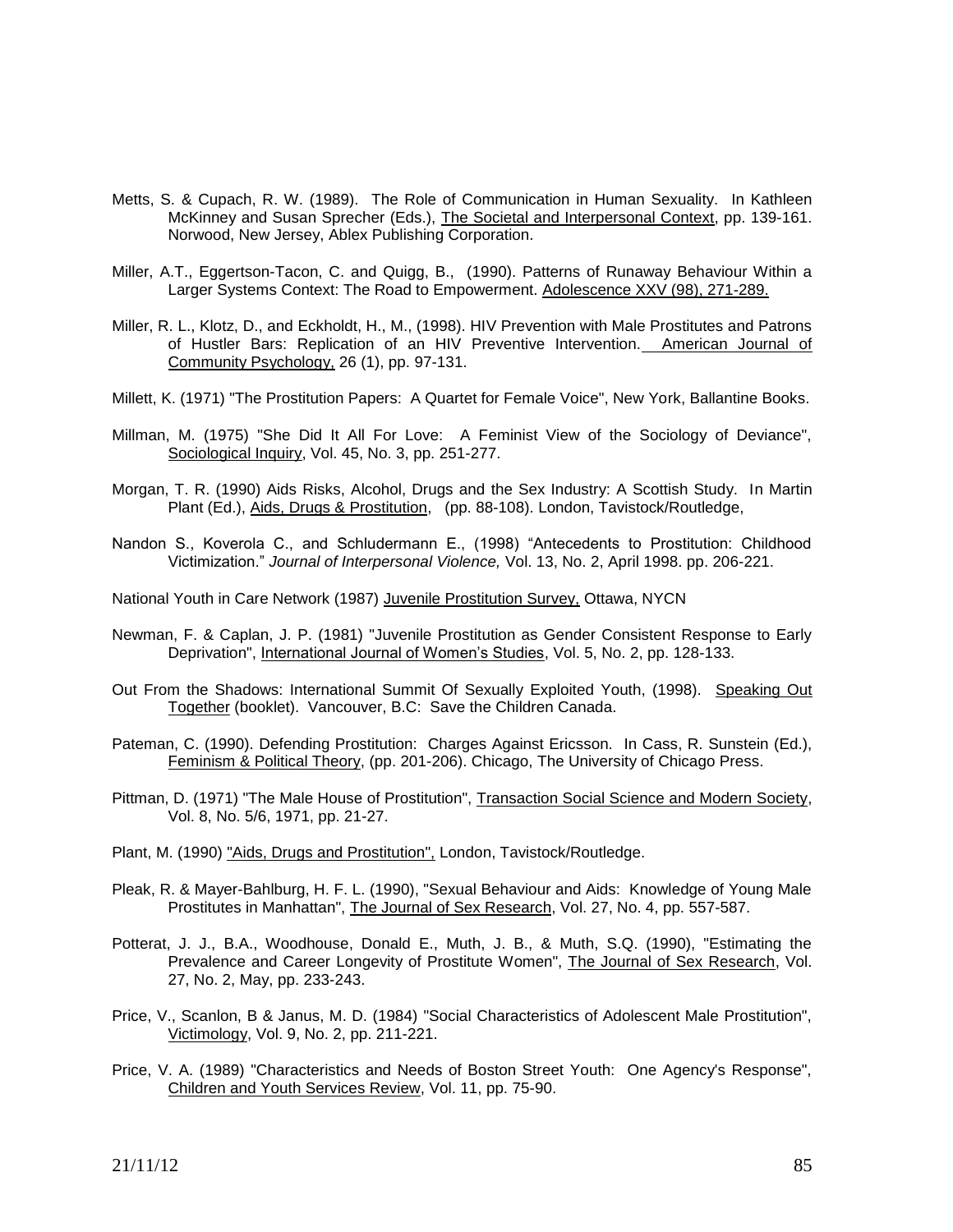- Prostitution Policy, Service and Research Committee for Calgary (1995). Handbook for Action Against Prostitution of Youth in Calgary. [brochure]. Calgary Ab.
- Province of Alberta. (1998). Protection of Children Involved in Prostitution Act. Edmonton, Ab: Queen's Printer for Alberta.
- Pyett, Pricilla, and Warr, Deborah, (1999). "Women at Risk in Sex Work: Strategies for Survival" *Journal if Sociology,* Vol, 35, No. 2, pp. 183-197.
- Report of the Committee on Sexual Offences Against Children (Badgley Report) (1984). Ottawa, Ont: Minister of Justice and Attorney General of Canada, and the Minister of National Health and Welfare.
- Report of the Special Committee on Pornography and Prostitution (Fraser Committee) (1985), Ottawa: Minister of Supply and Services in Canada.
- Ritch, A., & Michaud, M. (1985) Juvenile Prostitution: A Profile, Vancouver, West Coast Consultants.
- Rosenblum, E. K. (1975) "Female Deviance and the Female Sex Role: A Preliminary Investigation", British Journal of Sociology, Vol. 29, No. 2, June, pp. 169-185.
- Rotundo, A (1987) Learning About Manhood: Gender Ideals and the Middle-Class Family in 19th Century America. In J.A. Mangan and Walvin Jones (Eds.), Manliness and Morality Middle-Class Masculinity in Britain & America 1800-1940, (pp. 35-55). Manchester, University Press.
- Rush, F (1980) "The Best Kept Secret: Sexual Abuse of Children", New York, McGraw Hill.
- S.C.P.P. (Special Committee on Pornography and Prostitution), (1985) Pornography and Prostitution in Canada. Ottawa, Department of Supply and Services.
- Sanford, J. (1979) Prostitutes: Portraits of People in the Sexploitation Business, London, Martin Secker and Warburg Limited.
- Sansfacon, D. (1985) Prostitution in Canada: A Research Review Report. Ottawa, Department of Justice.
- Seng, J. M. (1986) "Sexual Behaviour Between Adults and Children: Some Issues of Definition", Journal of Offender Counselling, Services and Rehabilitation, Vol. 11(1), Fall/Winter, pp. 47-61.
- Seng, J. M. (1989) "Child Sexual Abuse & Adolescent Prostitution: A Comparative Analysis", Adolescence, Vol. XXIV, No. 95, Fall pp. 665-675.
- Shaver, F. M. (1985) "Prostitution: A Critical Analysis of Three Policy Approaches", Canadian Public Policy, Vol. 11, No. 3, September pp. 493-503.
- Shaver, F.M. (1993). Prostitution a Female Crime? In E. Adelberg and C. Currie (eds), Conflict with the Law: Women and the Canadian justice system. pp. 153-173. Vancouver: Press Gang.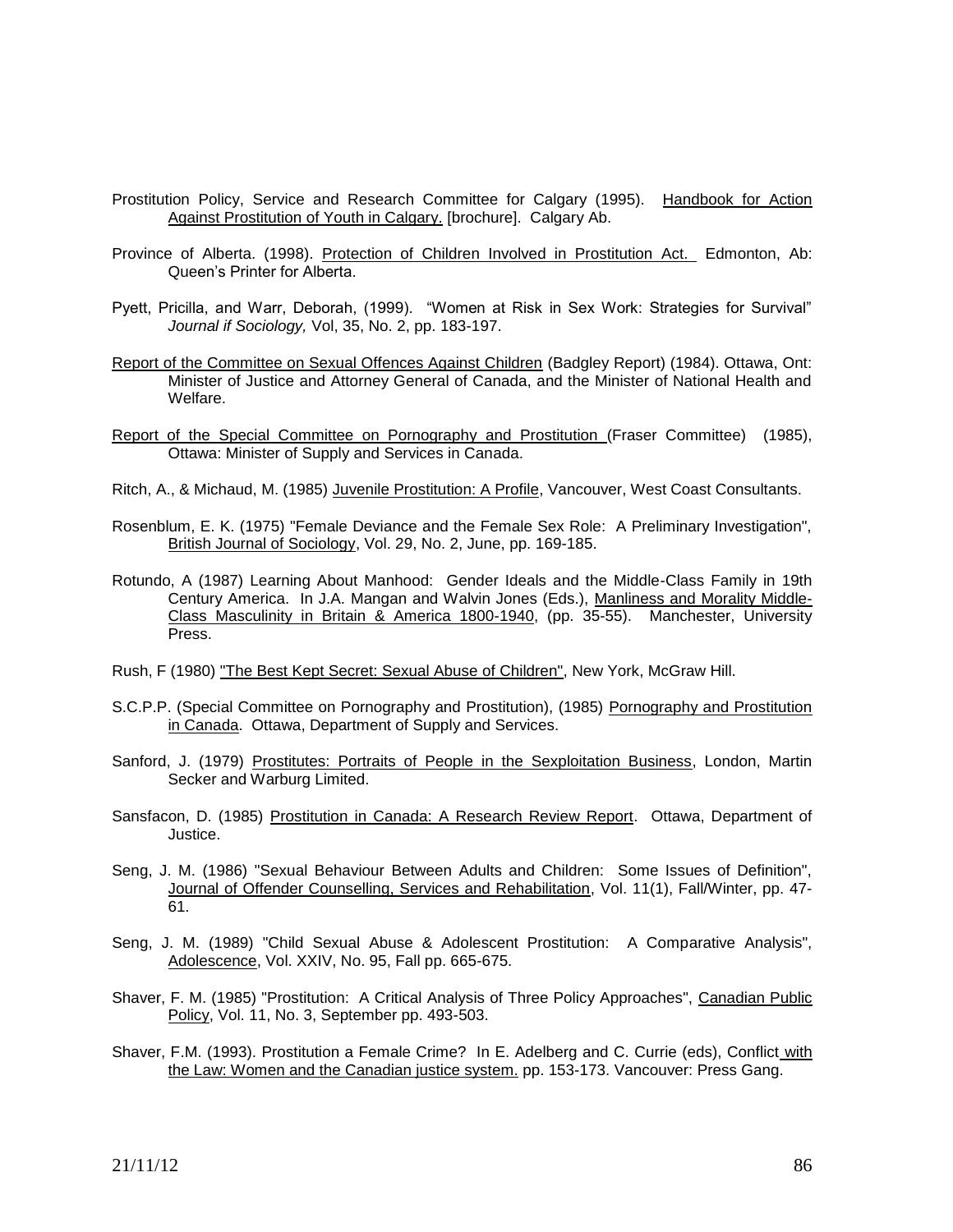- Shrage, L. (1990). Should Feminist Oppose Prostitution. In Cass, R. Sunstein (Ed.), Feminism & Political Theory, (pp. 185-200). Chicago, The University of Chicago Press.
- Silbert, M., Pines, A. & Lynch, T. (1982) "Substance Abuse and Prostitution", Journal of Psychoactive Drugs, Vol. 13(3), July-Sept pp. 193-197.
- Silbert, M. & Pines, A. (1982a) "Entrance into Prostitution", Youth and Society, June pp. 471-500.
- Silbert, M. & Pines, A. (1982b) "Victimisation of Street Prostitutes", Victimology: An International Journal, Vol. 7, Nos. 1-4, pp. 122-133.
- Silbert, M. & Pines, A. (1983) "Early Sexual Exploitation as an Influence in Prostitution", Social Work, July/August, pp. 285-289.
- Silbert, M. & Pines, A. (1984) "Pornography and Sexual Abuse of Women", Sex Roles, Vol. 10, Nos. 11/12, pp. 857-868.
- Smart, C. (1989) Feminism and the Power of Law, Routledge, London.
- Smith, B. Alexander & Pollach, Harriet, "Deviance as a Method of Coping", Crime & Delinquency, Vol. 22, January 1976, pp. 3-16.
- Sullivan, T. (1986). The Politics of Juvenile Prostitution in Regulating Sex in John Lowman and M.A. Jackson, T.S. Palys and S. Gavigan (Eds.), An Anthology of Commentaries on the Findings and Recommendations of the Badgley and Fraser Reports, (pp. 177-192). School of Criminology, Simon Fraser University.
- Sullivan, T. (1985) "Juvenile Prostitution: An Unspoken Vocational Option" in School Guidance Worker, Vol. 4 No. 5 pp. 31-34.
- Taylor, A (1991) Prostitution: What's Love Got To Do With It? London Optima Press.
- Unger, Jennifer B., Thomas R. Simon, Traci L. Newman, Suzanne B. Montgomery, Michele D.Kipke, and Michel Albornoz. (1998). "Early Adolescent Street: An Overlooked Population With Unique Problem and Service Needs" Journal *of Early Adolescence,* Vol. 18, pp 325-348
- Velarde, J. A. (1975) "Becoming Prostitutes", British Journal of Criminology, Vol. 15, No. 5, pp. 251- 260.

Visano, L. (1987). This Idle Trade: The Occupational Patterns of Male Prostitution. Concord.

- Waldorf, D., Murphy, S., Lauderback, D., Reinarman, C., & Manotta, T. (1990) "Needle Sharing Among Male Prostitutes: Preliminary Findings of the Proposed Project", Journal of Drug Issues, Vol. 20, No. 2, pp. 309-334.
- Weeks, J. (1981) "Inverts, Perverts, Mary-Annes, Male Prostitution and the Regulation of Homosexuality in England in the Nineteenth and Early 20th Centuries", Journal of Homosexuality, Vol. 6 (1/2), Fall/Winter pp. 113-134.
- Weisberg, D.K. (1985) Children of the Night: A Study of Adolescent Prostitution. Lexington, D.C. Heath.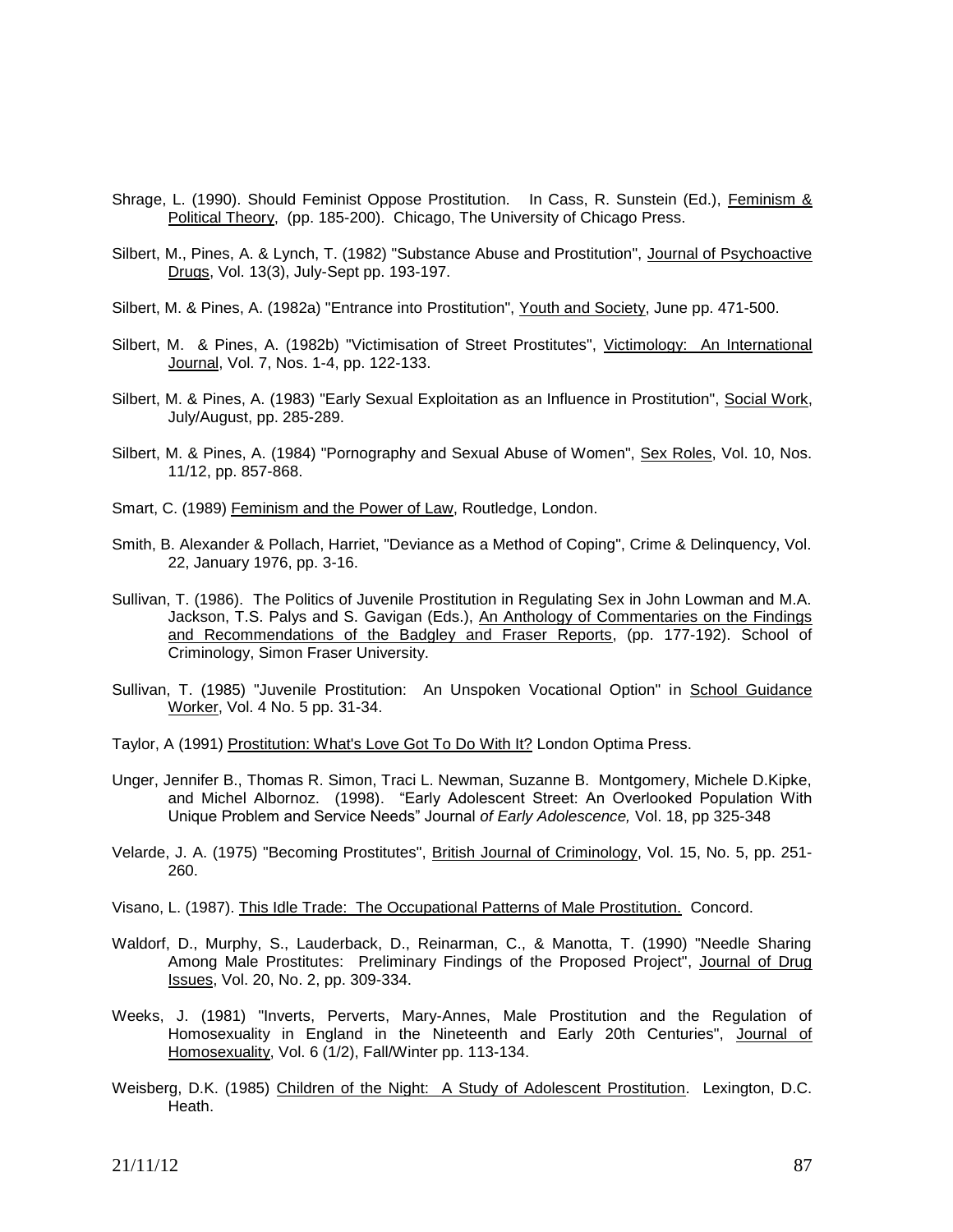- West, R. (1987). U.S. Prostitutes Collective. In Frederique Delacost and Priscilla Alexander (Eds.), Sex Work Writings by Women in the Sex Industry, (pp. 280-289). Pittsburgh, Cleis Press.
- Wynter, S. (1987). Whisper: Women Hurt in Systems of Prostitution Engaged in Revolt. In Frederique Delacoste and Priscilla Alexander (Eds.), Sex Work Writings by Women in the Sex Industry, (pp. 266-270). Pittsburgh, Cleis Press.
- Zimmerman, R. (1989). Aids: Social Causes, Patterns, Cures and Problems. In Kathleen McKinney and Susan Sprecher (Eds.), Human Sexuality: The Societal and Interpersonal Context, (pp. 286-317). Norwood, New Jersey, Ablex Publishing Corporation.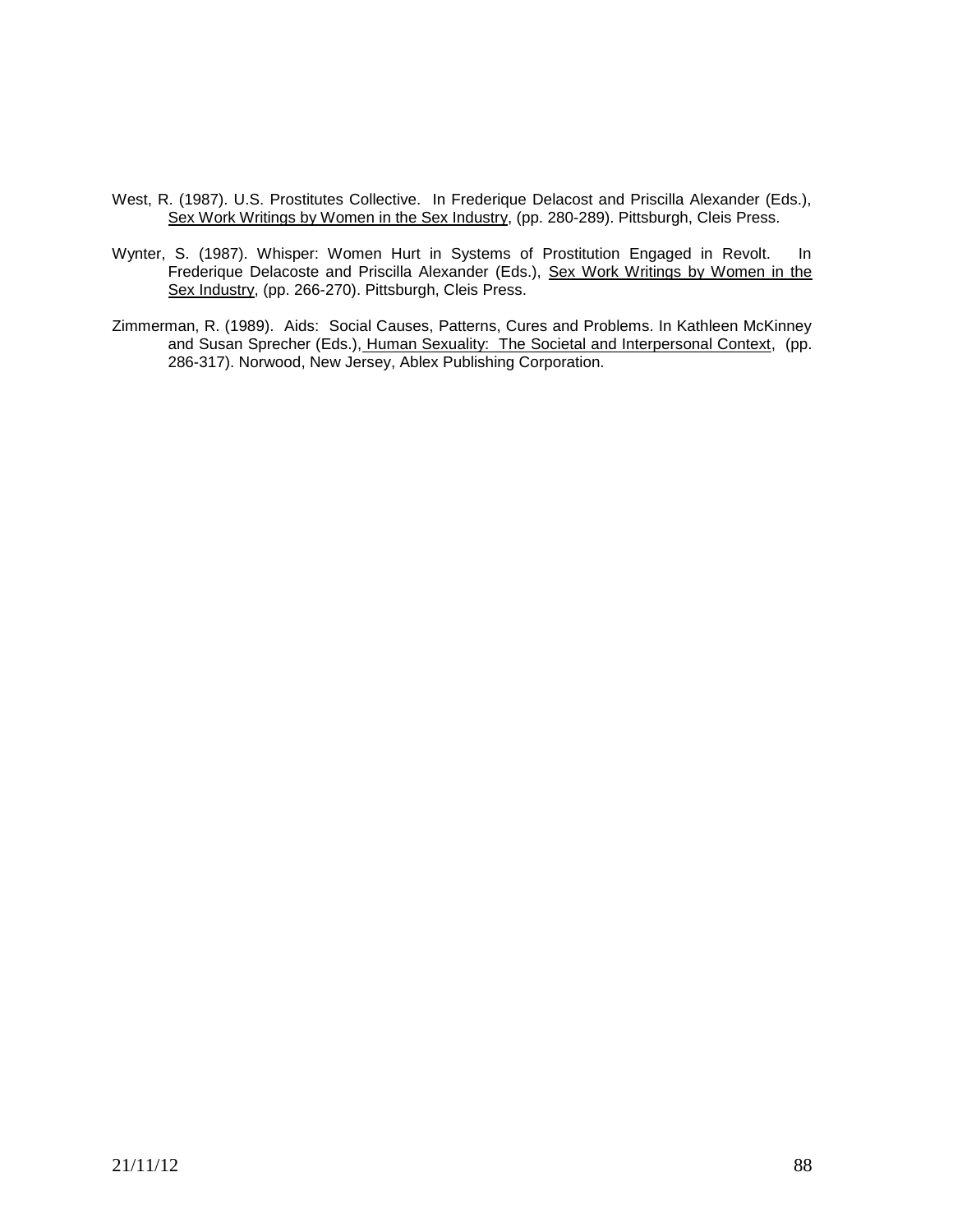## **GLOSSARY**

## **BAD DATE:**

When a customer/trick harms and/or rips a sex trade worker off and this often involves physical abuse and sometimes weapons.

## **BLOW JOB:**

Oral sex/fellatio that sex trade worker give to a customer/trick. However, male sex trade workers will often allow a customer/trick to give them a blowjob. "French" is also another term used for blowjob.

### **BUDDY:**

Customer/trick who purchases the woman/man for sexual purposes in exchange for money.

## **CONDOMS:**

Safe sex, sheiks, rubbers prophylactics and covers are other terms used for condoms.

#### **DATE:**

Customer/trick who purchases the woman/man for sexual purposes in exchange for money.

#### **DOPE ADDICT**

#### **DOPE PUSHER**

An individual who sells non-prescription or prescription drugs illegally

#### **FEMINIST RESEARCH**

"Feminist Research investigates the aspects of women's oppression while seeking at the same time to be part of the struggle against it." McIntyre 1995:15

#### **GAME**

Slang term used for the activity of prostitution

### **GROUNDED THEORY**

Grounded Theory: "At the beginning of the research, interviews usually consist of open-ended conversations during which the respondents are allowed to talk with no imposed limitations of time. Often researchers sit back while the respondents tell their stories." Glaser&Strauss, 1967:76 Feminist Research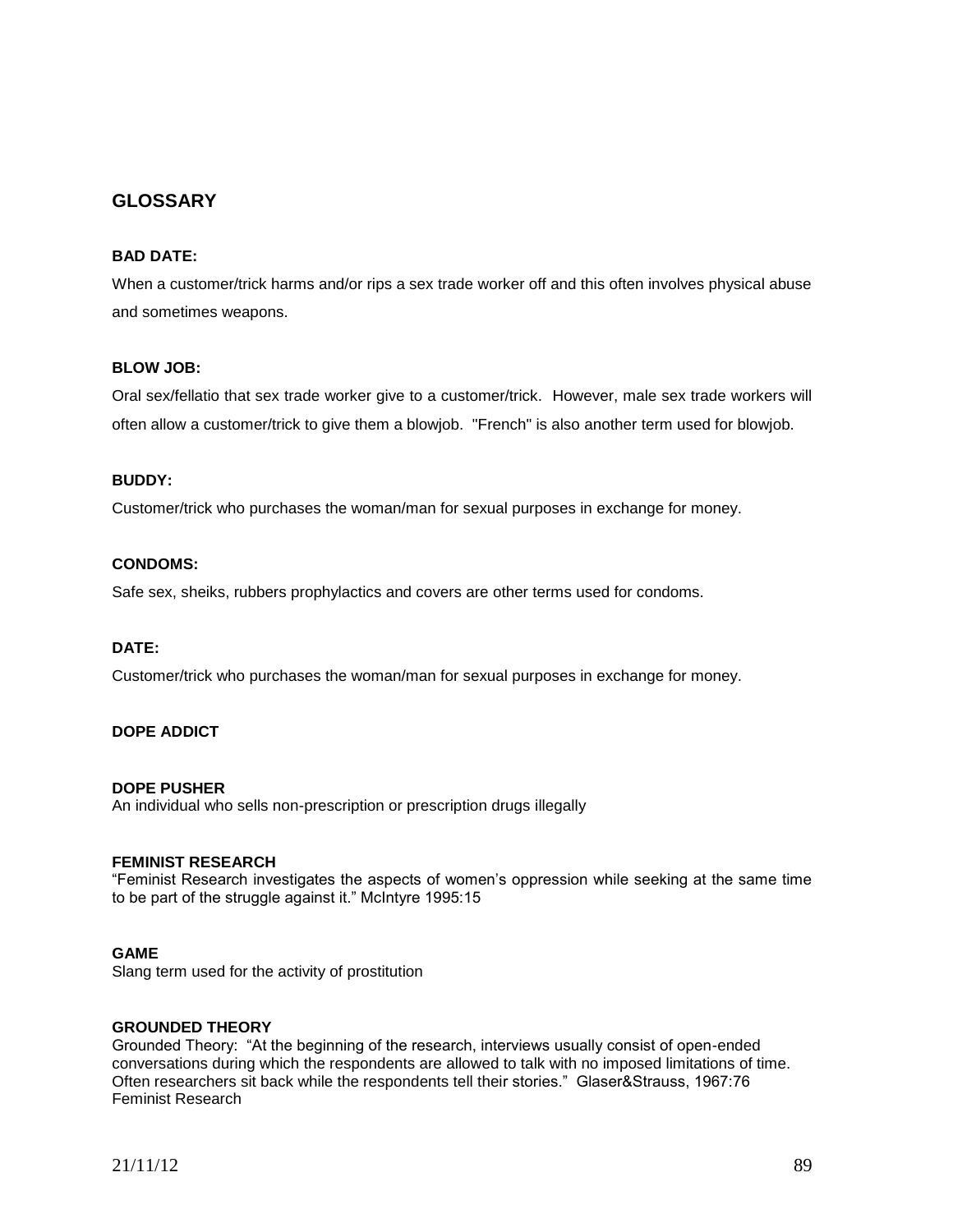## **HAND JOB:**

Sex trade worker masturbates customer

#### **HIGH**

The physiological and mental reaction to drugs

#### **HO/HOE/HOOKER:**

Term for sex trade worker most often used for women such as "ladies of the night"

#### **HUSTLER:**

Term most often used for male sex worker.

#### **JOHN:**

Is a customer who purchases the woman/man for sexual purposes in exchange for money. They are also referred to as "customer", "trick", "buddy" or "date".

#### **LAY:**

"Lay" is a term for vaginal intercourse.

#### **LINES OF INQUIRY**

Lines of inquiry represent the method of open-ended questioning in specific topic areas.

### **MAN:**

"Man" usually means pimp that a woman is working for/ involved with.

#### **MAINSTREAM FOLKS**

People not involved in prostitution

## **MY PEOPLE:**

The family that the sex worker is associated with usually means pimp and wife-in-laws, but often can mean large family associated with sex work.

#### **PROSTITUTION**

An individual who engages in sexual activity for the exchange of money or products.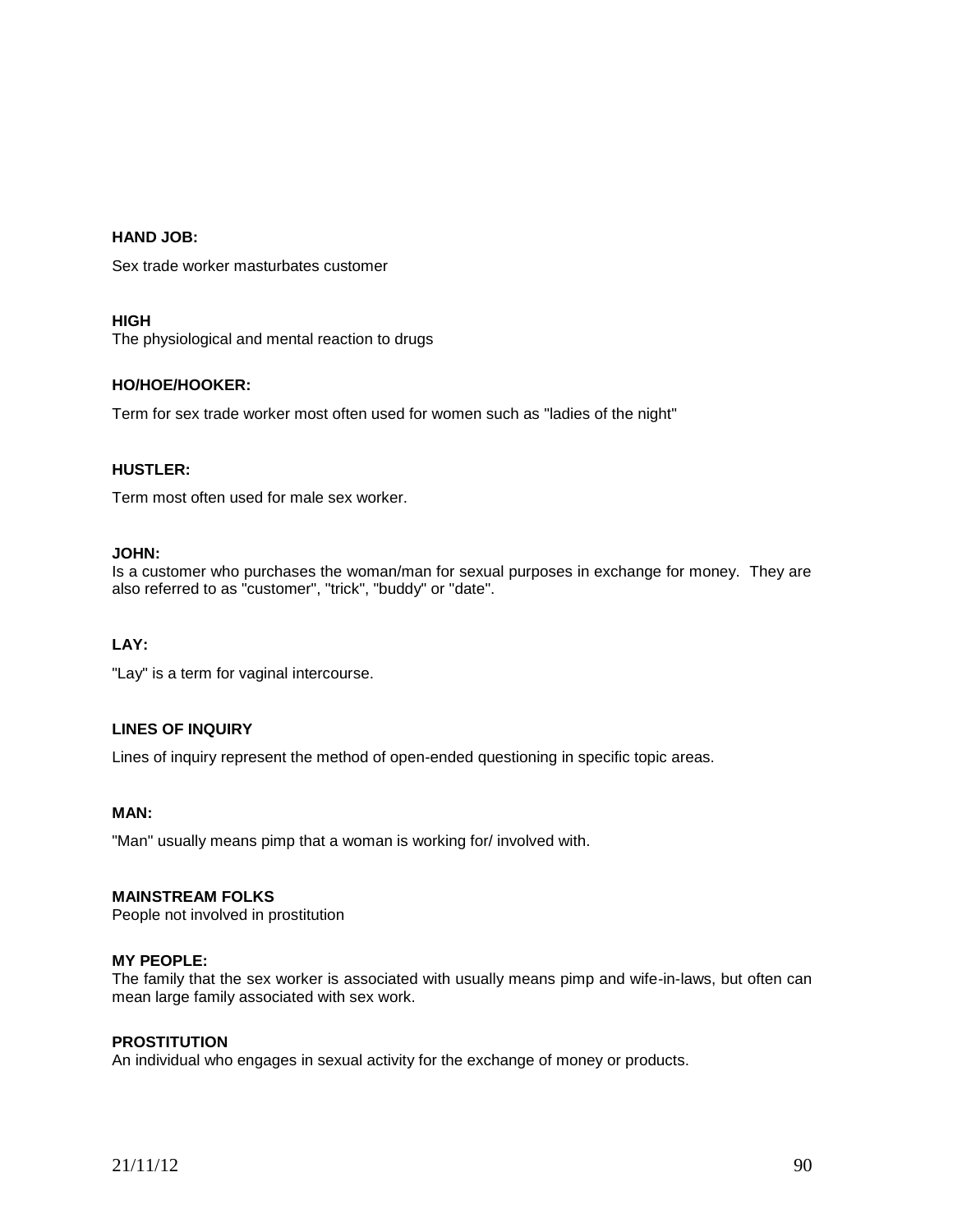#### **PUMP**

The energy described by sex trade workers on the street. All the activity and the unpredictable nature of street live.

#### **RITUALS**

A pattern of behaviour that occurs in specific situations

#### **SEXUAL EXPLOITATION TRADE**

A youth who exchanges sexual activity with adults for money or products.

#### **SNOWBALL SAMPLING:**

Persons interviewed may tell others about the research

#### **SQUARE:**

A person not knowledgeable about the streets

#### **SQUARED UP:**

When a woman leaves the business sometimes leaving man/pimp/family in the process.

#### **STRAIGHT PEOPLE:**

People not involved in prostitution

#### **STROLL:**

Area where someone works on the street. Known as "stroll" because the sex worker walks up and down it. This constant movement was necessary historically because of the old Vagrancy charges. There is a distinction of "high stroll", meaning more expensive sex workers, like "high track". "Low stroll" is same as "low track" meaning less expensive sex workers.

#### **TRACK:**

The street where you work is known as the "track" or "stroll". No one knows for sure why it is called track. Some relevant connotations are: that it is the wrong side of the tracks; track marks up and down arms; often by railway tracks; people drive up and down like they are on tracks. "Tracks" are sometimes seen as high and low. "High track" meaning higher quality girls and prices and "low track" meaning lower quality girls and prices.

#### **TRADE:**

Slang term used for the activity of prostitution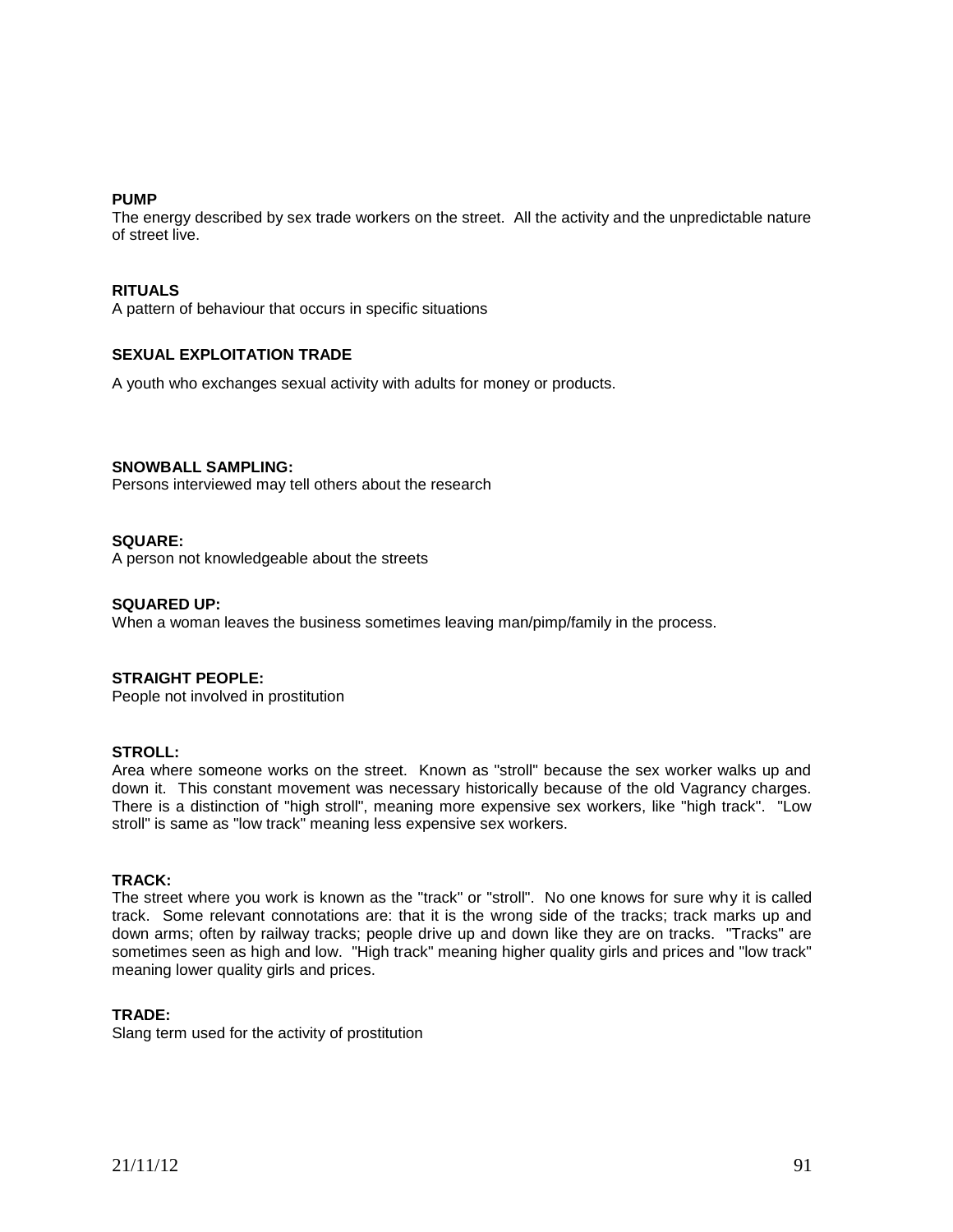## **TRICK:**

Customers who purchase the woman/man for sexual purposes in exchange for money. The customer is also known as "buddy", "john" or "date".

#### **TURNED HIM:**

"Turned him" refers to action with a customer. It means that the money is exchanged and sex act is completed. "Turned a trick" is another term for "turned him".

### **TURNED OUT:**

When a sex trade worker first began working is referred to as "turning out".

### **TURNED A TRICK:**

When sex trade worker completes a transaction with a customer and this is also known as "turned him".

## **YOUTH IN CARE**

An advocacy organization for youth who are in the care of government. Adults who were youth in the care of government manage this organization

#### **YOUTH PROSTITUTION**

A youth who enters the sexual exploitation trade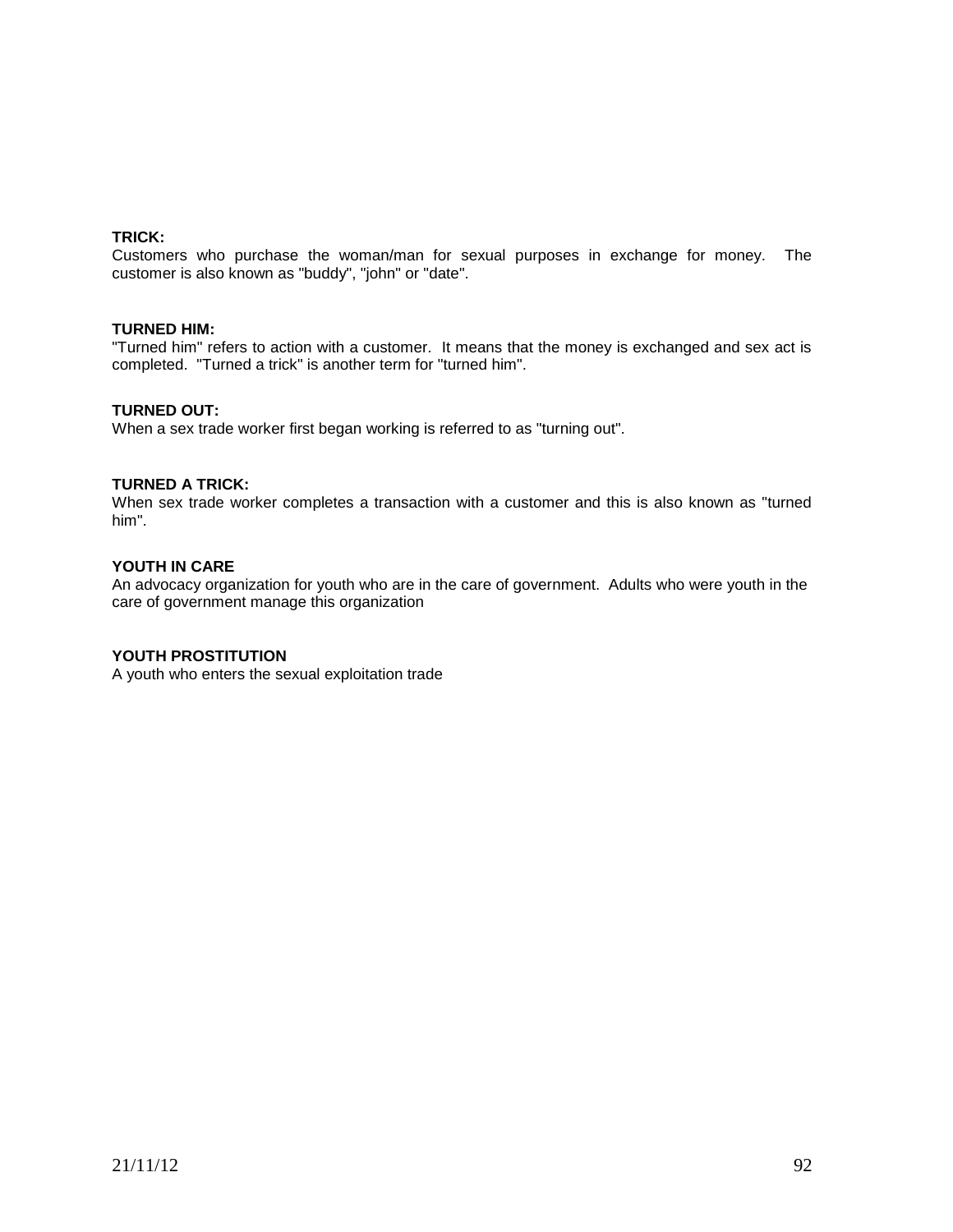## *DR. SUSAN MCINTYRE*

Dr. McIntyre has been a Manager involved in the non-profit sector for over 20 years. During this time she has been an advocate, educator, therapist and researcher for youth that have been sexually abused.

Dr. McIntyre's experience working with families and children in the treatment of juvenile justice arenas has allowed her to develop expertise in program management and development.

A strong track record in identifying and meeting the needs of organizations, she was responsible for 25 start-up operations in the private and public sectors and guided them from the concept stage through to full implementation and evaluation.

Possessing a unique blend of social services expertise and business know-how, Dr. McIntyre understands the social sector's challenge of meeting mission goals while integrating mainstream business practices and accountability into daily operations. She has developed expertise in the creation and implementation of business plans that include revenue projections and cash flow.

Dr. McIntyre has also earned the respect from Calgary's corporate sector and Foundations for her analytical and business approach in matching a company's community interests to high priority social issues. She has secured sustaining sponsorship from 15 leading national and international corporations.

A strong community advocate, Dr. McIntyre has co-chaired numerous committees and task forces involving justice, social services, health services and education.

Recognized for her expertise on child sexual abuse and prostitution, Dr. McIntyre is an international research and policy advisor. She has provided over 100 workshop presentations and keynote addresses at provincial, national and international conferences.